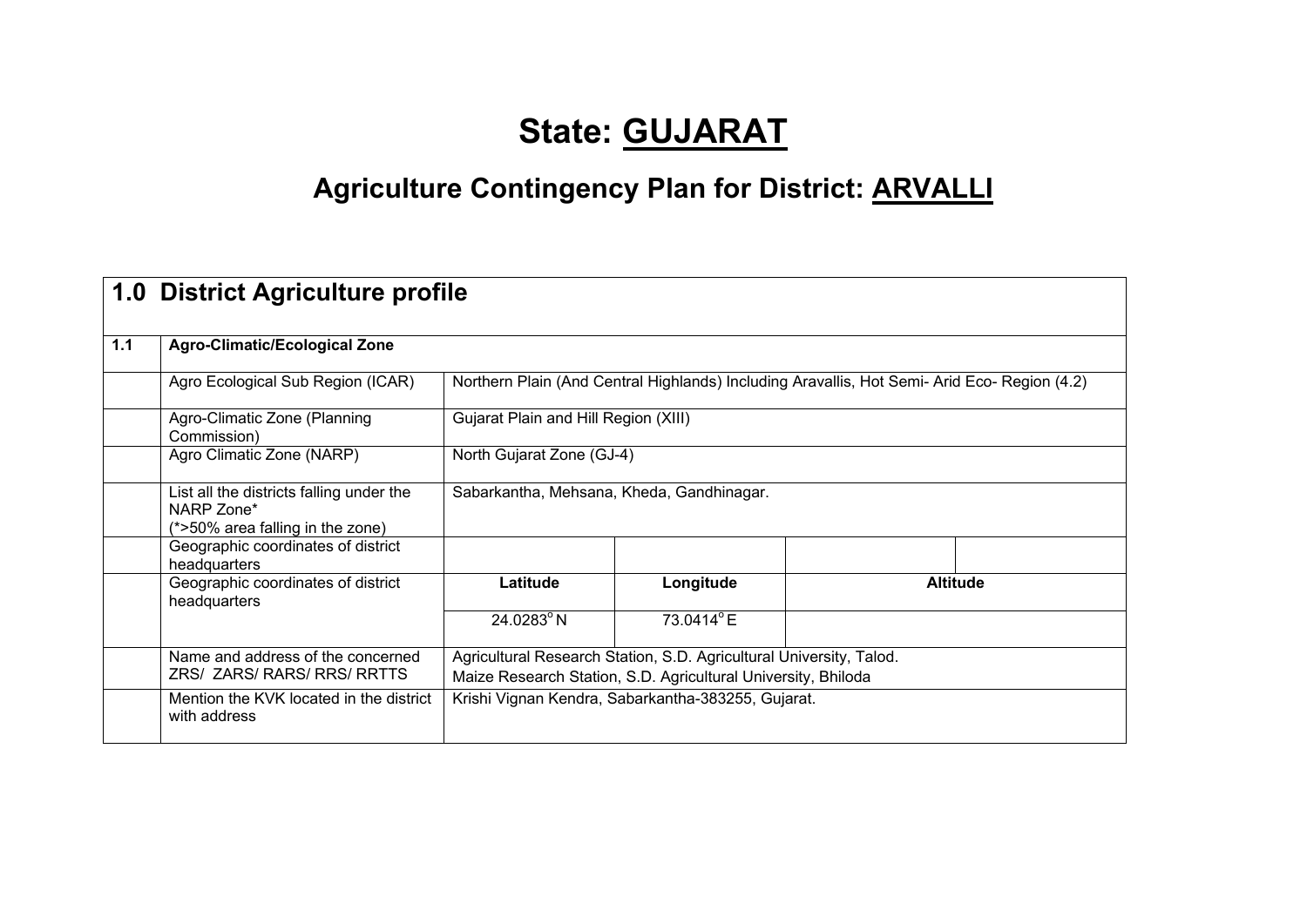| 1.2 | Rainfall               | Normal RF (mm) | <b>Normal Rainy days</b><br>(number) | <b>Normal Onset</b><br>specify week and<br>month) | <b>Normal Cessation</b><br>(specify week and<br>month) |
|-----|------------------------|----------------|--------------------------------------|---------------------------------------------------|--------------------------------------------------------|
|     | SW monsoon (June-Sep): |                |                                      |                                                   |                                                        |
|     | NE Monsoon(Oct-Dec):   |                |                                      |                                                   |                                                        |
|     | Winter (Jan- March)    |                |                                      |                                                   | $\overline{\phantom{0}}$                               |
|     | Summer (Apr-May)       |                |                                      |                                                   |                                                        |
|     | Annual                 | 575            | 25.3                                 |                                                   |                                                        |

| 1.3 | Land use<br>pattern of the<br>district (latest<br>statistics) | Geographical<br>area | Cultivable<br>area | Forest<br>area           | Land under<br>non-<br>agricultural use | Permanent<br>pastures | Cultivable<br>wasteland | Land<br>under<br>Misc.<br>tree<br>crops<br>and | Barren and<br>uncultivable<br>land | Current<br>fallows | Other<br>fallows |
|-----|---------------------------------------------------------------|----------------------|--------------------|--------------------------|----------------------------------------|-----------------------|-------------------------|------------------------------------------------|------------------------------------|--------------------|------------------|
|     |                                                               |                      |                    |                          |                                        |                       |                         | groves                                         |                                    |                    |                  |
|     | Area ('000 ha)                                                | 323.2                | 237.44             | $\overline{\phantom{a}}$ | $\overline{\phantom{a}}$               | 16.3                  | $7.951 -$               | 11.73                                          | -                                  |                    |                  |

| 1.4 | <b>Major Soils (common names like</b> | Area ('000 ha) | Percent (%) of total |
|-----|---------------------------------------|----------------|----------------------|
|     | red sandy loam deep soils (etc.,)*    |                |                      |
|     | 1. Sandy loam, Clay loam & clay       |                |                      |
|     | 2. Sandy clay loam, shallow in depth  |                |                      |
|     | 3. Sandy loam & clay loam             |                |                      |
|     |                                       |                |                      |
|     |                                       |                |                      |
|     | Others (specify):                     |                |                      |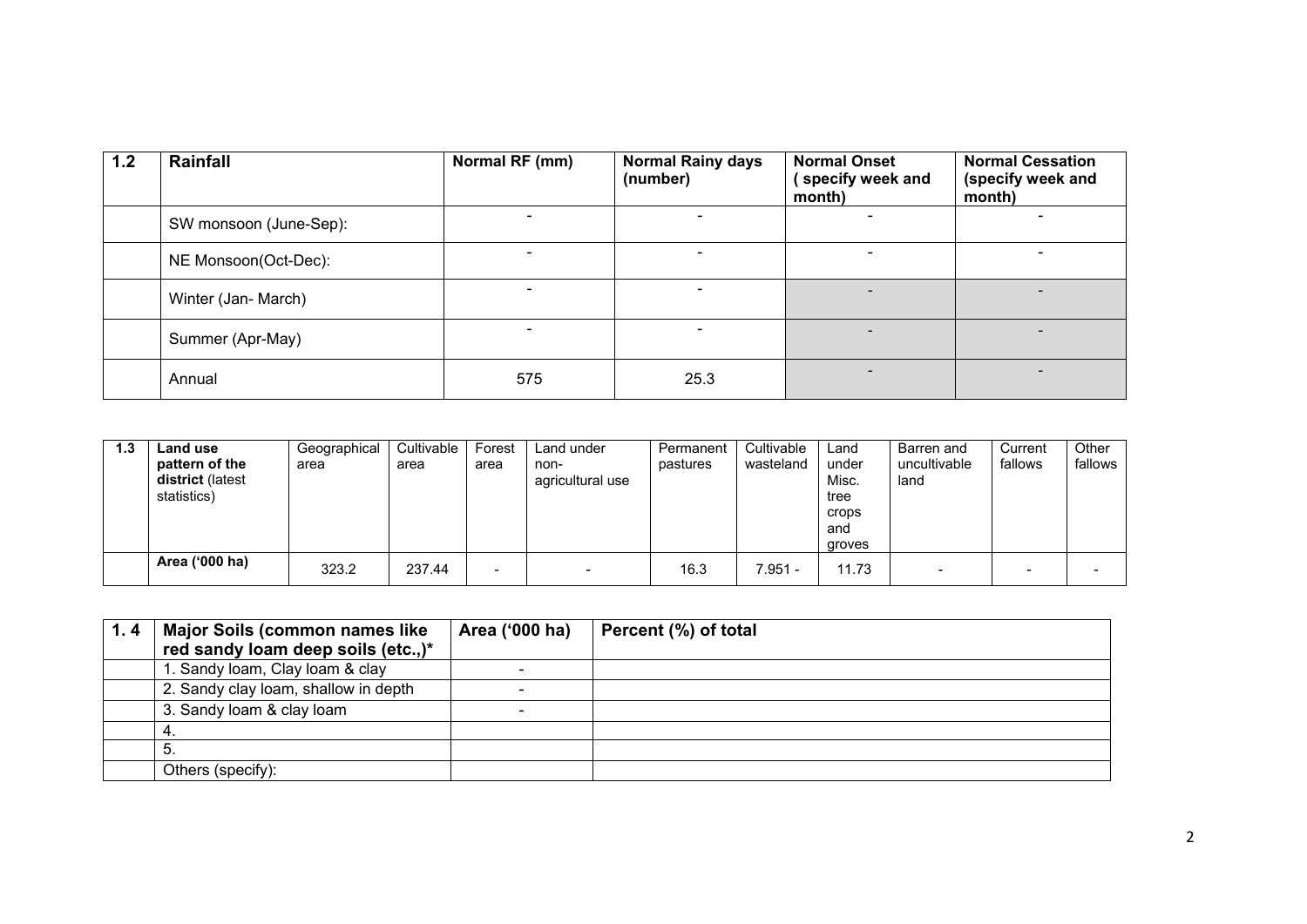\* mention colour, depth and texture (heavy, light, sandy, loamy, clayey etc) and give vernacular name, if any, in brackets (data source: Soil Resource Maps of NBSS & LUP)

| 1.5 | <b>Agricultural land use</b> | Area ('000 ha) | Cropping intensity % |
|-----|------------------------------|----------------|----------------------|
|     | Net sown area                | 203.57         |                      |
|     | Area sown more than once     | 33.87          | 120%                 |
|     | Gross cropped area           | 237.44         |                      |

| 1.6 | Irrigation                                                                                                 | Area ('000 ha)                   |                |                                                                                                   |
|-----|------------------------------------------------------------------------------------------------------------|----------------------------------|----------------|---------------------------------------------------------------------------------------------------|
|     | Net irrigated area                                                                                         | $\blacksquare$                   |                |                                                                                                   |
|     | Gross irrigated area                                                                                       | 226.79                           |                |                                                                                                   |
|     | Rainfed area                                                                                               | 103.47                           |                |                                                                                                   |
|     | <b>Sources of Irrigation</b>                                                                               | Number                           | Area ('000 ha) | Percentage of total irrigated area                                                                |
|     | Canals                                                                                                     |                                  | 101.03         |                                                                                                   |
|     | Tanks                                                                                                      |                                  |                |                                                                                                   |
|     | Open wells                                                                                                 |                                  |                |                                                                                                   |
|     | Bore wells                                                                                                 |                                  |                |                                                                                                   |
|     | Lift irrigation schemes                                                                                    |                                  |                |                                                                                                   |
|     | Micro-irrigation                                                                                           |                                  |                |                                                                                                   |
|     | Other sources (please specify)                                                                             |                                  |                |                                                                                                   |
|     | <b>Total Irrigated Area</b>                                                                                |                                  |                |                                                                                                   |
|     | Pump sets                                                                                                  |                                  |                |                                                                                                   |
|     | No. of Tractors                                                                                            |                                  |                |                                                                                                   |
|     | Groundwater availability and use* (Data<br>source: State/Central Ground water<br><b>Department /Board)</b> | No. of blocks/<br><b>Tehsils</b> | $(%)$ area     | Quality of water (specify the problem<br>such as high levels of arsenic,<br>fluoride, saline etc) |
|     | Over exploited                                                                                             |                                  |                |                                                                                                   |
|     | Critical                                                                                                   |                                  |                |                                                                                                   |
|     | Semi- critical                                                                                             |                                  |                |                                                                                                   |
|     | Safe                                                                                                       |                                  |                |                                                                                                   |
|     | Wastewater availability and use                                                                            |                                  |                |                                                                                                   |
|     | Ground water quality                                                                                       |                                  |                |                                                                                                   |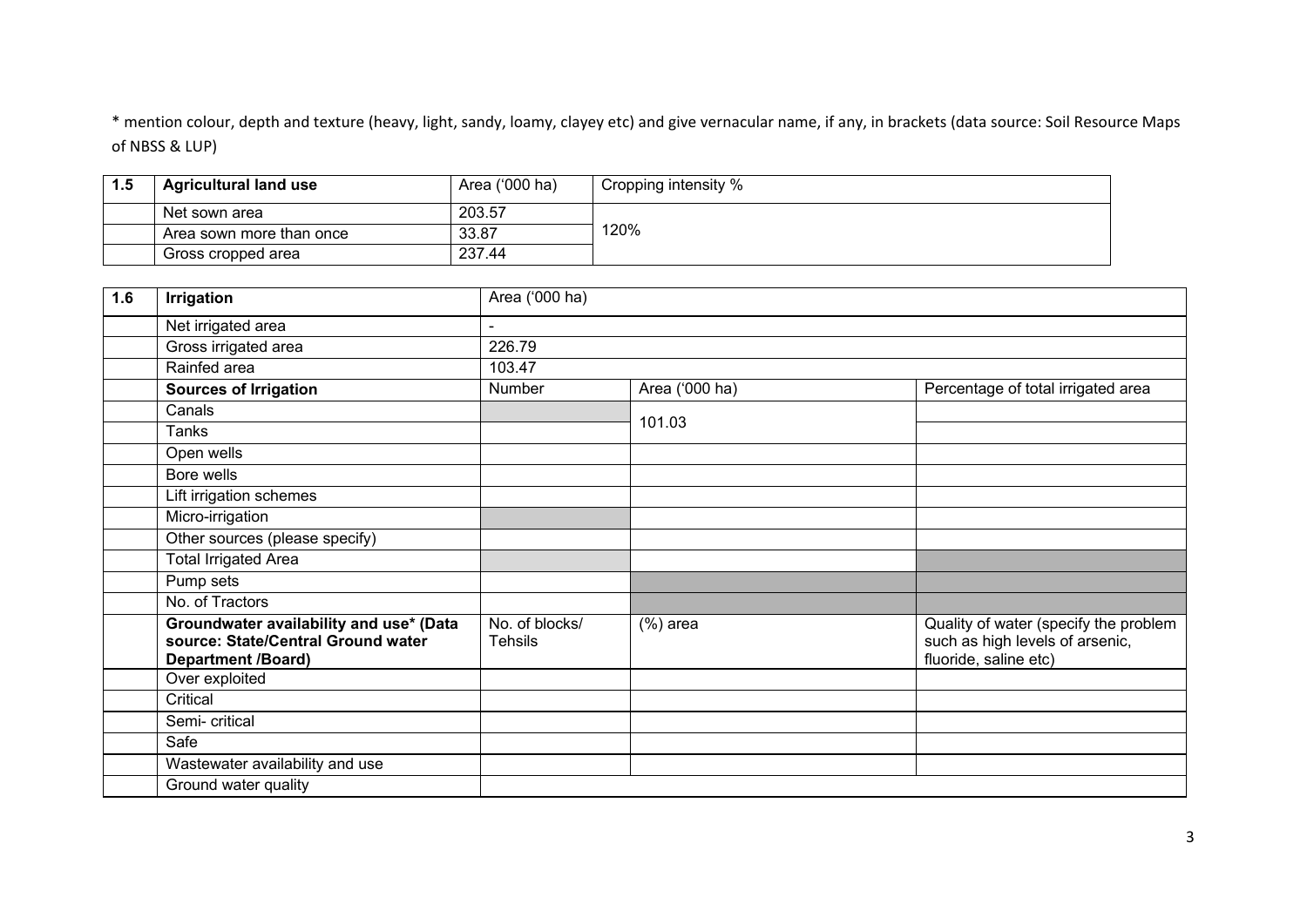\*over‐exploited: groundwater utilization > 100%; critical: 90‐100%; semi‐critical: 70‐90%; safe: <70%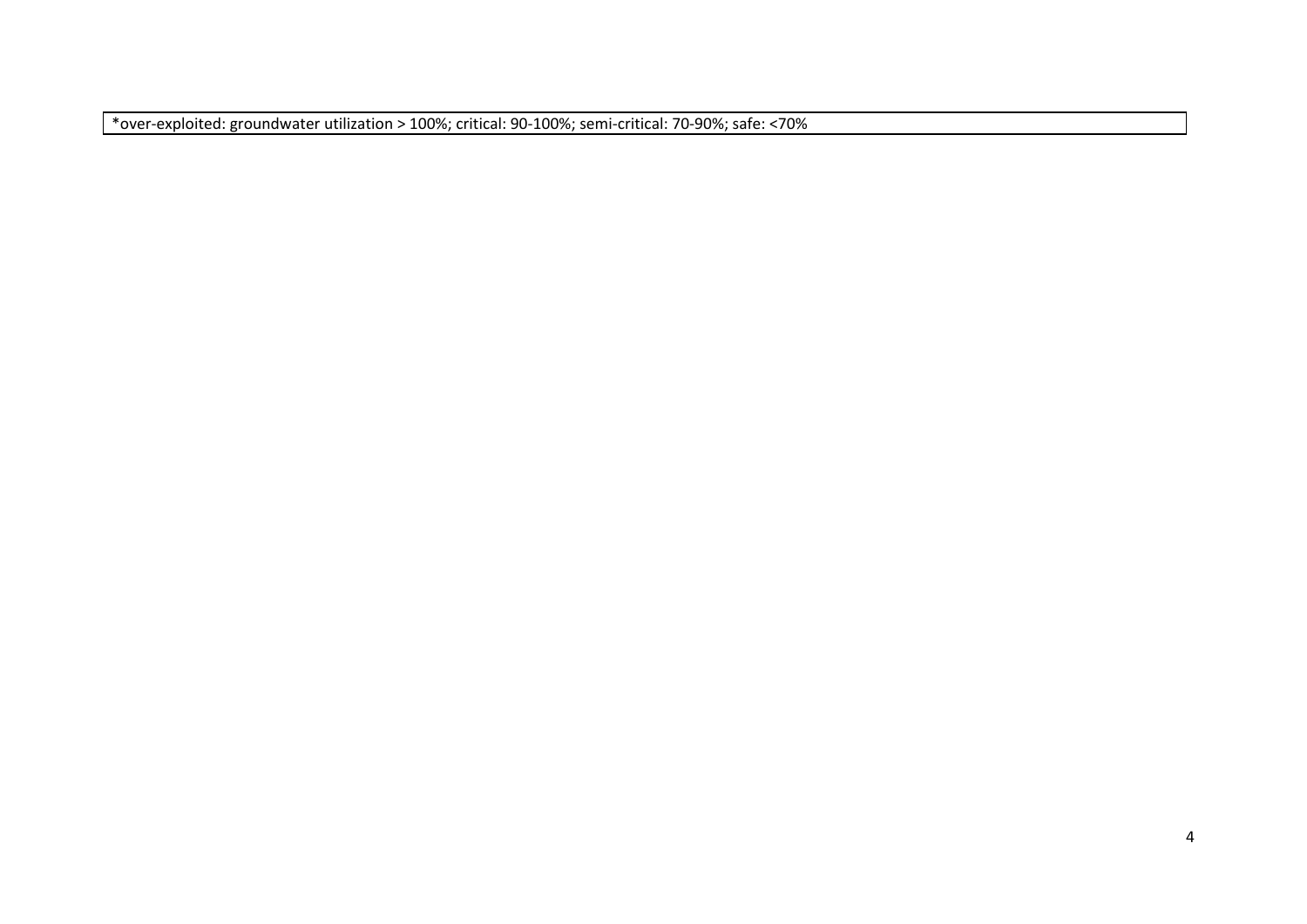| 1.7 | S. No.              | <b>Major field crops</b><br>cultivated |                |                |                          | Area ('000 ha) |                |                |                |                |
|-----|---------------------|----------------------------------------|----------------|----------------|--------------------------|----------------|----------------|----------------|----------------|----------------|
|     |                     |                                        |                | <b>Kharif</b>  |                          | Rabi           |                |                |                |                |
|     |                     |                                        | Irrigated      | Rainfed        | <b>Total</b>             | Irrigated      | Rainfed        | <b>Total</b>   | <b>Summer</b>  | Grand<br>total |
|     | 1                   | Wheat                                  | $\blacksquare$ | $\blacksquare$ | $\blacksquare$           | 82.63          | $\blacksquare$ | 82.63          | $\blacksquare$ | 82.63          |
|     | $\overline{2}$      | Cotton                                 | 54.75          | $\blacksquare$ | 54.75                    | $\blacksquare$ | $\blacksquare$ | $\blacksquare$ | $\blacksquare$ | 54.75          |
|     | 3                   | Maize                                  | $\blacksquare$ | 39.4           | 39.4                     | 1.58           | $\blacksquare$ | 1.58           | L,             | 40.98          |
|     | 4                   | Groundnut                              | $\blacksquare$ | 33.9           | 33.9                     | $\blacksquare$ | $\blacksquare$ | $\blacksquare$ | 3.025          | 36.93          |
|     | $\overline{5}$      | Castor                                 | 22.66          | $\blacksquare$ | 22.66                    | $\blacksquare$ | $\blacksquare$ | $\blacksquare$ | $\blacksquare$ | 22.66          |
|     | 6                   | Pigeonpea                              | 2.25           | 1.565          | 3.82                     | $\blacksquare$ | $\blacksquare$ | $\blacksquare$ | $\blacksquare$ | 7.66           |
|     | $\overline{7}$      | Chickpea                               | $\blacksquare$ | $\blacksquare$ | $\blacksquare$           | 2.43           | $\blacksquare$ | 2.43           | $\blacksquare$ | 2.43           |
|     | 8                   | Soybean                                | $\blacksquare$ | 2.37           | 2.37                     | $\blacksquare$ | $\blacksquare$ | $\blacksquare$ | $\blacksquare$ | 2.37           |
|     | 9                   | Blackgram                              | $\blacksquare$ | 1.64           | 1.64                     | $\blacksquare$ | $\blacksquare$ | $\blacksquare$ | $\blacksquare$ | 1.64           |
|     | Others<br>(specify) |                                        | $\blacksquare$ | $\blacksquare$ | $\overline{\phantom{a}}$ | ۰              | $\blacksquare$ |                |                |                |

## **1.7 Area under major field crops & horticulture (as per latest figures) (Specify year 2011-2012)**

| S. No. | ∕ticulture crops<br>ч^.<br>Fruits | Area ('000 ha) |
|--------|-----------------------------------|----------------|
|        |                                   | <b>Total</b>   |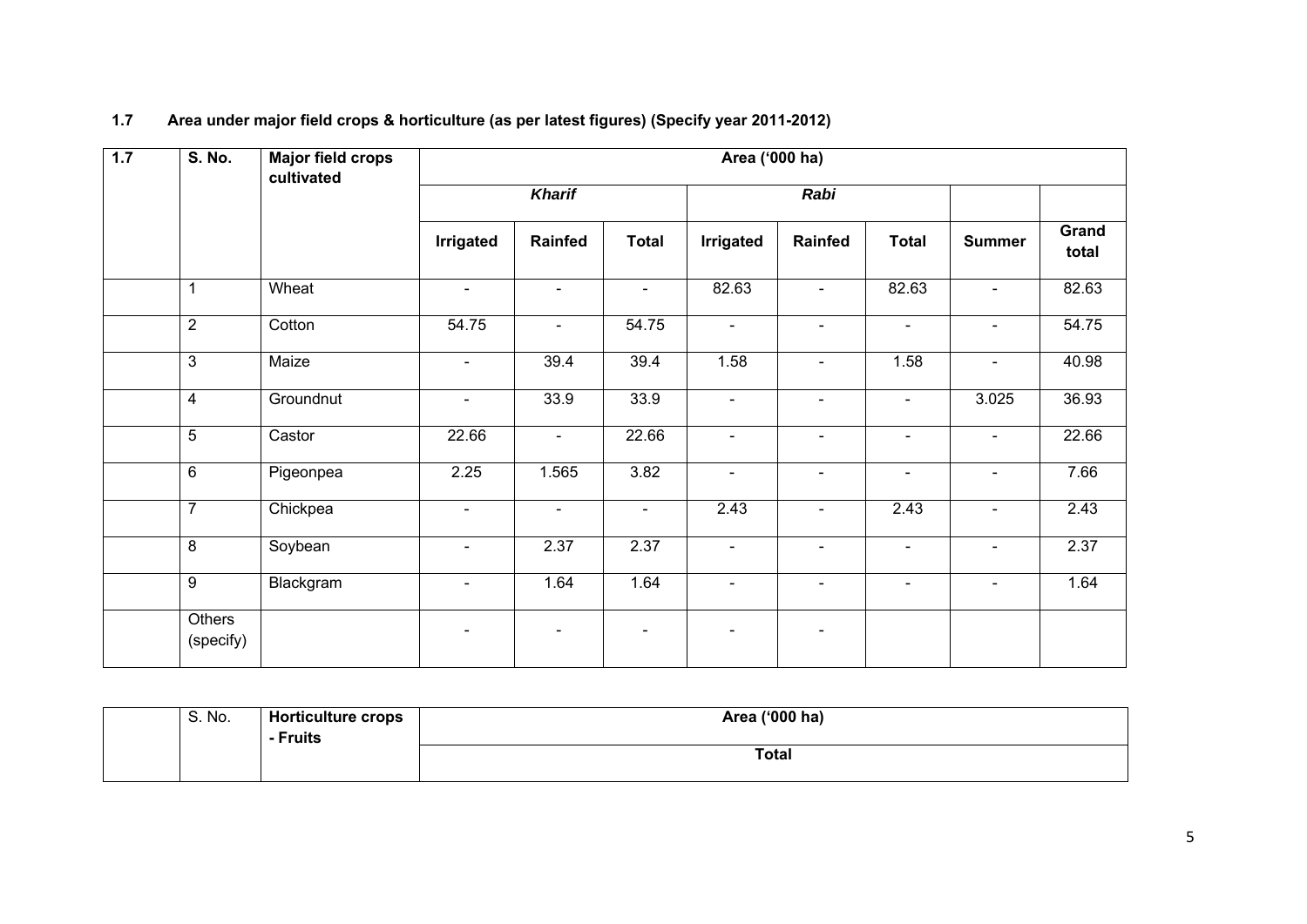| $\mathbf 1$         | Fruits                                        |                | 4.482            |                |
|---------------------|-----------------------------------------------|----------------|------------------|----------------|
| $\overline{2}$      | Spices                                        |                | 1.669            |                |
| $\overline{3}$      | Flowers                                       |                | 0.079            |                |
| $\overline{4}$      |                                               |                |                  |                |
| Others<br>(specify) |                                               |                |                  |                |
|                     | <b>Horticulture crops</b><br>- Vegetables     |                | <b>Total</b>     |                |
| $\mathbf 1$         | Vegetables                                    |                | 12.475           |                |
| $\overline{2}$      |                                               |                |                  |                |
| Others<br>(specify) |                                               |                |                  |                |
|                     | <b>Medicinal and</b><br><b>Aromatic crops</b> | <b>Total</b>   | <b>Irrigated</b> | Rainfed        |
| $\mathbf 1$         | $\blacksquare$                                | $\blacksquare$ | $\blacksquare$   | $\blacksquare$ |
| Others<br>(specify) |                                               |                |                  |                |
|                     | <b>Plantation crops</b>                       | <b>Total</b>   | <b>Irrigated</b> | Rainfed        |
| $\mathbf{1}$        | $\blacksquare$                                | $\blacksquare$ | $\blacksquare$   | $\blacksquare$ |
| Others<br>(Specify) | Eg., industrial<br>pulpwood crops etc.        |                |                  |                |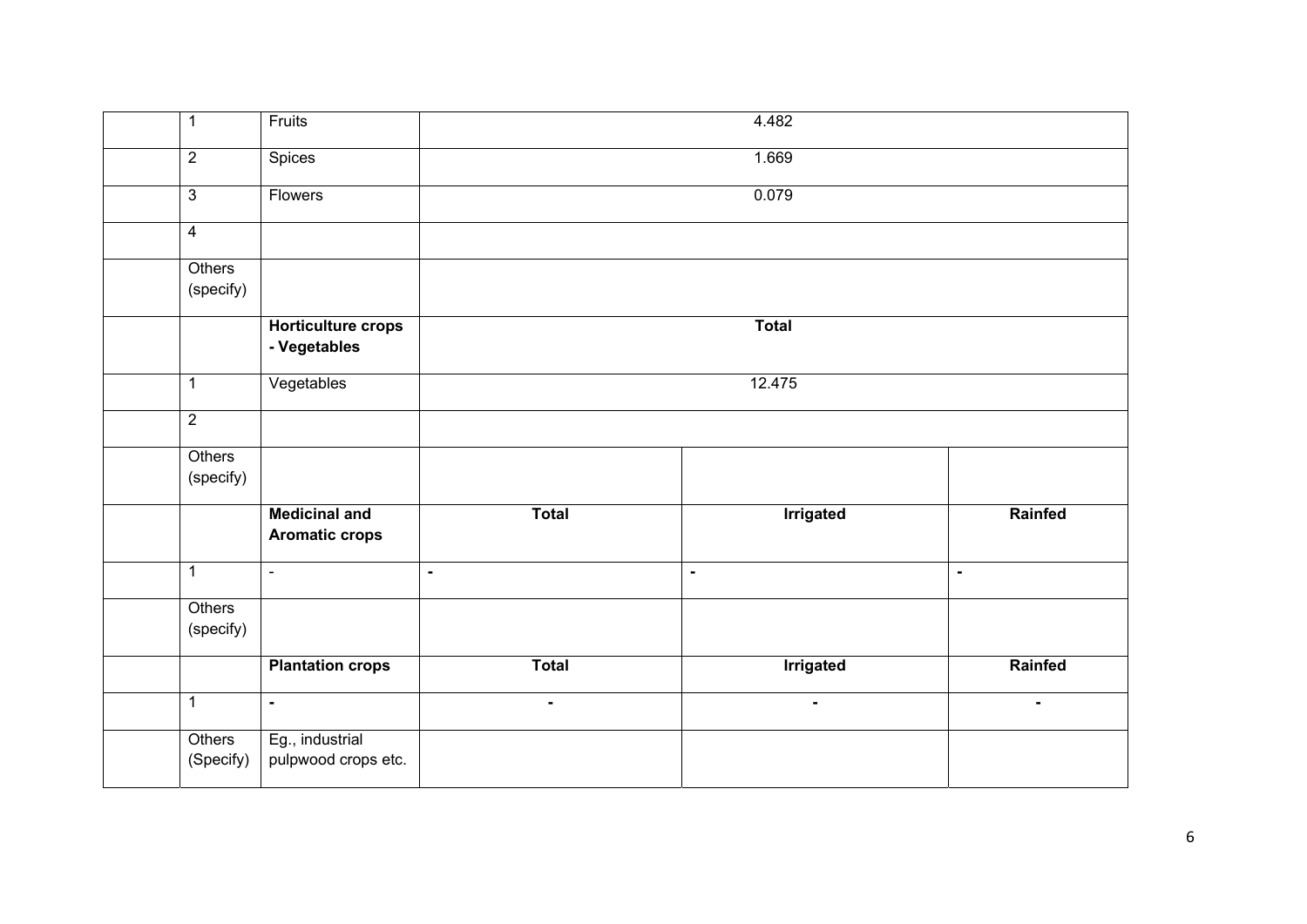|           | <b>Fodder crops</b>      | <b>Total</b> | Irrigated | Rainfed        |
|-----------|--------------------------|--------------|-----------|----------------|
|           |                          |              |           |                |
|           | $\blacksquare$           | ۰.           | ٠         | $\blacksquare$ |
| Others    |                          |              |           |                |
| (Specify) |                          |              |           |                |
|           | <b>Total fodder crop</b> |              |           |                |
|           | area                     |              |           |                |
|           | <b>Grazing land</b>      |              |           |                |
|           | Sericulture etc          |              |           |                |
|           | <b>Others (specify)</b>  |              |           |                |

| 1.8  | Livestock                                       | Male ('000)              | <b>Female ('000)</b> | <b>Total ('000)</b>       |
|------|-------------------------------------------------|--------------------------|----------------------|---------------------------|
|      | Non descriptive Cattle (local low yielding)     | $\overline{\phantom{a}}$ | 128.137              | 128.137                   |
|      | Improved cattle                                 | $\overline{\phantom{a}}$ | 119.137              | 119.137                   |
|      | Crossbred cattle                                |                          |                      |                           |
|      | Non descriptive Buffaloes (local low yielding)  | $\blacksquare$           | 329.529              | 329.529                   |
|      | <b>Descript Buffaloes</b>                       |                          | 159.247              | 159.247                   |
|      | Goat                                            | ٠                        | 170.366              | 170.366                   |
|      | Sheep                                           | ٠                        | 18.346               | 18.346                    |
|      | Others (Camel, Pig, Yak etc.)                   | ٠                        | (Ducks) 8.161        | 8.161                     |
|      | Commercial dairy farms (Number)                 |                          |                      |                           |
| 1.9  | <b>Poultry</b>                                  | No. of farms             |                      | Total No. of birds ('000) |
|      | Commercial                                      |                          |                      |                           |
|      | Backyard                                        | $\blacksquare$           | ٠                    |                           |
| 1.10 | Fisheries (Data source: Chief Planning Officer) |                          |                      |                           |
|      | A. Capture                                      |                          |                      |                           |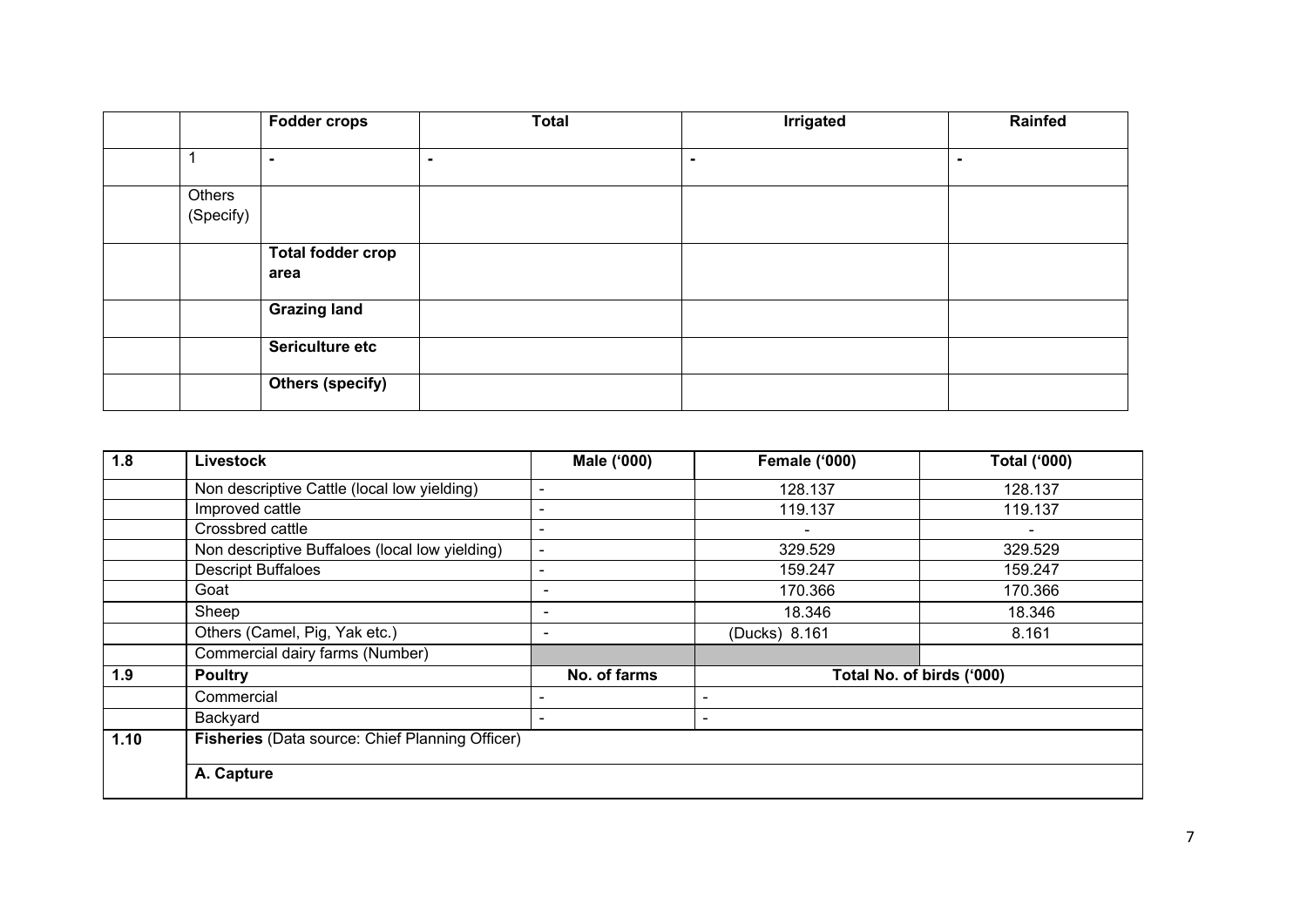| i) Marine (Data Source:<br><b>Fisheries Department)</b>      | No. of fishermen       |            | <b>Boats</b>             | <b>Nets</b>                              |                                                        | <b>Storage</b><br>facilities (Ice |                        |  |
|--------------------------------------------------------------|------------------------|------------|--------------------------|------------------------------------------|--------------------------------------------------------|-----------------------------------|------------------------|--|
|                                                              |                        | Mechanized | Non-<br>mechanized       | Mechanized<br>(Trawl nets,<br>Gill nets) | Non-mechanized<br>(Shore Seines, Stake<br>& trap nets) |                                   | plants etc.)           |  |
|                                                              |                        |            | -                        | $\blacksquare$                           | ۰                                                      |                                   |                        |  |
| ii) Inland (Data Source:<br><b>Fisheries Department)</b>     | No. Farmer owned ponds |            |                          | <b>No. of Reservoirs</b>                 | No. of village tanks                                   |                                   |                        |  |
|                                                              |                        |            |                          |                                          |                                                        |                                   |                        |  |
| <b>B. Culture</b>                                            |                        |            |                          |                                          |                                                        |                                   |                        |  |
|                                                              |                        |            |                          | <b>Water Spread Area (ha)</b>            | Yield (t/ha)                                           |                                   | Production ('000 tons) |  |
| i) Brackish water (Data Source: MPEDA/ Fisheries Department) |                        |            | $\blacksquare$           |                                          |                                                        | $\blacksquare$                    |                        |  |
| ii) Fresh water (Data Source: Fisheries Department)          |                        |            | $\blacksquare$           |                                          |                                                        | $\blacksquare$                    |                        |  |
| <b>Others</b>                                                |                        |            | $\overline{\phantom{0}}$ |                                          |                                                        | ۰                                 |                        |  |

## **1.11 Production and Productivity of major crops** (Average of last 5 years: 2004, 05, 06, 07, 08; specify years)

| 1.11   | Name of   |                | Kharif                                                            |                          | Rabi                     |            | <b>Summer</b> |            | <b>Total</b>   | Crop<br>residue as    |
|--------|-----------|----------------|-------------------------------------------------------------------|--------------------------|--------------------------|------------|---------------|------------|----------------|-----------------------|
|        | crop      | Production     | Productivity                                                      | Production               | Productivity             | Production | Productivity  | Production | Productivity   | fodder<br>('000 tons) |
|        |           | (000 t)        | (kg/ha)                                                           | (000 t)                  | (kg/ha)                  | ('000 t)   | (kg/ha)       | (000 t)    | (kg/ha)        |                       |
|        |           |                | Major Field crops (Crops to be identified based on total acreage) |                          |                          |            |               |            |                |                       |
|        |           |                |                                                                   |                          |                          |            |               |            |                |                       |
| Crop 1 | Wheat     | $\blacksquare$ |                                                                   | 227.398                  | 2752                     |            |               | 227.398    | 2752           |                       |
|        |           |                |                                                                   |                          |                          |            |               |            |                |                       |
| Crop 2 | Maize     | 0.060          | າ                                                                 |                          | $\overline{\phantom{0}}$ | -          |               | 0.060      | $\overline{2}$ |                       |
|        |           |                |                                                                   |                          |                          |            |               |            |                |                       |
| Crop 3 | Groundnut | 0.057          | 2                                                                 | $\overline{\phantom{a}}$ | $\overline{\phantom{0}}$ |            |               | 0.057      | 2              |                       |
|        |           |                |                                                                   |                          |                          |            |               |            |                |                       |
| Crop 4 | Castor    | 39.836         | 1758                                                              | $\blacksquare$           | $\blacksquare$           | -          |               | 39.836     | 1758           |                       |
|        |           |                |                                                                   |                          |                          |            |               |            |                |                       |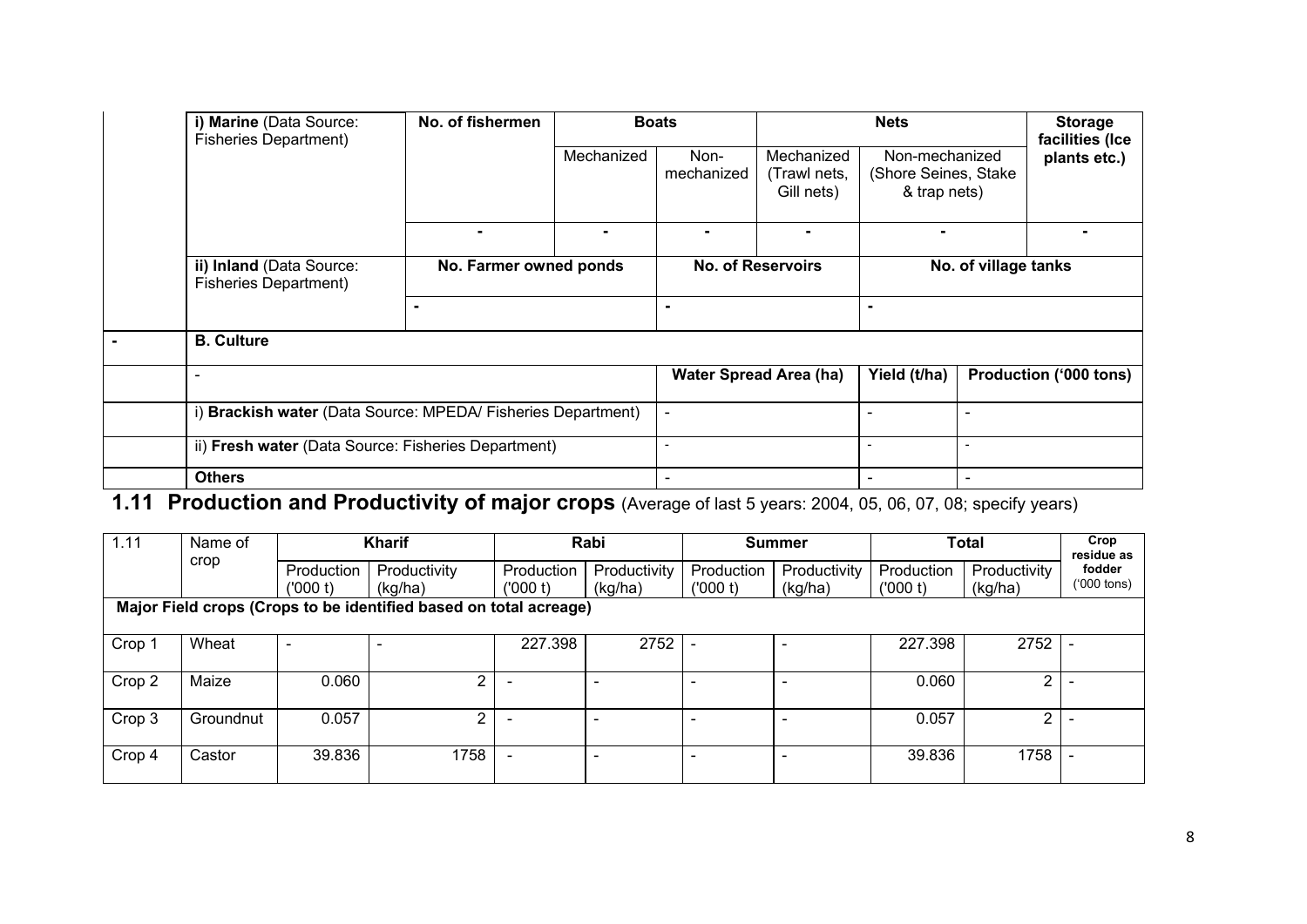| Crop 5   | Cotton                | 29.620         | 541                                                                       | $\blacksquare$ | $\blacksquare$ | $\blacksquare$           | ۰              | 29.620 | 541    | $\blacksquare$ |
|----------|-----------------------|----------------|---------------------------------------------------------------------------|----------------|----------------|--------------------------|----------------|--------|--------|----------------|
| Crop 6   | Pearl millet          | $\sim$         | $\blacksquare$                                                            | $\blacksquare$ | $\blacksquare$ | 8.435                    | 2556           | 8.435  | 2556   | $\blacksquare$ |
| Crop 7   | Groundnut             | $\blacksquare$ | $\blacksquare$                                                            | $\blacksquare$ | $\blacksquare$ | 5.372                    | 1776           | 5.372  | 1776   | $\blacksquare$ |
| Crop 8   | Maize                 | $\sim$         | $\blacksquare$                                                            | 4.186          | 2658           | $\blacksquare$           | $\blacksquare$ | 4.186  | 2658   | $\blacksquare$ |
| Crop 9   | Rapeseed<br>& Mustard | $\blacksquare$ | $\blacksquare$                                                            | 3.720          | 1583           | $\overline{\phantom{a}}$ | ۰              | 3.720  | 1583   | $\blacksquare$ |
| Crop 10  | Pigeon pea            | 2.002          | 525                                                                       | $\blacksquare$ | $\blacksquare$ | $\blacksquare$           | ۰              | 2.002  | 525    | $\blacksquare$ |
| Others   | $\blacksquare$        | $\blacksquare$ | $\blacksquare$                                                            | $\blacksquare$ | $\blacksquare$ | $\blacksquare$           | $\blacksquare$ | $\sim$ | $\sim$ | $\blacksquare$ |
|          |                       |                | Major Horticultural crops (Crops to be identified based on total acreage) |                |                |                          |                |        |        |                |
| Crop 1   |                       |                |                                                                           |                |                |                          |                |        |        |                |
| Crop 2   |                       |                |                                                                           |                |                |                          |                |        |        |                |
| Crop 3   |                       |                |                                                                           |                |                |                          |                |        |        |                |
| Crop 4   |                       |                |                                                                           |                |                |                          |                |        |        |                |
| Crop $5$ |                       |                |                                                                           |                |                |                          |                |        |        |                |
| Others   |                       |                |                                                                           |                |                |                          |                |        |        |                |

| 1.12 Sowing window for 5<br>major field crops<br>(start and end of normal<br>sowing period) | Crop 1: | つ・ | 3: | 4. | 5٠ |
|---------------------------------------------------------------------------------------------|---------|----|----|----|----|
| Kharif-Rainfed                                                                              |         |    |    |    |    |
| Kharif-Irrigated                                                                            |         |    |    |    |    |
| Rabi- Rainfed                                                                               |         |    |    |    |    |
| Rabi-Irrigated                                                                              |         |    |    |    |    |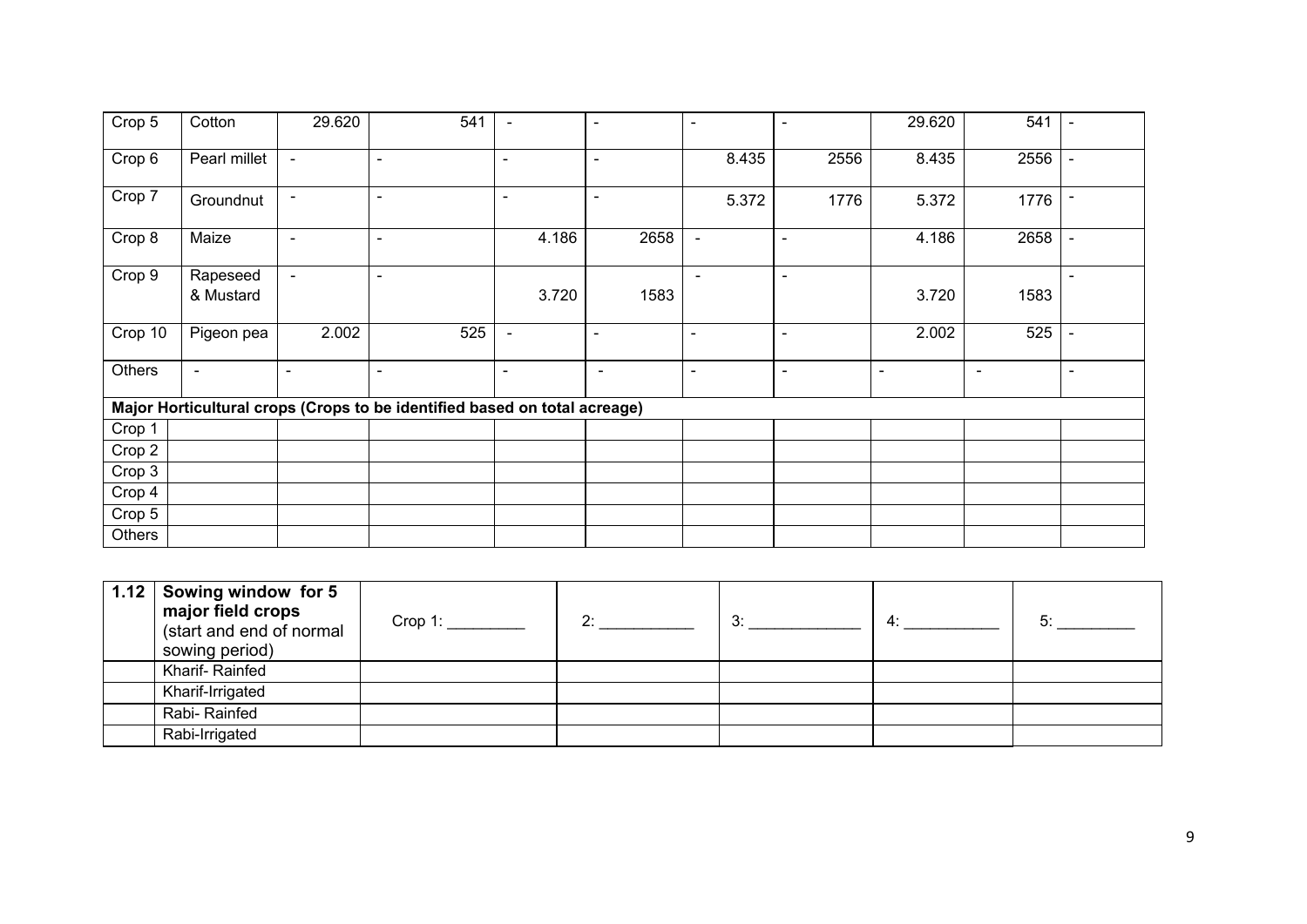| 1.13   What is the major contingency the district is prone to? (Tick mark) | Regular | Occasional | <b>None</b> |
|----------------------------------------------------------------------------|---------|------------|-------------|
| Drought                                                                    |         |            |             |
| Flood                                                                      |         |            |             |
| Cyclone                                                                    |         |            |             |
| Hail storm                                                                 |         |            |             |
| Heat wave                                                                  |         |            |             |
| Cold wave                                                                  |         |            |             |
| Frost                                                                      |         |            |             |
| Sea water intrusion                                                        |         |            |             |
| Pests and disease outbreak (specify)                                       |         |            |             |
| Others (specify)                                                           |         |            |             |

| 1.14 | <b>Include Digital</b>      | Location map of district within State as Annexure I | Enclosed: Yes |
|------|-----------------------------|-----------------------------------------------------|---------------|
|      | maps of the district<br>for | Mean annual rainfall as Annexure 2                  | Enclosed: No  |
|      |                             | Soil map as Annexure 3                              | Enclosed: Yes |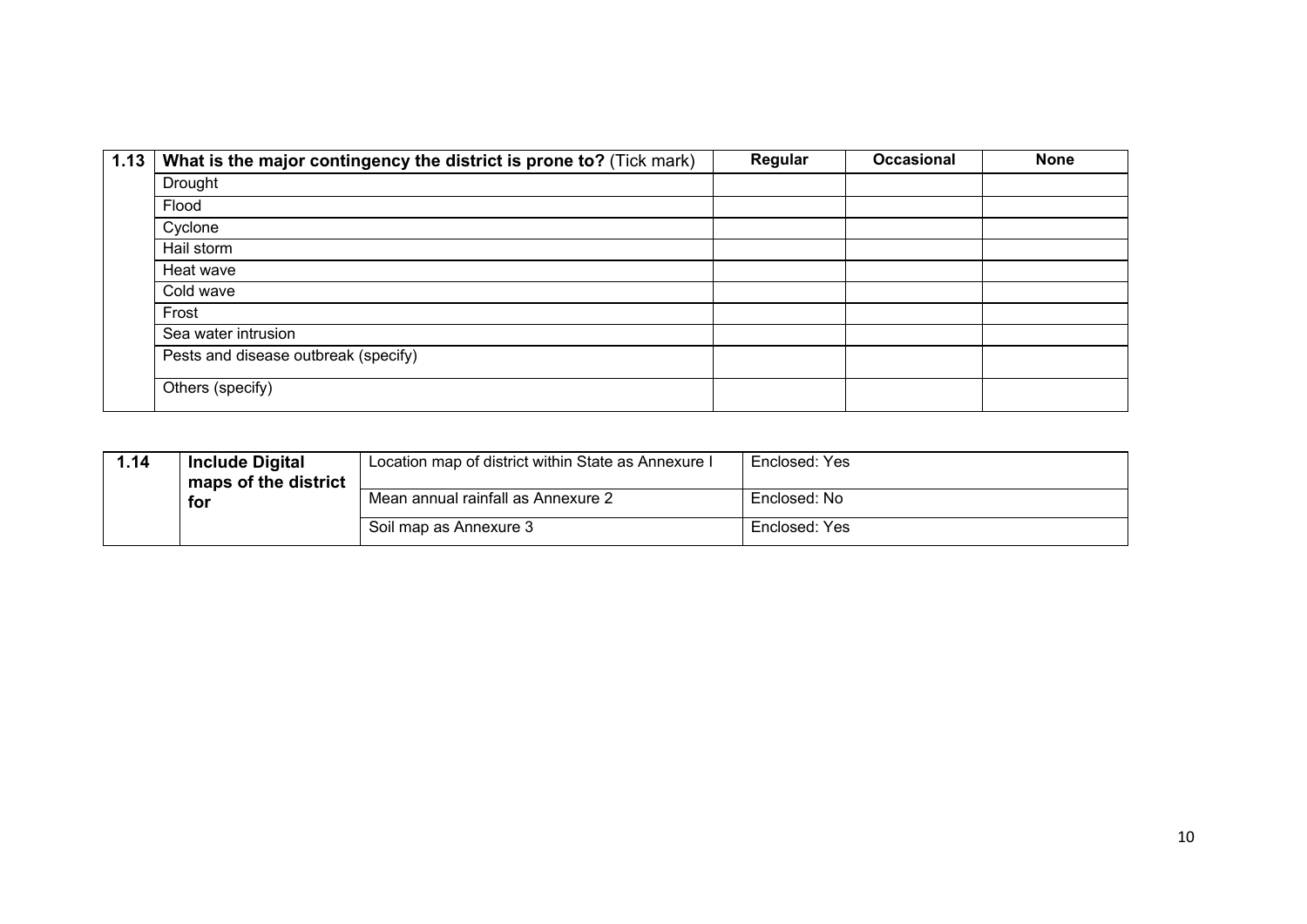#### **Annexure-I**



### **LOCATION MAP OF ARAVALLI DISTRICT (GUJARAT)**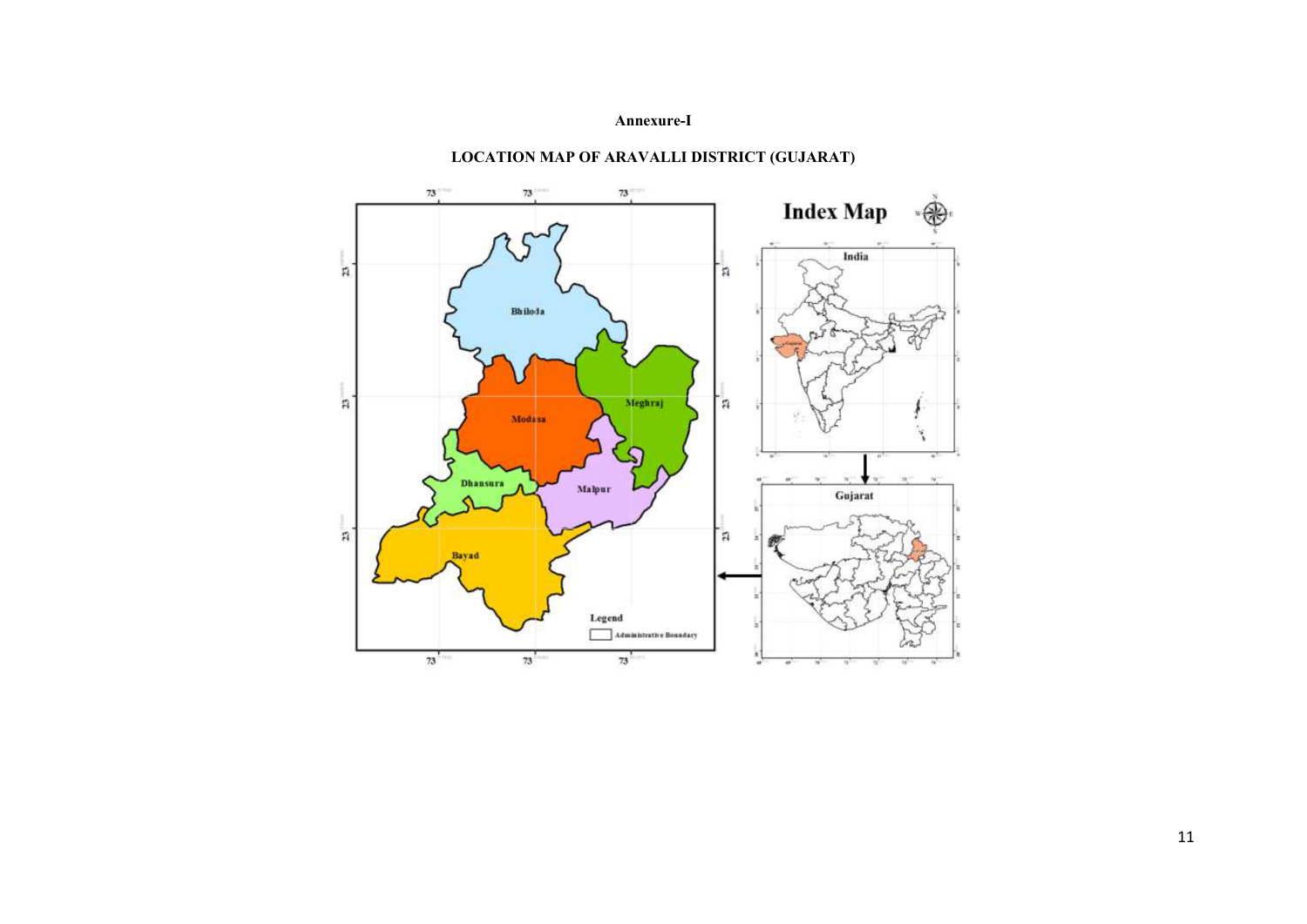#### **Annexure-III**

#### **Soil map of Aravalli District**

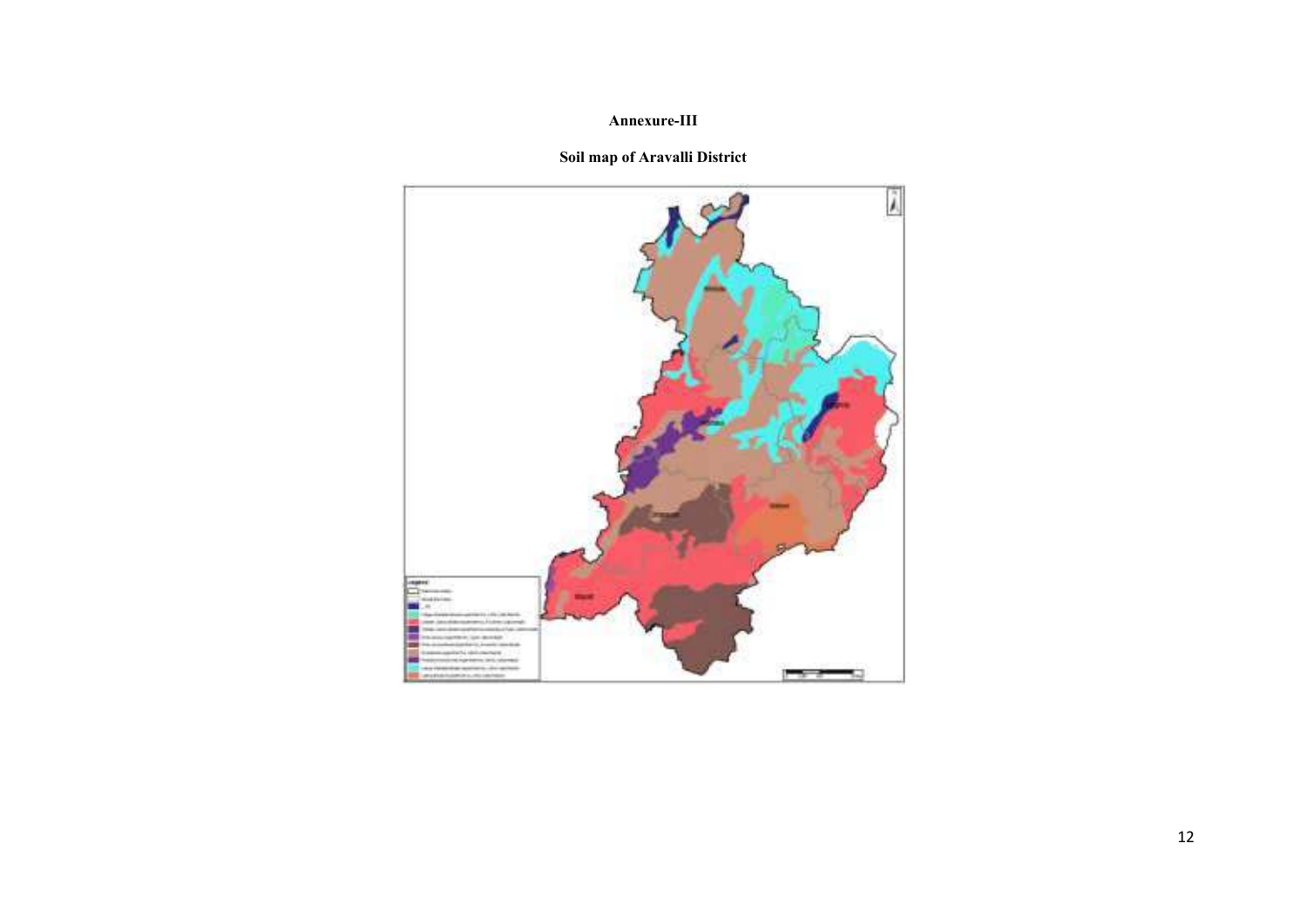## **2.0 Strategies for weather related contingencies**

**2.1 Drought** 

#### **2.1.1 Rainfed situation**

| <b>Condition</b>                                       |                                                      |                                                                                                                                                              |                   | <b>Suggested Contingency measures</b>                                                                                             |                                                                                                                                                                                                                                                         |
|--------------------------------------------------------|------------------------------------------------------|--------------------------------------------------------------------------------------------------------------------------------------------------------------|-------------------|-----------------------------------------------------------------------------------------------------------------------------------|---------------------------------------------------------------------------------------------------------------------------------------------------------------------------------------------------------------------------------------------------------|
| <b>Early season</b>                                    | Major                                                | <b>Normal Crop / Cropping</b>                                                                                                                                | Change in crop /  | <b>Agronomic measures</b>                                                                                                         | <b>Remarks on Implementation</b>                                                                                                                                                                                                                        |
| drought                                                | Farming                                              | system                                                                                                                                                       | cropping system   |                                                                                                                                   |                                                                                                                                                                                                                                                         |
| (delayed<br>onset)                                     | situation                                            |                                                                                                                                                              | including variety |                                                                                                                                   |                                                                                                                                                                                                                                                         |
| Delay by 2<br>weeks. i.e.<br>July 1 <sup>st</sup> week | High rainfall<br>Sandy loam<br>Soil<br>(Himmatnagar, | Cropping System: Cotton-<br>Wheat, Groundnut-Wheat and<br>Maize Wheat<br>Cotton $(Bt)$                                                                       | No change         | No change                                                                                                                         |                                                                                                                                                                                                                                                         |
|                                                        | Prantij, Talod,<br>Dhansura)                         | Groundnut<br>-Spreading type<br>GAUG-10, GG-11, 12 & 13.<br>-Bunch type (Errect)<br>J-11, GG-2, GL-24, GG4, $5 &$<br>6, GAUG-1<br>-Semi spreading<br>$GG-20$ | No change         | No change                                                                                                                         | Breeder seed source SAU<br>$\bullet$<br>Certified seed source NSC, GSSC,<br>$\bullet$<br><b>GUJCOMASOL</b><br>Seed drill under RKVY (costing Rs.<br>$\bullet$<br>$30000/-$ )                                                                            |
|                                                        |                                                      | Castor<br>GCH-2, GCH-3, GCH-5, GCH-<br>6 (root rot resistance), GCH-7<br>(wilt resistance), GAUCH-1                                                          | No change         | Ridge & furrow<br>$\bullet$<br>method of sowing (90)<br>cm)<br><b>Or</b><br>Compartmental<br>$\bullet$<br>bunding $(3.6 X 6.0 m)$ | Ridge & furrow maker can be provided<br>$\bullet$<br>under RKVY or other Govt. Agency.<br>Breeder seed source SAU<br>$\bullet$<br>Certified seed source NSC, GSSC,<br><b>GUJCOMASOL</b><br>Seed drill under RKVY (costing Rs.<br>$\bullet$<br>$30000/-$ |
|                                                        |                                                      | Maize<br>-Private Hybrids-Pusa early<br>hybrids-1 $& 2$<br>-Improved Var.<br>Farm sameri, Guj.Maize-<br>1,2,3,4 & 6, Narmada moti                            | As such           | As such                                                                                                                           | Breeder seed source SAU<br>$\bullet$<br>Certified seed source NSC, GSSC,<br>$\bullet$<br><b>GUJCOMASOL</b><br>Seed drill under RKVY (costing Rs.<br>$\bullet$<br>$30000/-$ )                                                                            |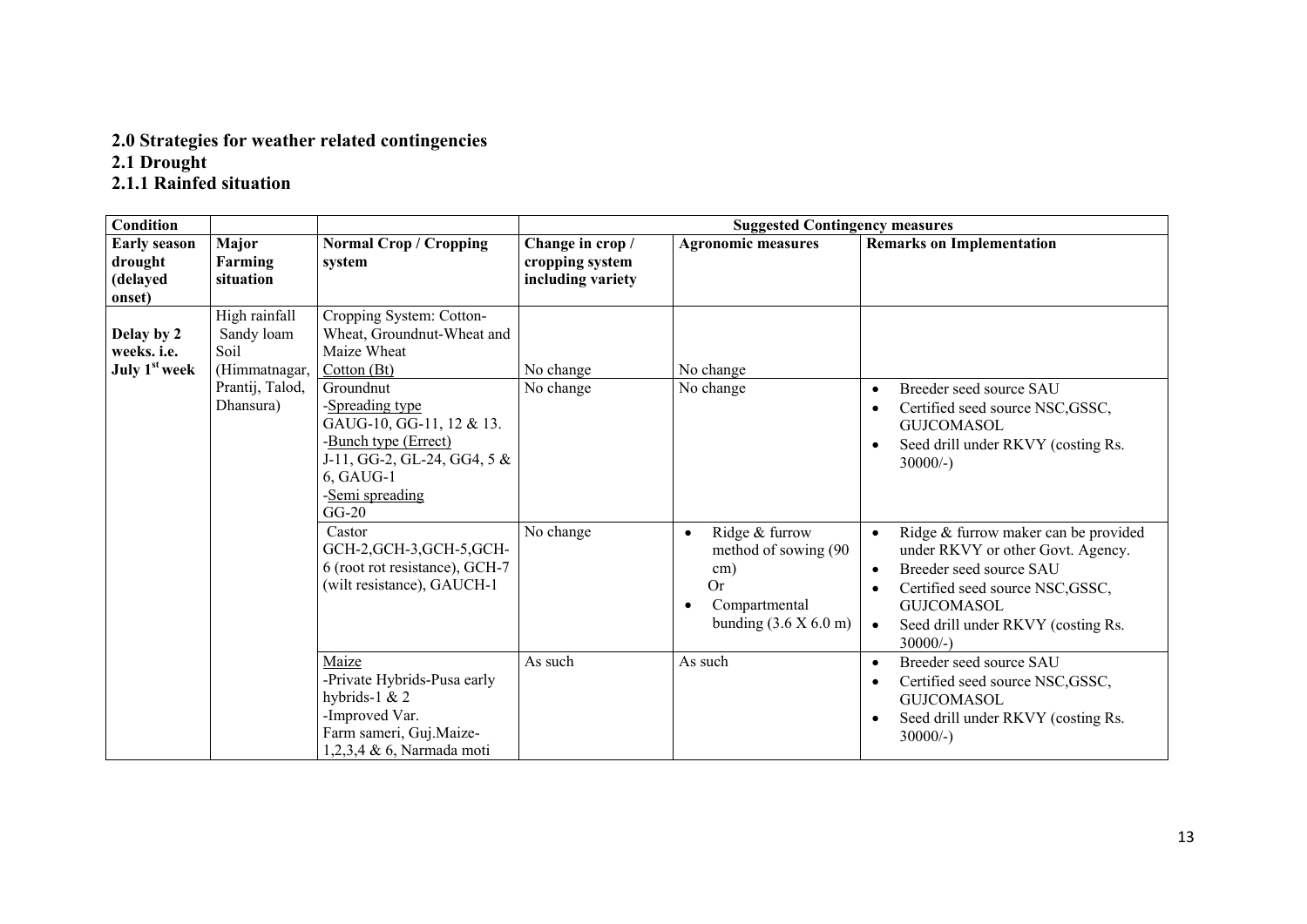|  |                                                                         | Pigeonpea<br>T.15-15, Pusa Ageti, BDN-2,<br>ICPL-87, GT-1, GT-100, GT-<br>101, Banas, GTH-1                                                                  | No change    | No change                                                                                                                        | do                                                                                                                                                                                                                                                                     |
|--|-------------------------------------------------------------------------|--------------------------------------------------------------------------------------------------------------------------------------------------------------|--------------|----------------------------------------------------------------------------------------------------------------------------------|------------------------------------------------------------------------------------------------------------------------------------------------------------------------------------------------------------------------------------------------------------------------|
|  |                                                                         | Black gram<br>Zandewal, T-9, TPU-4, Pusa-<br>1, Guj.Urad-1                                                                                                   | No change    | No change                                                                                                                        | do                                                                                                                                                                                                                                                                     |
|  |                                                                         | Maize local                                                                                                                                                  | African tall | As Such                                                                                                                          | do                                                                                                                                                                                                                                                                     |
|  | Medium<br>rainfall,<br>Medium black<br>soil<br>(Khedbrahma,<br>Meghraj) | Cropping system: Cotton-<br>Wheat, Maize-Wheat &<br>Paddy-Wheat<br>Cotton(Bt)                                                                                | No change    | No change                                                                                                                        |                                                                                                                                                                                                                                                                        |
|  |                                                                         | Castor<br>GCH-2, GCH-3, GCH-5, GCH-<br>6 (root rot resistance), GCH-7<br>(wilt resistance), GAUCH-1                                                          | No change    | Ridge & furrow<br>$\bullet$<br>method of sowing (90<br>cm)<br><b>Or</b><br>Compartmental<br>$\bullet$<br>bunding $(3.6 X 6.0 m)$ | Ridge & furrow maker can be provided<br>$\bullet$<br>under RKVY or other Govt. Agency.<br>Breeder seed source SAU<br>$\bullet$<br>Certified seed source NSC, GSSC,<br>$\bullet$<br><b>GUJCOMASOL</b><br>Seed drill under RKVY (costing Rs.<br>$\bullet$<br>$30000/-$ ) |
|  |                                                                         | Maize<br>-Private Hybrids-Pusa early<br>hybrids-1 $& 2$<br>-Improved Var.<br>Farm sameri, Guj.Maize-<br>1,2,3,4 & 6, Narmada moti                            | As such      | As such                                                                                                                          | Breeder seed source SAU<br>$\bullet$<br>Certified seed source NSC, GSSC,<br>$\bullet$<br><b>GUJCOMASOL</b><br>Seed drill under RKVY (costing Rs.<br>$\bullet$<br>$30000/-$ )                                                                                           |
|  |                                                                         | Groundnut<br>-Spreading type<br>GAUG-10, GG-11, 12 & 13.<br>-Bunch type (Errect)<br>J-11, GG-2, GL-24, GG4, $5 &$<br>6, GAUG-1<br>-Semi spreading<br>$GG-20$ | No change    | No change                                                                                                                        | do                                                                                                                                                                                                                                                                     |
|  |                                                                         |                                                                                                                                                              |              |                                                                                                                                  |                                                                                                                                                                                                                                                                        |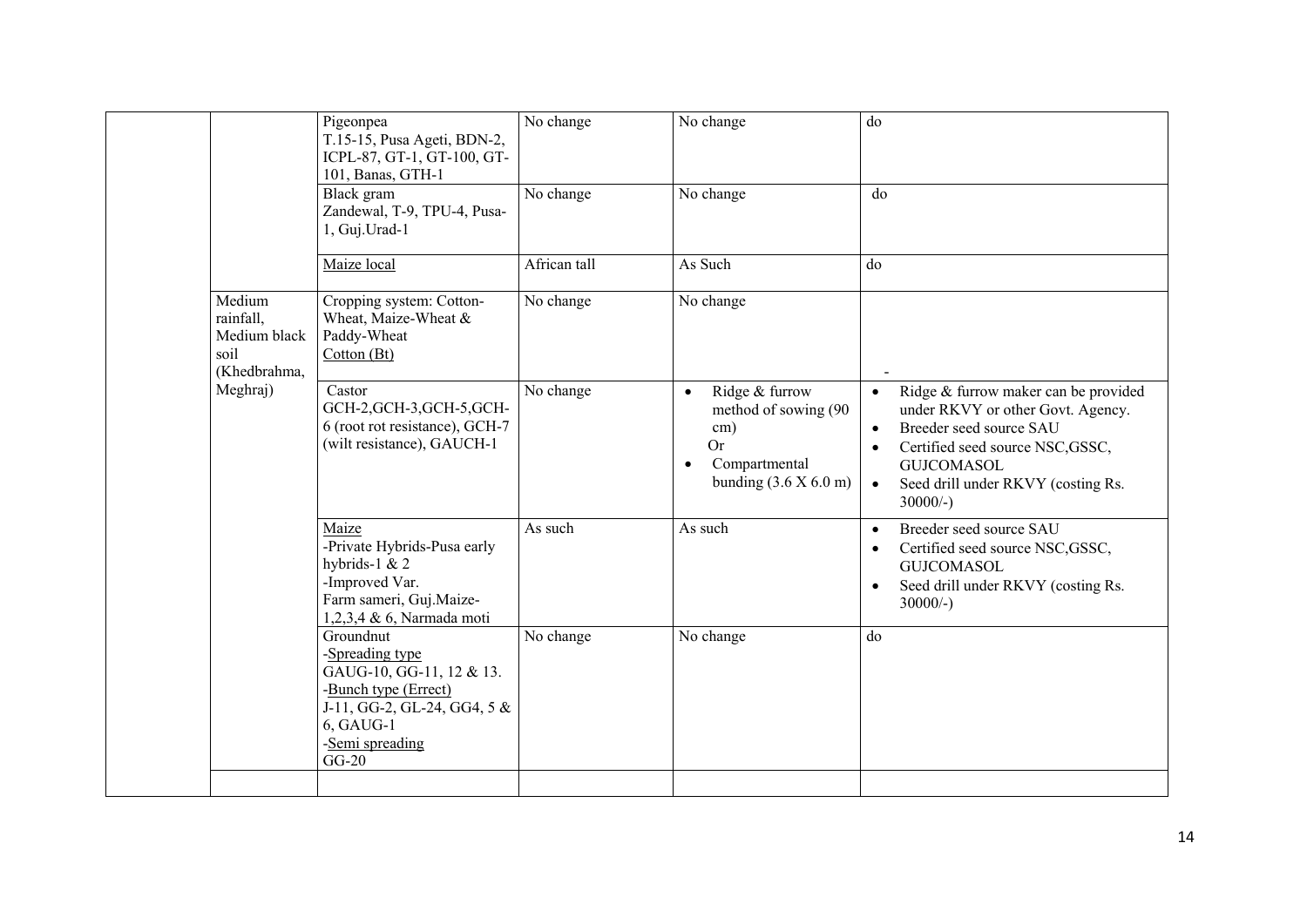|                                                                                                                   | Black gram<br>Zandewal, T-9, TPU-4, Pusa-<br>1, Guj.Urad-1                                                                      | No change                                                                                 | No change                                                                                                                                                                                 | do                                                                                                                                                                                                                                                                     |
|-------------------------------------------------------------------------------------------------------------------|---------------------------------------------------------------------------------------------------------------------------------|-------------------------------------------------------------------------------------------|-------------------------------------------------------------------------------------------------------------------------------------------------------------------------------------------|------------------------------------------------------------------------------------------------------------------------------------------------------------------------------------------------------------------------------------------------------------------------|
|                                                                                                                   | Pigeonpea<br>T.15-15, Pusa Ageti, BDN-2,<br>ICPL-87, GT-1, GT-100, GT-<br>101, Banas, GTH-1                                     | No change                                                                                 | No change                                                                                                                                                                                 | do                                                                                                                                                                                                                                                                     |
|                                                                                                                   | Maize local:                                                                                                                    | African tall                                                                              | As Such                                                                                                                                                                                   | do                                                                                                                                                                                                                                                                     |
| High rainfall,<br>Medium black<br>Soil.<br>(Idar, Bhiloda,<br>Modasa,<br>Malpur, Bayad,<br>Vadali,<br>Vijaynagar) | Cropping system: Cotton-<br>Wheat,<br>Maize-Wheat & Groundnut-<br>Wheat<br>Bajra<br>GHB-558,538,577,719,732                     | Grow short<br>duration early<br>maturing<br>varieties of Bajra<br>viz.GHB-538,<br>GHB-577 | 20 Per Cent higher<br>$\bullet$<br>seed rate<br>Seed priming with<br>thiourea $(0.05\%)$ for<br>four hours<br>Sowing by adopting<br>$\bullet$<br>compartmental<br>bunding $(3.0 X 4.5 m)$ | Breeder seed source SAU<br>Certified seed source NSC, GSSC,<br><b>GUJCOMASOL</b><br>Seed drill under RKVY (costing Rs.<br>$\bullet$<br>$30000/-$ )                                                                                                                     |
|                                                                                                                   | Maize<br>-Private Hybrids-Pusa early<br>hybrids-1 & 2<br>-Improved Var.<br>Farm sameri, Guj.Maize-<br>1,2,3,4 & 6, Narmada moti | As such                                                                                   | As such                                                                                                                                                                                   | do                                                                                                                                                                                                                                                                     |
|                                                                                                                   | Castor<br>GCH-2, GCH-3, GCH-5, GCH-<br>6 (root rot resistance), GCH-7<br>(wilt resistance), GAUCH-1                             | No change                                                                                 | Ridge & furrow<br>$\bullet$<br>method of sowing (90<br>cm)<br><b>Or</b><br>Compartmental<br>$\bullet$<br>bunding $(3.6 X 6.0 m)$                                                          | Ridge & furrow maker can be provided<br>$\bullet$<br>under RKVY or other Govt. Agency.<br>Breeder seed source SAU<br>$\bullet$<br>Certified seed source NSC, GSSC,<br>$\bullet$<br><b>GUJCOMASOL</b><br>Seed drill under RKVY (costing Rs.<br>$\bullet$<br>$30000/-$ ) |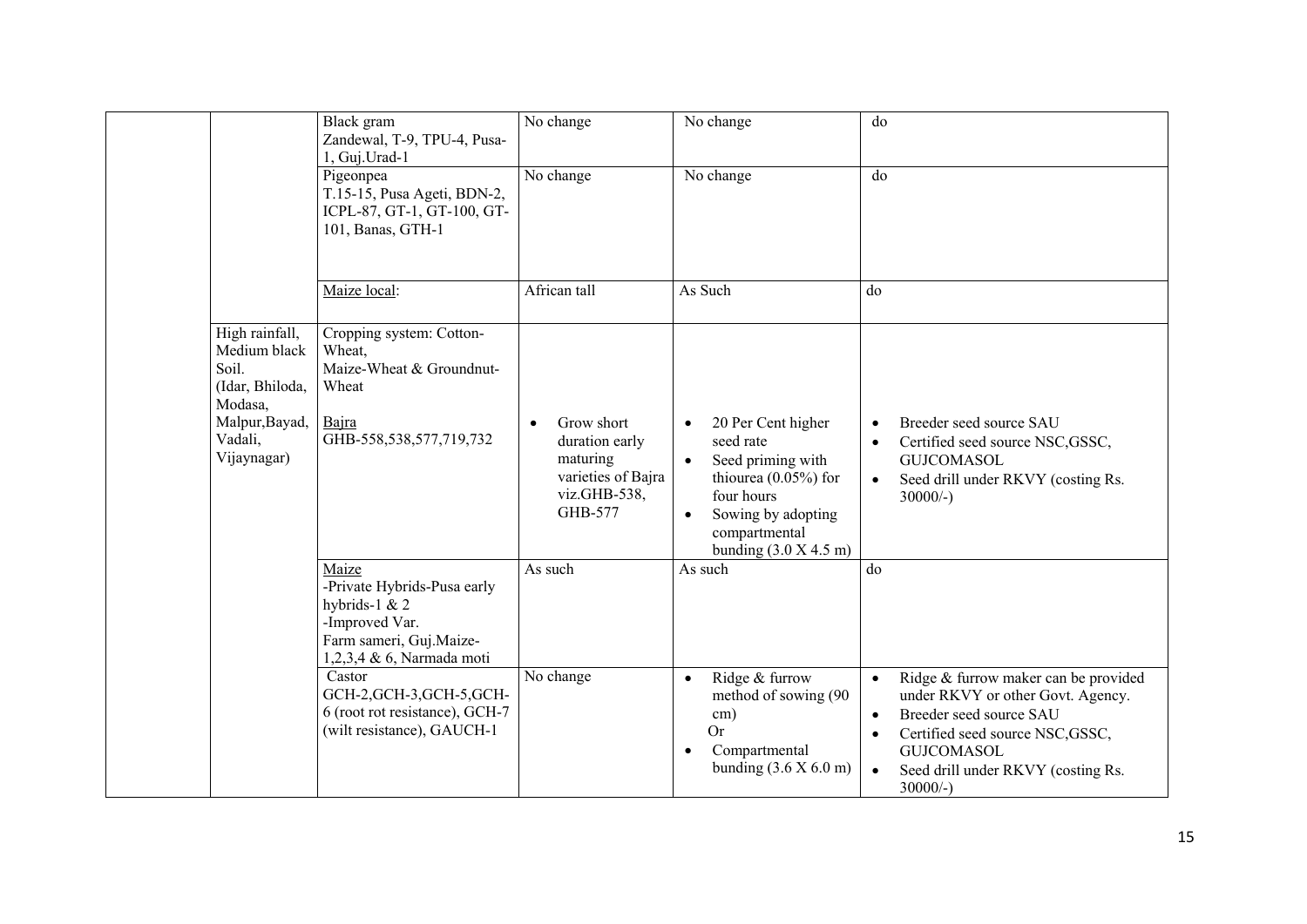| Groundnut<br>-Spreading type<br>GAUG-10, GG-11, 12 & 13.<br>-Bunch type (Errect)<br>J-11, GG-2, GL-24, GG4, $5 &$<br>6, GAUG-1<br>-Semi spreading<br>$GG-20$ | No change    | No change | Breeder seed source SAU<br>Certified seed source NSC, GSSC,<br><b>GUJCOMASOL</b><br>Seed drill under RKVY (costing Rs.<br>٠<br>$30000/-$ ) |
|--------------------------------------------------------------------------------------------------------------------------------------------------------------|--------------|-----------|--------------------------------------------------------------------------------------------------------------------------------------------|
| Cotton(Bt)                                                                                                                                                   | No change    | No change |                                                                                                                                            |
| Pigeonpea<br>T.15-15, Pusa Ageti, BDN-2,<br>ICPL-87, GT-1, GT-100, GT-<br>101, Banas, GTH-1                                                                  | No change    | No change | Breeder seed source SAU<br>Certified seed source NSC, GSSC,<br><b>GUJCOMASOL</b><br>Seed drill under RKVY (costing Rs.<br>٠<br>$30000/-$ ) |
| Maize local:                                                                                                                                                 | African tall | As Such   | do                                                                                                                                         |

| <b>Condition</b>                                                    |                                                                                      |                                                                                                                                                    |                                                                                                                                                                                               | <b>Suggested Contingency measures</b>                                |                                                                                                                             |  |  |  |
|---------------------------------------------------------------------|--------------------------------------------------------------------------------------|----------------------------------------------------------------------------------------------------------------------------------------------------|-----------------------------------------------------------------------------------------------------------------------------------------------------------------------------------------------|----------------------------------------------------------------------|-----------------------------------------------------------------------------------------------------------------------------|--|--|--|
| <b>Early season</b><br>drought<br>(delayed<br>onset)                | Major<br>Farming<br>situation                                                        | <b>Normal Crop/cropping</b><br>system                                                                                                              | Change in crop/cropping<br>system                                                                                                                                                             | <b>Agronomic measures</b>                                            | <b>Remarks on Implementation</b>                                                                                            |  |  |  |
| Delay by 4<br>weeks (Specify<br>month)<br>July 3 <sup>rd</sup> Week | High rainfall<br>Sandy loam<br>Soil<br>(Himmatnagar,<br>Prantij, Talod,<br>Dhansura) | Cropping System:<br>Cotton-Wheat,<br>Groundnut-Wheat and<br>Maize Wheat<br>Cotton(Bt)                                                              | Early maturing Bt-Cotton +<br>Green gram or Black gram (1:1)<br>Row ratio)                                                                                                                    | Conservation furrow at every<br>third row                            | Furrow maker can be provided<br>under RKVY or other Govt.<br>Agency.                                                        |  |  |  |
|                                                                     |                                                                                      | Groundnut<br>-Spreading type<br>GAUG-10, GG-11, 12 &<br>13.<br>-Bunch type (Errect)<br>J-11, GG-2, GL-24, GG4,<br>5 & 6, GAUG-1<br>-Semi spreading | Cowpea - Guj.Cowpea-1,2,4 &5<br>Only as a vegetable purpose,<br>green pod marketing<br>Clusterbean-<br>HG-75, Guj Guar-1 and 2 only<br>Mothbean-<br>-Gujarat Mothbean-1, GMO-2<br>Green gram- | Sowing at 60 cm<br>spacing<br>Fertilizer reduction by<br>30 Per Cent | Breeder seed source SAU<br>Certified seed source<br>NSC,GSSC,GUJCOMASO<br>Seed drill under RKVY<br>(costing Rs. $30000/-$ ) |  |  |  |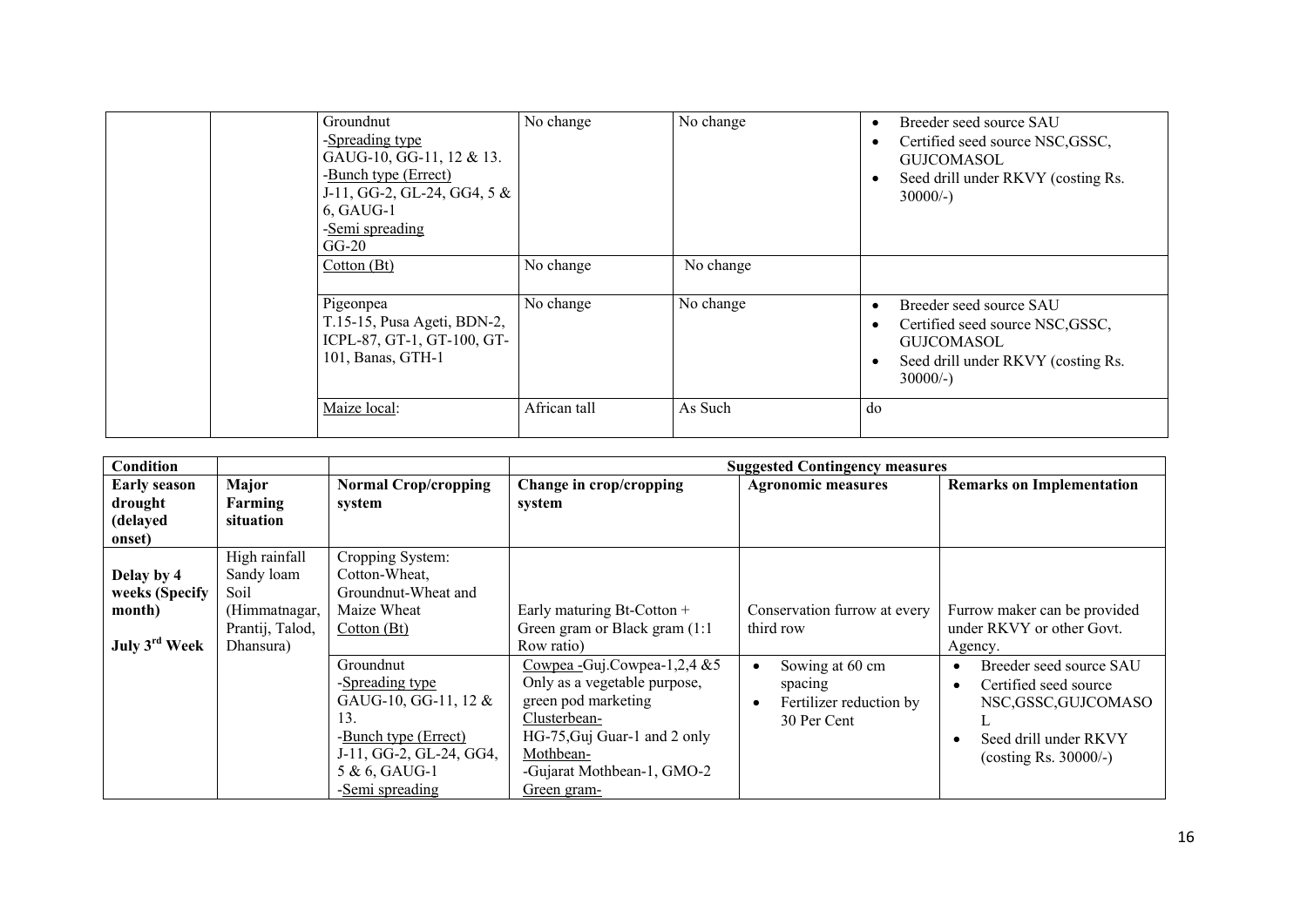|                                     | $GG-20$                                                                                                                            | Gujarat Moong-4                                                                                                                                 |                                                                                                                                            |                                                                                                                                                                                                                                                                   |
|-------------------------------------|------------------------------------------------------------------------------------------------------------------------------------|-------------------------------------------------------------------------------------------------------------------------------------------------|--------------------------------------------------------------------------------------------------------------------------------------------|-------------------------------------------------------------------------------------------------------------------------------------------------------------------------------------------------------------------------------------------------------------------|
|                                     |                                                                                                                                    | Black gram-                                                                                                                                     |                                                                                                                                            |                                                                                                                                                                                                                                                                   |
|                                     |                                                                                                                                    | Gujarat Urad-1                                                                                                                                  |                                                                                                                                            |                                                                                                                                                                                                                                                                   |
|                                     | Castor<br>GCH-2, GCH-3, GCH-<br>5, GCH-6 (root rot<br>resistance), GCH-7 (wilt<br>resistance), GAUCH-1                             | No Change                                                                                                                                       | Ridge & furrow method<br>$\bullet$<br>of sowing (90 cm)<br><b>Or</b><br>Compartmental<br>$\bullet$<br>bunding $(3.6 \times 6.0 \text{ m})$ | Breeder seed source SAU<br>$\bullet$<br>Certified seed source<br>$\bullet$<br>NSC,GSSC,GUJCOMASO<br>L<br>Seed drill under RKVY<br>$\bullet$<br>(costing Rs. 30000/-)<br>Ridge & furrow maker can<br>$\bullet$<br>be provided under RKVY<br>or other Govt. Agency. |
|                                     | Maize<br>-Private Hybrids-Pusa<br>early hybrids-1 & 2<br>-Improved Var.<br>Farm sameri, Guj.Maize-<br>1,2,3,4 & 6, Narmada<br>moti | Gujarat Maize 4 or $6 + Tur$<br>$\bullet$<br>GT-101 $(2:1$ row ratio)<br>Gujarat Maize 4 or $6 + Urad$<br>$\bullet$<br>Guj.-1 $(1:1$ row ratio) | Sow the crop at 75cm<br>distance<br>Reduce the fertilizer<br>$\bullet$<br>application by 30 Per<br>Cent                                    |                                                                                                                                                                                                                                                                   |
|                                     | Pigeonpea<br>T.15-15, Pusa Ageti,<br>BDN-2, ICPL-87, GT-1,<br>GT-100, GT-101, Banas,<br>GTH-1                                      | Dual purpose Sorghum Gujarat<br>Jowar-39 and Malvan                                                                                             | $\frac{1}{2}$                                                                                                                              | Breeder seed source SAU<br>Certified seed source<br>NSC,GSSC,GUJCOMASO<br>$\mathbf{I}$ .<br>Seed drill under RKVY<br>$\bullet$<br>(costing Rs. 30000/-)                                                                                                           |
|                                     | Black gram<br>Zandewal, T-9, TPU-4,<br>Pusa-1, Guj.Urad-1                                                                          | Gujarat Urad-1                                                                                                                                  | do                                                                                                                                         | do                                                                                                                                                                                                                                                                |
|                                     | Maize local:                                                                                                                       | African tall                                                                                                                                    | do                                                                                                                                         | Bund maker can be<br>provided under RKVY                                                                                                                                                                                                                          |
| Medium<br>rainfall,<br>Medium black | Cropping system: Cotton-<br>Wheat, Maize-Wheat &<br>Paddy-Wheat                                                                    |                                                                                                                                                 |                                                                                                                                            |                                                                                                                                                                                                                                                                   |
| soil                                | Cotton (Bt)                                                                                                                        | Early maturing Bt-Cotton +                                                                                                                      | Conservation furrow at<br>$\bullet$                                                                                                        | Furrow maker can be<br>$\bullet$                                                                                                                                                                                                                                  |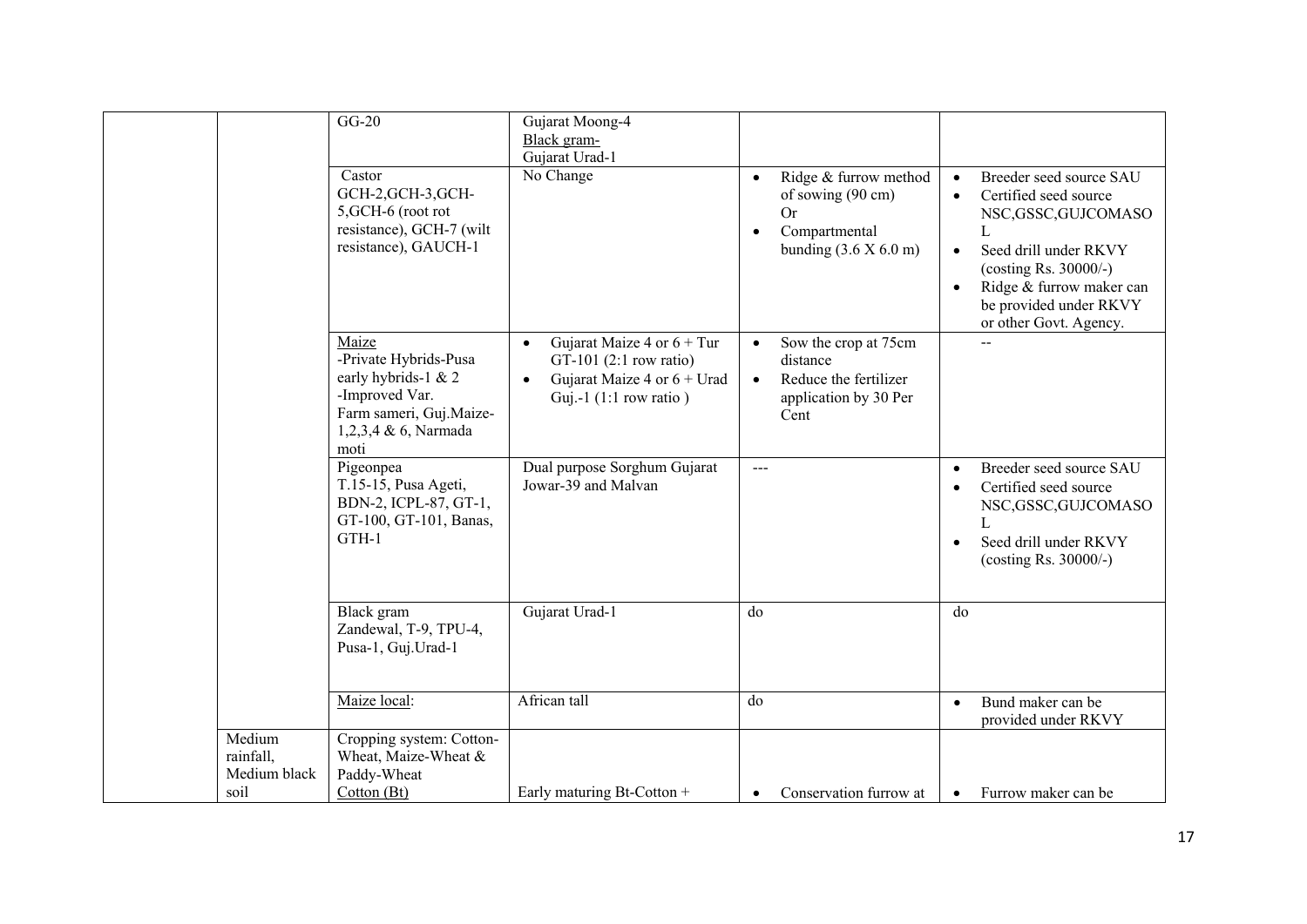| (Khedbrahma, |                                                                                                                                                               | Green gram or Black gram (1:1)                                                                                                                                                                                                                         | every third row                                                                                                        | provided under RKVY or                                                                                                                                                                                                                                                      |
|--------------|---------------------------------------------------------------------------------------------------------------------------------------------------------------|--------------------------------------------------------------------------------------------------------------------------------------------------------------------------------------------------------------------------------------------------------|------------------------------------------------------------------------------------------------------------------------|-----------------------------------------------------------------------------------------------------------------------------------------------------------------------------------------------------------------------------------------------------------------------------|
| Meghraj)     | Castor<br>GCH-2, GCH-3, GCH-<br>5, GCH-6 (root rot<br>resistance), GCH-7 (wilt<br>resistance), GAUCH-1                                                        | Row ratio)<br>No Change                                                                                                                                                                                                                                | Ridge & furrow method<br>of sowing (90 cm)<br>Or<br>Compartmental<br>$\bullet$<br>bunding $(3.6 \times 6.0 \text{ m})$ | other Govt. Agency.<br>Breeder seed source SAU<br>Certified seed source<br>$\bullet$<br>NSC, GSSC, GUJCOMASO<br>Seed drill under RKVY<br>$\bullet$<br>(costing Rs. $30000/-$ )<br>Ridge & furrow maker can<br>$\bullet$<br>be provided under RKVY<br>or other Govt. Agency. |
|              | Maize<br>-Private Hybrids-Pusa<br>early hybrids-1 & 2<br>-Improved Var.<br>Farm sameri, Guj.Maize-<br>1,2,3,4 & 6, Narmada<br>moti                            | Gujarat Maize 4 or $6 + Tur$<br>$\bullet$<br>$GT-101$ (2:1 row ratio)<br>Gujarat Maize 4 or $6 +$ Urad<br>$\bullet$<br>Guj.-1 $(1:1$ row ratio)                                                                                                        | Sow the crop at 75cm<br>distance<br>Reduce the fertilizer<br>$\bullet$<br>application by 30 Per<br>Cent                | $---$                                                                                                                                                                                                                                                                       |
|              | Groundnut<br>-Spreading type<br>GAUG-10, GG-11, 12 &<br>13.<br>-Bunch type (Errect)<br>J-11, GG-2, GL-24, GG4,<br>5 & 6, GAUG-1<br>-Semi spreading<br>$GG-20$ | Cowpea - Guj.Cowpea - $1,2,4$ & 5<br>Only as a vegetable purpose,<br>green pod marketing<br>Clusterbean-<br>HG-75, Guj Guar-1 and 2 only<br>Mothbean-<br>-Gujarat Mothbean-1, GMO-2<br>Green gram-<br>Gujarat Moong-4<br>Black gram-<br>Gujarat Urad-1 | Sowing at 60 cm<br>$\bullet$<br>spacing<br>Fertilizer reduction by<br>$\bullet$<br>30 Per Cent                         | Breeder seed source SAU<br>Certified seed source<br>$\bullet$<br>NSC, GSSC, GUJCOMASO<br>L<br>Seed drill under RKVY<br>$\bullet$<br>(costing Rs. 30000/-)                                                                                                                   |
|              | Black gram<br>Zandewal, T-9, TPU-4,<br>Pusa-1, Guj.Urad-1                                                                                                     | Gujarat Urad-1                                                                                                                                                                                                                                         | Sowing at 60 cm<br>$\bullet$<br>spacing<br>Fertilizer reduction by<br>30 Per Cent                                      | do                                                                                                                                                                                                                                                                          |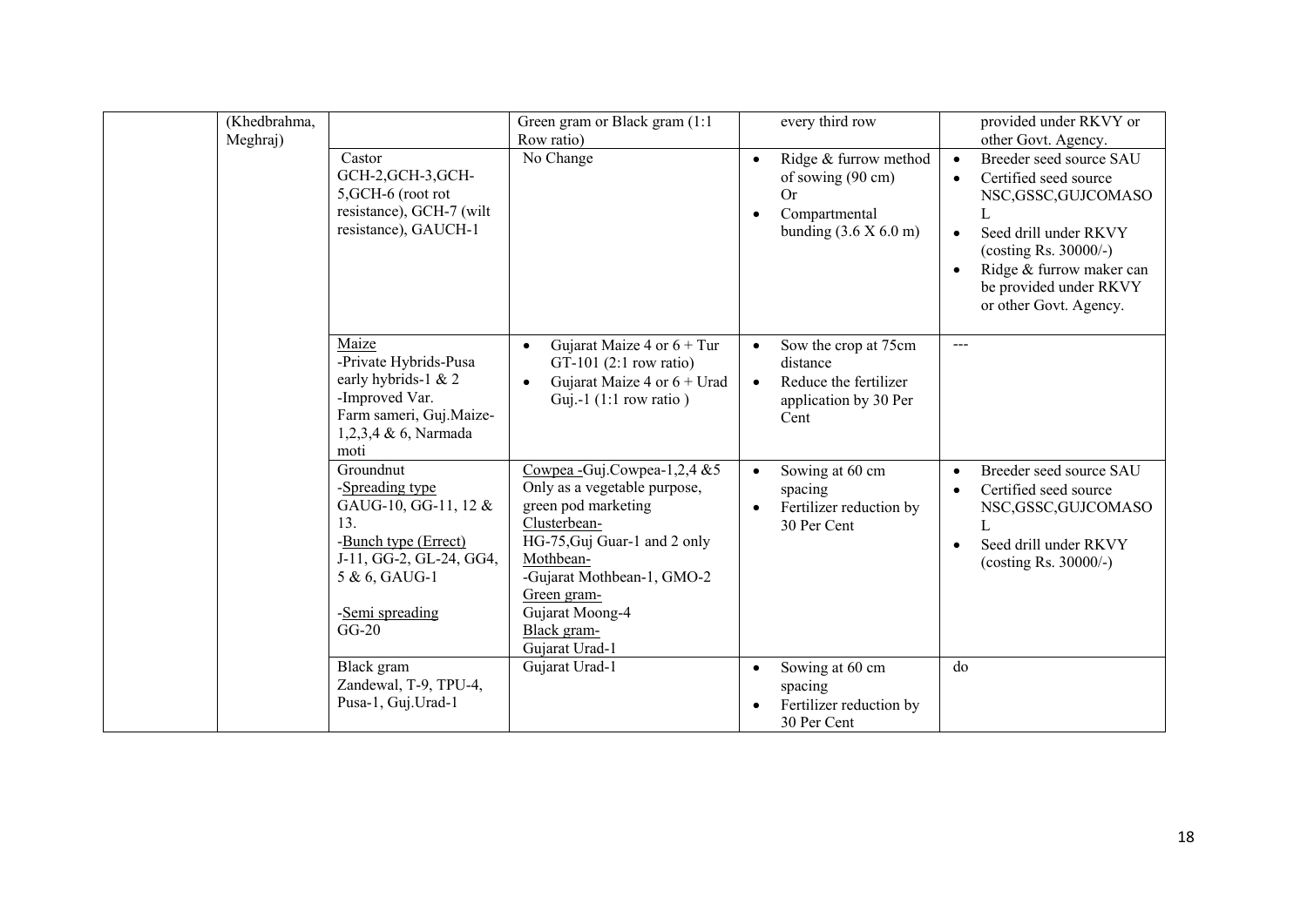|                                                                                                                   | Pigeonpea<br>T.15-15, Pusa Ageti,<br>BDN-2, ICPL-87, GT-1,<br>GT-100, GT-101, Banas,<br>GTH-1                                      | Dual purpose Sorghum Gujarat<br>Jowar-39 and Malvan                                                                                                                                                                 | $\frac{1}{2}$                                                                                                                                          | Breeder seed source SAU<br>$\bullet$<br>Certified seed source<br>$\bullet$<br>NSC, GSSC, GUJCOMASO<br>L<br>Seed drill under RKVY<br>$\bullet$<br>(costing Rs. 30000/-)                                                                                                       |
|-------------------------------------------------------------------------------------------------------------------|------------------------------------------------------------------------------------------------------------------------------------|---------------------------------------------------------------------------------------------------------------------------------------------------------------------------------------------------------------------|--------------------------------------------------------------------------------------------------------------------------------------------------------|------------------------------------------------------------------------------------------------------------------------------------------------------------------------------------------------------------------------------------------------------------------------------|
|                                                                                                                   | Maize local:                                                                                                                       | African tall                                                                                                                                                                                                        | do                                                                                                                                                     | Bund maker can be<br>$\bullet$<br>provided under RKVY                                                                                                                                                                                                                        |
| High rainfall,<br>Medium black<br>Soil.<br>(Idar, Bhiloda,<br>Modasa,<br>Malpur, Bayad,<br>Vadali,<br>Vijaynagar) | Cropping system: Cotton-<br>Wheat,<br>Maize-Wheat &<br>Groundnut-Wheat<br>Bajra<br>GHB-<br>558, 538, 577, 719, 732                 | Short duration early<br>$\bullet$<br>maturing Var. GHB-538&<br>577<br>Karingdo as a mixed crop<br>along with pearl millet third<br>row<br>Reduce 25% acreage of pear<br>$\bullet$<br>millet by Guar and<br>Mothbean | Sowing at 60 cm-seed<br>priming with thiurea<br>$(0.05\%)$ for four hours<br>Sowing by adopting<br>$\bullet$<br>compartmental bunding<br>(3.0 X 4.5 m) | Breeder seed source SAU<br>$\bullet$<br>Certified seed source<br>NSC, GSSC, GUJCOMASO<br>L<br>Seed drill under RKVY<br>$\bullet$<br>(costing Rs. 30000/-)                                                                                                                    |
|                                                                                                                   | Maize<br>-Private Hybrids-Pusa<br>early hybrids-1 & 2<br>-Improved Var.<br>Farm sameri, Guj.Maize-<br>1,2,3,4 & 6, Narmada<br>moti | Maize<br>-Private Hybrids-Pusa early<br>hybrids-1 $& 2$<br>-Improved Var.<br>Farm sameri, Guj.Maize-1,2,3,4<br>& 6, Narmada moti                                                                                    | Gujarat Maize 4 or $6 +$<br>$\bullet$<br>Tur GT-101 (2:1 row<br>ratio)<br>Gujarat Maize 4 or $6 +$<br>$\bullet$<br>Urad Guj.-1 (1:1 row<br>ratio)      | Sow the crop at 75cm<br>$\bullet$<br>distance<br>Reduce the fertilizer<br>$\bullet$<br>application by 30 Per Cent                                                                                                                                                            |
|                                                                                                                   | Castor<br>GCH-2, GCH-3, GCH-<br>5, GCH-6 (root rot<br>resistance), GCH-7 (wilt<br>resistance), GAUCH-1                             | No Change                                                                                                                                                                                                           | Ridge & furrow method<br>of sowing (90 cm)<br><b>Or</b><br>Compartmental<br>bunding $(3.6 \times 6.0 \text{ m})$                                       | Breeder seed source SAU<br>$\bullet$<br>Certified seed source<br>$\bullet$<br>NSC, GSSC,<br><b>GUJCOMASOL</b><br>Seed drill under RKVY<br>$\bullet$<br>(costing Rs. $30000/-$ )<br>Ridge & furrow maker can<br>$\bullet$<br>be provided under RKVY<br>or other Govt. Agency. |
|                                                                                                                   | Groundnut<br>-Spreading type<br>GAUG-10, GG-11, 12 &                                                                               | Cowpea - Guj.Cowpea-1,2,4 &5<br>Only as a vegetable purpose,<br>green pod marketing                                                                                                                                 | Sowing at 60 cm<br>$\bullet$<br>spacing<br>Fertilizer reduction by<br>$\bullet$                                                                        | Breeder seed source SAU<br>$\bullet$<br>Certified seed source<br>$\bullet$<br>NSC, GSSC,                                                                                                                                                                                     |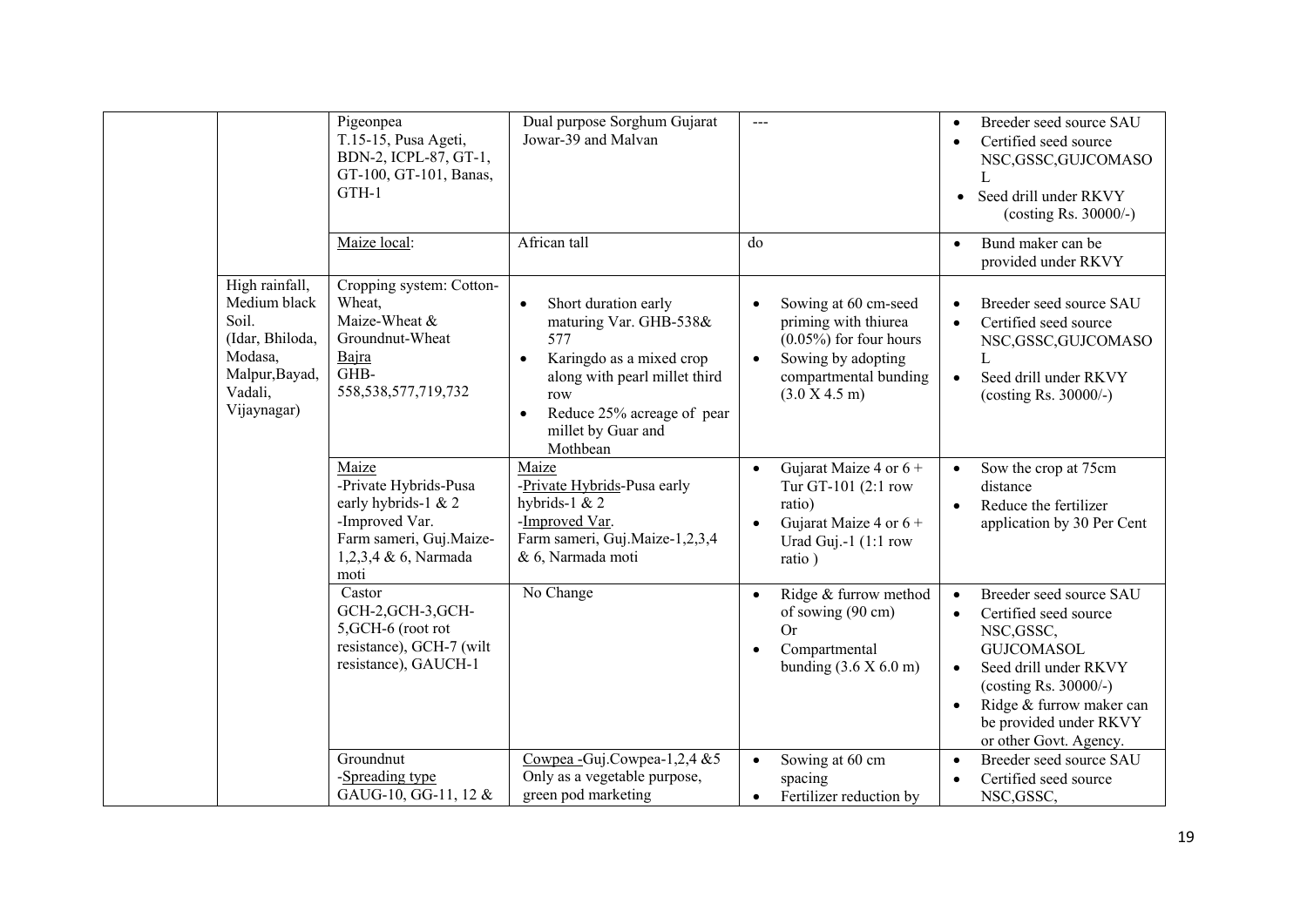| 13.<br>-Bunch type (Errect)<br>J-11, GG-2, GL-24, GG4,<br>5 & 6, GAUG-1<br>-Semi spreading<br>$GG-20$ | Clusterbean-<br>HG-75, Guj Guar-1 and 2 only<br>Mothbean-<br>-Gujarat Mothbean-1, GMO-2<br>Green gram-<br>Gujarat Moong-4<br>Black gram-<br>Gujarat Urad-1 | 30 Per Cent                               | <b>GUJCOMASOL</b><br>Seed drill under RKVY<br>(costing Rs. $30000/-$ )                                                                   |
|-------------------------------------------------------------------------------------------------------|------------------------------------------------------------------------------------------------------------------------------------------------------------|-------------------------------------------|------------------------------------------------------------------------------------------------------------------------------------------|
| Cotton (Bt)                                                                                           | Early maturing Bt-Cotton +<br>Green gram or Black gram<br>$(1:1$ Row ratio)                                                                                | Conservation furrow at<br>every third row | Furrow maker can be<br>provided under RKVY or<br>other Govt. Agency.                                                                     |
| Pigeonpea<br>T.15-15, Pusa Ageti,<br>BDN-2, ICPL-87, GT-1,<br>GT-100, GT-101, Banas,<br>GTH-1         | Dual purpose Sorghum Gujarat<br>Jowar-39 and Malvan                                                                                                        | $---$                                     | Breeder seed source SAU<br>Certified seed source<br>NSC, GSSC,<br><b>GUJCOMASOL</b><br>Seed drill under RKVY<br>(costing Rs. $30000/-$ ) |
| Maize local:                                                                                          | African tall                                                                                                                                               | do                                        | Bund maker can be provided<br>under RKVY                                                                                                 |

| Condition           |                      |                         |                         | <b>Suggested Contingency measures</b>    |                                    |
|---------------------|----------------------|-------------------------|-------------------------|------------------------------------------|------------------------------------|
| <b>Early season</b> | Major                | <b>Normal</b>           | Change in crop/cropping | <b>Agronomic measures</b>                | <b>Remarks on Implementation</b>   |
| drought<br>(delayed | Farming<br>situation | Crop/cropping<br>system | system                  |                                          |                                    |
| onset)              |                      |                         |                         |                                          |                                    |
| Delay by 6          | High rainfall        | Cropping System:        |                         |                                          |                                    |
| weeks               | Sandy loam           | Cotton-Wheat.           | Castor (GCH-4,5 or 7)   | Seed hardening (soaking the seed 8)      | Breeder seed source SAU            |
| August              | Soil                 | Groundnut-Wheat         | Castor (GCH-4,5 or 7)   | hours in water followed by shadow        | Certified seed source              |
| $1st$ week          | (Himmatnagar,        | and Maize Wheat         | + Clusterbean (Guj      | drying)                                  | NSC,GSSC,GUJCOMAS                  |
|                     | Prantij, Talod,      | Cotton (Bt)             | Guar 1 or 2)            | Sow the castor crop at 120 cm            | OL                                 |
|                     | Dhansura)            |                         | One row of Cowpea or    | spacing                                  | Seed drill under RKVY<br>$\bullet$ |
|                     |                      |                         | Clusterbean between     | Compartmental bunding $(3.6 \times 6.0)$ | (costing Rs. $30000/-$ )           |
|                     |                      |                         | regular two row of      | m)                                       | Ridge & furrow maker can           |
|                     |                      |                         | castor without giving   |                                          | be provided under RKVY             |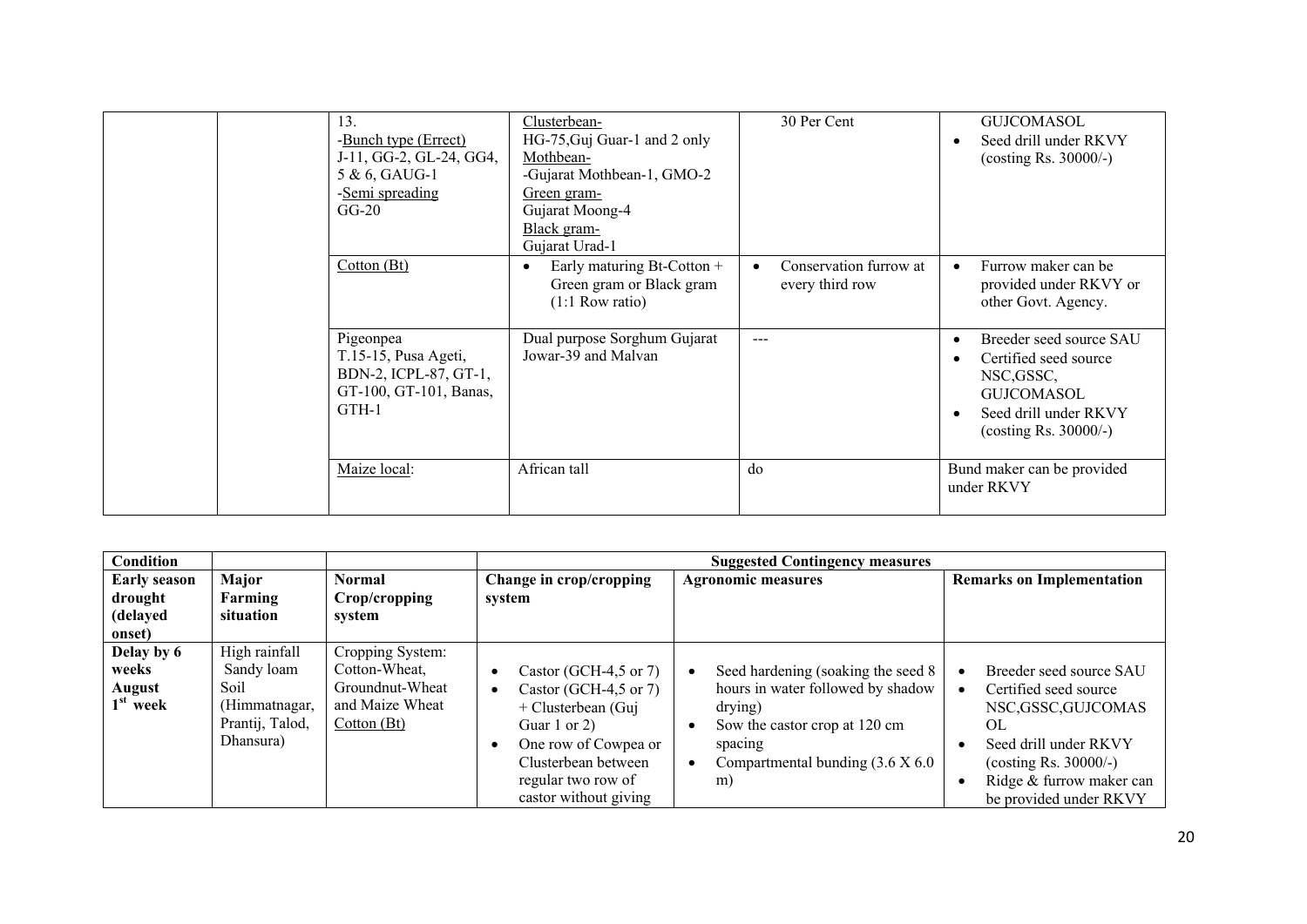|  |                                                                                                                                                              |                                                                                                                                      | any fertilizer                                                                                                                                                                                                                                                                                                    |                                                                                                                                                                                                                                        | or other Govt. Agency.                                                                                                                                                                                                                                    |
|--|--------------------------------------------------------------------------------------------------------------------------------------------------------------|--------------------------------------------------------------------------------------------------------------------------------------|-------------------------------------------------------------------------------------------------------------------------------------------------------------------------------------------------------------------------------------------------------------------------------------------------------------------|----------------------------------------------------------------------------------------------------------------------------------------------------------------------------------------------------------------------------------------|-----------------------------------------------------------------------------------------------------------------------------------------------------------------------------------------------------------------------------------------------------------|
|  |                                                                                                                                                              |                                                                                                                                      |                                                                                                                                                                                                                                                                                                                   |                                                                                                                                                                                                                                        |                                                                                                                                                                                                                                                           |
|  | Groundnut<br>-Spreading type<br>GAUG-10, GG-11,<br>12 & 13.<br>-Bunch type (Errect)<br>J-11, GG-2, GL-24,<br>GG4, 5 & 6, GAUG-<br>-Semi spreading<br>$GG-20$ | Clusterbean<br>Hg-75, Gujarat Guar 1 or 2<br>Fodder Jowar<br>GJ-39, Malvan                                                           | 25% higher seed rate with 60 cm<br>$\bullet$<br>spacing<br>Reduce the fertilizer by 40 Per<br>Cent<br>Seed hardening (soaking the seed 3<br>$\bullet$<br>to 4 hours in water followed by<br>shadow drying)<br>In fodder Sorghum, apply 20 kg<br>$\bullet$<br>S/ha through Gypsum                                  | do                                                                                                                                                                                                                                     |                                                                                                                                                                                                                                                           |
|  | Castor<br>GCH-2,GCH-<br>3, GCH-5, GCH-6<br>(root rot resistance),<br>GCH-7 (wilt<br>resistance),<br>GAUCH-1                                                  | Castor (GCH-4,5 or 7) +<br>Mothbean (GMO-2) (1:2<br>row ratio) (two line of<br>Mothbean in regular<br>spacing of Castor)             | Seed hardening (soaking the seed 4<br>to 6 hours in water followed by<br>shadow drying)<br>Compartmental<br>$\bullet$<br>bunding(3.6X5.0m)<br>Reduction in fertilizer application<br>$\bullet$<br>by 50 Per Cent<br>Sowing distance 120 cm for castor<br>No fertilizer application for inter<br>$\bullet$<br>crop | Breeder seed source SAU<br>$\bullet$<br>Certified seed source<br>$\bullet$<br>NSC,GSSC,GUJCOMAS<br><b>OL</b><br>Seed drill under RKVY<br>$\bullet$<br>(costing Rs. $30000/-$ )<br>Bund maker provide under<br>$\bullet$<br><b>RKVY</b> |                                                                                                                                                                                                                                                           |
|  |                                                                                                                                                              | Maize<br>-Private Hybrids-<br>Pusa early hybrids-1<br>&2<br>-Improved Var.<br>Farm sameri,<br>Guj.Maize-1,2,3,4 &<br>6, Narmada moti | Fodder Jowar<br>GJ-39, Malvan                                                                                                                                                                                                                                                                                     | Wider spacing at 60 cm with 25<br>$\bullet$<br>Per Cent higher seed rate<br>Reduce the fertilizer application by<br>$\bullet$<br>40 Per Cent<br>In fodder Sorghum, apply 20 kg<br>$\bullet$<br>S/ha through Gypsum                     | Breeder seed source SAU<br>$\bullet$<br>Certified seed source<br>$\bullet$<br>NSC,GSSC,GUJCOMAS<br><b>OL</b><br>Seed drill under RKVY<br>$\bullet$<br>(costing Rs. $30000/-$ )<br>Gypsum provided under<br>$\bullet$<br>subsidies rate by Govt.<br>Agency |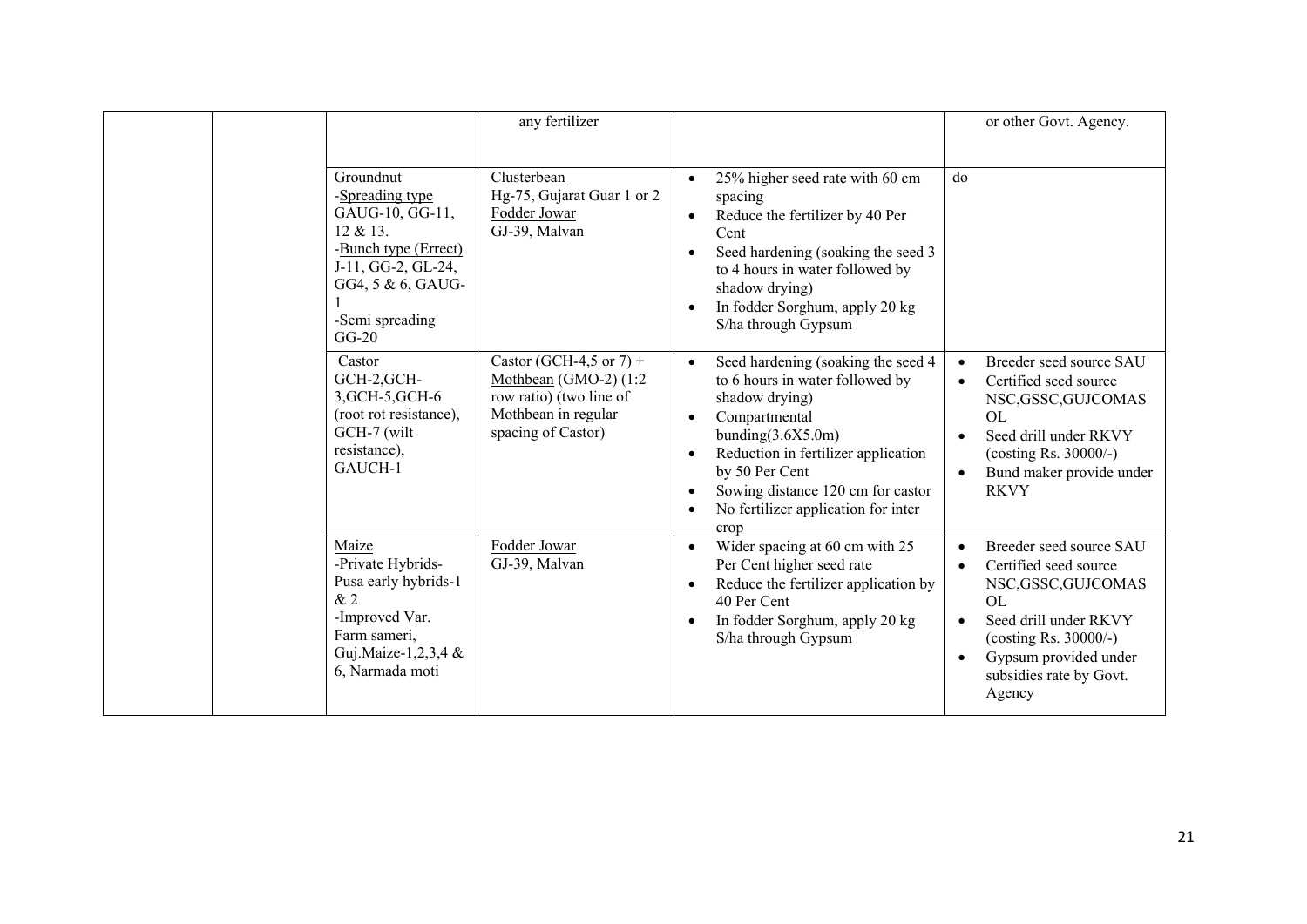|                                                                         | Pigeonpea<br>T.15-15, Pusa Ageti,<br>BDN-2, ICPL-87,<br>GT-1, GT-100, GT-<br>101, Banas, GTH-1 | Dual purpose Sorghum<br>Gujarat Jowar-39 and<br>Malvan                                                                                                                                                            | $---$                                                                                                                                                                                              | Breeder seed source SAU<br>$\bullet$<br>Certified seed source<br>$\bullet$<br>NSC,GSSC,GUJCOMAS<br>OL<br>Seed drill under RKVY<br>$\bullet$<br>(costing Rs. 30000/-)                                                                                                          |
|-------------------------------------------------------------------------|------------------------------------------------------------------------------------------------|-------------------------------------------------------------------------------------------------------------------------------------------------------------------------------------------------------------------|----------------------------------------------------------------------------------------------------------------------------------------------------------------------------------------------------|-------------------------------------------------------------------------------------------------------------------------------------------------------------------------------------------------------------------------------------------------------------------------------|
|                                                                         | Black gram<br>Zandewal, T-9, TPU-<br>4, Pusa-1,<br>Guj.Urad-1                                  | Fodder sorghum-GJ-39,<br>Malvan                                                                                                                                                                                   | do                                                                                                                                                                                                 | do                                                                                                                                                                                                                                                                            |
|                                                                         | Maize local:                                                                                   | African tall                                                                                                                                                                                                      | do                                                                                                                                                                                                 | Bund maker can be<br>$\bullet$<br>provided under RKVY                                                                                                                                                                                                                         |
| Medium<br>rainfall,<br>Medium black<br>soil<br>(Khedbrahma,<br>Meghraj) | Cropping system:<br>Cotton-Wheat,<br>Maize-Wheat &<br>Paddy-Wheat<br>Cotton (Bt)               | Castor (GCH-4,5 or 7)<br>Castor (GCH-4,5 or 7)<br>+ Clusterbean (Guj<br>Guar 1 or 2)<br>One row of Cowpea or<br>$\bullet$<br>Clusterbean between<br>regular two row of<br>castor without giving<br>any fertilizer | Seed hardening (soaking the seed 8<br>$\bullet$<br>hours in water followed by shadow<br>drying)<br>Sow the castor crop at 120 cm<br>spacing<br>Compartmental bunding $(3.6 \text{ X})$<br>$6.0m$ ) | Breeder seed source SAU<br>$\bullet$<br>Certified seed source<br>$\bullet$<br>NSC, GSSC, GUJCOMAS<br><b>OL</b><br>Seed drill under RKVY<br>$\bullet$<br>(costing Rs. $30000/-$ )<br>Ridge & furrow maker can<br>$\bullet$<br>be provided under RKVY<br>or other Govt. Agency. |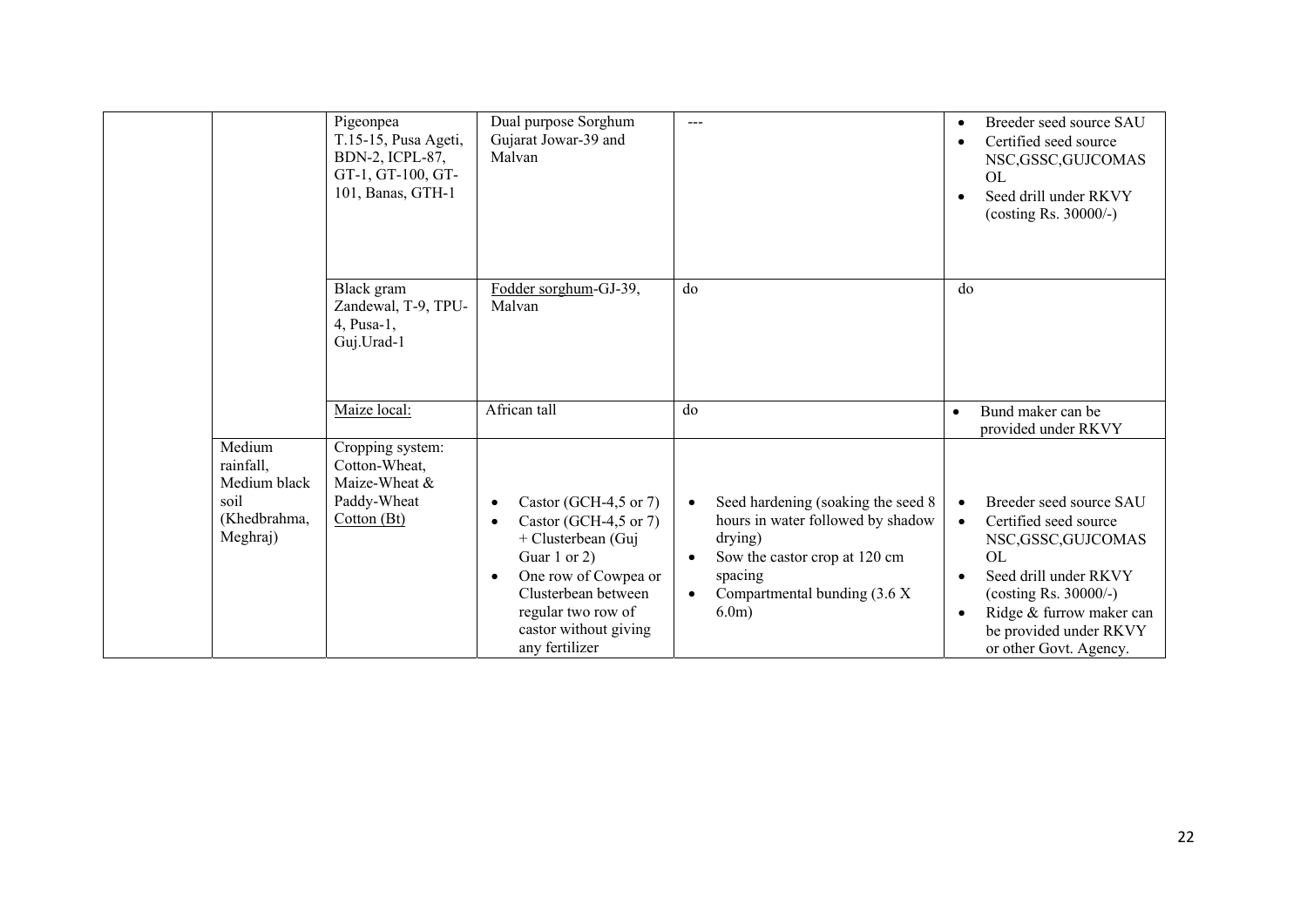| Castor<br>GCH-2, GCH-<br>3, GCH-5, GCH-6<br>(root rot resistance),<br>GCH-7 (wilt<br>resistance),<br>GAUCH-1                                                 | Castor (GCH-4,5 or 7) +<br>Mothbean (GMO-2) $(1:2)$<br>row ratio) (two line of<br>Mothbean in regular<br>spacing of Castor) | Seed hardening (soaking the seed 4<br>to 6 hours in water followed by<br>shadow drying)<br>Compartmental bunding (3.6 X 5.0)<br>m)<br>Reduction in fertilizer application<br>by 50 Per Cent<br>Sowing distance 120 cm for castor<br>No fertilizer application for inter<br>crop | Breeder seed source SAU<br>$\bullet$<br>Certified seed source<br>$\bullet$<br>NSC,GSSC,GUJCOMAS<br><b>OL</b><br>Seed drill under RKVY<br>(costing Rs. $30000/-$ )<br>Bund maker provide under<br>$\bullet$<br><b>RKVY</b> |
|--------------------------------------------------------------------------------------------------------------------------------------------------------------|-----------------------------------------------------------------------------------------------------------------------------|---------------------------------------------------------------------------------------------------------------------------------------------------------------------------------------------------------------------------------------------------------------------------------|---------------------------------------------------------------------------------------------------------------------------------------------------------------------------------------------------------------------------|
| Maize<br>-Private Hybrids-<br>Pusa early hybrids-1<br>&2<br>-Improved Var.<br>Farm sameri,<br>Guj.Maize-1,2,3,4 &<br>6, Narmada moti                         | Fodder Jowar<br>GJ-39, Malvan                                                                                               | Wider spacing at 60 cm with 25<br>$\bullet$<br>Per Cent higher seed rate<br>Reduce the fertilizer application by<br>40 Per Cent<br>In fodder Sorghum, apply 20 kg<br>S/ha through Gypsum                                                                                        | do                                                                                                                                                                                                                        |
| Groundnut<br>-Spreading type<br>GAUG-10, GG-11,<br>12 & 13.<br>-Bunch type (Errect)<br>J-11, GG-2, GL-24,<br>GG4, 5 & 6, GAUG-<br>-Semi spreading<br>$GG-20$ | Clusterbean<br>Hg-75, Gujarat Guar 1 or 2<br>Fodder Jowar<br>GJ-39, Malvan                                                  | 25% higher seed rate with 60 cm<br>$\bullet$<br>spacing<br>Reduce the fertilizer by 40 Per<br>Cent<br>Seed hardening (soaking the seed 3<br>to 4 hours in water followed by<br>shadow drying)<br>In fodder Sorghum, apply 20 kg<br>S/ha through Gypsum                          | do                                                                                                                                                                                                                        |
| Black gram<br>Zandewal, T-9, TPU-<br>4, Pusa-1,<br>Guj.Urad-1                                                                                                | Fodder sorghum-GJ-39,<br>Malvan                                                                                             | do                                                                                                                                                                                                                                                                              | do                                                                                                                                                                                                                        |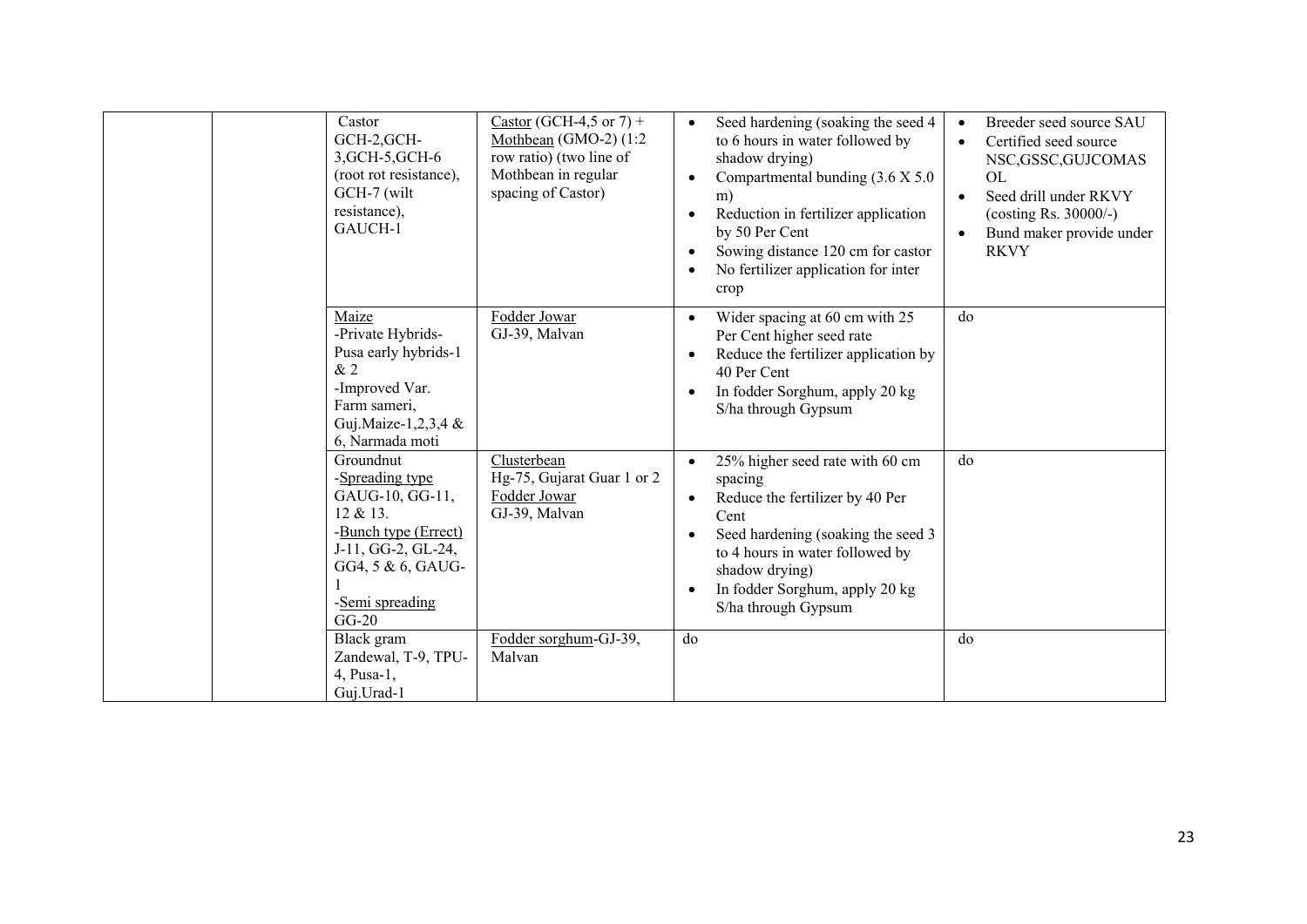|                                                                                                                   | Pigeonpea<br>T.15-15, Pusa Ageti,<br>BDN-2, ICPL-87,<br>GT-1, GT-100, GT-<br>101, Banas, GTH-1                                       | Dual purpose Sorghum<br>Gujarat Jowar-39 and<br>Malvan                                             | $\frac{1}{2}$                                                                                                                                                                                                      | do                                                                                                                                                                                                                                                                                                                            |
|-------------------------------------------------------------------------------------------------------------------|--------------------------------------------------------------------------------------------------------------------------------------|----------------------------------------------------------------------------------------------------|--------------------------------------------------------------------------------------------------------------------------------------------------------------------------------------------------------------------|-------------------------------------------------------------------------------------------------------------------------------------------------------------------------------------------------------------------------------------------------------------------------------------------------------------------------------|
|                                                                                                                   | Maize local:                                                                                                                         | African tall                                                                                       | do                                                                                                                                                                                                                 | Bund maker can be provided<br>under RKVY                                                                                                                                                                                                                                                                                      |
| High rainfall,<br>Medium black<br>Soil.<br>(Idar, Bhiloda,<br>Modasa,<br>Malpur, Bayad,<br>Vadali,<br>Vijaynagar) | Cropping system:<br>Cotton-Wheat,<br>Maize-Wheat &<br>Groundnut-Wheat                                                                | Clusterbean HG-75,<br>Gujarat Guar 1 or 2                                                          | 25% higher seed rate with 60 cm<br>$\bullet$<br>spacing<br>Reduce the fertilizer by 40 Per<br>$\bullet$<br>Cent<br>Seed hardening (soaking the seed 3<br>to 4 hours in water followed by<br>shadow drying)         | Breeder seed source SAU<br>Certified seed source<br>NSC, GSSC, GUJCOMAS<br><b>OL</b><br>Seed drill under RKVY<br>$\bullet$<br>(costing Rs. 30000/-)<br>Ridge & furrow maker can<br>$\bullet$<br>be provided under RKVY<br>or other Govt. Agency.                                                                              |
|                                                                                                                   | Maize<br>-Private Hybrids-<br>Pusa early hybrids-1<br>&2<br>-Improved Var.<br>Farm sameri,<br>Guj.Maize-1,2,3,4 &<br>6, Narmada moti | Fodder Jowar<br>GJ-39, Malvan                                                                      | Wider spacing at 60 cm with 25<br>$\bullet$<br>Per Cent higher seed rate<br>Reduce the fertilizer application by<br>$\bullet$<br>40 Per Cent<br>In fodder Sorghum, apply 20 kg<br>$\bullet$<br>S/ha through Gypsum | Breeder seed source SAU<br>$\bullet$<br>Certified seed source<br>NSC, GSSC, GUJCOMAS<br><b>OL</b><br>Seed drill under RKVY<br>$\bullet$<br>(costing Rs. 30000/-)<br>Ridge & furrow maker can<br>$\bullet$<br>be provided under RKVY<br>or other Govt. Agency.+<br>Gypsum provided under<br>subsidies rate by Govt.<br>Agency. |
|                                                                                                                   | Castor<br>GCH-2,GCH-<br>3, GCH-5, GCH-6<br>(root rot resistance),                                                                    | Castor (GCH-4,5 or 7) +<br>Mothbean (GMO-2) (1:2<br>row ratio) (two line of<br>Mothbean in regular | Seed hardening (soaking the seed 4<br>$\bullet$<br>to 6 hours in water followed by<br>shadow drying)<br>Compartmental bunding (3.6 X 5.0<br>$\bullet$                                                              | Breeder seed source SAU<br>$\bullet$<br>Certified seed source<br>$\bullet$<br>NSC,GSSC,GUJCOMAS<br><b>OL</b>                                                                                                                                                                                                                  |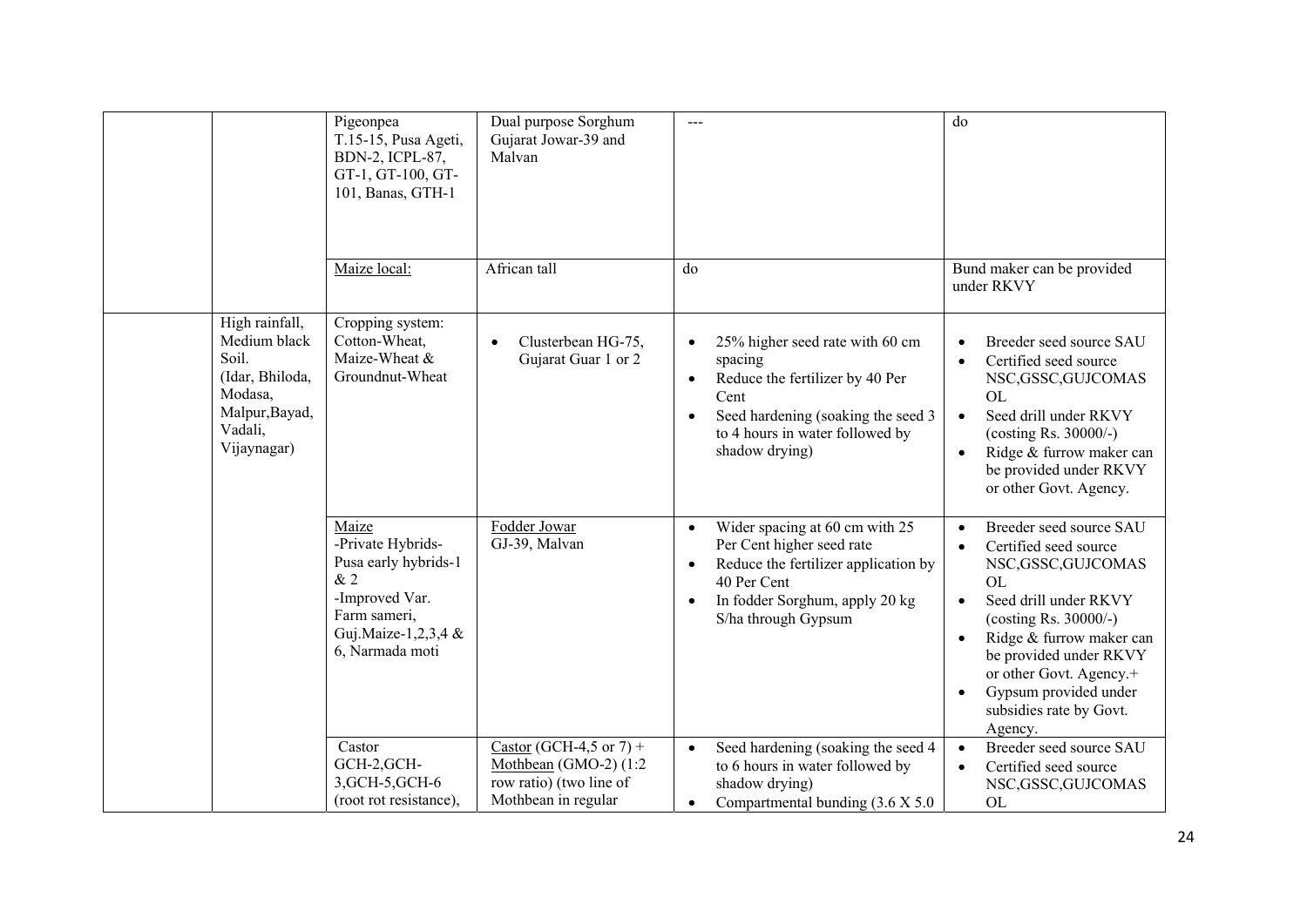| GCH-7 (wilt<br>resistance),<br>GAUCH-1<br>Groundnut<br>-Spreading type<br>GAUG-10, GG-11,<br>12 & 13.<br>-Bunch type (Errect)<br>J-11, GG-2, GL-24,<br>GG4, 5 & 6, GAUG- | spacing of Castor)<br>Clusterbean<br>Hg-75, Gujarat Guar 1 or 2<br>Fodder Jowar<br>GJ-39, Malvan                                                                                                                                            | m)<br>Reduction in fertilizer application<br>$\bullet$<br>by 50 Per Cent<br>Sowing distance 120 cm for castor<br>$\bullet$<br>No fertilizer application for inter<br>crop<br>25% higher seed rate with 60 cm<br>$\bullet$<br>spacing<br>Reduce the fertilizer by 40 Per<br>$\bullet$<br>Cent<br>Seed hardening (soaking the seed 3<br>to 4 hours in water followed by<br>shadow drying) | Seed drill under RKVY<br>$\bullet$<br>(costing Rs. $30000/-$ )<br>Bund maker provide under<br><b>RKVY</b><br>Breeder seed source SAU<br>$\bullet$<br>Certified seed source<br>NSC, GSSC, GUJCOMAS<br><b>OL</b><br>Seed drill under RKVY<br>$\bullet$<br>(costing Rs. 30000/-)<br>Gypsum provided under<br>$\bullet$ |
|--------------------------------------------------------------------------------------------------------------------------------------------------------------------------|---------------------------------------------------------------------------------------------------------------------------------------------------------------------------------------------------------------------------------------------|-----------------------------------------------------------------------------------------------------------------------------------------------------------------------------------------------------------------------------------------------------------------------------------------------------------------------------------------------------------------------------------------|---------------------------------------------------------------------------------------------------------------------------------------------------------------------------------------------------------------------------------------------------------------------------------------------------------------------|
| -Semi spreading<br>$GG-20$<br>Cotton (Bt)                                                                                                                                | Castor (GCH-4,5 or 7)<br>$\bullet$<br>Castor (GCH-4,5 or 7)<br>$\bullet$<br>+ Clusterbean (Guj<br>Guar 1 or 2)<br>One row of Cowpea or<br>$\bullet$<br>Clusterbean between<br>regular two row of<br>castor without giving<br>any fertilizer | In fodder Sorghum, apply 20 kg<br>S/ha through Gypsum<br>Seed hardening (soaking the seed 8)<br>$\bullet$<br>hours in water followed by shadow<br>drying)<br>Sow the castor crop at 120 cm<br>$\bullet$<br>spacing<br>Compartmental bunding (3.6 X 6.0<br>$\bullet$<br>m)                                                                                                               | subsidies rate by Govt.<br>Agency.<br>Breeder seed source SAU<br>$\bullet$<br>Certified seed source<br>$\bullet$<br>NSC, GSSC, GUJCOMAS<br><b>OL</b><br>Seed drill under RKVY<br>$\bullet$<br>(costing Rs. $30000/-$ )<br>Ridge & furrow maker can<br>$\bullet$<br>be provided under RKVY<br>or other Govt. Agency. |
| Pigeonpea<br>T.15-15, Pusa Ageti,<br>BDN-2, ICPL-87,<br>GT-1, GT-100, GT-<br>101, Banas, GTH-1                                                                           | Dual purpose Sorghum<br>Gujarat Jowar-39 and<br>Malvan                                                                                                                                                                                      | $---$                                                                                                                                                                                                                                                                                                                                                                                   | Breeder seed source SAU<br>$\bullet$<br>Certified seed source<br>NSC, GSSC, GUJCOMAS<br><b>OL</b><br>Seed drill under RKVY<br>(costing Rs. $30000/-$ )                                                                                                                                                              |
| Maize local:                                                                                                                                                             | African tall                                                                                                                                                                                                                                | do                                                                                                                                                                                                                                                                                                                                                                                      | Bund maker can be provided<br>under RKVY                                                                                                                                                                                                                                                                            |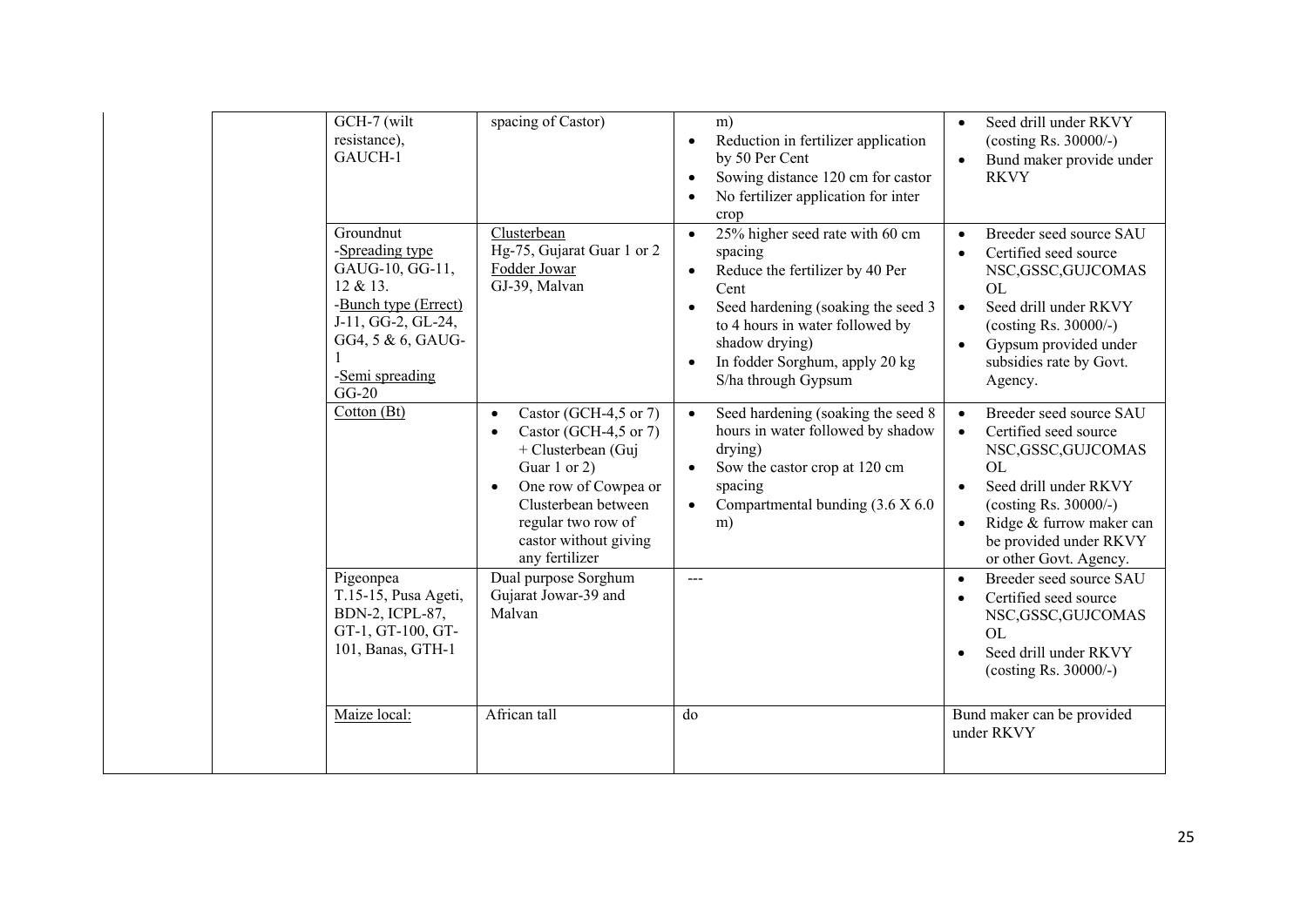| <b>Condition</b>                                     |                                                                                   |                                                                                                                                                               |                                                                                                                                                                                                                         | <b>Suggested Contingency measures</b>                                                                                                                                                                                                                                                         |                                                                                                                                                                                                                                                                                                                                          |
|------------------------------------------------------|-----------------------------------------------------------------------------------|---------------------------------------------------------------------------------------------------------------------------------------------------------------|-------------------------------------------------------------------------------------------------------------------------------------------------------------------------------------------------------------------------|-----------------------------------------------------------------------------------------------------------------------------------------------------------------------------------------------------------------------------------------------------------------------------------------------|------------------------------------------------------------------------------------------------------------------------------------------------------------------------------------------------------------------------------------------------------------------------------------------------------------------------------------------|
| <b>Early season</b><br>drought<br>(delayed<br>onset) | <b>Major Farming</b><br>situation                                                 | <b>Normal Crop/cropping</b><br>system                                                                                                                         | Change in<br>crop/cropping<br>system                                                                                                                                                                                    | <b>Agronomic measures</b>                                                                                                                                                                                                                                                                     | <b>Remarks on Implementation</b>                                                                                                                                                                                                                                                                                                         |
| Delay by<br>8 weeks<br>August<br>$3rd$ week          | High rainfall<br>Sandy loam Soil<br>(Himmatnagar,<br>Prantij, Talod,<br>Dhansura) | Cropping System: Cotton-<br>Wheat, Groundnut-Wheat<br>and Maize Wheat<br>Cotton (Bt)                                                                          | Clusterbean Hg-75,<br>Gujarat Guar 1 or 2<br>Fodder Jowar<br>GJ-39, Malvan                                                                                                                                              | 25% higher seed rate with 60<br>$\bullet$<br>cm spacing<br>Reduce the fertilizer by 40<br>$\bullet$<br>Per Cent<br>Seed hardening (soaking the<br>$\bullet$<br>seed 3 to 4 hours in water<br>followed by shadow drying)<br>In fodder Sorghum, apply 20<br>$\bullet$<br>kg S/ha through Gypsum | Breeder seed source SAU<br>$\bullet$<br>Certified seed source<br>$\bullet$<br>NSC, GSSC, GUJCOMASOL<br>Seed drill under RKVY (costing<br>$\bullet$<br>Rs. 30000/-)<br>Ridge & furrow maker can be<br>$\bullet$<br>provided under RKVY or other<br>Govt. Agency.<br>Gypsum provided under<br>$\bullet$<br>subsidies rate by Govt. Agency. |
|                                                      |                                                                                   | Groundnut<br>-Spreading type<br>GAUG-10, GG-11, 12 &<br>13.<br>-Bunch type (Errect)<br>J-11, GG-2, GL-24, GG4, 5<br>& 6, GAUG-1<br>-Semi spreading<br>$GG-20$ | Sesame<br>Purva (semi rabi var.)<br>Purva-1                                                                                                                                                                             | As such                                                                                                                                                                                                                                                                                       | Breeder seed source SAU<br>$\bullet$<br>Certified seed source<br>$\bullet$<br>NSC,GSSC,GUJCOMASOL                                                                                                                                                                                                                                        |
|                                                      |                                                                                   | Castor<br>GCH-2, GCH-3, GCH-<br>5, GCH-6 (root rot<br>resistance), GCH-7 (wilt<br>resistance), GAUCH-1                                                        | Castor (GCH-4,5<br>or $7$ ) + Cowpea<br>$(GC-4)$<br>(one line of<br>Cowpea in<br>regular spacing<br>of castor)<br><b>Or</b><br>Castor (GCH-4,5<br>$\bullet$<br>or $7$ ) + Purva Til<br>$(purva-1)$<br>$(1:1$ Row ratio) | Seed hardening (soaking the<br>$\bullet$<br>seed 4 to 6 hours in water<br>followed by shadow drying)<br>Reduction in fertilizer<br>$\bullet$<br>application by 50 Per Cent<br>Sowing distance 120 cm for<br>$\bullet$<br>castor<br>No fertilizer application for<br>inter crop                | Breeder seed source SAU<br>$\bullet$<br>Certified seed source<br>$\bullet$<br>NSC, GSSC, GUJCOMASOL<br>Bund maker provide under<br>$\bullet$<br><b>RKVY</b><br>Seed drill can be provided under<br>$\bullet$<br>RKVY or any other Govt.<br>Agency on subsidies rate                                                                      |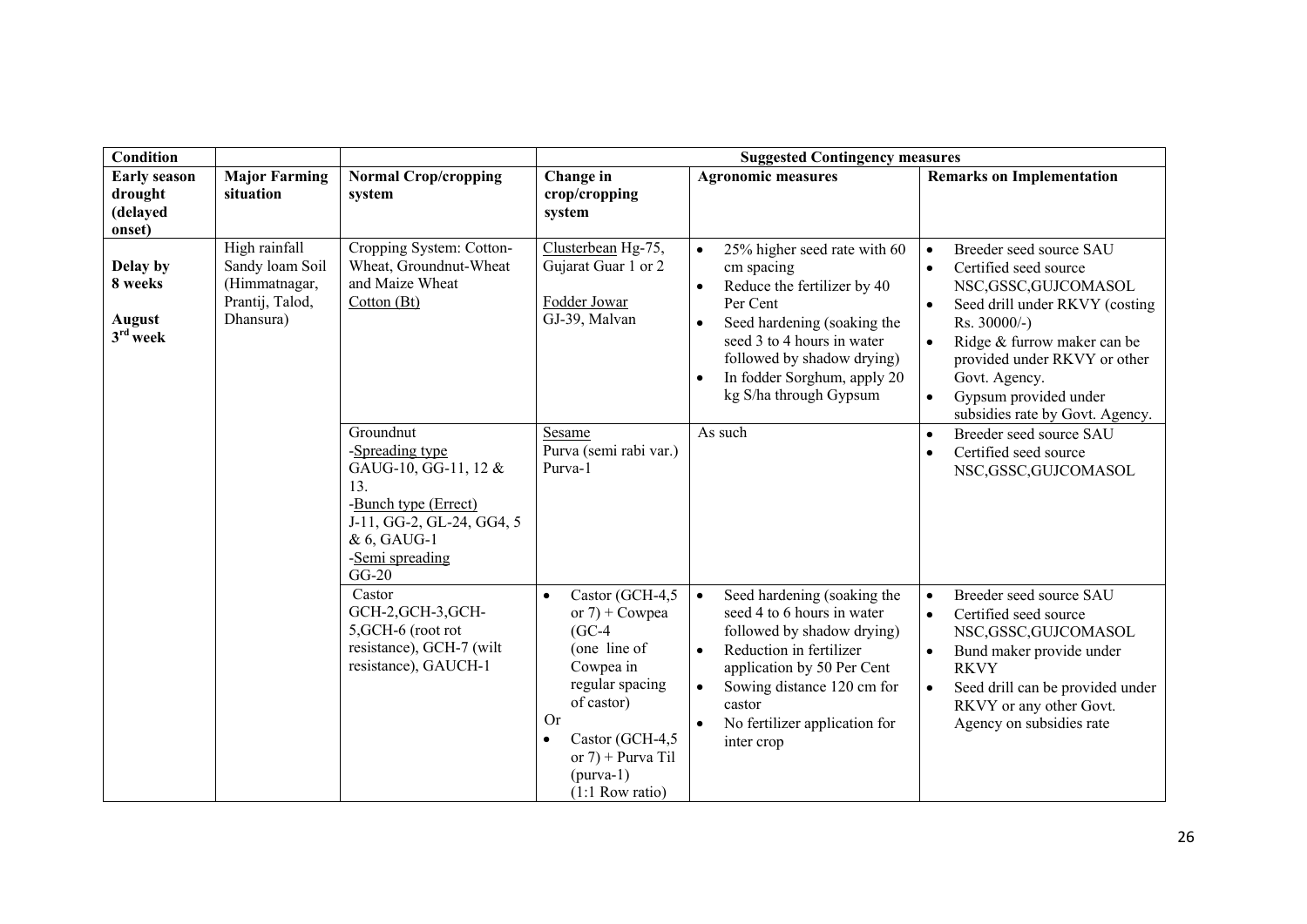|                                                                      | Maize<br>-Private Hybrids-Pusa early<br>hybrids-1 $& 2$<br>-Improved Var.<br>Farm sameri, Guj.Maize-<br>1,2,3,4 & 6, Narmada moti<br>Pigeonpea | Fodder Jowar<br>GJ-39, Malvan<br>Dual purpose                                                             | Wider spacing at 60 cm with<br>$\bullet$<br>25 Per Cent higher seed rate<br>Reduce the fertilizer<br>$\bullet$<br>application by 40 Per Cent<br>In fodder Sorghum, apply 20<br>$\bullet$<br>kg S/ha through Gypsum<br>$---$ | Breeder seed source SAU<br>$\bullet$<br>Certified seed source<br>$\bullet$<br>NSC,GSSC,GUJCOMASOL<br>Seed drill under RKVY (costing<br>$\bullet$<br>$Rs. 30000/-$ )<br>Gypsum provided under<br>$\bullet$<br>subsidies rate by Govt. Agency.<br>Breeder seed source SAU<br>$\bullet$ |
|----------------------------------------------------------------------|------------------------------------------------------------------------------------------------------------------------------------------------|-----------------------------------------------------------------------------------------------------------|-----------------------------------------------------------------------------------------------------------------------------------------------------------------------------------------------------------------------------|--------------------------------------------------------------------------------------------------------------------------------------------------------------------------------------------------------------------------------------------------------------------------------------|
|                                                                      | T.15-15, Pusa Ageti, BDN-<br>2, ICPL-87, GT-1, GT-100,<br>GT-101, Banas, GTH-1                                                                 | Sorghum Gujarat<br>Jowar-39 and<br>Malvan                                                                 |                                                                                                                                                                                                                             | Certified seed source<br>$\bullet$<br>NSC, GSSC, GUJCOMASOL<br>Seed drill under RKVY<br>$\bullet$<br>(costing Rs. 30000/-)                                                                                                                                                           |
|                                                                      | Black gram<br>Zandewal, T-9, TPU-4,<br>Pusa-1, Guj.Urad-1                                                                                      | Fodder Jowar<br>GJ-39, Malvan                                                                             | do                                                                                                                                                                                                                          | do                                                                                                                                                                                                                                                                                   |
|                                                                      | Maize local:                                                                                                                                   | Jowar: S-1049, SSG-<br>59-3 (Multicut)<br>Bajra: GF Bajra-1<br>(Multicut)<br>Reduce the 25 %<br>seed rate | do                                                                                                                                                                                                                          | Bund maker can be provided<br>$\bullet$<br>under RKVY<br>Gypsum may supplied by<br>$\bullet$<br>GSFC under subsidies rate                                                                                                                                                            |
| Medium rainfall,<br>Medium black<br>soil<br>(Khedbrahma,<br>Meghraj) | Cropping system: Cotton-<br>Wheat, Maize-Wheat &<br>Paddy-Wheat<br>Cotton (Bt)                                                                 | Clusterbean Hg-75,<br>Gujarat Guar 1 or 2<br>Fodder Jowar<br>GJ-39, Malvan                                | 25% higher seed rate with 60<br>$\bullet$<br>cm spacing<br>Reduce the fertilizer by 40<br>$\bullet$<br>Per Cent<br>Seed hardening (soaking the<br>$\bullet$<br>seed 3 to 4 hours in water<br>followed by shadow drying)     | Breeder seed source SAU<br>$\bullet$<br>Certified seed source<br>$\bullet$<br>NSC,GSSC,GUJCOMASOL<br>Seed drill under RKVY (costing<br>$\bullet$<br>Rs. 30000/-)<br>Ridge & furrow maker can be<br>$\bullet$<br>provided under RKVY or other                                         |
|                                                                      |                                                                                                                                                |                                                                                                           | In fodder Sorghum, apply 20<br>$\bullet$<br>kg S/ha through Gypsum                                                                                                                                                          | Govt. Agency.<br>Gypsum provided under<br>$\bullet$<br>subsidies rate by Govt. Agency.                                                                                                                                                                                               |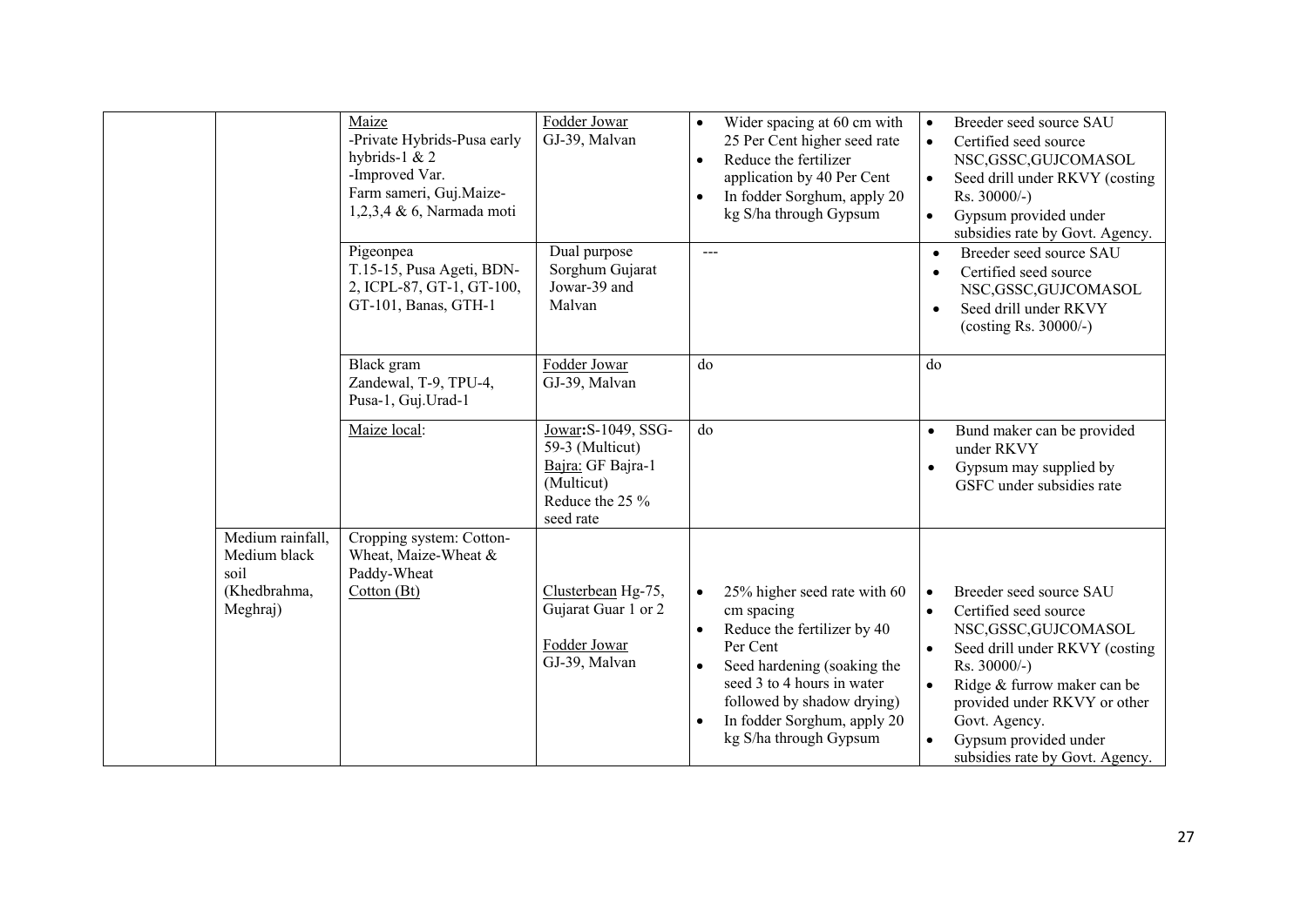| Castor<br>GCH-2,GCH-3,GCH-<br>5, GCH-6 (root rot<br>resistance), GCH-7 (wilt<br>resistance), GAUCH-1                                                          | Castor (GCH-4,5<br>$\bullet$<br>or $7$ ) + Cowpea<br>$(GC-4)$<br>(one line of<br>Cowpea in<br>regular spacing<br>of castor)<br>Or<br>Castor (GCH-4,5<br>$\bullet$<br>or $7$ ) + Purva Til<br>$(purva-1)$<br>$(1:1$ Row ratio) | Seed hardening (soaking the<br>$\bullet$<br>seed 4 to 6 hours in water<br>followed by shadow drying)<br>Reduction in fertilizer<br>$\bullet$<br>application by 50 Per Cent<br>Sowing distance 120 cm for<br>$\bullet$<br>castor<br>No fertilizer application for<br>inter crop | Breeder seed source SAU<br>$\bullet$<br>Certified seed source<br>$\bullet$<br>NSC,GSSC,GUJCOMASOL<br>Bund maker provide under<br>$\bullet$<br><b>RKVY</b><br>Seed drill can be provided under<br>$\bullet$<br>RKVY or any other Govt.<br>Agency on subsidies rate |
|---------------------------------------------------------------------------------------------------------------------------------------------------------------|-------------------------------------------------------------------------------------------------------------------------------------------------------------------------------------------------------------------------------|--------------------------------------------------------------------------------------------------------------------------------------------------------------------------------------------------------------------------------------------------------------------------------|-------------------------------------------------------------------------------------------------------------------------------------------------------------------------------------------------------------------------------------------------------------------|
| Maize<br>-Private Hybrids-Pusa early<br>hybrids-1 & 2<br>-Improved Var.<br>Farm sameri, Guj.Maize-<br>1,2,3,4 & 6, Narmada moti                               | Fodder Jowar<br>GJ-39, Malvan                                                                                                                                                                                                 | Wider spacing at 60 cm with<br>$\bullet$<br>25 Per Cent higher seed rate<br>Reduce the fertilizer<br>$\bullet$<br>application by 40 Per Cent<br>In fodder Sorghum, apply 20<br>$\bullet$<br>kg S/ha through Gypsum                                                             | Breeder seed source SAU<br>$\bullet$<br>Certified seed source<br>$\bullet$<br>NSC, GSSC, GUJCOMASOL<br>Seed drill under RKVY (costing<br>$\bullet$<br>Rs. 30000/-)<br>Gypsum provided under<br>$\bullet$<br>subsidies rate by Govt. Agency.                       |
| Groundnut<br>-Spreading type<br>GAUG-10, GG-11, 12 &<br>13.<br>-Bunch type (Errect)<br>J-11, GG-2, GL-24, GG4, 5<br>& 6, GAUG-1<br>-Semi spreading<br>$GG-20$ | Sesame<br>Purva (semi rabi var.)<br>Purva-1                                                                                                                                                                                   | As such                                                                                                                                                                                                                                                                        | Breeder seed source SAU<br>$\bullet$<br>Certified seed source<br>$\bullet$<br>NSC,GSSC,GUJCOMASOL                                                                                                                                                                 |
| Black gram<br>Zandewal, T-9, TPU-4,<br>Pusa-1, Guj.Urad-1<br>Pigeonpea<br>T.15-15, Pusa Ageti, BDN-<br>2, ICPL-87, GT-1, GT-100,<br>GT-101, Banas, GTH-1      | Fodder Jowar<br>GJ-39, Malvan<br>Dual purpose<br>Sorghum Gujarat<br>Jowar-39 and<br>Malvan                                                                                                                                    | do<br>---                                                                                                                                                                                                                                                                      | do<br>Breeder seed source SAU<br>$\bullet$<br>Certified seed source<br>$\bullet$<br>NSC,GSSC,GUJCOMASOL<br>Seed drill under RKVY<br>$\bullet$<br>(costing Rs. 30000/-)                                                                                            |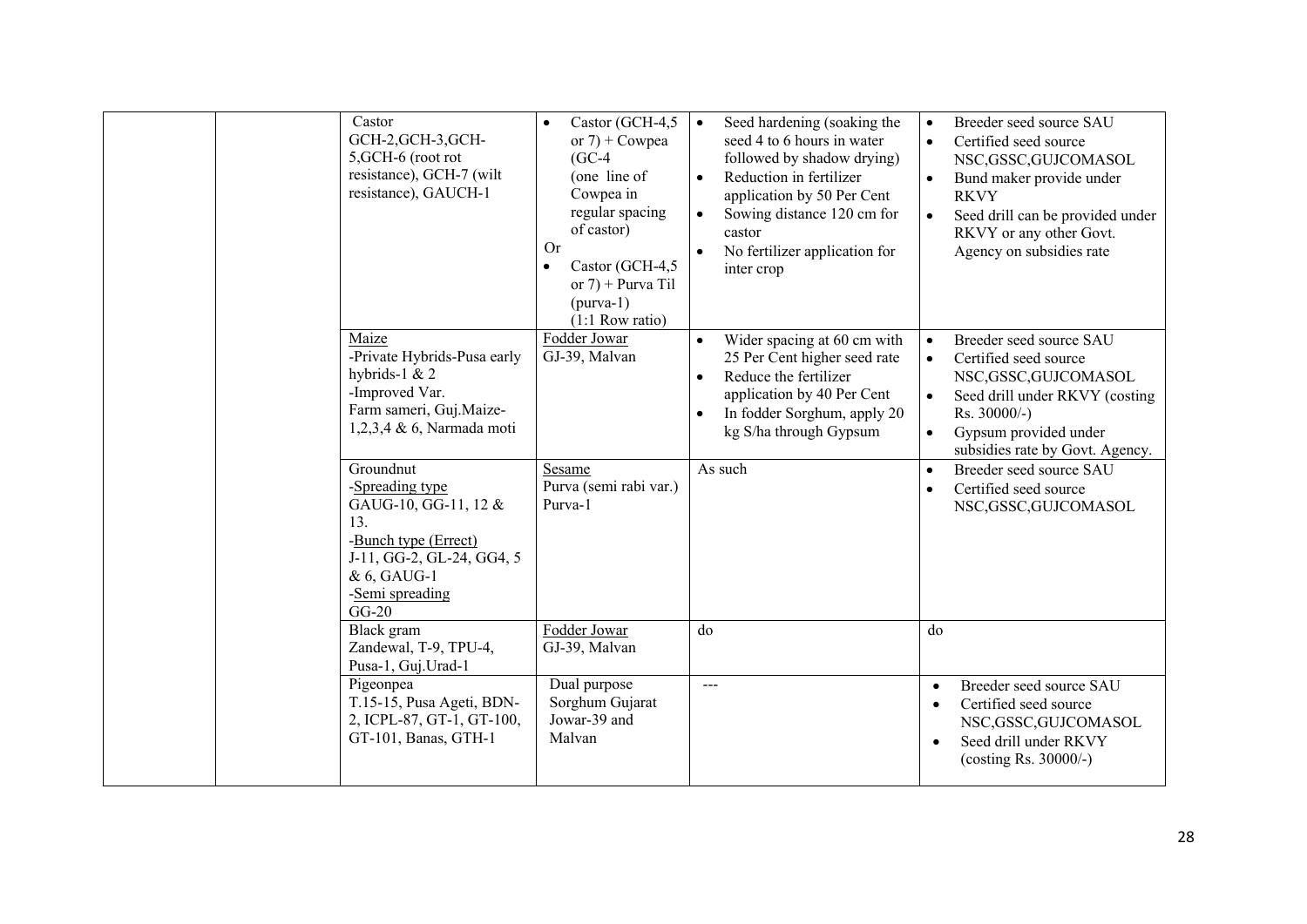|                                                                                                                   | Maize local:                                                                                                                    | Jowar: S-1049, SSG-<br>59-3 (Multicut)<br>Bajra: GF Bajra-1<br>(Multicut)<br>Reduce the 25 %<br>seed rate                                                                                           | Compartmental<br>$\bullet$<br>Bunding $(3.6 \text{ m x } 6.0 \text{ m})$<br>S applicaton $\omega$ 20 kg/ha in<br>$\bullet$<br>form of Gypsum                                                                                                                                   | Bund maker can be provided<br>$\bullet$<br>under RKVY<br>Gypsum may supplied by<br>$\bullet$<br>GSFC under subsidies rate                                                                                                                                                                                                 |
|-------------------------------------------------------------------------------------------------------------------|---------------------------------------------------------------------------------------------------------------------------------|-----------------------------------------------------------------------------------------------------------------------------------------------------------------------------------------------------|--------------------------------------------------------------------------------------------------------------------------------------------------------------------------------------------------------------------------------------------------------------------------------|---------------------------------------------------------------------------------------------------------------------------------------------------------------------------------------------------------------------------------------------------------------------------------------------------------------------------|
| High rainfall,<br>Medium black<br>Soil.<br>(Idar, Bhiloda,<br>Modasa,<br>Malpur, Bayad,<br>Vadali,<br>Vijaynagar) | Cropping system: Cotton-<br>Wheat,<br>Maize-Wheat & Groundnut-<br>Wheat                                                         | Fodder Jowar<br>GJ-39, Malvan                                                                                                                                                                       | Wider spacing at 60 cm with<br>25 Per Cent higher seed rate<br>Reduce the fertilizer<br>$\bullet$<br>application by 40 Per Cent<br>In fodder Sorghum, apply 20<br>$\bullet$<br>kg S/ha through Gypsum                                                                          | Breeder seed source SAU<br>Certified seed source<br>$\bullet$<br>NSC,GSSC,GUJCOMASOL<br>Seed drill under RKVY (costing<br>$\bullet$<br>Rs. 30000/-)<br>Ridge & furrow maker can be<br>$\bullet$<br>provided under RKVY or other<br>Govt. Agency.<br>Gypsum provided under<br>$\bullet$<br>subsidies rate by Govt. Agency. |
|                                                                                                                   | Maize<br>-Private Hybrids-Pusa early<br>hybrids-1 & 2<br>-Improved Var.<br>Farm sameri, Guj.Maize-<br>1,2,3,4 & 6, Narmada moti | Fodder Jowar<br>GJ-39, Malvan                                                                                                                                                                       | Wider spacing at 60 cm with<br>$\bullet$<br>25 Per Cent higher seed rate<br>Reduce the fertilizer<br>$\bullet$<br>application by 40 Per Cent<br>In fodder Sorghum, apply 20<br>$\bullet$<br>kg S/ha through Gypsum                                                             | Breeder seed source SAU<br>$\bullet$<br>Certified seed source<br>$\bullet$<br>NSC,GSSC,GUJCOMASOL<br>Seed drill under RKVY (costing<br>$\bullet$<br>Rs. 30000/-)<br>Gypsum provided under<br>$\bullet$<br>subsidies rate by Govt. Agency.                                                                                 |
|                                                                                                                   | Castor<br>GCH-2, GCH-3, GCH-<br>5, GCH-6 (root rot<br>resistance), GCH-7 (wilt<br>resistance), GAUCH-1                          | Castor (GCH-4,5<br>or $7$ ) + Cowpea<br>$(GC-4)$<br>(one line of<br>Cowpea in<br>regular spacing<br>of castor)<br>Or<br>Castor (GCH-4,5<br>or $7$ ) + Purva Til<br>$(purva-1)$<br>$(1:1$ Row ratio) | Seed hardening (soaking the<br>$\bullet$<br>seed 4 to 6 hours in water<br>followed by shadow drying)<br>Reduction in fertilizer<br>$\bullet$<br>application by 50 Per Cent<br>Sowing distance 120 cm for<br>$\bullet$<br>castor<br>No fertilizer application for<br>inter crop | Breeder seed source SAU<br>$\bullet$<br>Certified seed source<br>$\bullet$<br>NSC, GSSC, GUJCOMASOL<br>Bund maker provide under<br>$\bullet$<br><b>RKVY</b><br>Seed drill can be provided under<br>$\bullet$<br>RKVY or any other Govt.<br>Agency on subsidies rate                                                       |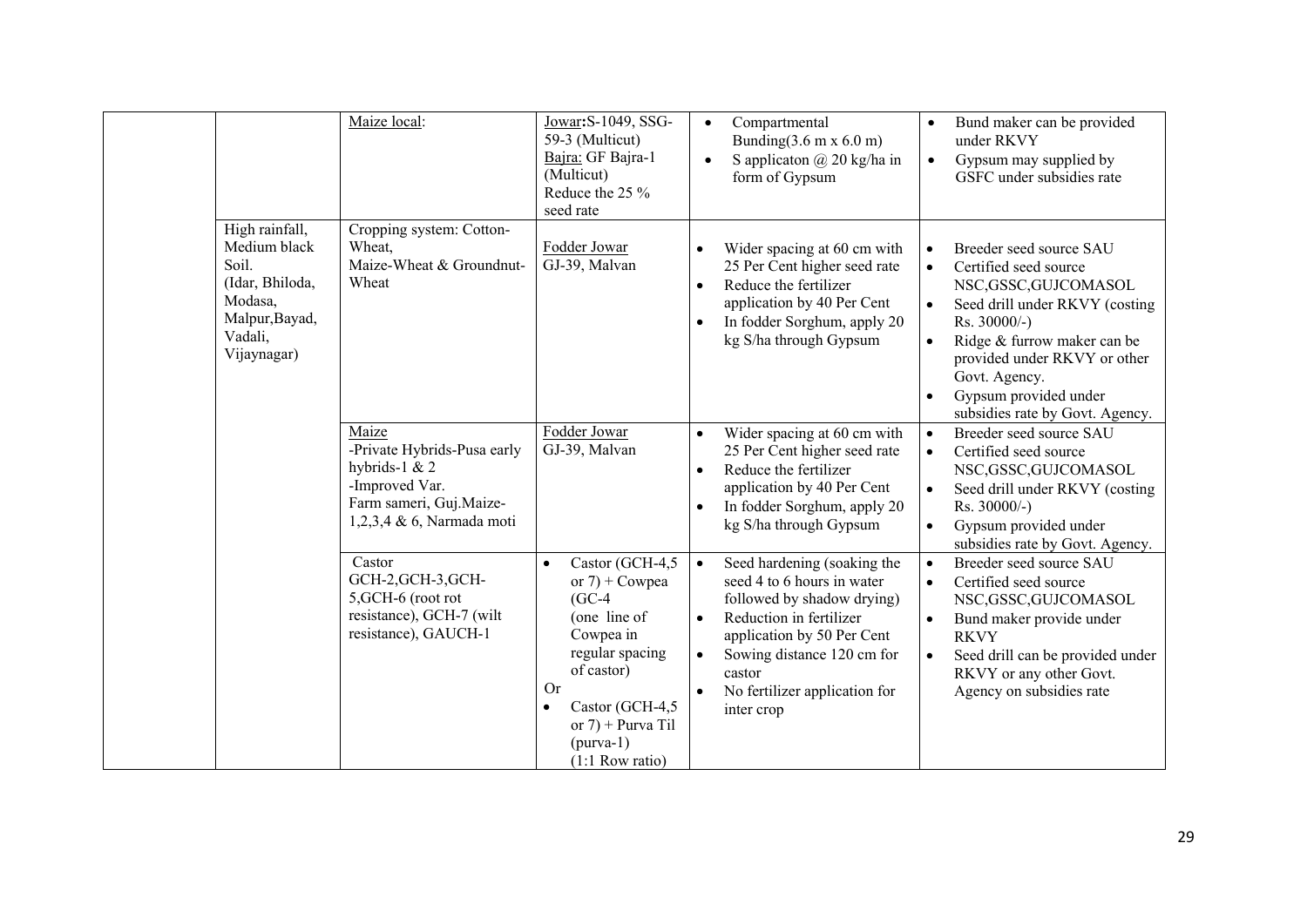| Groundnut<br>-Spreading type<br>GAUG-10, GG-11, 12 &<br>13.<br>-Bunch type (Errect)<br>J-11, GG-2, GL-24, GG4, 5<br>& 6, GAUG-1<br>-Semi spreading<br>$GG-20$<br>Cotton (Bt) | Sesame<br>Purva (semi rabi var.)<br>Purva-1                                                                  | As such | Breeder seed source SAU<br>Certified seed source<br>NSC,GSSC,GUJCOMASOL                                                                                             |
|------------------------------------------------------------------------------------------------------------------------------------------------------------------------------|--------------------------------------------------------------------------------------------------------------|---------|---------------------------------------------------------------------------------------------------------------------------------------------------------------------|
| Pigeonpea<br>T.15-15, Pusa Ageti, BDN-<br>2, ICPL-87, GT-1, GT-100,<br>GT-101, Banas, GTH-1                                                                                  | Dual purpose<br>Sorghum Gujarat<br>Jowar-39 and<br>Malvan                                                    | $---$   | Breeder seed source SAU<br>$\bullet$<br>Certified seed source<br>$\bullet$<br>NSC,GSSC,GUJCOMASOL<br>Seed drill under RKVY<br>$\bullet$<br>(costing Rs. $30000/-$ ) |
| Maize local:                                                                                                                                                                 | Jowar: S-1049, SSG-<br>59-3 (Multicut)<br>Bajra: GF Bajra-1<br>(Multicut)<br>Reduce the 25 $\%$<br>seed rate | do      | Bund maker can be provided<br>٠<br>under RKVY<br>Gypsum may supplied by<br>GSFC under subsidies rate                                                                |

| Condition           |                      |                                    | <b>Suggested Contingency measures</b> |                                  |                                  |  |
|---------------------|----------------------|------------------------------------|---------------------------------------|----------------------------------|----------------------------------|--|
| Early season        | <b>Major Farming</b> | <b>Normal Crop/cropping system</b> | Crop                                  | Soil nutrient & moisture         | <b>Remarks on Implementation</b> |  |
| drought (Normal     | situation            |                                    | management                            | conservation measues             |                                  |  |
| onset)              |                      |                                    |                                       |                                  |                                  |  |
| <b>Normal onset</b> | High rainfall        | Cropping System: Cotton-Wheat,     |                                       |                                  |                                  |  |
| followed by 15-20   | Sandy loam Soil      | Groundnut-Wheat and Maize          |                                       |                                  |                                  |  |
| days dry spell      | (Himmatnagar,        | Wheat                              |                                       |                                  |                                  |  |
| after sowing        | Prantij, Talod,      | Cotton (Bt)                        | Gap filling and                       | Conservation of soil moisture by | Implements for hoeing $&$        |  |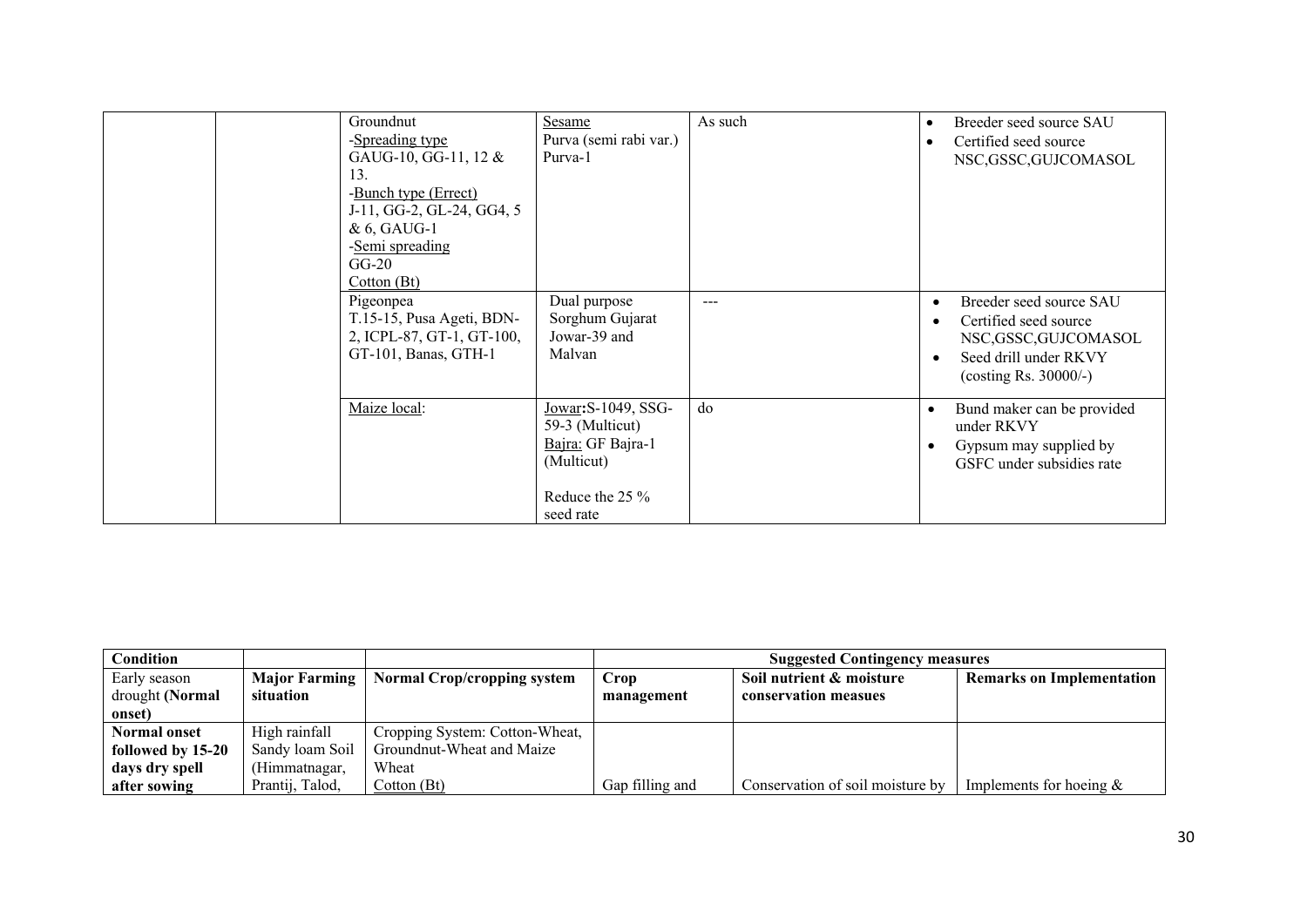| leading to poor  | Dhansura)        |                                                            | thinning to retain                     | hoeing and weeding. Use weeds             | weeding be procured under    |
|------------------|------------------|------------------------------------------------------------|----------------------------------------|-------------------------------------------|------------------------------|
| germination/crop |                  |                                                            | one plant / hill                       | as mulch                                  | RKVY or Govt. subsidies rate |
| stand etc.       |                  | Groundnut                                                  | Gap filling                            | do                                        | do                           |
|                  |                  | -Spreading type<br>GAUG-10, GG-11, 12 & 13.                |                                        |                                           |                              |
|                  |                  | -Bunch type (Errect)                                       |                                        |                                           |                              |
|                  |                  | J-11, GG-2, GL-24, GG4, 5 & 6,                             |                                        |                                           |                              |
|                  |                  | GAUG-1                                                     |                                        |                                           |                              |
|                  |                  | -Semi spreading<br>$GG-20$                                 |                                        |                                           |                              |
|                  |                  | Castor                                                     | Gap filling and                        | do                                        | do                           |
|                  |                  | GCH-2, GCH-3, GCH-5, GCH-6                                 | Thinning to retain                     |                                           |                              |
|                  |                  | (root rot resistance), GCH-7 (wilt<br>resistance), GAUCH-1 | one plant/hill                         |                                           |                              |
|                  |                  | Maize                                                      | Gap filling and                        | do                                        | do                           |
|                  |                  | -Private Hybrids-Pusa early                                | thinning to                            |                                           |                              |
|                  |                  | hybrids-1 $& 2$                                            | maintain 20 cm                         |                                           |                              |
|                  |                  | -Improved Var.                                             | plant to plant                         |                                           |                              |
|                  |                  | Farm sameri, Guj.Maize-1,2,3,4                             | distance                               |                                           |                              |
|                  |                  | & 6, Narmada moti                                          |                                        |                                           |                              |
|                  |                  | Pigeonpea<br>T.15-15, Pusa Ageti, BDN-2,                   | Gap filling and<br>Thinning to retain  | do                                        | do                           |
|                  |                  | ICPL-87, GT-1, GT-100, GT-                                 | one plant/hill                         |                                           |                              |
|                  |                  | 101, Banas, GTH-1                                          |                                        |                                           |                              |
|                  |                  | Green gram                                                 | $---$                                  | do                                        | do                           |
|                  |                  | Guj.Mung-1,2,3 & 4, K-851                                  |                                        |                                           |                              |
|                  |                  | Black gram                                                 | $---$                                  | Conservation of soil moisture by          | Implements for hoeing $&$    |
|                  |                  | Zandewal, T-9, TPU-4, Pusa-1,                              |                                        | hoeing and weeding. Use weeds             | weeding be procured under    |
|                  |                  | Guj.Urad-1                                                 |                                        | as mulch                                  | RKVY or Govt. subsidies rate |
|                  |                  | Maize local:                                               | As such                                | As such                                   | $--- -$                      |
|                  |                  |                                                            |                                        |                                           |                              |
|                  | Medium rainfall, | Cropping system: Cotton-Wheat,                             |                                        |                                           |                              |
|                  | Medium black     | Maize-Wheat & Paddy-Wheat                                  |                                        |                                           |                              |
|                  | soil             | Cotton (Bt)                                                | Gap filling and                        | Conservation of soil moisture by          | do                           |
|                  | (Khedbrahma,     |                                                            | thinning to retain<br>one plant / hill | hoeing and weeding. Use weeds<br>as mulch |                              |
|                  | Meghraj)         |                                                            |                                        |                                           |                              |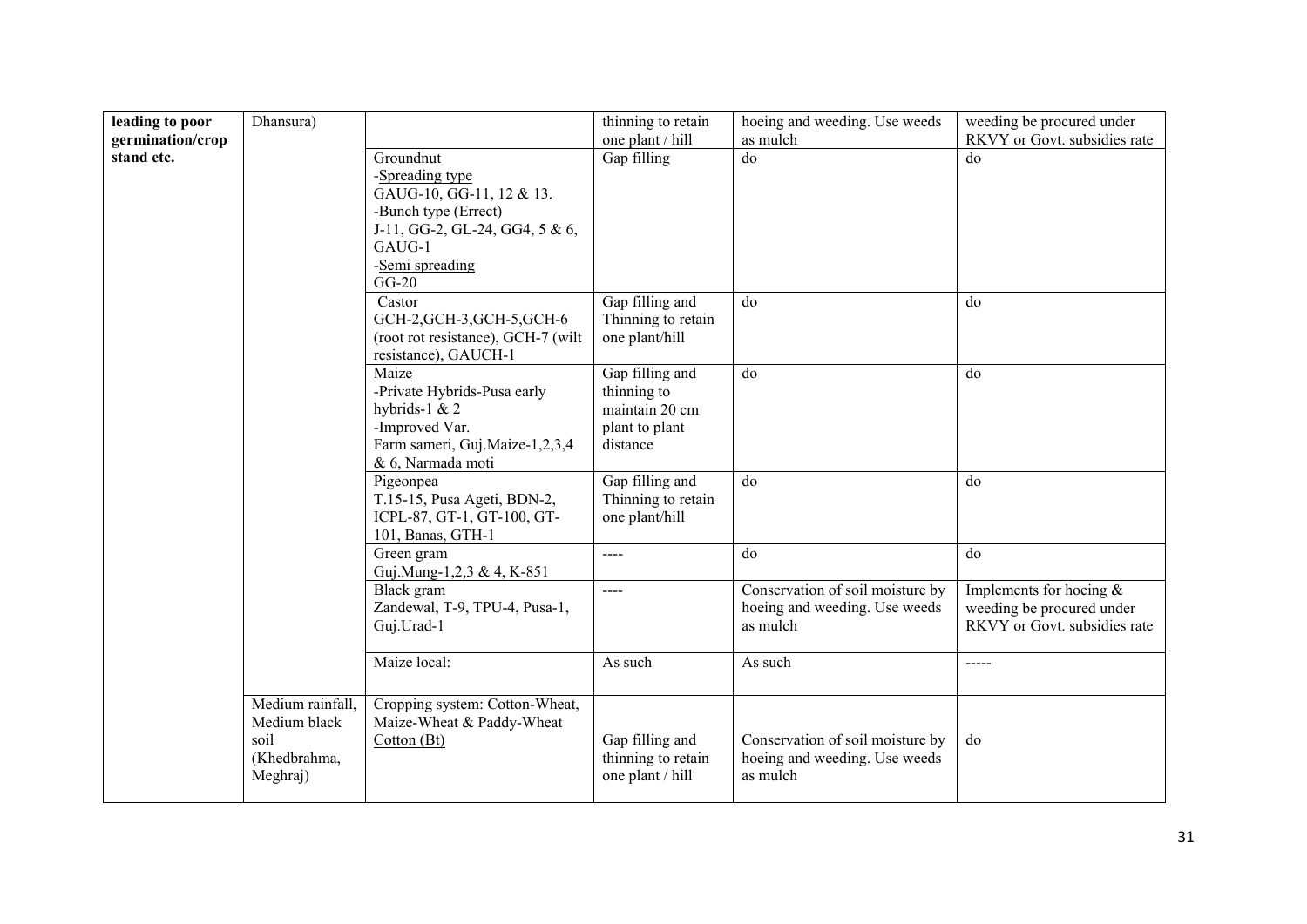|                                     | Castor<br>GCH-2, GCH-3, GCH-5, GCH-6<br>(root rot resistance), GCH-7 (wilt<br>resistance), GAUCH-1                                                         | do                                                                             | do                                                                            | do                                                                                     |
|-------------------------------------|------------------------------------------------------------------------------------------------------------------------------------------------------------|--------------------------------------------------------------------------------|-------------------------------------------------------------------------------|----------------------------------------------------------------------------------------|
|                                     | Maize<br>-Private Hybrids-Pusa early<br>hybrids-1 $& 2$<br>-Improved Var.<br>Farm sameri, Guj.Maize-1,2,3,4<br>& 6, Narmada moti                           | Gap filling and<br>thinning to<br>maintain 20 cm<br>plant to plant<br>distance | Conservation of soil moisture by<br>hoeing and weeding. Use weeds<br>as mulch | Implements for hoeing $&$<br>weeding be procured under<br>RKVY or Govt. subsidies rate |
|                                     | Groundnut<br>-Spreading type<br>GAUG-10, GG-11, 12 & 13.<br>-Bunch type (Errect)<br>J-11, GG-2, GL-24, GG4, 5 & 6,<br>GAUG-1<br>-Semi spreading<br>$GG-20$ | Gap filling                                                                    | Conservation of soil moisture by<br>hoeing and weeding. Use weeds<br>as mulch | Implements for hoeing $&$<br>weeding be procured under<br>RKVY or Govt. subsidies rate |
|                                     | Black gram<br>Zandewal, T-9, TPU-4, Pusa-1,<br>Guj.Urad-1                                                                                                  |                                                                                | do                                                                            | do                                                                                     |
|                                     | Pigeonpea<br>T.15-15, Pusa Ageti, BDN-2,<br>ICPL-87, GT-1, GT-100, GT-<br>101, Banas, GTH-1                                                                | Gap filling and<br>Thinning to retain<br>one plant/hill                        | do                                                                            | do                                                                                     |
|                                     | Maize local:                                                                                                                                               | As such                                                                        | As such                                                                       | -----                                                                                  |
| High rainfall,<br>Medium black      | Cropping system: Cotton-Wheat,<br>Maize-Wheat & Groundnut-                                                                                                 |                                                                                |                                                                               |                                                                                        |
| Soil.<br>(Idar, Bhiloda,<br>Modasa, | Wheat<br>Bajra                                                                                                                                             | Thinning to<br>maintain 10 to 15<br>cm plant to plant                          | Conservation of soil moisture by<br>hoeing and weeding. Use weeds<br>as mulch | Implements for hoeing $&$<br>weeding be procured under<br>RKVY or Govt. subsidies rate |
| Malpur, Bayad,                      | GHB-558,538,577,719,732                                                                                                                                    | distance                                                                       |                                                                               |                                                                                        |
| Vadali,<br>Vijaynagar)              | Maize<br>-Private Hybrids-Pusa early                                                                                                                       | Gap filling and<br>thinning to                                                 | do                                                                            | do                                                                                     |
|                                     | hybrids-1 & 2                                                                                                                                              | maintain 20 cm                                                                 |                                                                               |                                                                                        |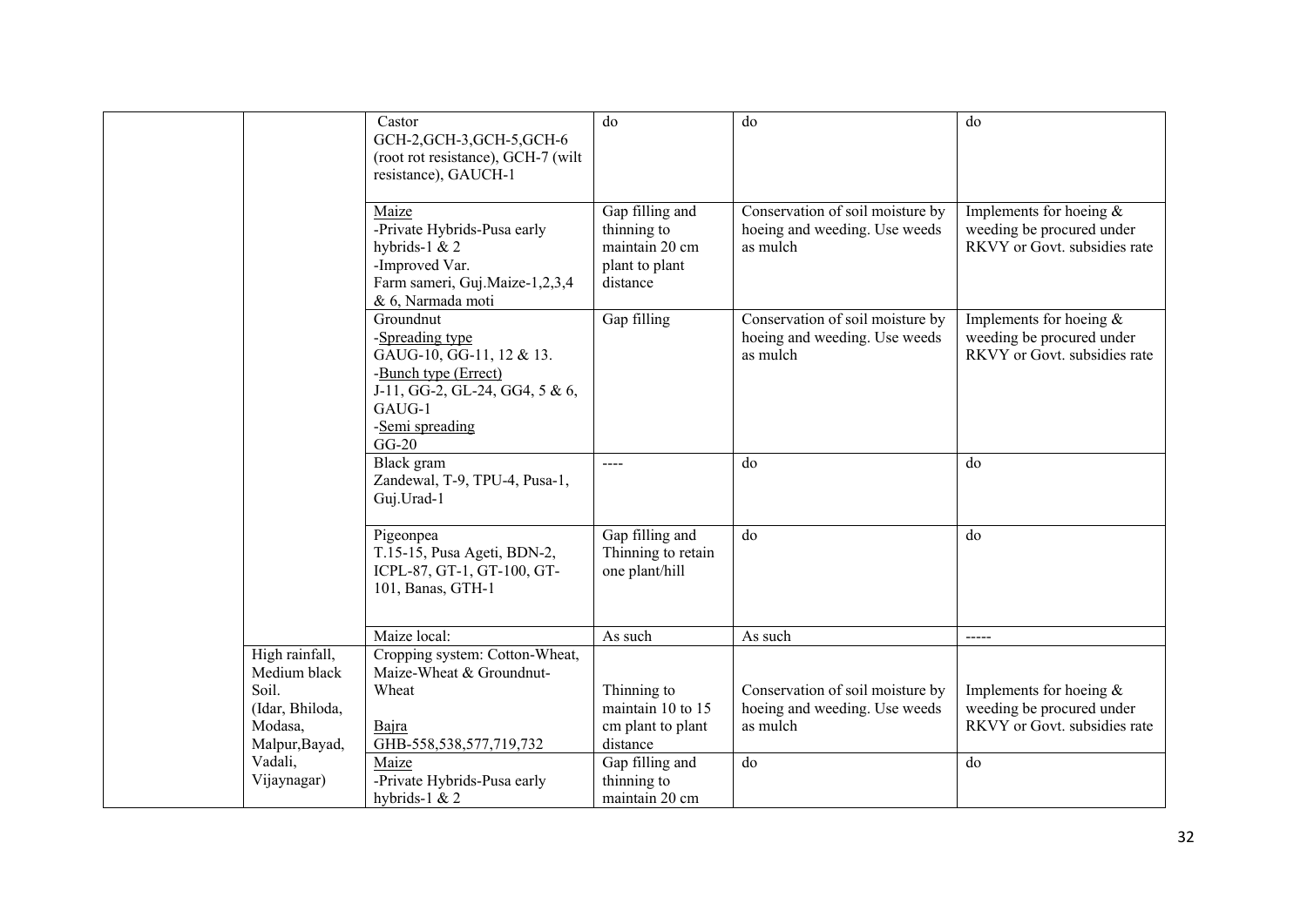| -Improved Var.<br>Farm sameri, Guj.Maize-1,2,3,4<br>& 6, Narmada moti<br>Castor                                                                                              | plant to plant<br>distance<br>Gap filling and           | Conservation of soil moisture by                                              | Implements for hoeing $&$                                 |
|------------------------------------------------------------------------------------------------------------------------------------------------------------------------------|---------------------------------------------------------|-------------------------------------------------------------------------------|-----------------------------------------------------------|
| GCH-2, GCH-3, GCH-5, GCH-6<br>(root rot resistance), GCH-7 (wilt)<br>resistance), GAUCH-1                                                                                    | Thinning to retain<br>one plant/hill                    | hoeing and weeding. Use weeds<br>as mulch                                     | weeding be procured under<br>RKVY or Govt. subsidies rate |
| Groundnut<br>-Spreading type<br>GAUG-10, GG-11, 12 & 13.<br>-Bunch type (Errect)<br>J-11, GG-2, GL-24, GG4, $5 & 6$ ,<br>GAUG-1<br>-Semi spreading<br>$GG-20$<br>Cotton (Bt) | Gap filling                                             | Conservation of soil moisture by<br>hoeing and weeding. Use weeds<br>as mulch | do                                                        |
| Pigeonpea<br>T.15-15, Pusa Ageti, BDN-2,<br>ICPL-87, GT-1, GT-100, GT-<br>101, Banas, GTH-1                                                                                  | Gap filling and<br>Thinning to retain<br>one plant/hill | do                                                                            | do                                                        |
| Maize local:                                                                                                                                                                 | As such                                                 | As such                                                                       | -----                                                     |

| Condition                                                                                         |                               |                                      |                                               | <b>Suggested Contingency measures</b>            |                                                            |
|---------------------------------------------------------------------------------------------------|-------------------------------|--------------------------------------|-----------------------------------------------|--------------------------------------------------|------------------------------------------------------------|
| Mid season<br>drought (long dry<br>spell, consecutive<br>2 weeks rainless<br>$($ >2.5 mm) period) | Major<br>Farming<br>situation | Normal<br>Crop/cropping<br>svstem    | Crop management                               | Soil nutrient & moisture<br>conservation measues | <b>Remarks on Implementation</b>                           |
| At vegetative                                                                                     | High rainfall                 | Cropping System:                     | Reduce the plant                              | Conservation of soil                             | Implements for hoeing $&$                                  |
| stage                                                                                             | Sandy loam<br>Soil            | Cotton-Wheat,<br>Groundnut-Wheat and | population by 15 to 20<br>Per Cent and use as | moisture by hoeing and<br>weeds use as mulch     | weeding be procured under<br><b>RKVY</b> or Govt. subsides |
|                                                                                                   | (Himmatnagar,                 | Maize Wheat                          | mulching material                             | Mulching of farm                                 | rate                                                       |
|                                                                                                   | Prantij, Talod,               | Cotton (Bt)                          | Alternate furrow                              | byproduct $\omega$ 10t/ha (castor                | Mulching material under                                    |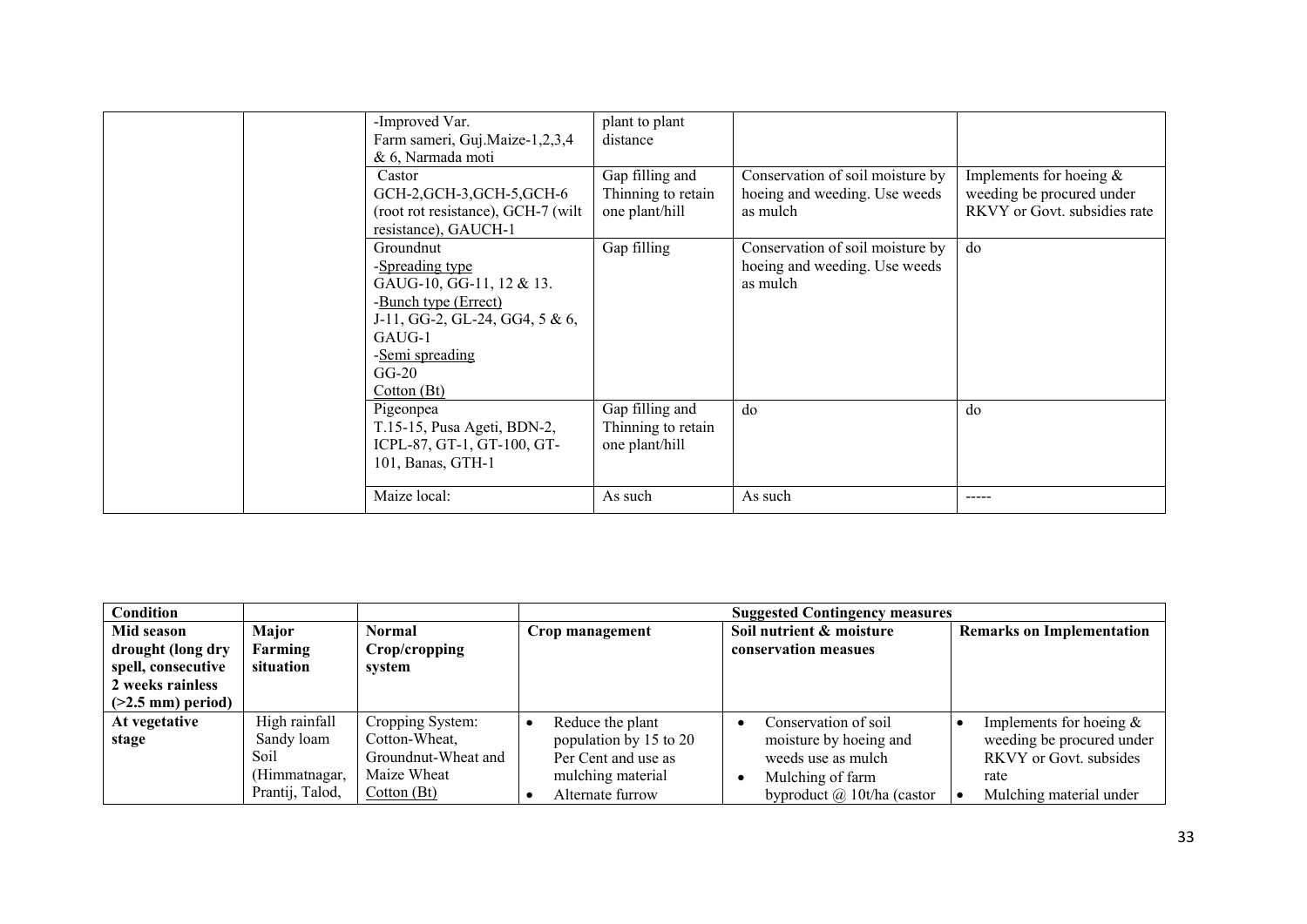| Dhansura) |                                                                                                                                                               | irrigation or irrigation<br>through MIS if possible                                                                                                                                                                                                    | shell or Bajra husk)<br>Postponed the top dressing<br>$\bullet$<br>of N fertilizers<br>Mulch9ing (Plastic film 25<br>$\bullet$<br>micron $& 200$ kg/ha)                                                                                                                                                                                      | RKVY or Govt. subsides<br>rate<br>Water harvested structure<br>$\bullet$<br>can be constructed under<br><b>NAREGA</b>                                                                                                                                                                                                             |
|-----------|---------------------------------------------------------------------------------------------------------------------------------------------------------------|--------------------------------------------------------------------------------------------------------------------------------------------------------------------------------------------------------------------------------------------------------|----------------------------------------------------------------------------------------------------------------------------------------------------------------------------------------------------------------------------------------------------------------------------------------------------------------------------------------------|-----------------------------------------------------------------------------------------------------------------------------------------------------------------------------------------------------------------------------------------------------------------------------------------------------------------------------------|
|           | Groundnut<br>-Spreading type<br>GAUG-10, GG-11, 12<br>& 13.<br>-Bunch type (Errect)<br>J-11, GG-2, GL-24,<br>GG4, 5 & 6, GAUG-1<br>-Semi spreading<br>$GG-20$ | Weeding & hoeing<br>$\bullet$<br>Protection against<br>$\bullet$<br>sucking pest(Spraying of<br>Methyle o demeton or<br>Diamethioate 10 ml/10 lit<br>of water)<br>If possible life saving<br>$\bullet$<br>irrigation through MIS                       | Aviod top dressing of N<br>$\bullet$<br>fertilizers<br>Mulching of farm<br>$\bullet$<br>byproduct @ 10t/ha (castor<br>cell or Bajara husk)<br>Mulching (Plastic film 25<br>$\bullet$<br>micron $(a)200$ kg/ha)                                                                                                                               | Implements for hoeing $&$<br>$\bullet$<br>weeding be procured under<br>RKVY or Govt. subsides<br>rate<br>Mulching material can be<br>$\bullet$<br>provided under RKVY<br>MIS can be provided under<br>$\bullet$<br>subsidies rate through<br><b>GGRC</b>                                                                          |
|           | Castor<br>GCH-2, GCH-3, GCH-<br>5, GCH-6 (root rot<br>resistance), GCH-7<br>(wilt resistance),<br>GAUCH-1                                                     | Reduce the plant<br>$\bullet$<br>population by 10 to 15<br>Per Cent and use as<br>mulch<br>Alternate furrow<br>$\bullet$<br>irrigation<br>If possible life saving<br>$\bullet$<br>irrigation through MIS                                               | Conservation of soil<br>$\bullet$<br>moisture by hoeing and<br>weeds use as mulch<br>Mulching of farm<br>$\bullet$<br>byproduct @ 10t/ha (castor<br>shell or Bajra)<br>Postponed the top dressing<br>$\bullet$<br>of N fertilizers<br>Mulching (Plastic film 25<br>$\bullet$<br>micron @ 200 kg/ha $)+$<br>Spraying of 5% kaolin<br>solution | Implements for hoeing $&$<br>weeding be procured under<br>RKVY or Govt. subsidies<br>rate<br>Mulching material under<br>$\bullet$<br>RKVY or Govt. subsidies<br>rate<br>Water harvested structure<br>$\bullet$<br>can be constructed under<br><b>NAREGA</b><br>MIS can be provided under<br>subsidies rate through<br><b>GGRC</b> |
|           | Maize<br>-Private Hybrids-Pusa<br>early hybrids-1 & 2<br>-Improved Var.<br>Farm sameri,<br>Guj.Maize-1,2,3,4 &<br>6, Narmada moti                             | Thining of 20 Per Cent<br>$\bullet$<br>plant from the line and<br>use as fodder<br>Life saving irrigation<br>$\bullet$<br>Earthingup by harrowing<br>$\bullet$<br>Control of leaf borer<br>$\bullet$<br>apply 3 to 4 granules of<br>tenic in leaf hole | Delayed top dressing of N<br>fertilizers                                                                                                                                                                                                                                                                                                     | Soil earthing up implement<br>be procured under RKVY<br>or Govt. subsidies rate                                                                                                                                                                                                                                                   |
|           | Pigeonpea<br>T.15-15, Pusa Ageti,<br>BDN-2, ICPL-87, GT-                                                                                                      | Reduce the plant<br>$\bullet$<br>population by 10 to 15<br>Per Cent and use as                                                                                                                                                                         | Conservation of soil<br>$\bullet$<br>moisture by hoeing and<br>weeds use as mulch                                                                                                                                                                                                                                                            | Implements for hoeing $&$<br>$\bullet$<br>weeding be procured under<br>RKVY or Govt. subsidies                                                                                                                                                                                                                                    |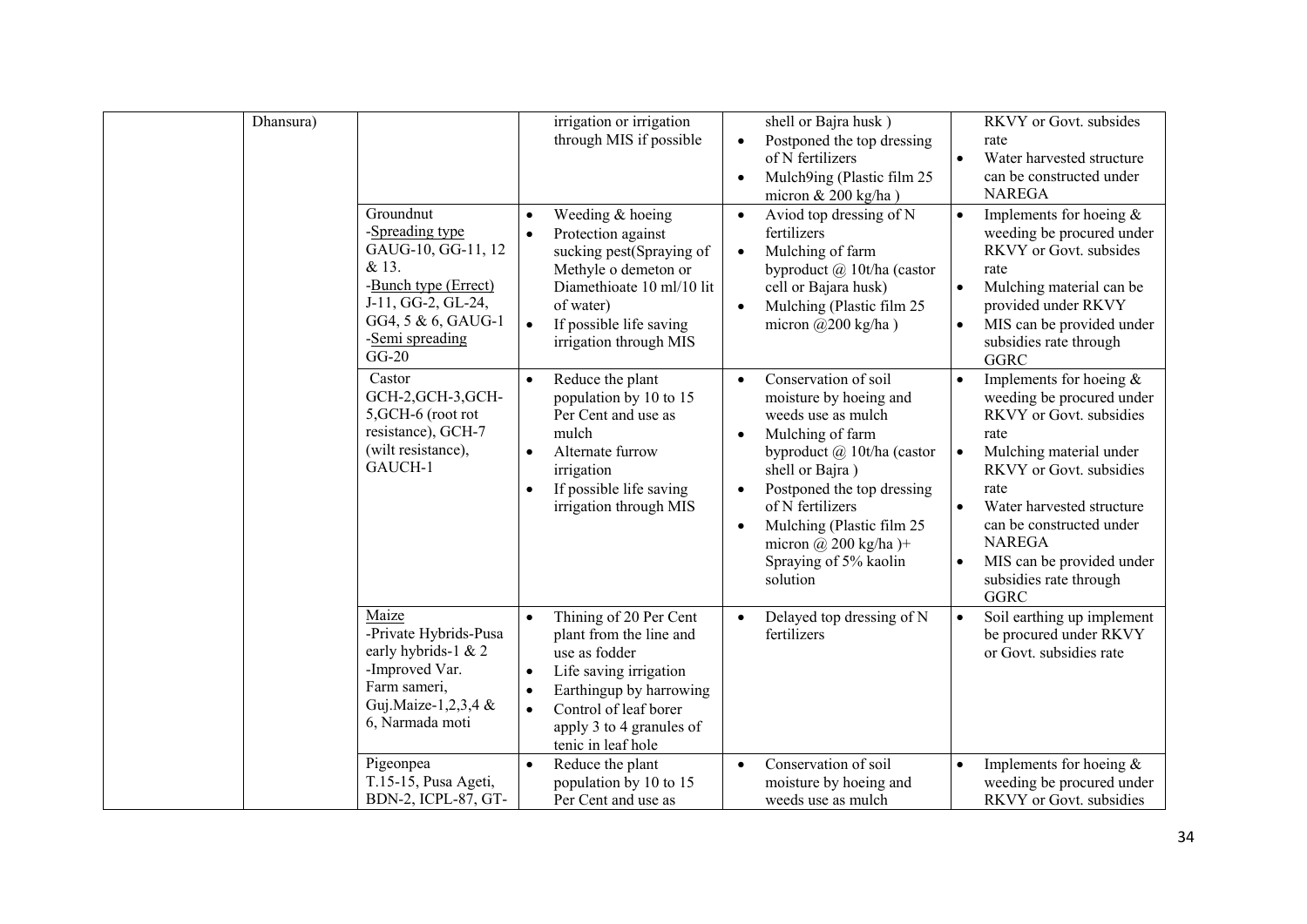|        | 1, GT-100, GT-101,<br>Banas, GTH-1                         | mulch<br>Alternate furrow<br>$\bullet$<br>irrigation<br>weeding<br>$\bullet$<br>Protection against<br>$\bullet$<br>sucking pest (Spraying of<br>Methyle o demeton or<br>Diamethioate 10 ml/10 lit<br>of water)<br>If possible life saving<br>$\bullet$                                                              | Mulching of farm<br>$\bullet$<br>byproduct @ 10t/ha (castor<br>shell or Bajra)<br>Postponed the top dressing<br>$\bullet$<br>of N fertilizers<br>Mulching (Plastic film 25<br>$\bullet$<br>micron $\omega$ 200 kg/ha)                                                                      | rate<br>Mulching material under<br>$\bullet$<br>RKVY or Govt. subsidies<br>rate<br>Water harvested structure<br>$\bullet$<br>can be constructed under<br><b>NAREGA</b><br>MIS can be provided under<br>$\bullet$<br>subsidies rate through<br><b>GGRC</b> |
|--------|------------------------------------------------------------|---------------------------------------------------------------------------------------------------------------------------------------------------------------------------------------------------------------------------------------------------------------------------------------------------------------------|--------------------------------------------------------------------------------------------------------------------------------------------------------------------------------------------------------------------------------------------------------------------------------------------|-----------------------------------------------------------------------------------------------------------------------------------------------------------------------------------------------------------------------------------------------------------|
|        | Green gram<br>Guj.Mung-1,2,3 & 4,<br>K-851                 | irrigation through MIS<br>Removal of 20% plant<br>$\bullet$<br>from the row<br>Weeding<br>$\bullet$<br>Protection against<br>$\bullet$<br>sucking pest (Spraying of<br>Methyle o demeton or<br>Diamethioate 10 ml/10 lit<br>of water)<br>If possible life saving<br>$\bullet$<br>irrigation through MIS             | Interculturing                                                                                                                                                                                                                                                                             | Implements for hoeing $&$<br>weeding be procured under<br>RKVY or Govt. subsidies<br>rate                                                                                                                                                                 |
|        | Black gram<br>Zandewal, T-9, TPU-<br>4, Pusa-1, Guj.Urad-1 | Removal of 20% plant<br>from the row<br>Weeding<br>$\bullet$<br>Protection against<br>sucking pest (Spraying of<br>Methyle o demeton or<br>Diamethioate 10 ml/10 lit<br>of water)<br>-If possible life saving<br>irrigation through MIS<br>Alternate furrow<br>irrigation or irrigation<br>through MIS if possible. | Interculturing<br>$\bullet$<br>weeds use as mulch<br>$\bullet$<br>Mulching of farm<br>$\bullet$<br>byproduct $(a)$ 10t/ha (castor<br>shell or Bajra husk)<br>Postponed the top dressing<br>$\bullet$<br>of N fertilizers<br>Mulch9ing (Plastic film 25<br>$\bullet$<br>micron & 200 kg/ha) | $\overline{a}$                                                                                                                                                                                                                                            |
|        | Maize local:                                               | do                                                                                                                                                                                                                                                                                                                  | do                                                                                                                                                                                                                                                                                         | ---                                                                                                                                                                                                                                                       |
| Medium | Cropping system:                                           |                                                                                                                                                                                                                                                                                                                     |                                                                                                                                                                                                                                                                                            |                                                                                                                                                                                                                                                           |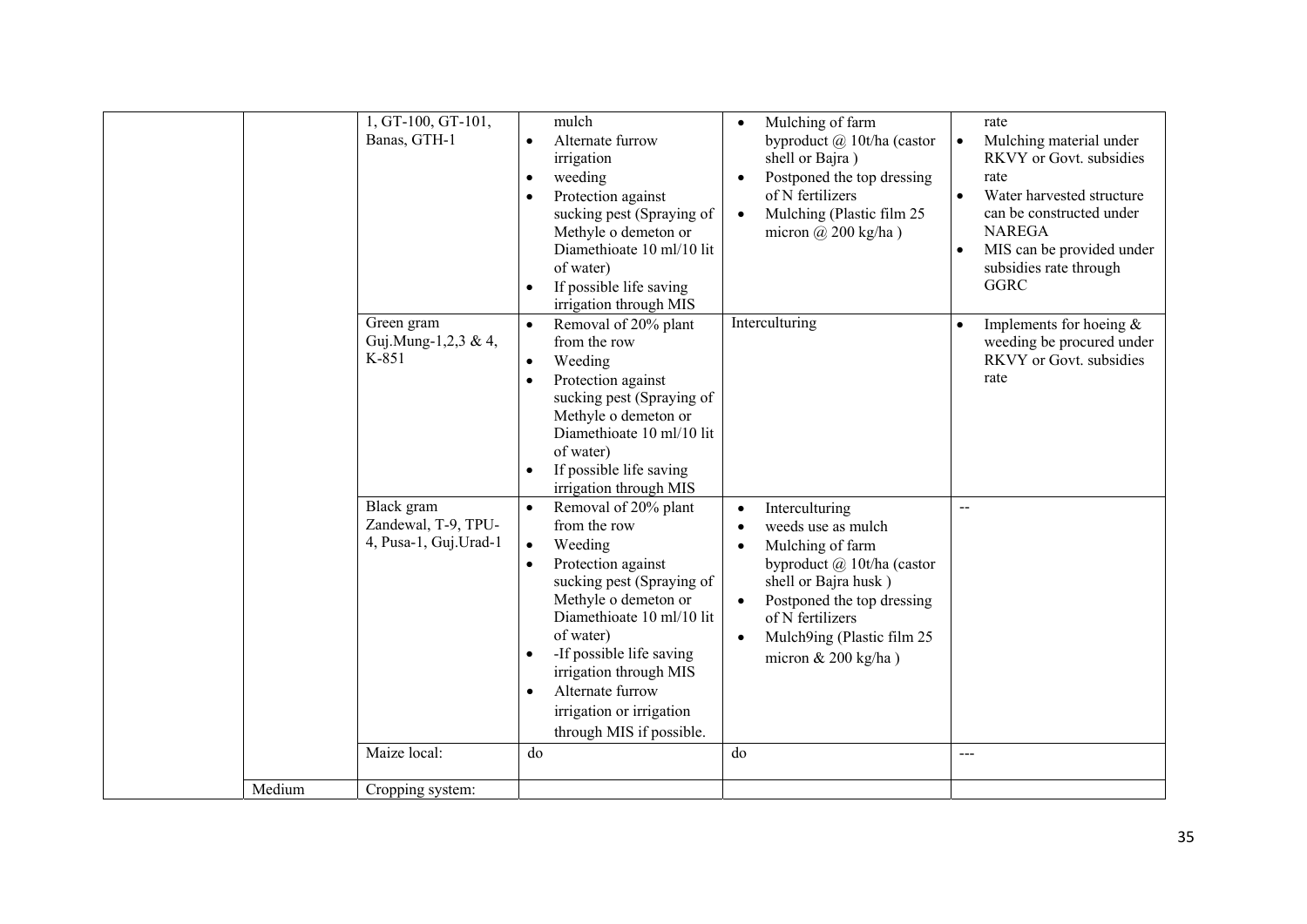| rainfall,<br>Medium black<br>soil<br>(Khedbrahma,<br>Meghraj) | Cotton-Wheat, Maize-<br>Wheat & Paddy-Wheat<br>Cotton (Bt)                                                                        | Reduce the plant population<br>by 15 to 20 Per Cent and use<br>as mulching material                                                                                                                                                       | Conservation of soil moisture by<br>hoeing and                                                                                                                                                                                                                                                                                               | Implements for hoeing $&$<br>weeding be procured under<br><b>RKVY</b> or Govt. subsides<br>rate<br>Mulching material under<br>RKVY or Govt. subsides<br>rate<br>Water harvested structure<br>can be constructed under<br><b>NAREGA</b>                                                                                            |
|---------------------------------------------------------------|-----------------------------------------------------------------------------------------------------------------------------------|-------------------------------------------------------------------------------------------------------------------------------------------------------------------------------------------------------------------------------------------|----------------------------------------------------------------------------------------------------------------------------------------------------------------------------------------------------------------------------------------------------------------------------------------------------------------------------------------------|-----------------------------------------------------------------------------------------------------------------------------------------------------------------------------------------------------------------------------------------------------------------------------------------------------------------------------------|
|                                                               | Castor<br>GCH-2, GCH-3, GCH-<br>5, GCH-6 (root rot<br>resistance), GCH-7<br>(wilt resistance),<br>GAUCH-1                         | Reduce the plant<br>$\bullet$<br>population by 10 to 15<br>Per Cent and use as<br>mulch<br>Alternate furrow<br>irrigation<br>If possible life saving<br>irrigation through MIS                                                            | Conservation of soil<br>$\bullet$<br>moisture by hoeing and<br>weeds use as mulch<br>Mulching of farm<br>$\bullet$<br>byproduct @ 10t/ha (castor<br>shell or Bajra)<br>Postponed the top dressing<br>$\bullet$<br>of N fertilizers<br>Mulching (Plastic film 25<br>$\bullet$<br>micron @ 200 kg/ha $)+$<br>Spraying of 5% kaolin<br>solution | Implements for hoeing $&$<br>$\bullet$<br>weeding be procured under<br>RKVY or Govt. subsidies<br>rate<br>Mulching material under<br>$\bullet$<br>RKVY or Govt. subsidies<br>rate<br>Water harvested structure<br>can be constructed under<br><b>NAREGA</b><br>MIS can be provided under<br>subsidies rate through<br><b>GGRC</b> |
|                                                               | Maize<br>-Private Hybrids-Pusa<br>early hybrids-1 & 2<br>-Improved Var.<br>Farm sameri,<br>Guj.Maize-1,2,3,4 &<br>6, Narmada moti | Thining of 20 Per Cent<br>$\bullet$<br>plant from the line and<br>use as fodder<br>Life saving irrigation<br>$\bullet$<br>Earthingup by harrowing<br>Control of leaf borer<br>$\bullet$<br>apply 3 to 4 granules of<br>tenic in leaf hole | Delayed top dressing of N<br>fertilizers                                                                                                                                                                                                                                                                                                     | Soil earthing up implement be<br>procured under RKVY or<br>Govt. subsidies rate                                                                                                                                                                                                                                                   |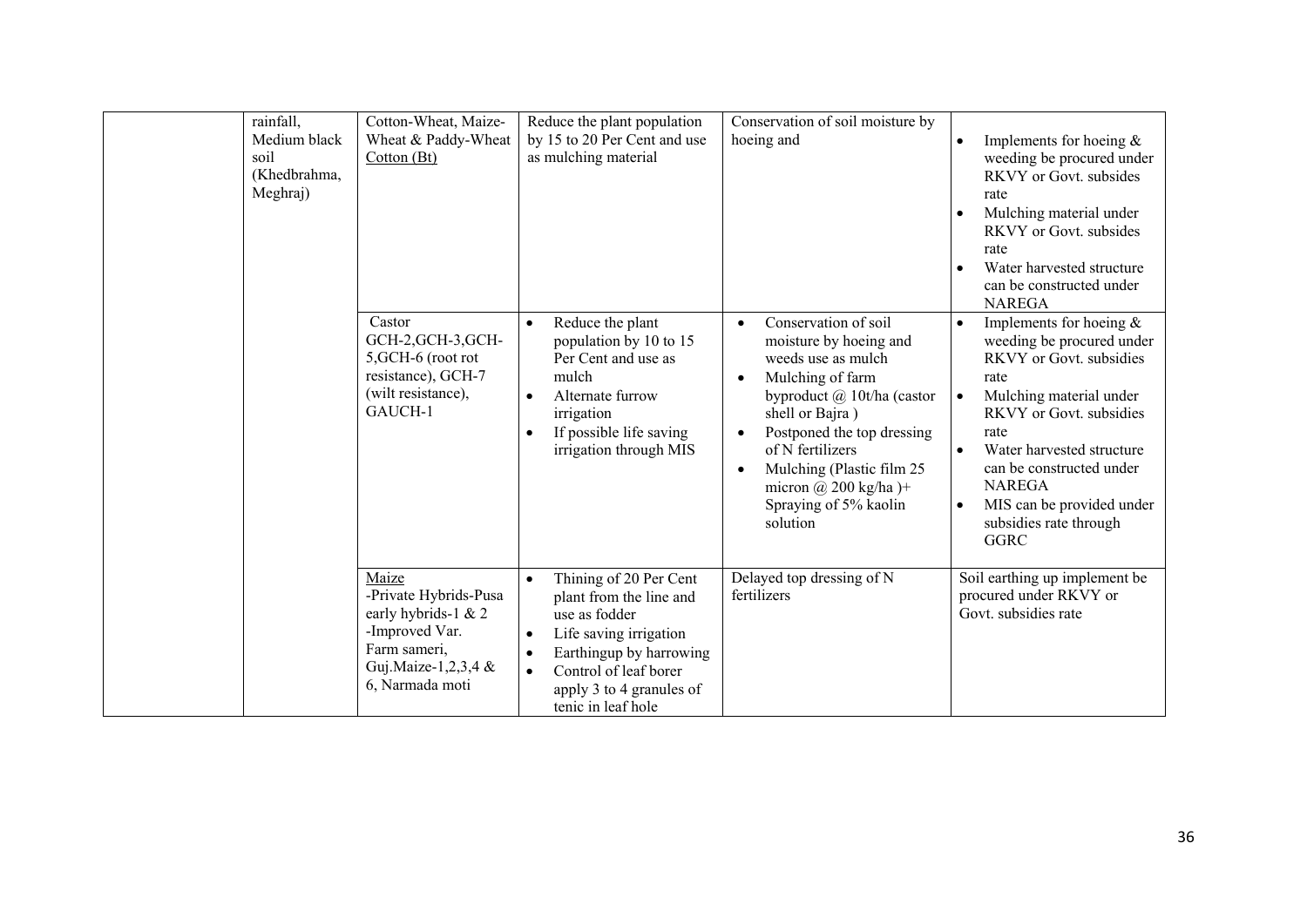|                                                                       | Groundnut<br>-Spreading type<br>GAUG-10, GG-11, 12<br>& 13.<br>-Bunch type (Errect)<br>J-11, GG-2, GL-24,<br>GG4, 5 & 6, GAUG-1<br>-Semi spreading<br>$GG-20$ | Weeding & hoeing<br>$\bullet$<br>Protection against<br>$\bullet$<br>sucking pest(Spraying of<br>Methyle o demeton or<br>Diamethioate 10 ml/10 lit<br>of water)<br>If possible life saving<br>$\bullet$<br>irrigation through MIS                                                                                                         | Aviod top dressing of N<br>$\bullet$<br>fertilizers<br>Mulching of farm<br>$\bullet$<br>byproduct @ 10t/ha (castor<br>cell or Bajara husk)<br>Mulching (Plastic film 25<br>$\bullet$<br>micron $\omega$ 200 kg/ha)                                                                                         | Implements for hoeing $&$<br>$\bullet$<br>weeding be procured under<br>RKVY or Govt. subsides<br>rate<br>Mulching material can be<br>$\bullet$<br>provided under RKVY<br>MIS can be provided under<br>$\bullet$<br>subsidies rate through<br><b>GGRC</b>                                                                                                    |
|-----------------------------------------------------------------------|---------------------------------------------------------------------------------------------------------------------------------------------------------------|------------------------------------------------------------------------------------------------------------------------------------------------------------------------------------------------------------------------------------------------------------------------------------------------------------------------------------------|------------------------------------------------------------------------------------------------------------------------------------------------------------------------------------------------------------------------------------------------------------------------------------------------------------|-------------------------------------------------------------------------------------------------------------------------------------------------------------------------------------------------------------------------------------------------------------------------------------------------------------------------------------------------------------|
|                                                                       | Black gram<br>Zandewal, T-9, TPU-<br>4, Pusa-1, Guj.Urad-1                                                                                                    | do                                                                                                                                                                                                                                                                                                                                       | Interculturing                                                                                                                                                                                                                                                                                             | do                                                                                                                                                                                                                                                                                                                                                          |
|                                                                       | Pigeonpea<br>T.15-15, Pusa Ageti,<br>BDN-2, ICPL-87, GT-<br>1, GT-100, GT-101,<br>Banas, GTH-1                                                                | Reduce the plant<br>population by 10 to 15<br>Per Cent and use as<br>mulch<br>Alternate furrow<br>$\bullet$<br>irrigation<br>weeding<br>$\bullet$<br>Protection against<br>$\bullet$<br>sucking pest (Spraying of<br>Methyle o demeton or<br>Diamethioate 10 ml/10 lit<br>of water)<br>If possible life saving<br>irrigation through MIS | Conservation of soil<br>$\bullet$<br>moisture by hoeing and<br>weeds use as mulch<br>Mulching of farm<br>$\bullet$<br>byproduct @ 10t/ha (castor<br>shell or Bajra)<br>Postponed the top dressing<br>$\bullet$<br>of N fertilizers<br>Mulching (Plastic film 25<br>$\bullet$<br>micron $\omega$ 200 kg/ha) | Implements for hoeing $&$<br>$\bullet$<br>weeding be procured under<br>RKVY or Govt. subsidies<br>rate<br>Mulching material under<br>$\bullet$<br>RKVY or Govt. subsidies<br>rate<br>Water harvested structure<br>$\bullet$<br>can be constructed under<br><b>NAREGA</b><br>MIS can be provided under<br>$\bullet$<br>subsidies rate through<br><b>GGRC</b> |
|                                                                       | Maize local:                                                                                                                                                  | Interculturing<br>$\bullet$<br>Soil mulch by selo<br>$\bullet$<br>interculturing<br>Life saving irrigation if<br>possible.                                                                                                                                                                                                               | Restrict the fertilizer<br>$\bullet$<br>application if moisture is<br>insufficient<br>Reduce 25% plant<br>$\bullet$<br>population                                                                                                                                                                          | $---$                                                                                                                                                                                                                                                                                                                                                       |
| High rainfall,<br>Medium black<br>Soil.<br>(Idar, Bhiloda,<br>Modasa, | Cropping system:<br>Cotton-Wheat,<br>Maize-Wheat &<br>Groundnut-Wheat                                                                                         | Thinning of 20 to 25 $\%$<br>$\bullet$<br>plants within row<br>Life saving irrigation if<br>$\bullet$<br>possible                                                                                                                                                                                                                        | Conservation of soil<br>$\bullet$<br>moisture by hoeing and<br>weeding<br>Postponed the top dressing<br>$\bullet$                                                                                                                                                                                          | Implements for hoeing $&$<br>$\bullet$<br>weeding be procured under<br>RKVY or Govt. subsides<br>rate                                                                                                                                                                                                                                                       |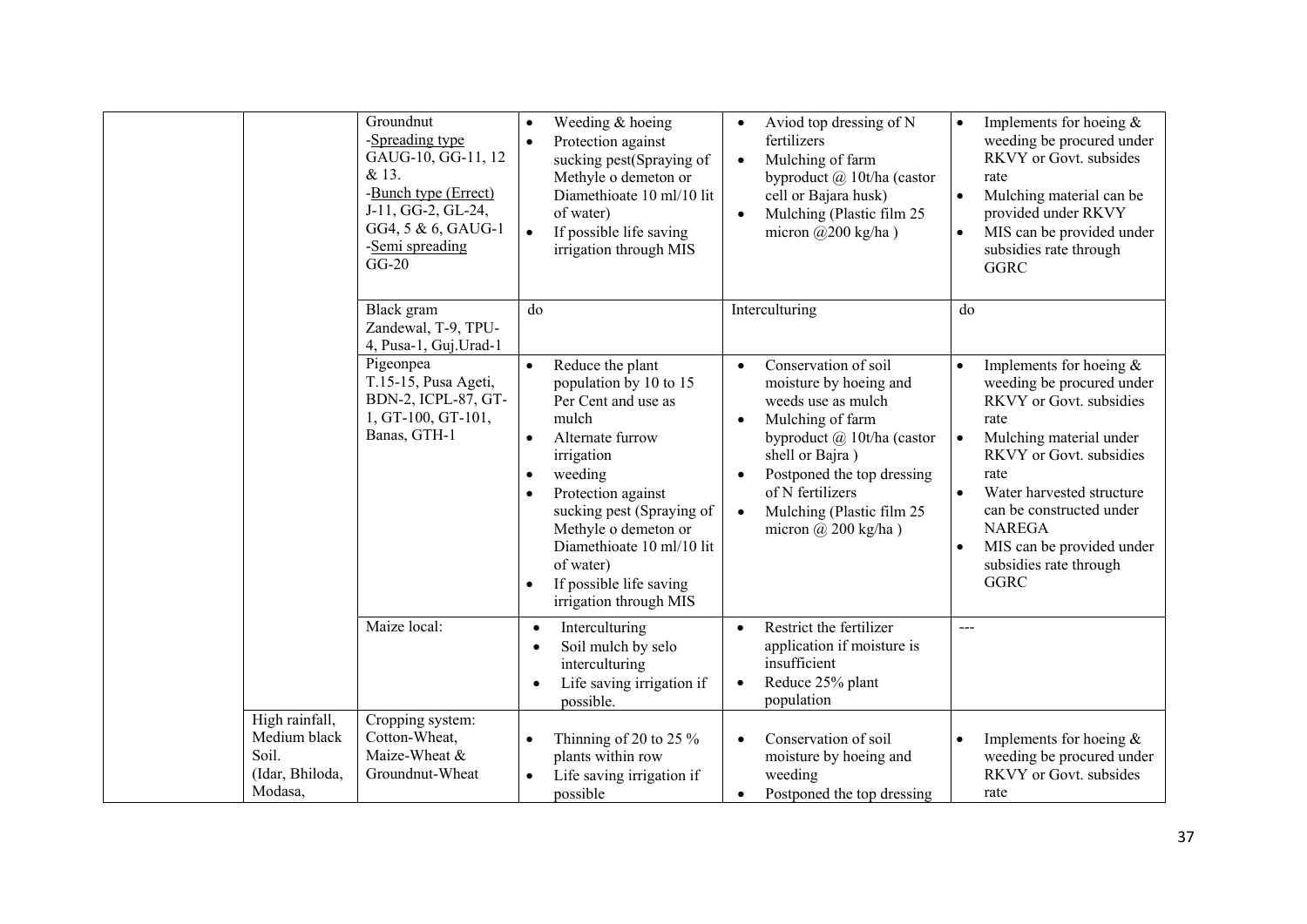| Malpur, Bayad,<br>Vadali,<br>Vijaynagar) | Bajra<br>GHB-<br>558, 538, 577, 719, 732                                                                                                                                     |                                                                                                                                                                                                                                                        | of N fertilizers<br>Spraying of 5 % kaoline<br>$\bullet$<br>solution                                                                                                                                                                                                                                                                         | Mulching material under<br>RKVY or Govt. subsides<br>rate<br>Water harvested structure<br>$\bullet$<br>can be constructed under<br><b>NAREGA</b>                                                                                                                                                                                  |
|------------------------------------------|------------------------------------------------------------------------------------------------------------------------------------------------------------------------------|--------------------------------------------------------------------------------------------------------------------------------------------------------------------------------------------------------------------------------------------------------|----------------------------------------------------------------------------------------------------------------------------------------------------------------------------------------------------------------------------------------------------------------------------------------------------------------------------------------------|-----------------------------------------------------------------------------------------------------------------------------------------------------------------------------------------------------------------------------------------------------------------------------------------------------------------------------------|
|                                          | Maize<br>-Private Hybrids-Pusa<br>early hybrids-1 & 2<br>-Improved Var.<br>Farm sameri,<br>Guj.Maize-1,2,3,4 &<br>6, Narmada moti                                            | Thining of 20 Per Cent<br>$\bullet$<br>plant from the line and<br>use as fodder<br>Life saving irrigation<br>$\bullet$<br>Earthingup by harrowing<br>$\bullet$<br>Control of leaf borer<br>$\bullet$<br>apply 3 to 4 granules of<br>tenic in leaf hole | Delayed top dressing of N<br>fertilizers                                                                                                                                                                                                                                                                                                     | Soil earthing up implement be<br>procured under RKVY or<br>Govt. subsidies rate                                                                                                                                                                                                                                                   |
|                                          | Castor<br>GCH-2, GCH-3, GCH-<br>5, GCH-6 (root rot<br>resistance), GCH-7<br>(wilt resistance),<br>GAUCH-1                                                                    | Reduce the plant<br>population by 10 to 15<br>Per Cent and use as<br>mulch<br>Alternate furrow<br>$\bullet$<br>irrigation<br>If possible life saving<br>$\bullet$<br>irrigation through MIS                                                            | Conservation of soil<br>$\bullet$<br>moisture by hoeing and<br>weeds use as mulch<br>Mulching of farm<br>$\bullet$<br>byproduct @ 10t/ha (castor<br>shell or Bajra)<br>Postponed the top dressing<br>$\bullet$<br>of N fertilizers<br>Mulching (Plastic film 25<br>$\bullet$<br>micron @ 200 kg/ha $)+$<br>Spraying of 5% kaolin<br>solution | Implements for hoeing $&$<br>weeding be procured under<br>RKVY or Govt. subsidies<br>rate<br>Mulching material under<br>$\bullet$<br>RKVY or Govt. subsidies<br>rate<br>Water harvested structure<br>can be constructed under<br><b>NAREGA</b><br>MIS can be provided under<br>$\bullet$<br>subsidies rate through<br><b>GGRC</b> |
|                                          | Groundnut<br>-Spreading type<br>GAUG-10, GG-11, 12<br>& 13.<br>-Bunch type (Errect)<br>J-11, GG-2, GL-24,<br>GG4, 5 & 6, GAUG-1<br>-Semi spreading<br>$GG-20$<br>Cotton (Bt) | Weeding & hoeing<br>$\bullet$<br>Protection against<br>$\bullet$<br>sucking pest(Spraying of<br>Methyle o demeton or<br>Diamethioate 10 ml/10 lit<br>of water)<br>If possible life saving<br>$\bullet$<br>irrigation through MIS                       | Aviod top dressing of N<br>$\bullet$<br>fertilizers<br>Mulching of farm<br>$\bullet$<br>byproduct @ 10t/ha (castor<br>cell or Bajara husk)<br>Mulching (Plastic film 25<br>$\bullet$<br>micron $(a)200$ kg/ha)                                                                                                                               | Implements for hoeing $&$<br>$\bullet$<br>weeding be procured under<br>RKVY or Govt. subsidies<br>rate<br>Mulching material under<br>RKVY or Govt. subsidies<br>rate<br>Water harvested structure<br>can be constructed under<br><b>NAREGA</b><br>MIS can be provided under                                                       |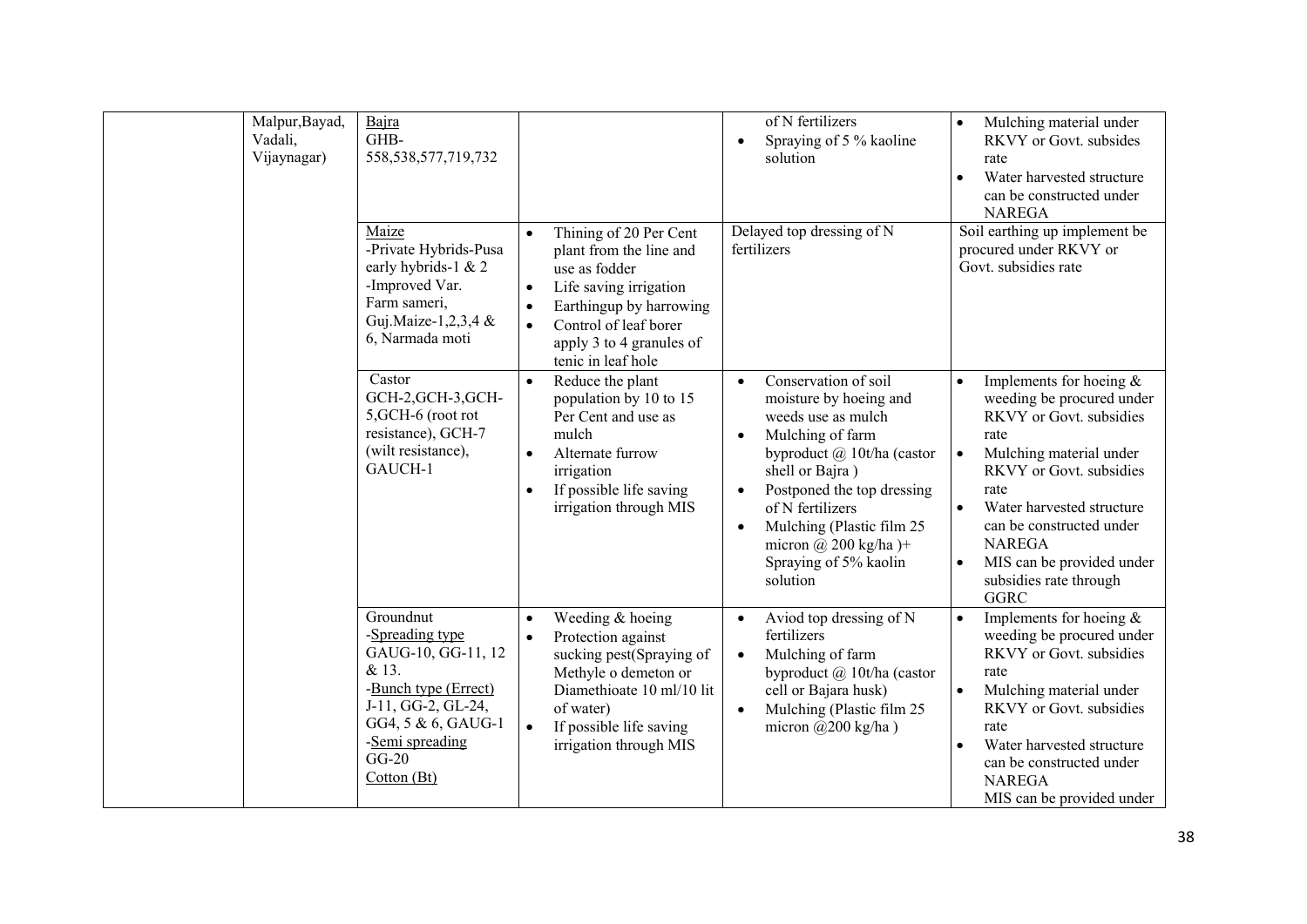|  |                                                                                                |                                                                                                                                                                                                                                                                                                   |                                                                                                                                                                                                                                                               | subsidies rate through<br>GGRC                                                                                                                                                                                                                                                                   |
|--|------------------------------------------------------------------------------------------------|---------------------------------------------------------------------------------------------------------------------------------------------------------------------------------------------------------------------------------------------------------------------------------------------------|---------------------------------------------------------------------------------------------------------------------------------------------------------------------------------------------------------------------------------------------------------------|--------------------------------------------------------------------------------------------------------------------------------------------------------------------------------------------------------------------------------------------------------------------------------------------------|
|  | Pigeonpea<br>T.15-15, Pusa Ageti,<br>BDN-2, ICPL-87, GT-<br>1, GT-100, GT-101,<br>Banas, GTH-1 | Reduce the plant<br>population by 10 to 15<br>Per Cent and use as<br>mulch<br>Alternate furrow<br>irrigation<br>weeding<br>Protection against<br>sucking pest (Spraying of<br>Methyle o demeton or<br>Diamethioate 10 ml/10 lit<br>of water)<br>If possible life saving<br>irrigation through MIS | Conservation of soil<br>moisture by hoeing and<br>weeds use as mulch<br>Mulching of farm<br>byproduct $\omega$ 10t/ha (castor<br>shell or Bajra)<br>Postponed the top dressing<br>of N fertilizers<br>Mulching (Plastic film 25<br>micron $\omega$ 200 kg/ha) | Implements for hoeing $&$<br>weeding be procured under<br>RKVY or Govt. subsidies<br>rate<br>Mulching material under<br>RKVY or Govt. subsidies<br>rate<br>Water harvested structure<br>can be constructed under<br><b>NAREGA</b><br>MIS can be provided under<br>subsidies rate through<br>GGRC |
|  | Maize local:                                                                                   | do                                                                                                                                                                                                                                                                                                | do                                                                                                                                                                                                                                                            | ---                                                                                                                                                                                                                                                                                              |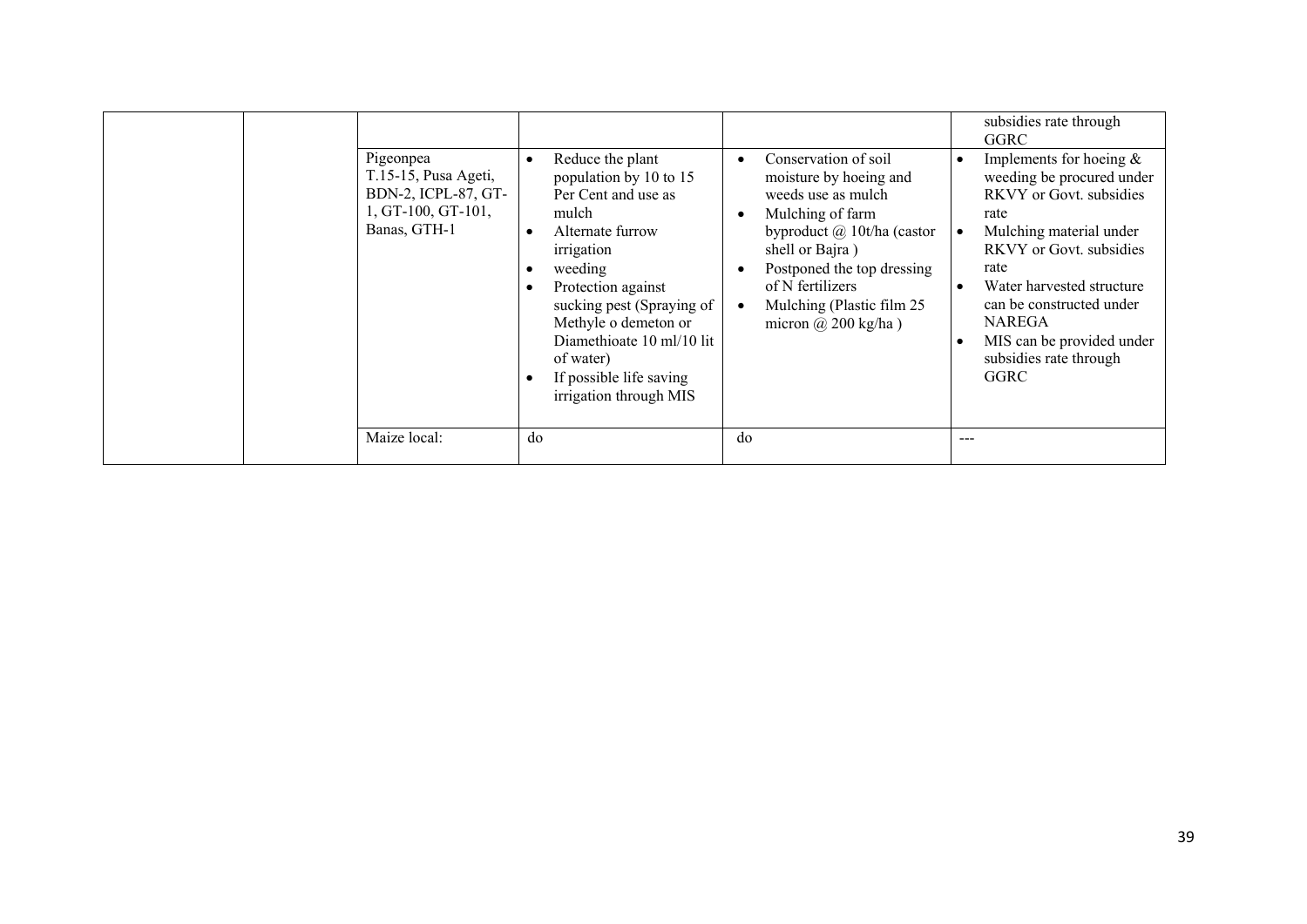| <b>Condition</b>                |                                                                                      |                                                                                                                                                               | <b>Suggested Contingency measures</b>                                                                                                                                                                                                                                                                                                                                                                                                                                                                 |                                                                                                                                                                                                                                                            |                                                                                                                                                                                      |  |
|---------------------------------|--------------------------------------------------------------------------------------|---------------------------------------------------------------------------------------------------------------------------------------------------------------|-------------------------------------------------------------------------------------------------------------------------------------------------------------------------------------------------------------------------------------------------------------------------------------------------------------------------------------------------------------------------------------------------------------------------------------------------------------------------------------------------------|------------------------------------------------------------------------------------------------------------------------------------------------------------------------------------------------------------------------------------------------------------|--------------------------------------------------------------------------------------------------------------------------------------------------------------------------------------|--|
| Mid season<br>drought (long     | Major<br>Farming                                                                     | <b>Normal</b><br><b>Crop/cropping system</b>                                                                                                                  | Crop management                                                                                                                                                                                                                                                                                                                                                                                                                                                                                       | Soil nutrient & moisture<br>conservation measues                                                                                                                                                                                                           | <b>Remarks</b> on<br>Implementation                                                                                                                                                  |  |
| dry spell)                      | situation                                                                            |                                                                                                                                                               |                                                                                                                                                                                                                                                                                                                                                                                                                                                                                                       |                                                                                                                                                                                                                                                            |                                                                                                                                                                                      |  |
| At flowering/<br>fruiting stage | High rainfall<br>Sandy loam<br>Soil<br>(Himmatnagar,<br>Prantij, Talod,<br>Dhansura) | Cropping System:<br>Cotton-Wheat,<br>Groundnut-Wheat and<br>Maize Wheat<br>Cotton (Bt)                                                                        | Reduce the plant population by<br>$\bullet$<br>15 to 20 Per Cent and use as<br>mulching material<br>Alternate furrow irrigation or<br>$\bullet$<br>irrigation through drip system<br>Protect the crop against parawilt:<br>$\bullet$<br>Band application of organic<br>$\bullet$<br>manures and 25% NPK as<br>additional dose<br>Spraying of 0.5 % $MgSO4$<br>$\bullet$<br>solution<br>Drenching of Trichoderma Viride<br>$\bullet$<br>and Pseudomonas fluorescence<br>(PGPS) 100 gm in 10 lit. water | Avoid top dressing of N<br>fertilizers<br>Mulching of farm<br>$\bullet$<br>byproduct @ 10t/ha<br>(castor shell or Bajra<br>husk)<br>Mulching (Plastic film 25<br>$\bullet$<br>micron $(a)$ 200 kg/ha)                                                      | Mulching material like<br>plastic film can be<br>provided under RKVY<br>or Cotton Mission                                                                                            |  |
|                                 |                                                                                      | Groundnut<br>-Spreading type<br>GAUG-10, GG-11, 12<br>& 13.<br>-Bunch type (Errect)<br>J-11, GG-2, GL-24,<br>GG4, 5 & 6, GAUG-1<br>-Semi spreading<br>$GG-20$ | Life saving irrigation                                                                                                                                                                                                                                                                                                                                                                                                                                                                                | Mulching of farm<br>$\bullet$<br>byproduct $\omega$ 10t/ha<br>(castor cell, Bajra, wheat<br>husk)<br>Mulching (Plastic film 25<br>$\bullet$<br>micron $(a)$ 200 kg/ha)                                                                                     | Implements for<br>$\bullet$<br>hoeing & weeding<br>be procured under<br>RKVY or Govt.<br>subsidies rate<br>Mulching material<br>$\bullet$<br>under RKVY or<br>Govt. subsides<br>rate |  |
|                                 |                                                                                      | Castor<br>GCH-2, GCH-3, GCH-<br>5, GCH-6 (root rot<br>resistance), GCH-7<br>(wilt resistance),<br>GAUCH-1                                                     | Removal of plant population<br>$\bullet$<br>from 20% and use as mulch<br>Alternate furrow irrigation or<br>$\bullet$<br>irrigation through MIS if possible<br>Remove the 2 lower elder leaves<br>$\bullet$<br>and use as mulch                                                                                                                                                                                                                                                                        | Avoid top dressing of N<br>$\bullet$<br>fertilizers<br>Spraying of 5% kaolin<br>$\bullet$<br>solution<br>Mulching of farm<br>$\bullet$<br>byproduct @ 10t/ha<br>(castor shell or Bajra<br>husk)<br>Mulching (Plastic film 25<br>micron $\omega$ 200 kg/ha) | Kaolin and<br>$\bullet$<br>mulching material<br>provided under<br>RKVY or other<br>Govt. Agency<br>MIS can be<br>$\bullet$<br>provided under<br><b>GGRC</b>                          |  |
|                                 |                                                                                      | Maize                                                                                                                                                         | Removal of 20 % plant and use as<br>$\bullet$                                                                                                                                                                                                                                                                                                                                                                                                                                                         | Mulching of farm<br>$\bullet$                                                                                                                                                                                                                              | Mulching material                                                                                                                                                                    |  |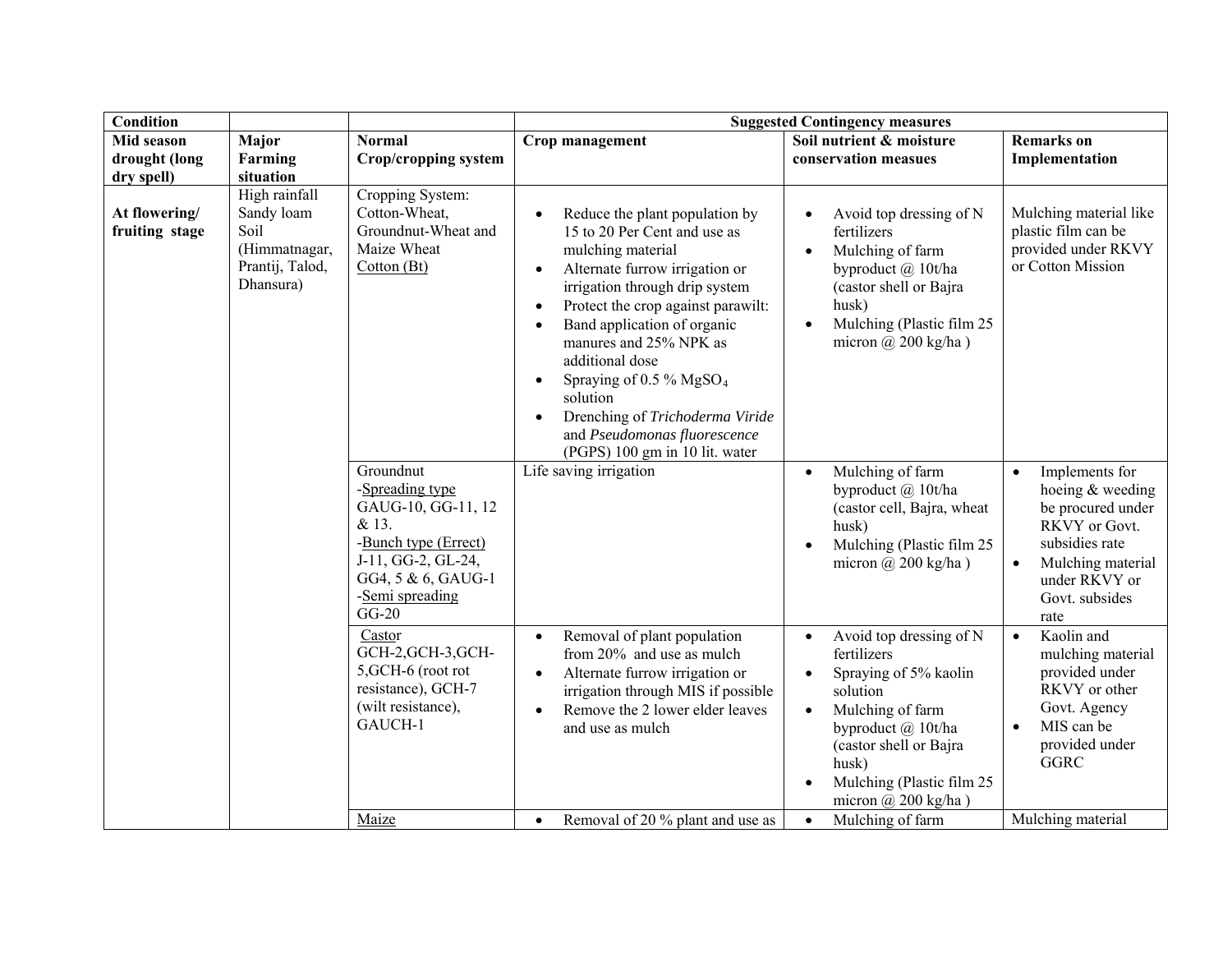|                                                                         | -Private Hybrids-Pusa<br>early hybrids-1 & 2<br>-Improved Var.<br>Farm sameri,<br>Guj.Maize-1,2,3,4 &6,<br>Narmada moti | fodder<br>Removal of barren plants and use<br>$\bullet$<br>as fodder<br>Life saving irrigation<br>$\bullet$<br>De tesseling of every third row<br>$\bullet$<br>and use as fodder                                                                                                                                                                                                                                                       | byproduct as mulching<br>material $(a)$ 10t/ha (castor<br>shell or Bajra)<br>Postponed the top<br>$\bullet$<br>dressing of N fertilizers<br>Mulching (Plastic film 25<br>$\bullet$<br>micron $\omega$ 200 kg/ha) | under RKVY or Govt.<br>subsides rate                                                      |
|-------------------------------------------------------------------------|-------------------------------------------------------------------------------------------------------------------------|----------------------------------------------------------------------------------------------------------------------------------------------------------------------------------------------------------------------------------------------------------------------------------------------------------------------------------------------------------------------------------------------------------------------------------------|------------------------------------------------------------------------------------------------------------------------------------------------------------------------------------------------------------------|-------------------------------------------------------------------------------------------|
|                                                                         | Pigeonpea<br>T.15-15, Pusa Ageti,<br>BDN-2, ICPL-87, GT-<br>1, GT-100, GT-101,<br>Banas, GTH-1                          | Removal of 20% to 25 % plant<br>$\bullet$<br>from the row and use as fodder<br>life saving irrigation<br>$\bullet$<br>Protection against sucking pest<br>$\bullet$<br>(Spraying of Methyle o demeton<br>or Diamethioate 10 ml/10 lit of<br>water)<br>Protection against podborer<br>$\bullet$<br>(spraying of monocrotophos 10)<br>ml, endosulphan 20 ml or Acefet<br>20 gm in 10 lit of water at 50%<br>flowering followed by 15 day) |                                                                                                                                                                                                                  | Sprayers and duster be<br>procured under RKVY<br>or pulse production<br>mission           |
|                                                                         | Black gram<br>Zandewal, T-9, TPU-4,<br>Pusa-1, Guj.<br>Urad-1                                                           | do                                                                                                                                                                                                                                                                                                                                                                                                                                     |                                                                                                                                                                                                                  | do                                                                                        |
|                                                                         | Maize local:                                                                                                            | Life saving irrigation if possible.                                                                                                                                                                                                                                                                                                                                                                                                    | Reduce 25% plant population                                                                                                                                                                                      | $---$                                                                                     |
| Medium<br>rainfall,<br>Medium black<br>soil<br>(Khedbrahma,<br>Meghraj) | Cropping system:<br>Cotton-Wheat, Maize-<br>Wheat & Paddy-Wheat<br>Cotton (Bt)                                          | Reduce the plant population by<br>$\bullet$<br>15 to 20 Per Cent and use as<br>mulching material<br>Alternate furrow irrigation or<br>$\bullet$<br>irrigation through drip system<br>Protect the crop against parawilt:<br>$\bullet$<br>Band application of organic<br>$\bullet$<br>manures and 25% NPK as<br>additional dose<br>Spraying of 0.5 % $MgSO4$<br>$\bullet$<br>solution<br>Drenching of Trichoderma Viride<br>$\bullet$    | Avoid top dressing of N<br>$\bullet$<br>fertilizers<br>Mulching of farm<br>byproduct @ 10t/ha<br>(castor shell or Bajra<br>husk)<br>Mulching (Plastic film 25<br>$\bullet$<br>micron $\omega$ 200 kg/ha)         | Mulching material like<br>plastic film can be<br>provided under RKVY<br>or Cotton Mission |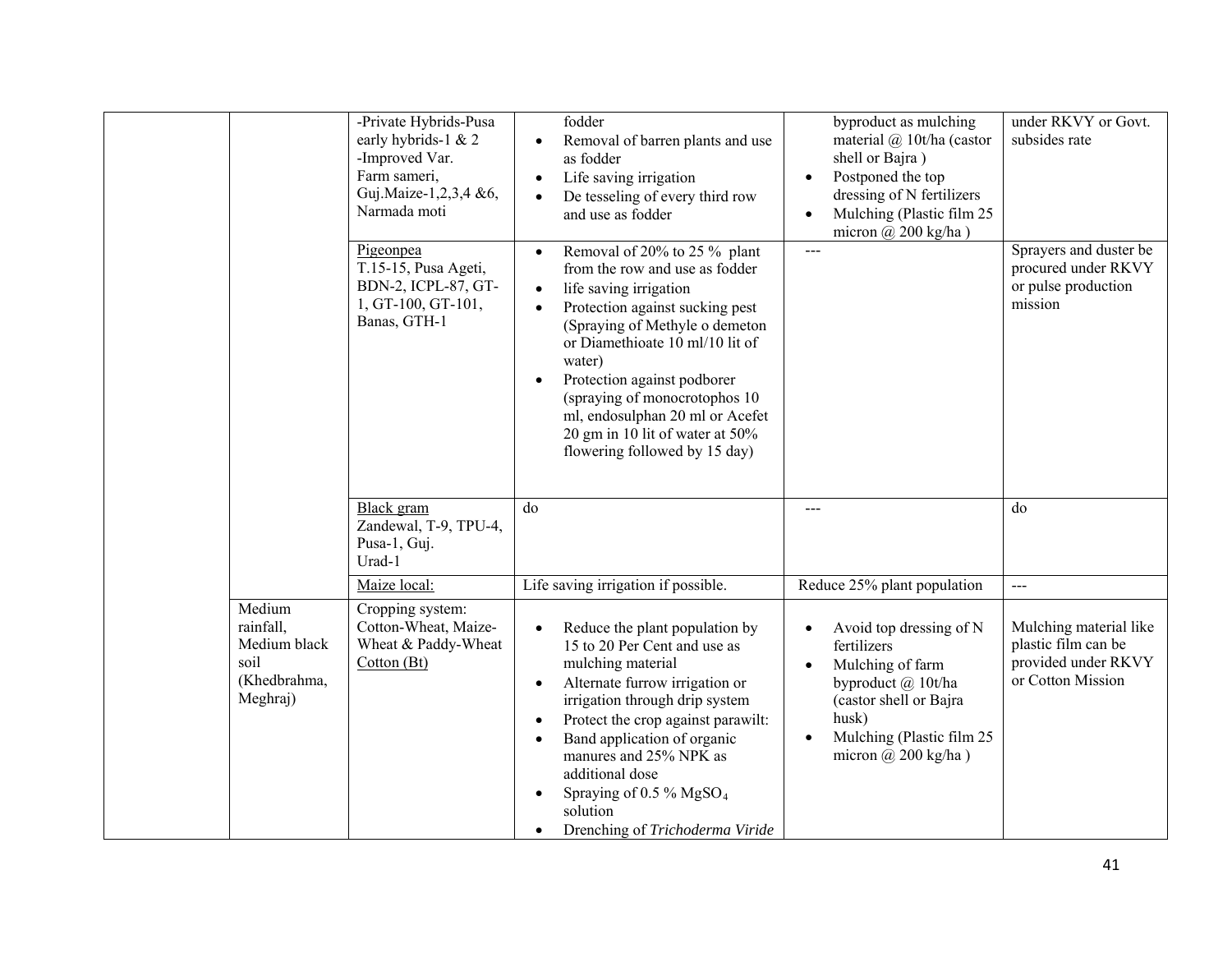| Castor<br>GCH-2, GCH-3, GCH-<br>5, GCH-6 (root rot<br>resistance), GCH-7<br>(wilt resistance),<br>GAUCH-1                                                     | and Pseudomonas fluorescence<br>(PGPS) 100 gm in 10 lit. water<br>Removal of plant population<br>$\bullet$<br>from 20% and use as mulch<br>Alternate furrow irrigation or<br>$\bullet$<br>irrigation through MIS if possible<br>Remove the 2 lower elder leaves<br>$\bullet$<br>and use as mulch | Avoid top dressing of N<br>$\bullet$<br>fertilizers<br>Spraying of 5% kaolin<br>$\bullet$<br>solution<br>Mulching of farm<br>byproduct @ 10t/ha<br>(castor shell or Bajra<br>husk)<br>Mulching (Plastic film 25<br>micron $@$ 200 kg/ha) | Kaolin and<br>mulching<br>material<br>provided under<br>RKVY or other<br>Govt. Agency<br>MIS can be<br>provided under<br><b>GGRC</b>                        |
|---------------------------------------------------------------------------------------------------------------------------------------------------------------|--------------------------------------------------------------------------------------------------------------------------------------------------------------------------------------------------------------------------------------------------------------------------------------------------|------------------------------------------------------------------------------------------------------------------------------------------------------------------------------------------------------------------------------------------|-------------------------------------------------------------------------------------------------------------------------------------------------------------|
| Maize<br>-Private Hybrids-Pusa<br>early hybrids-1 & 2<br>-Improved Var.<br>Farm sameri,<br>Guj.Maize-1,2,3,4 & 6,<br>Narmada moti                             | Removal of 20 % plant and use as<br>$\bullet$<br>fodder<br>Removal of barren plants and use<br>$\bullet$<br>as fodder<br>Life saving irrigation<br>$\bullet$<br>De tesseling of every third row<br>$\bullet$<br>and use as fodder                                                                | Mulching of farm<br>$\bullet$<br>byproduct as mulching<br>material @ 10t/ha (castor<br>shell or Bajra)<br>Postponed the top<br>dressing of N fertilizers<br>Mulching (Plastic film 25<br>micron $(a)$ 200 kg/ha)                         | Mulching material<br>under RKVY or Govt.<br>subsides rate                                                                                                   |
| Groundnut<br>-Spreading type<br>GAUG-10, GG-11, 12<br>& 13.<br>-Bunch type (Errect)<br>J-11, GG-2, GL-24,<br>GG4, 5 & 6, GAUG-1<br>-Semi spreading<br>$GG-20$ | Life saving irrigation                                                                                                                                                                                                                                                                           | Mulching of farm<br>$\bullet$<br>byproduct @ 10t/ha<br>(castor cell, Bajra, wheat<br>husk)<br>Mulching (Plastic film 25<br>micron $\omega$ 200 kg/ha)                                                                                    | • Implements for<br>hoeing & weeding be<br>procured under<br>RKVY or Govt.<br>subsidies rate<br>· Mulching material<br>under RKVY or<br>Govt. subsides rate |
| Black gram<br>Zandewal, T-9, TPU-4,<br>Pusa-1, Guj.Urad-1                                                                                                     | do                                                                                                                                                                                                                                                                                               | $---$                                                                                                                                                                                                                                    | do                                                                                                                                                          |
| Pigeonpea<br>T.15-15, Pusa Ageti,<br>BDN-2, ICPL-87, GT-<br>1, GT-100, GT-101,<br>Banas, GTH-1                                                                | do                                                                                                                                                                                                                                                                                               | $---$                                                                                                                                                                                                                                    | Sprayers and duster be<br>procured under RKVY<br>or pulse production<br>mission                                                                             |
| Maize local:                                                                                                                                                  | do                                                                                                                                                                                                                                                                                               | Reduce 25% plant population                                                                                                                                                                                                              | $---$                                                                                                                                                       |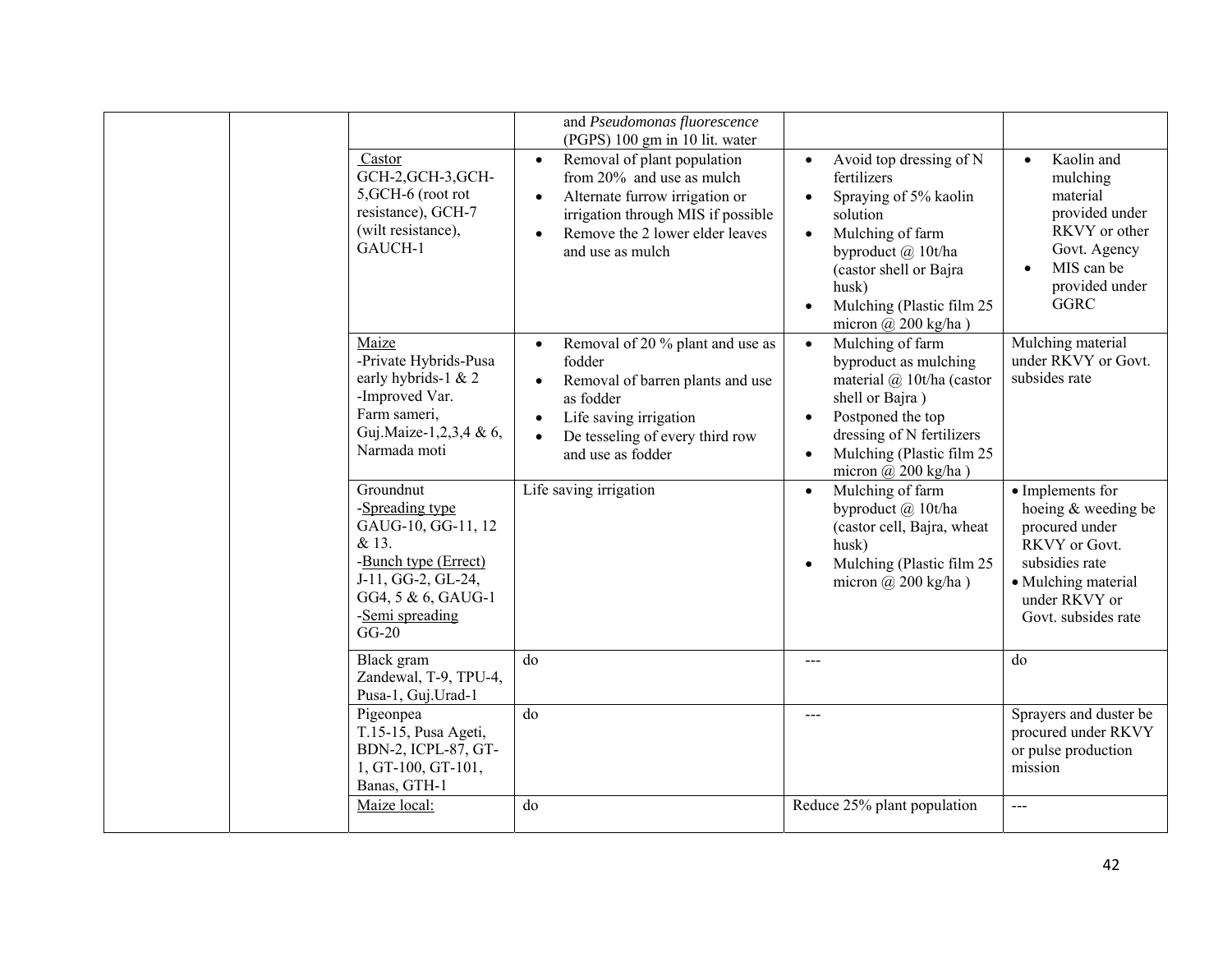| Soil.<br>Vadali, | High rainfall,<br>Medium black<br>(Idar, Bhiloda,<br>Modasa,<br>Malpur, Bayad,<br>Vijaynagar) | Cropping system:<br>Cotton-Wheat,<br>Maize-Wheat &<br>Groundnut-Wheat                                                                                                        | Remove the barren tillers and use<br>$\bullet$<br>as fodder<br>Remove the every fourth row and<br>$\bullet$<br>use as dry fodder<br>Life saving irrigation if possible<br>$\bullet$                                               | Spraying of 5% kaolin<br>$\bullet$<br>solution                                                                                                                                                                                                | Labour for<br>$\bullet$<br>harvesting can<br>be provided<br>under<br><b>MANREGA</b><br>Kaolin provided<br>$\bullet$<br>under RKVY or<br><b>NFSM</b>                          |
|------------------|-----------------------------------------------------------------------------------------------|------------------------------------------------------------------------------------------------------------------------------------------------------------------------------|-----------------------------------------------------------------------------------------------------------------------------------------------------------------------------------------------------------------------------------|-----------------------------------------------------------------------------------------------------------------------------------------------------------------------------------------------------------------------------------------------|------------------------------------------------------------------------------------------------------------------------------------------------------------------------------|
|                  |                                                                                               | Maize<br>-Private Hybrids-Pusa<br>early hybrids-1 & 2<br>-Improved Var.<br>Farm sameri,<br>Guj.Maize-1,2,3,4 & 6,<br>Narmada moti                                            | Removal of 20 % plant and use as<br>$\bullet$<br>fodder<br>Removal of barren plants and use<br>$\bullet$<br>as fodder<br>Life saving irrigation<br>$\bullet$<br>De tesseling of every third row<br>$\bullet$<br>and use as fodder | Mulching of farm<br>$\bullet$<br>byproduct as mulching<br>material @ 10t/ha (castor<br>shell or Bajra)<br>Postponed the top<br>$\bullet$<br>dressing of N fertilizers<br>Mulching (Plastic film 25<br>$\bullet$<br>micron $(a)$ 200 kg/ha)    | Mulching material<br>under RKVY or<br>Govt. subsides rate                                                                                                                    |
|                  |                                                                                               | Castor<br>GCH-2, GCH-3, GCH-<br>5, GCH-6 (root rot<br>resistance), GCH-7<br>(wilt resistance),<br>GAUCH-1                                                                    | Removal of plant population<br>$\bullet$<br>from 20% and use as mulch<br>Alternate furrow irrigation or<br>$\bullet$<br>irrigation through MIS if possible<br>Remove the 2 lower elder leaves<br>$\bullet$<br>and use as mulch    | Avoid top dressing of N<br>$\bullet$<br>fertilizers<br>Spraying of 5% kaolin<br>solution<br>Mulching of farm<br>$\bullet$<br>byproduct @ 10t/ha<br>(castor shell or Bajra<br>husk)<br>Mulching (Plastic film 25<br>micron $\omega$ 200 kg/ha) | Kaolin and<br>$\bullet$<br>mulching<br>material<br>provided under<br>RKVY or other<br>Govt. Agency<br>MIS can be<br>provided under<br><b>GGRC</b>                            |
|                  |                                                                                               | Groundnut<br>-Spreading type<br>GAUG-10, GG-11, 12<br>& 13.<br>-Bunch type (Errect)<br>J-11, GG-2, GL-24,<br>GG4, 5 & 6, GAUG-1<br>-Semi spreading<br>$GG-20$<br>Cotton (Bt) | Life saving irrigation                                                                                                                                                                                                            | Mulching of farm<br>$\bullet$<br>byproduct @ 10t/ha<br>(castor cell, Bajra, wheat<br>husk)<br>Mulching (Plastic film 25<br>micron $\omega$ 200 kg/ha)                                                                                         | Implements for<br>hoeing $&$<br>weeding be<br>procured under<br>RKVY or Govt.<br>subsidies rate<br>Mulching<br>$\bullet$<br>material under<br>RKVY or Govt.<br>subsides rate |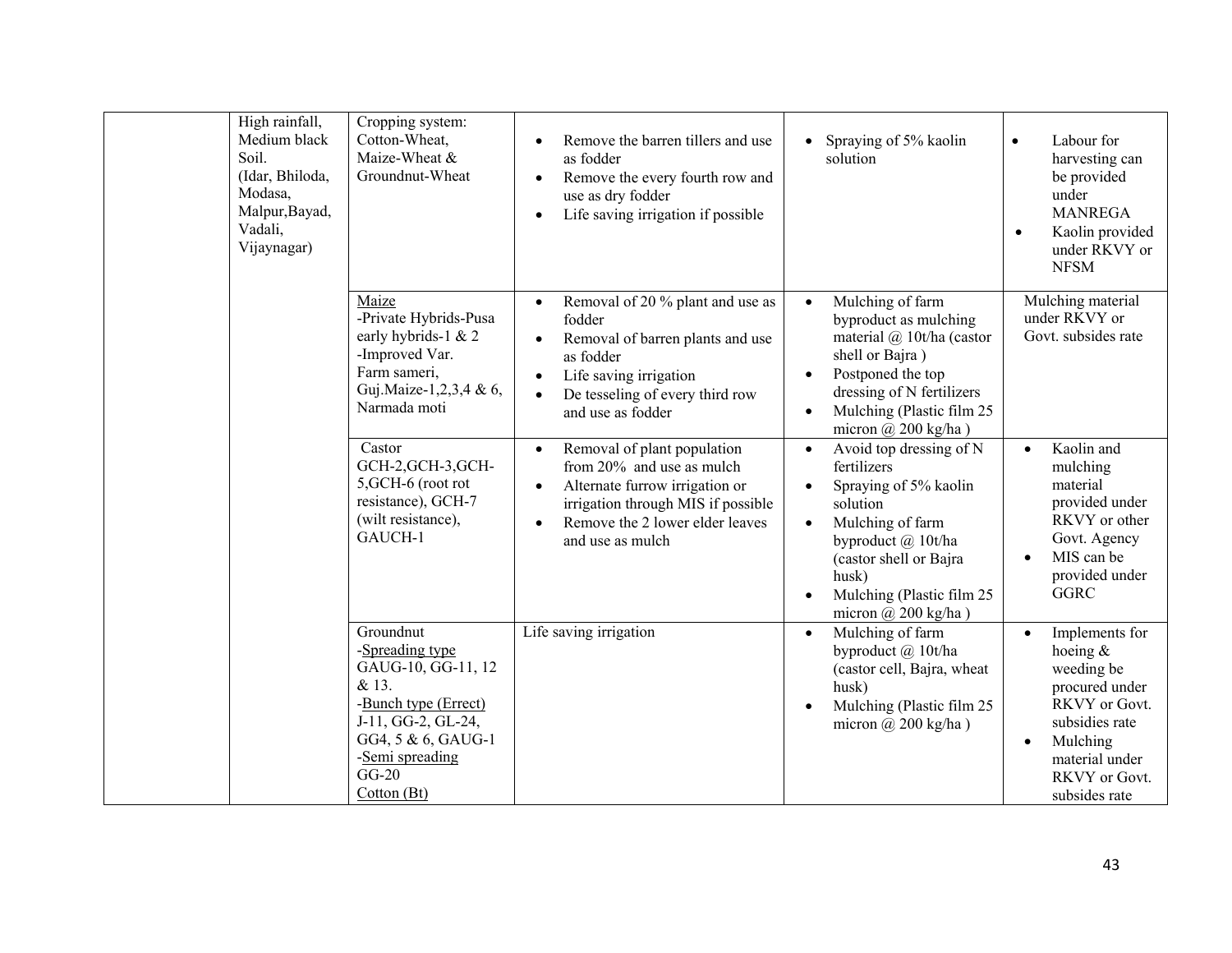|  | Pigeonpea<br>T.15-15, Pusa Ageti,<br>BDN-2, ICPL-87, GT-<br>$1, GT-100, GT-101,$<br>Banas, GTH-1 | ٠<br>$\bullet$<br>$\bullet$<br>$\bullet$ | Removal of 20% to 25 % plant<br>from the row and use as fodder<br>life saving irrigation<br>Protection against sucking pest<br>(Spraying of Methyle o demeton<br>or Diamethioate 10 ml/10 lit of<br>water)<br>Protection against podborer<br>(spraying of monocrotophos 10)<br>ml, endosulphan 20 ml or Acefet<br>20 gm in 10 lit of water at 50%<br>flowering followed by 15 day) |                             |       | Sprayers and<br>duster be<br>procured under<br>RKVY or pulse<br>production<br>mission |
|--|--------------------------------------------------------------------------------------------------|------------------------------------------|------------------------------------------------------------------------------------------------------------------------------------------------------------------------------------------------------------------------------------------------------------------------------------------------------------------------------------------------------------------------------------|-----------------------------|-------|---------------------------------------------------------------------------------------|
|  | Maize local:                                                                                     | do                                       |                                                                                                                                                                                                                                                                                                                                                                                    | Reduce 25% plant population | $---$ |                                                                                       |

| <b>Condition</b>                                            |                                                                                   |                                                                                                                                                               |                                                                                                                                 | <b>Suggested Contingency measures</b>                                                               |                                     |
|-------------------------------------------------------------|-----------------------------------------------------------------------------------|---------------------------------------------------------------------------------------------------------------------------------------------------------------|---------------------------------------------------------------------------------------------------------------------------------|-----------------------------------------------------------------------------------------------------|-------------------------------------|
| <b>Terminal drought</b><br>(Early withdrawal<br>of monsoon) | <b>Major Farming</b><br>situation                                                 | <b>Normal</b><br>Crop/cropping system                                                                                                                         | Crop management                                                                                                                 | <b>Rabi Crop planning</b>                                                                           | <b>Remarks</b> on<br>Implementation |
| At maturity stage                                           | High rainfall<br>Sandy loam Soil<br>(Himmatnagar,<br>Prantij, Talod,<br>Dhansura) | Cropping System:<br>Cotton-Wheat,<br>Groundnut-Wheat and<br>Maize Wheat<br>Cotton(Bt)                                                                         | Pick up lint from brusted ball<br>Alternate furrow irrigation<br>Cut down the lower<br>unproductive twings and kept<br>as mulch | Land preparation for rabi<br>crop according to ground<br>water recharging<br>Procurements of inputs | $---$                               |
|                                                             |                                                                                   | Groundnut<br>-Spreading type<br>GAUG-10, GG-11, 12<br>& 13.<br>-Bunch type (Errect)<br>J-11, GG-2, GL-24,<br>GG4, 5 & 6, GAUG-1<br>-Semi spreading<br>$GG-20$ | Harvest the crop at<br>٠<br>physiological maturity stage<br>Life saving irrigation<br>$\bullet$                                 | Land preparation for rabi<br>crop according to ground<br>water recharging<br>Procurements of inputs | $---$                               |
|                                                             |                                                                                   | Castor<br>GCH-2, GCH-3, GCH-<br>5, GCH-6 (root rot<br>resistance), GCH-7<br>(wilt resistance),                                                                | Alternate furrow irrigation<br>$\bullet$<br>Harvest the mature spike<br>Harvest the spike at<br>physiological maturity stage    | $---$                                                                                               | $---$                               |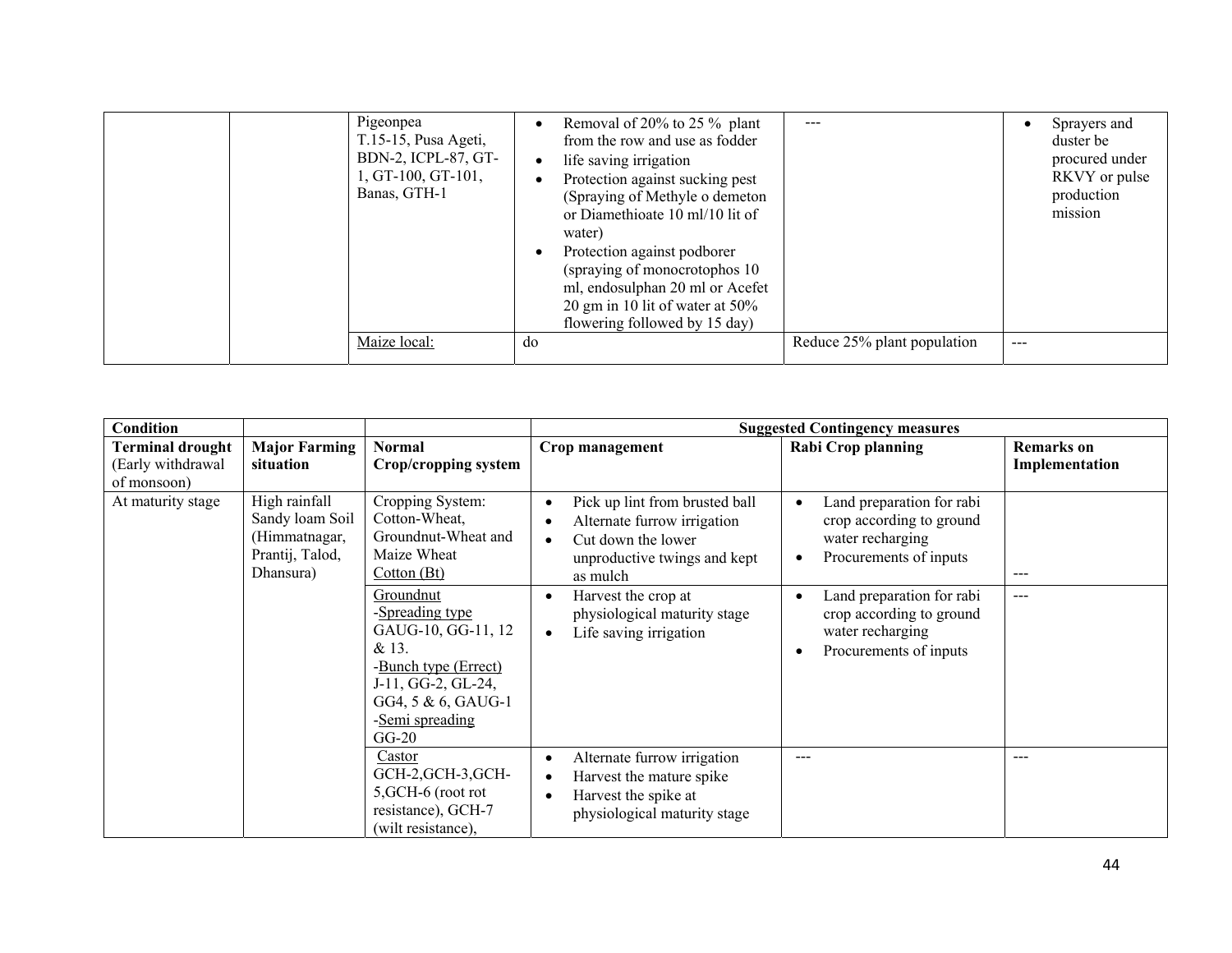|                                                                         | GAUCH-1<br>Maize<br>-Private Hybrids-Pusa<br>early hybrids-1 & 2<br>-Improved Var.<br>Farm sameri,<br>Guj.Maize-1,2,3,4 & 6,<br>Narmada moti | Harvest the crop at<br>$\bullet$<br>physiological maturity stage<br>Life saving irrigation in<br>$\bullet$<br>alternate furrow<br>Harvest the green cob and sale<br>$\bullet$<br>it                                                                                                                                                                                                                                                                                                   | Land preparation for rabi<br>$\bullet$<br>crop according to ground<br>water recharging<br>Procurements of inputs<br>$\bullet$ | $---$ |
|-------------------------------------------------------------------------|----------------------------------------------------------------------------------------------------------------------------------------------|---------------------------------------------------------------------------------------------------------------------------------------------------------------------------------------------------------------------------------------------------------------------------------------------------------------------------------------------------------------------------------------------------------------------------------------------------------------------------------------|-------------------------------------------------------------------------------------------------------------------------------|-------|
|                                                                         | Pigeonpea<br>T.15-15, Pusa Ageti,<br>BDN-2, ICPL-87, GT-<br>1, GT-100, GT-101,<br>Banas, GTH-1                                               | Alternate furrow irrigation<br>$\bullet$<br>Protection against sucking pest<br>(Spraying of Methyle o<br>demeton or Diamethioate 10<br>ml/10 lit of water)<br>Protection against podborer<br>$\bullet$<br>(spraying of monocrotophos 10<br>ml, endosulphan 20 ml or<br>Acefet 20 gm in 10 lit of water<br>at 50% flowering followed by<br>$15 \text{ day}$ )<br>Pickup green pod and market as<br>green vegetable<br>Harvest the crop at<br>$\bullet$<br>physiological maturity stage | Land preparation for rabi<br>$\bullet$<br>crop according to ground<br>water recharging<br>Procurements of inputs              | $---$ |
|                                                                         | Black gram<br>Zandewal, T-9, TPU-4,<br>Pusa-1, Guj.<br>Urad-1                                                                                | Life saving irrigation<br>$\bullet$<br>Harvest mature pods<br>$\bullet$                                                                                                                                                                                                                                                                                                                                                                                                               | do                                                                                                                            | ---   |
|                                                                         | Maize local:                                                                                                                                 | do                                                                                                                                                                                                                                                                                                                                                                                                                                                                                    | do                                                                                                                            | $---$ |
| Medium<br>rainfall,<br>Medium black<br>soil<br>(Khedbrahma,<br>Meghraj) | Cropping system:<br>Cotton-Wheat, Maize-<br>Wheat & Paddy-Wheat<br>Cotton (Bt)                                                               | Pick up lint from brusted ball<br>$\bullet$<br>Alternate furrow irrigation<br>$\bullet$<br>Cut down the lower<br>$\bullet$<br>unproductive twings and kept<br>as mulch                                                                                                                                                                                                                                                                                                                | Land preparation for rabi<br>$\bullet$<br>crop according to ground<br>water recharging<br>Procurements of inputs<br>$\bullet$ | $---$ |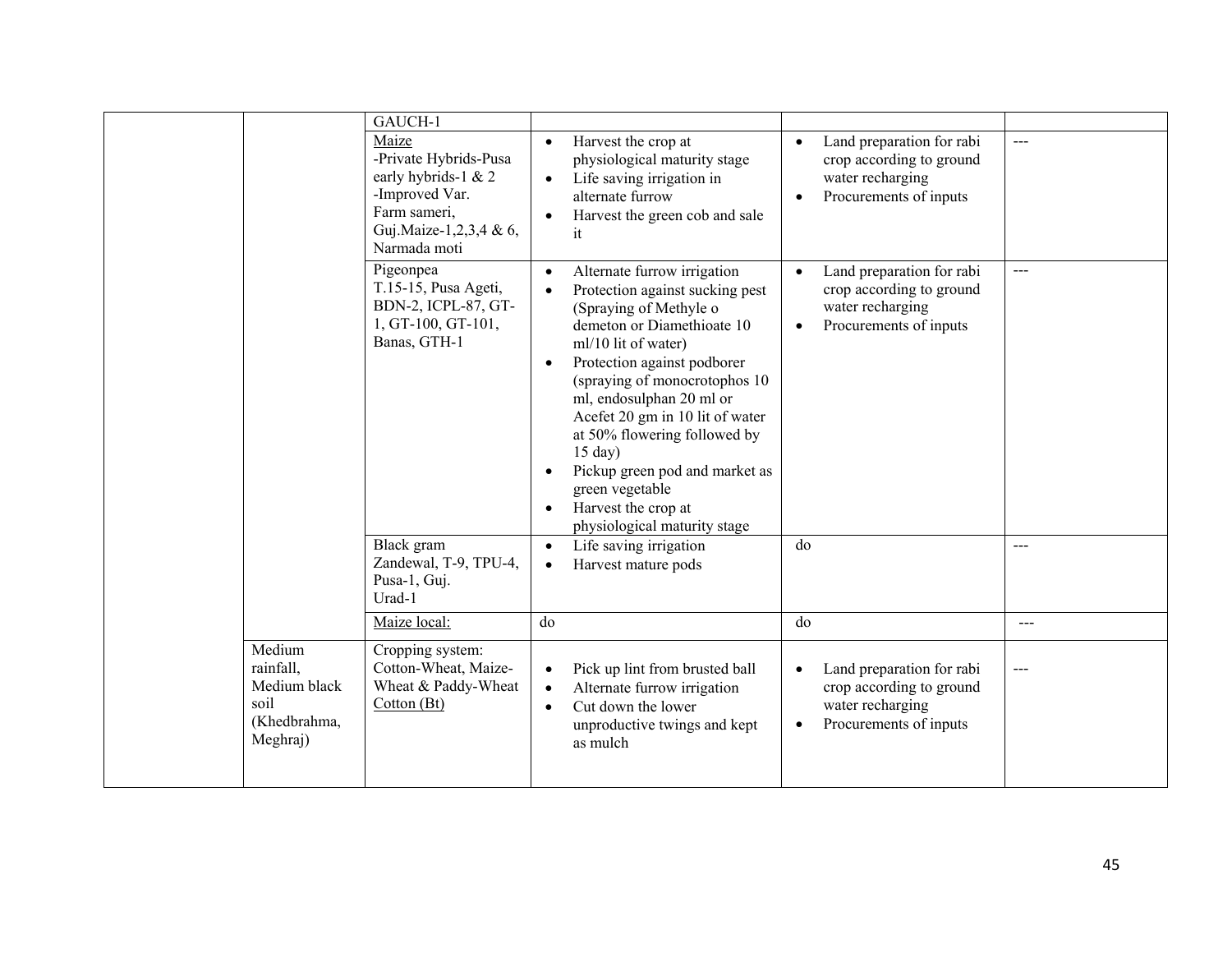| Castor<br>GCH-2, GCH-3, GCH-<br>5, GCH-6 (root rot<br>resistance), GCH-7<br>(wilt resistance),<br>GAUCH-1                                                     | Alternate furrow irrigation<br>Harvest the mature spike<br>Harvest the spike at<br>physiological maturity stage                                           | $- - -$                                                                                                          |       |
|---------------------------------------------------------------------------------------------------------------------------------------------------------------|-----------------------------------------------------------------------------------------------------------------------------------------------------------|------------------------------------------------------------------------------------------------------------------|-------|
| Maize<br>-Private Hybrids-Pusa<br>early hybrids-1 & 2<br>-Improved Var.<br>Farm sameri,<br>Guj.Maize-1,2,3,4 & 6,<br>Narmada moti                             | Harvest the crop at<br>physiological maturity stage<br>Life saving irrigation in<br>$\bullet$<br>alternate furrow<br>Harvest the green cob and sale<br>it | do                                                                                                               | ---   |
| Groundnut<br>-Spreading type<br>GAUG-10, GG-11, 12<br>& 13.<br>-Bunch type (Errect)<br>J-11, GG-2, GL-24,<br>GG4, 5 & 6, GAUG-1<br>-Semi spreading<br>$GG-20$ | Harvest the crop at<br>physiological maturity stage<br>Life saving irrigation                                                                             | do                                                                                                               | $---$ |
| Black gram<br>Zandewal, T-9, TPU-4,<br>Pusa-1, Guj.<br>Urad-1                                                                                                 | Life saving irrigation<br>$\bullet$<br>Harvest mature pods                                                                                                | Land preparation for rabi<br>$\bullet$<br>crop according to ground<br>water recharging<br>Procurements of inputs | $---$ |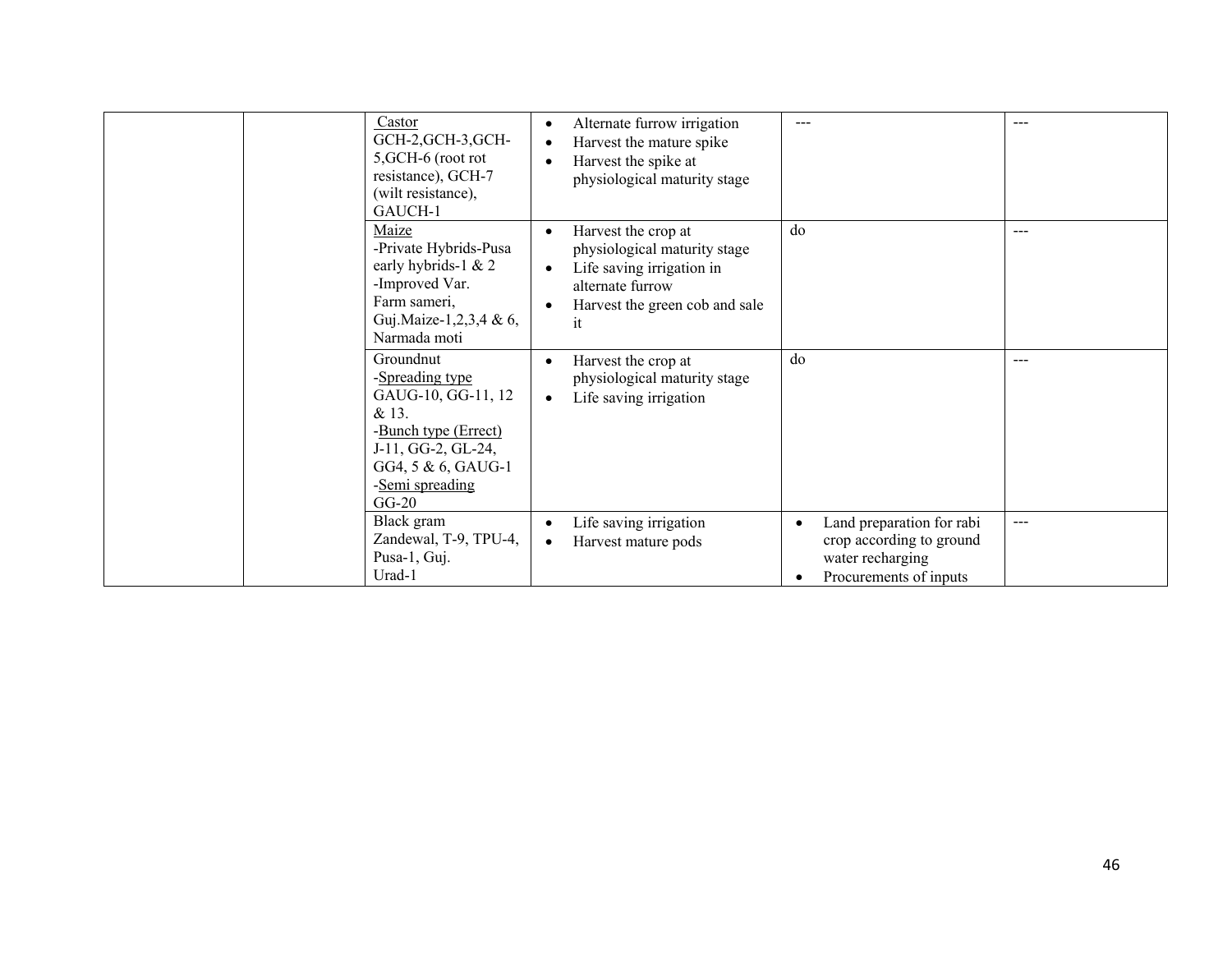|                                                                       | Pigeonpea<br>T.15-15, Pusa Ageti,<br>BDN-2, ICPL-87, GT-<br>1, GT-100, GT-101,<br>Banas, GTH-1                                    | Alternate furrow irrigation<br>$\bullet$<br>Protection against sucking pest<br>$\bullet$<br>(Spraying of Methyle o<br>demeton or Diamethioate 10<br>ml/10 lit of water)<br>Protection against podborer<br>$\bullet$<br>(spraying of monocrotophos 10<br>ml, endosulphan 20 ml or<br>Acefet 20 gm in 10 lit of water<br>at 50% flowering followed by<br>$15$ day)<br>Pickup green pod and market as<br>green vegetable<br>Harvest the crop at<br>physiological maturity stage | Land preparation for rabi<br>$\bullet$<br>crop according to ground<br>water recharging<br>Procurements of inputs<br>$\bullet$ | $---$ |
|-----------------------------------------------------------------------|-----------------------------------------------------------------------------------------------------------------------------------|------------------------------------------------------------------------------------------------------------------------------------------------------------------------------------------------------------------------------------------------------------------------------------------------------------------------------------------------------------------------------------------------------------------------------------------------------------------------------|-------------------------------------------------------------------------------------------------------------------------------|-------|
|                                                                       | Maize local:                                                                                                                      | do                                                                                                                                                                                                                                                                                                                                                                                                                                                                           | do                                                                                                                            | do    |
| High rainfall,<br>Medium black<br>Soil.<br>(Idar, Bhiloda,<br>Modasa, | Cropping system:<br>Cotton-Wheat,<br>Maize-Wheat &<br>Groundnut-Wheat                                                             | Harvest the crop at physiological<br>maturity stage                                                                                                                                                                                                                                                                                                                                                                                                                          | Land preparation for rabi<br>crop according to ground<br>water recharging<br>Procurements of inputs<br>$\bullet$              | $---$ |
| Malpur, Bayad,<br>Vadali,<br>Vijaynagar)                              | Maize<br>-Private Hybrids-Pusa<br>early hybrids-1 & 2<br>-Improved Var.<br>Farm sameri,<br>Guj.Maize-1,2,3,4 & 6,<br>Narmada moti | Harvest the crop at<br>$\bullet$<br>physiological maturity stage<br>Life saving irrigation in<br>alternate furrow<br>Harvest the green cob and sale<br>$\bullet$<br>it                                                                                                                                                                                                                                                                                                       | Land preparation for rabi<br>$\bullet$<br>crop according to ground<br>water recharging<br>Procurements of inputs<br>$\bullet$ | $---$ |
|                                                                       | Castor<br>GCH-2, GCH-3, GCH-<br>5, GCH-6 (root rot<br>resistance), GCH-7<br>(wilt resistance),<br>GAUCH-1                         | Alternate furrow irrigation<br>$\bullet$<br>Harvest the mature spike<br>Harvest the spike at<br>$\bullet$<br>physiological maturity stage                                                                                                                                                                                                                                                                                                                                    | $\frac{1}{2}$                                                                                                                 | ---   |
|                                                                       | Groundnut<br>-Spreading type<br>GAUG-10, GG-11, 12                                                                                | Harvest the crop at<br>$\bullet$<br>physiological maturity stage<br>Life saving irrigation                                                                                                                                                                                                                                                                                                                                                                                   | Land preparation for rabi<br>$\bullet$<br>crop according to ground<br>water recharging                                        | $---$ |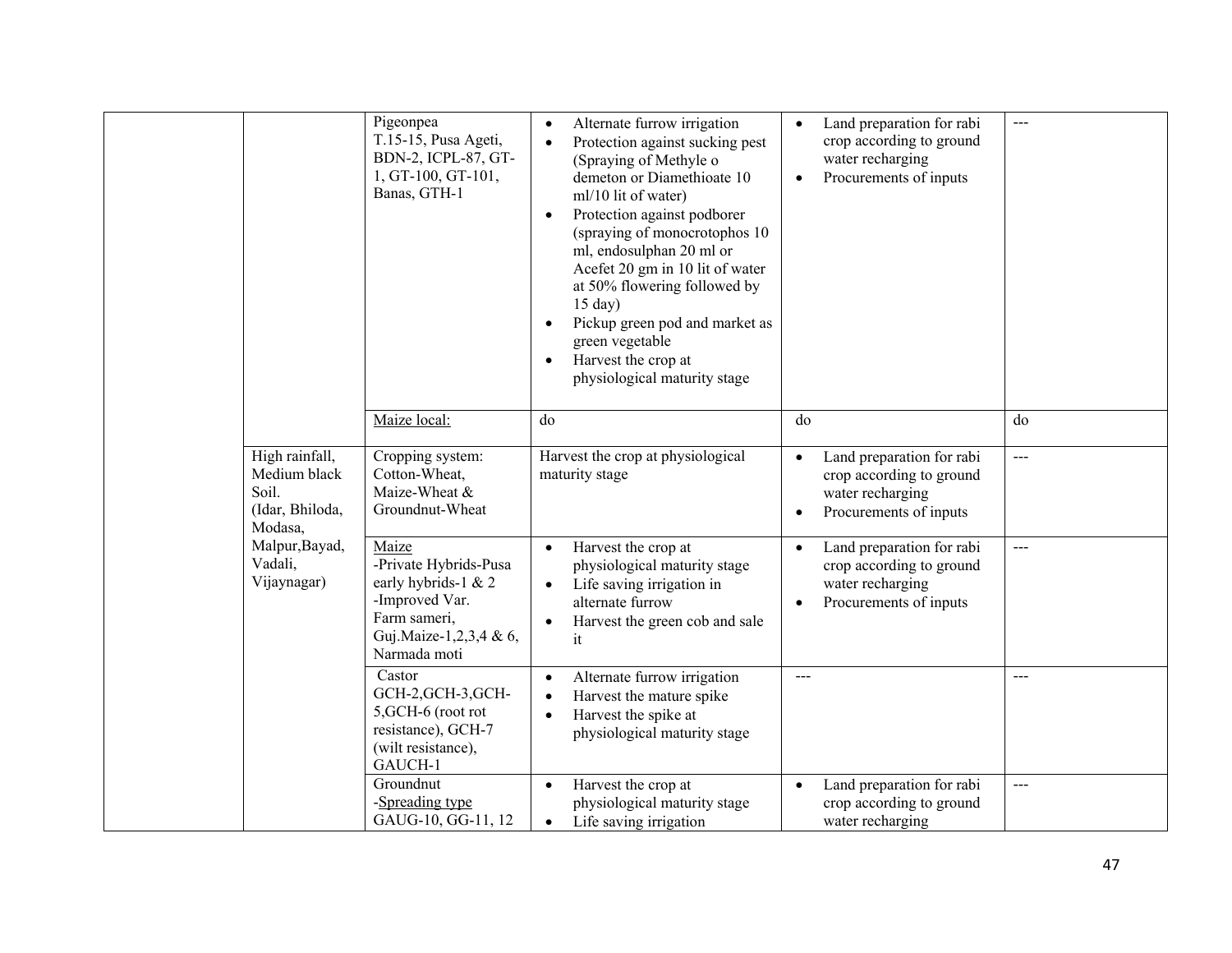| & 13.<br>-Bunch type (Errect)<br>J-11, GG-2, GL-24,<br>GG4, 5 & 6, GAUG-1<br>-Semi spreading<br>$GG-20$<br>Cotton (Bt) |                                                                                                                                                                                                                                                                                                                                                                                                                                                                 | Procurements of inputs                                                                              |       |
|------------------------------------------------------------------------------------------------------------------------|-----------------------------------------------------------------------------------------------------------------------------------------------------------------------------------------------------------------------------------------------------------------------------------------------------------------------------------------------------------------------------------------------------------------------------------------------------------------|-----------------------------------------------------------------------------------------------------|-------|
| Pigeonpea<br>T.15-15, Pusa Ageti,<br>BDN-2, ICPL-87, GT-<br>1, GT-100, GT-101,<br>Banas, GTH-1                         | Alternate furrow irrigation<br>$\bullet$<br>Protection against sucking pest<br>$\bullet$<br>(Spraying of Methyle o<br>demeton or Diamethioate 10<br>ml/10 lit of water)<br>Protection against podborer<br>(spraying of monocrotophos 10<br>ml, endosulphan 20 ml or<br>Acefet 20 gm in 10 lit of water<br>at 50% flowering followed by<br>$15$ day)<br>Pickup green pod and market as<br>green vegetable<br>Harvest the crop at<br>physiological maturity stage | Land preparation for rabi<br>crop according to ground<br>water recharging<br>Procurements of inputs | $---$ |
| Maize local:                                                                                                           | do                                                                                                                                                                                                                                                                                                                                                                                                                                                              | do                                                                                                  | do    |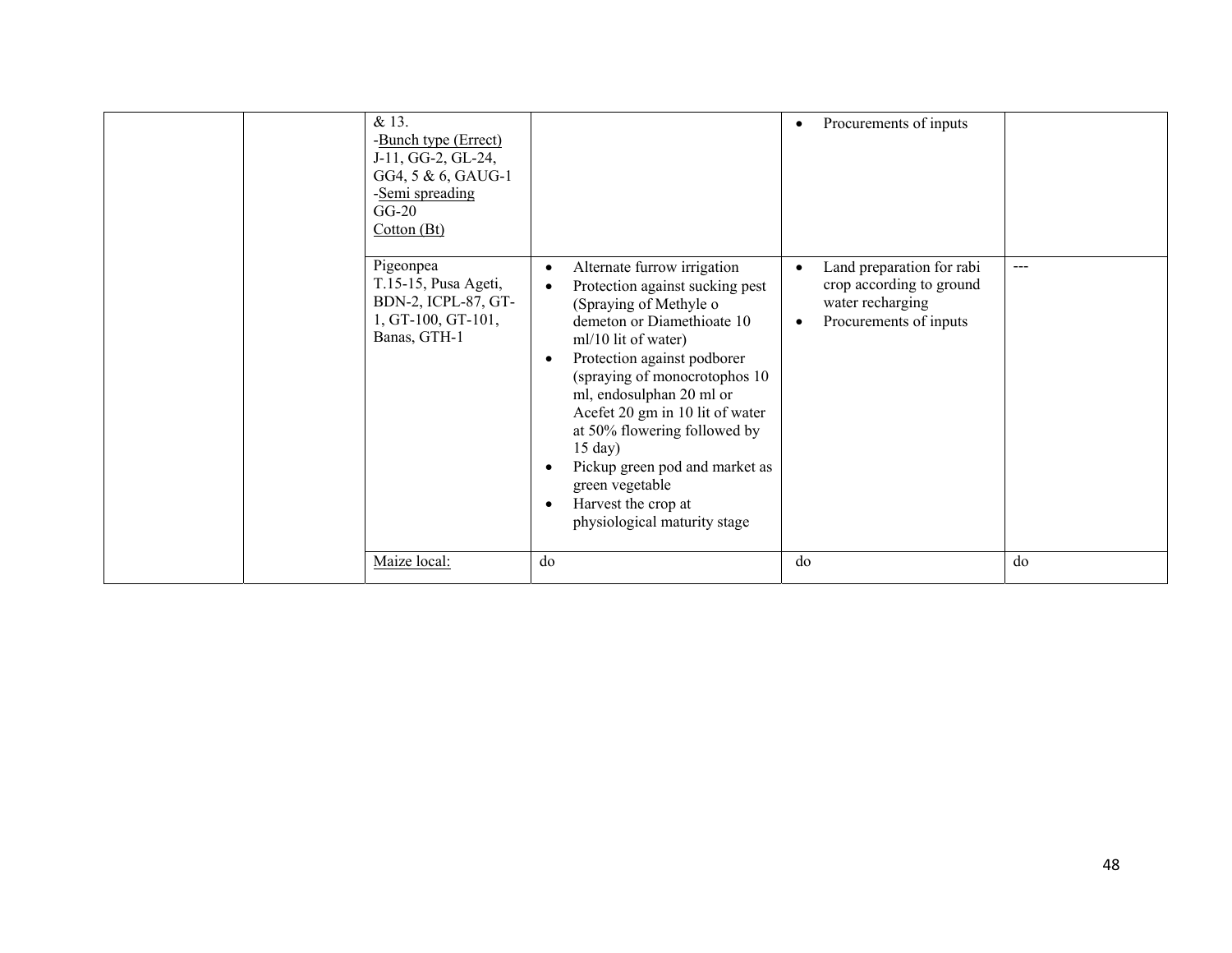## **2.1.2 Drought - Irrigated situation**

| <b>Condition</b>                       |                                   |                                       | <b>Suggested Contingency measures</b> |                    |                              |
|----------------------------------------|-----------------------------------|---------------------------------------|---------------------------------------|--------------------|------------------------------|
|                                        | <b>Major Farming</b><br>situation | <b>Normal Crop/cropping</b><br>system | Change in<br>crop/cropping system     | Agronomic measures | Remarks on<br>Implementation |
| Delayed released of                    |                                   |                                       |                                       |                    |                              |
| water in canals due to<br>low rainfall |                                   |                                       | <b>Situation does not arise</b>       |                    |                              |

| Condition              |                      |                             | <b>Suggested Contingency measures</b> |                           |                   |  |
|------------------------|----------------------|-----------------------------|---------------------------------------|---------------------------|-------------------|--|
|                        | <b>Major Farming</b> | <b>Normal Crop/cropping</b> | Change in                             | <b>Agronomic measures</b> | <b>Remarks</b> on |  |
|                        | situation            | system                      | crop/cropping system                  |                           | Implementation    |  |
| Non released of water  |                      |                             |                                       |                           |                   |  |
| incanals under delayed |                      |                             |                                       |                           |                   |  |
| onset of moonson in    |                      |                             | <b>Situation does not arise</b>       |                           |                   |  |
| catchment              |                      |                             |                                       |                           |                   |  |

| <b>Condition</b>                                                                     |                                   |                                       | <b>Suggested Contingency measures</b> |                           |                              |
|--------------------------------------------------------------------------------------|-----------------------------------|---------------------------------------|---------------------------------------|---------------------------|------------------------------|
|                                                                                      | <b>Major Farming</b><br>situation | <b>Normal Crop/cropping</b><br>svstem | Change in<br>crop/cropping system     | <b>Agronomic measures</b> | Remarks on<br>Implementation |
| Non released of water<br>in canals under<br>delayed onset of<br>monsoon in catchment |                                   |                                       | <b>Situation does not arise</b>       |                           |                              |

| Condition            |                      |                             | <b>Suggested Contingency measures</b> |                           |                   |
|----------------------|----------------------|-----------------------------|---------------------------------------|---------------------------|-------------------|
|                      | <b>Major Farming</b> | <b>Normal Crop/cropping</b> | Change in                             | <b>Agronomic measures</b> | <b>Remarks</b> on |
|                      | situation            | system                      | crop/cropping system                  |                           | Implementation    |
| Lack of inflows into |                      |                             |                                       |                           |                   |
| tanks due to         |                      |                             | <b>Situation does not arise</b>       |                           |                   |
| insufficient/delayed |                      |                             |                                       |                           |                   |
| onset of monsoon     |                      |                             |                                       |                           |                   |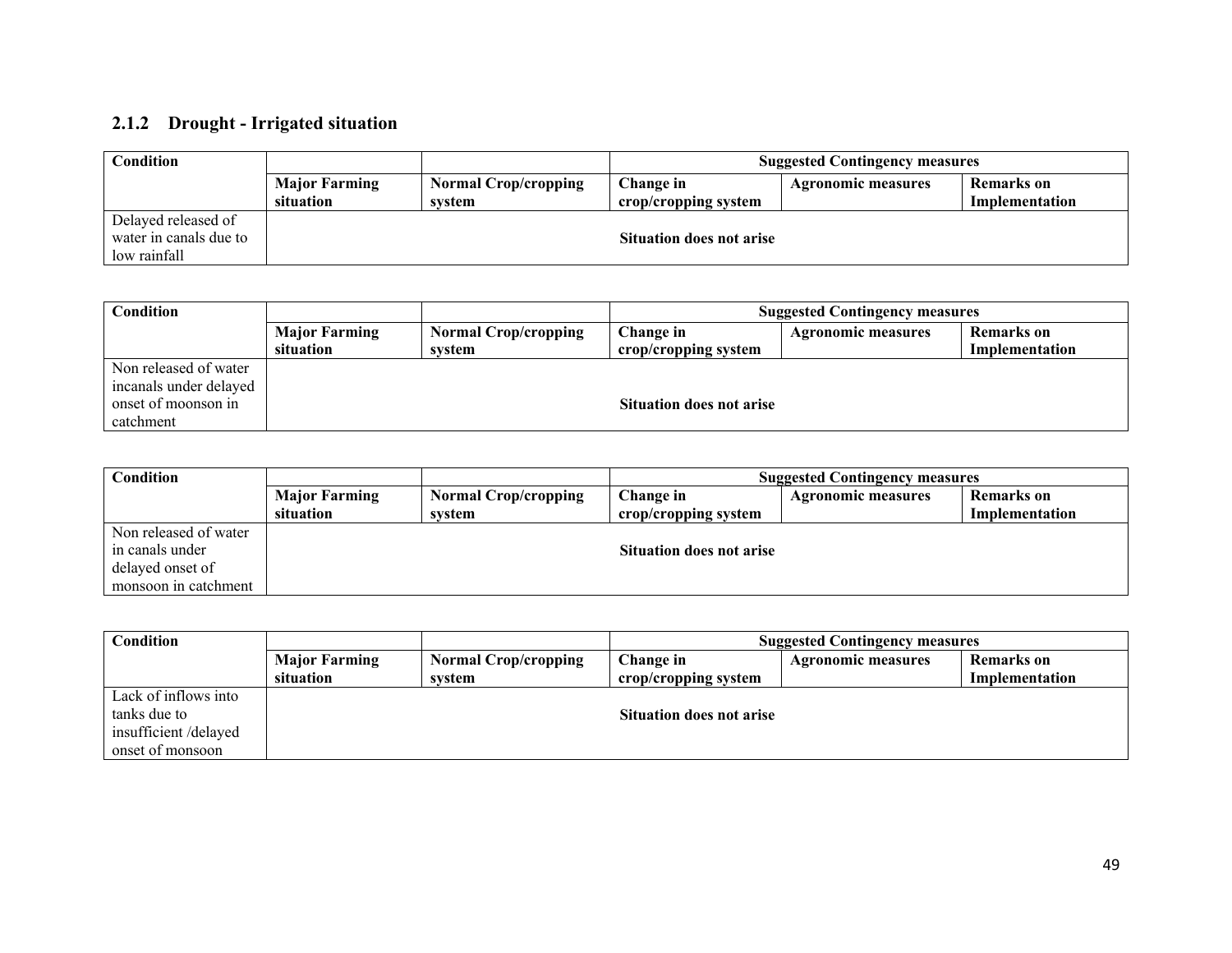| <b>Condition</b>                                                  |                                                                                   |                                             |                                                                                                                                                                                                                                                                                                 | <b>Suggested Contingency measures</b>                                                                                     |                                                                                                                                                                                                            |
|-------------------------------------------------------------------|-----------------------------------------------------------------------------------|---------------------------------------------|-------------------------------------------------------------------------------------------------------------------------------------------------------------------------------------------------------------------------------------------------------------------------------------------------|---------------------------------------------------------------------------------------------------------------------------|------------------------------------------------------------------------------------------------------------------------------------------------------------------------------------------------------------|
|                                                                   | <b>Major Farming</b><br>situation                                                 | <b>Normal</b><br>Crop/cropping<br>system    | Change in crop/cropping<br>system                                                                                                                                                                                                                                                               | <b>Agronomic measures</b>                                                                                                 | <b>Remarks</b> on<br>Implementation                                                                                                                                                                        |
| Insufficient<br>groundwater<br>recharge<br>due to low<br>rainfall | High rainfall<br>Sandy loam Soil<br>(Himmatnagar,<br>Prantij, Talod,<br>Dhansura) | Wheat:<br>GW 496, GW 273,<br>GW 322, GW 366 | GW 11 & GW 173<br>$\bullet$<br>Reduce area under wheat<br>and replace by<br>Gram:<br>ICC 4, Gram Gujarat 1 & 2,<br>Cumin:<br>Guj 4<br>Fenugreek:<br>Guj Fenugreek 1<br>Leafy Vegetables:<br>Palak, Methi<br>Dill Seed:<br>Guj. Dillseed 1<br>Barley:<br>RD 2052<br>Isabgol:<br>Guj.Isabgul 1 &2 | Pressurized irrigation at critical<br>$\bullet$<br>stage<br>Narrow and short water basin in<br>$\bullet$<br>all the crops | Seed sources<br>$\bullet$<br>Breeder-SAUs<br>Certified: GSSC,<br>GUJCOMASOL, NSC<br>Pressurized irrigation<br>$\bullet$<br>system through Gujarat<br>Green Revolution<br>Co.Ltd, under<br>subsidized rate. |
|                                                                   |                                                                                   | Cotton:<br>Bt cotton                        |                                                                                                                                                                                                                                                                                                 | Adoption of drip irrigation and<br>$\bullet$<br>mulching (plastic mulch 50<br>micron 370 kg/ha)                           | Pressurized irrigation<br>system through Gujarat<br>Green Revolution Co.Ltd,<br>under subsidized rate.                                                                                                     |
|                                                                   |                                                                                   | Castor                                      | $\blacksquare$                                                                                                                                                                                                                                                                                  | Adoption of drip irrigation and<br>$\bullet$<br>mulching (plastic mulch 50<br>micron 370 kg/ha)                           | do                                                                                                                                                                                                         |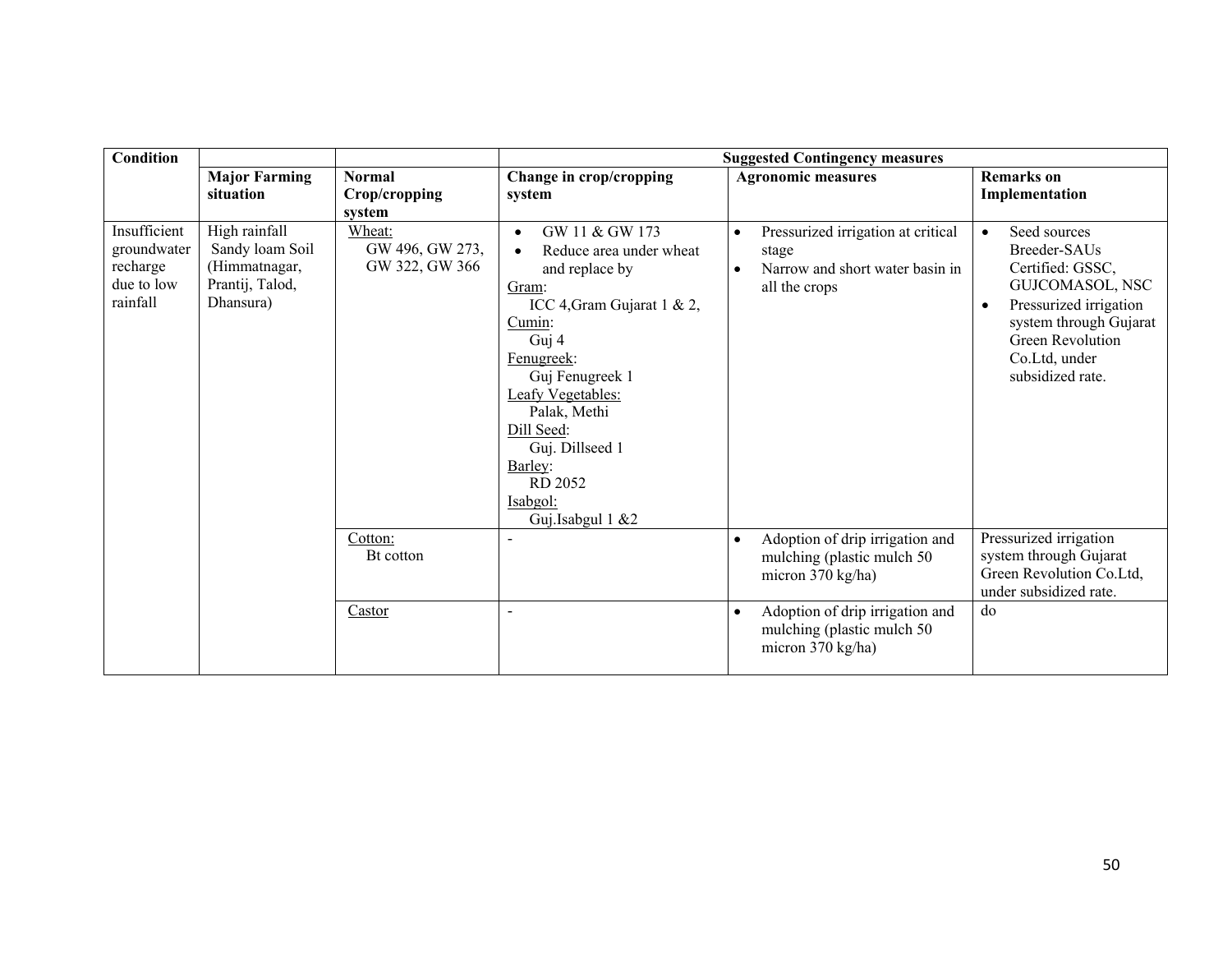| Brinjal:<br>GOB-1, Doli-5,<br>Pusa Purple round,<br>Pusa Purple long | Gram<br>ICCC-4, Guj-1 & 2<br>Cumin<br>Guj-1,2,3 & 4/<br>Coriander<br>Guj-1 & 2,<br>Fenugreek<br>Guj-1,<br>Leafy vegetable<br>Radish<br>Japanese white, Pusa hemani,<br>Pusa resham/<br>Carrot/cauliflower<br>Snow ball-16, hissar-1,<br>Cabbage<br>Pride of India, Early drum<br>head, Pusa drum head, | $\bullet$              | Alternate furrow irrigation<br>through drip system             | Mulching material can be<br>provided under RKVY                               |
|----------------------------------------------------------------------|--------------------------------------------------------------------------------------------------------------------------------------------------------------------------------------------------------------------------------------------------------------------------------------------------------|------------------------|----------------------------------------------------------------|-------------------------------------------------------------------------------|
| Tomato:<br>Vaishali, Abhinav                                         | Cluster bean<br>Pusa Navabahar                                                                                                                                                                                                                                                                         | $\bullet$              | Trailing system                                                |                                                                               |
| Cluster bean<br>Pusa Navabahar                                       | Reduce the 25% area                                                                                                                                                                                                                                                                                    | $\bullet$              | Alternate furrow irrigation<br>through drip system             | Drip system can be<br>$\bullet$<br>provided under GGRC                        |
| Cowpea (summer)<br>Pusa falguni                                      | do                                                                                                                                                                                                                                                                                                     | $\bullet$<br>$\bullet$ | Ridge & furrow method<br>Sowing<br>Alternate furrow irrigation | Implement can be<br>$\bullet$<br>provided under<br><b>RKVY</b>                |
| Ginger:<br>Sugandha                                                  |                                                                                                                                                                                                                                                                                                        | $\bullet$              | Ridge & furrow irrigation                                      | Ridge & furrow<br>$\bullet$<br>system can be<br>provided under<br><b>RKVY</b> |
| Turmeric:<br>Kesar                                                   | -----                                                                                                                                                                                                                                                                                                  | do                     |                                                                | do                                                                            |
| Lucerne:GALL-1<br>$(Anand-2)$<br>Local (Kachchhi)                    | GALL-1                                                                                                                                                                                                                                                                                                 |                        | As such                                                        | Seed source from NSSC                                                         |
| Oat: Cant, Local                                                     | Bajra (multicut)<br>GF Bajra-1                                                                                                                                                                                                                                                                         |                        | As such                                                        | do                                                                            |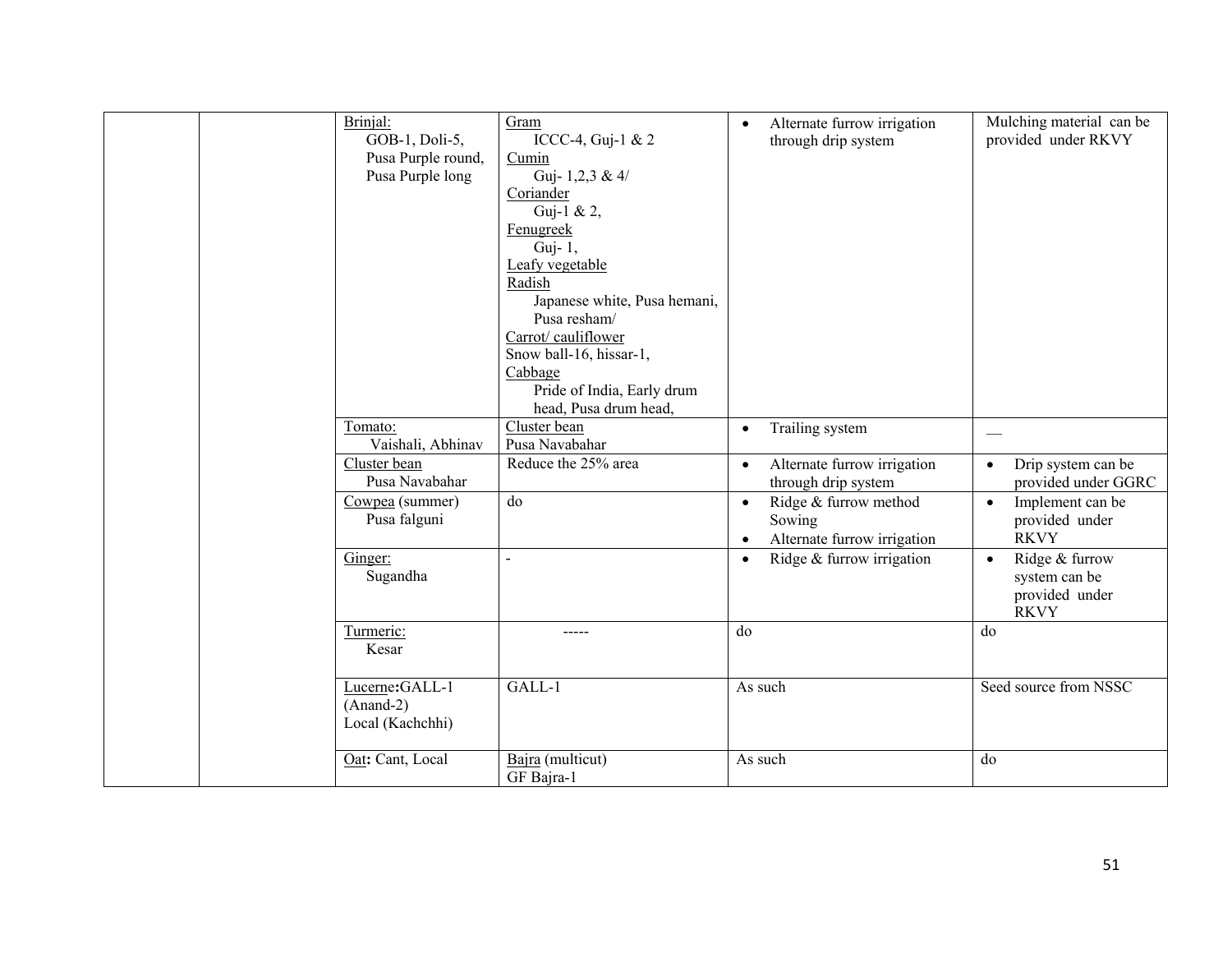| Medium rainfall,<br>Medium black soil<br>(Khedbrahma,<br>Meghraj) | Wheat:<br>GW 496, GW 273,<br>GW 322, GW 366 | GW 11 & GW 173<br>$\bullet$<br>Reduce area under wheat<br>$\bullet$<br>and replace by<br>Gram:<br>ICC 4, Gram Gujarat 1 & 2,<br>Cumin:<br>Guj 4<br>Fenugreek:<br>Guj Fenugreek 1<br>Leafy Vegetables:<br>Palak, Methi<br>Dill Seed:<br>Guj. Dillseed 1<br>Barley:<br>RD 2052<br>Isabgol:<br>Guj.Isabgul 1 &2 | Pressurized irrigation at critical<br>$\bullet$<br>stage<br>Narrow and short water basin in<br>$\bullet$<br>all the crops | Seed sources<br>$\bullet$<br>Breeder-SAUs<br>Certified: GSSC,<br>GUJCOMASOL, NSC<br>Pressurized irrigation<br>$\bullet$<br>system through Gujarat<br>Green Revolution<br>Co.Ltd, under<br>subsidized rate. |
|-------------------------------------------------------------------|---------------------------------------------|--------------------------------------------------------------------------------------------------------------------------------------------------------------------------------------------------------------------------------------------------------------------------------------------------------------|---------------------------------------------------------------------------------------------------------------------------|------------------------------------------------------------------------------------------------------------------------------------------------------------------------------------------------------------|
|                                                                   | Cotton:<br>Bt cotton                        | $\blacksquare$                                                                                                                                                                                                                                                                                               | Adoption of drip irrigation and<br>mulching (plastic mulch 50 micron<br>$370 \text{ kg/ha}$                               | Pressurized irrigation<br>system through Gujarat<br>Green Revolution Co.Ltd,<br>under subsidized rate.                                                                                                     |
|                                                                   | Castor                                      |                                                                                                                                                                                                                                                                                                              | do                                                                                                                        | do                                                                                                                                                                                                         |
|                                                                   | Cucurbits                                   | Bottle guard:<br>Pusa navin, Anand-1<br>Bitter gourd:<br>Arka harit<br>Musk melon:<br>Durgapura Madhu,<br>Durgapura selection                                                                                                                                                                                | Double row furrow basin planting<br>Alternate furrow irrigation                                                           |                                                                                                                                                                                                            |
|                                                                   | Okra:<br>Guj Okra-1,<br>Parbhani kranti     | Cluster bean<br>Pusa Navabahar                                                                                                                                                                                                                                                                               | do                                                                                                                        |                                                                                                                                                                                                            |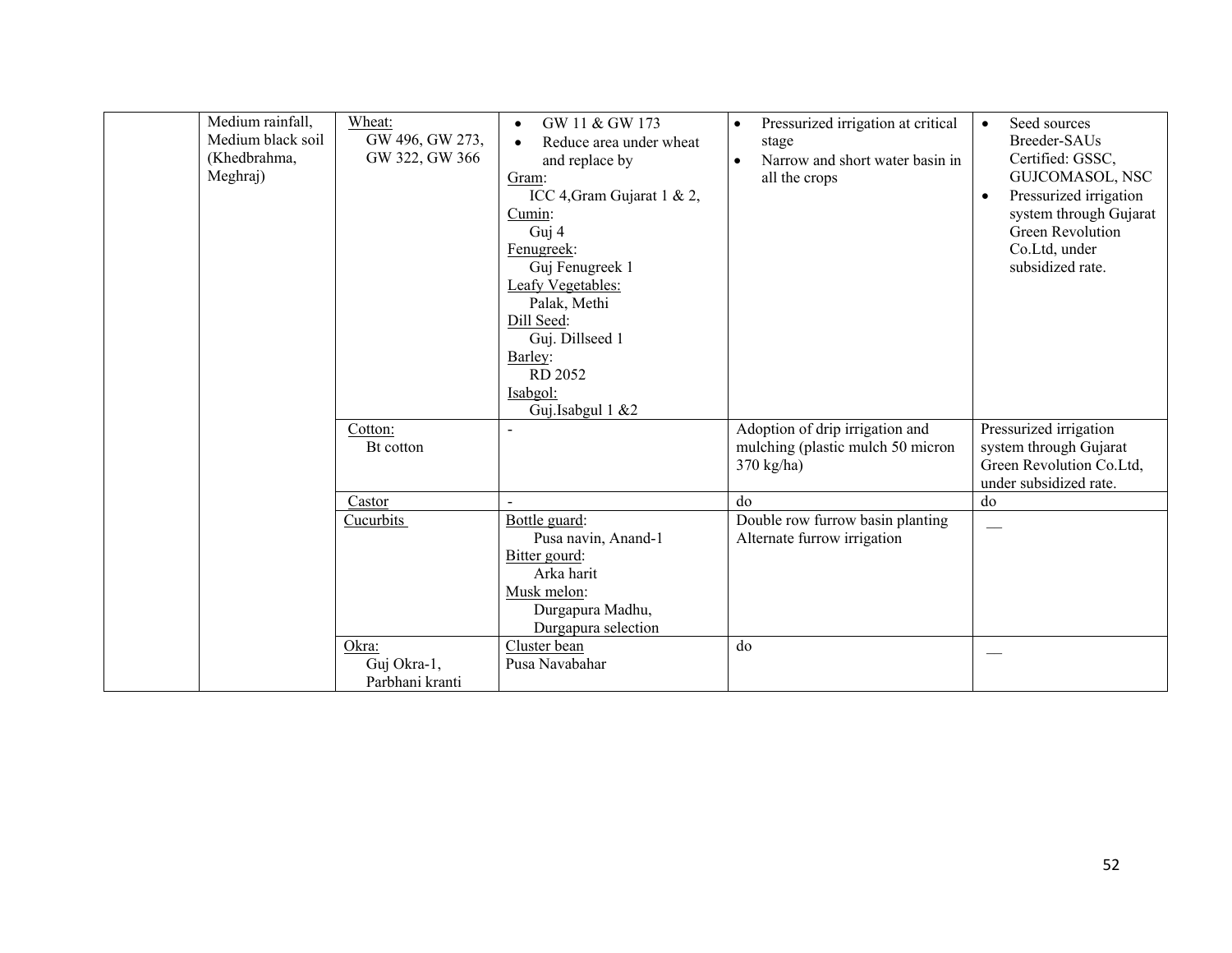| Brinjal:<br>GOB-1, Doli-5,<br>Pusa Purple round,<br>Pusa Purple long | Gram<br>ICCC-4, Guj-1 & $2$<br>Cumin<br>Guj-1,2,3 & 4/<br>Coriander<br>Guj-1 & 2,<br>Fenugreek<br>Guj-1,<br>Leafy vegetable<br>Radish<br>Japanese white, Pusa hemani,<br>Pusa resham/<br>Carrot/ cauliflower<br>Snow ball-16, hissar-1,<br>Cabbage<br>Pride of India, Early drum<br>head, Pusa drum head, | Alternate furrow irrigation through<br>drip system                                       | Mulching material can be<br>provided under RKVY                               |
|----------------------------------------------------------------------|-----------------------------------------------------------------------------------------------------------------------------------------------------------------------------------------------------------------------------------------------------------------------------------------------------------|------------------------------------------------------------------------------------------|-------------------------------------------------------------------------------|
| Tomato:<br>Vaishali, Abhinav                                         | Cluster bean<br>Pusa Navabahar                                                                                                                                                                                                                                                                            | Trailing system                                                                          | $\overbrace{\hspace{15em}}$                                                   |
| Cluster bean<br>Pusa Navabahar                                       | Reduce the 25% area                                                                                                                                                                                                                                                                                       | Alternate furrow irrigation<br>through drip system                                       | Drip system can be<br>$\bullet$<br>provided under GGRC                        |
| Cowpea (summer)<br>Pusa falguni                                      | do                                                                                                                                                                                                                                                                                                        | Ridge & furrow method<br>$\bullet$<br>Sowing<br>Alternate furrow irrigation<br>$\bullet$ | Implement can be<br>$\bullet$<br>provided under<br><b>RKVY</b>                |
| Ginger:<br>Sugandha                                                  |                                                                                                                                                                                                                                                                                                           | Ridge & furrow irrigation<br>$\bullet$                                                   | Ridge & furrow<br>$\bullet$<br>system can be<br>provided under<br><b>RKVY</b> |
| Turmeric:<br>Kesar                                                   | $- - - - -$                                                                                                                                                                                                                                                                                               | do                                                                                       | do                                                                            |
| Lucerne:GALL-1<br>$(Anand-2)$<br>Local (Kachchhi)                    | GALL-1                                                                                                                                                                                                                                                                                                    | As such                                                                                  | Seed source from NSSC                                                         |
| Oat: Cant, Local                                                     | Bajra (multicut)<br>GF Bajra-1                                                                                                                                                                                                                                                                            | As such                                                                                  | do                                                                            |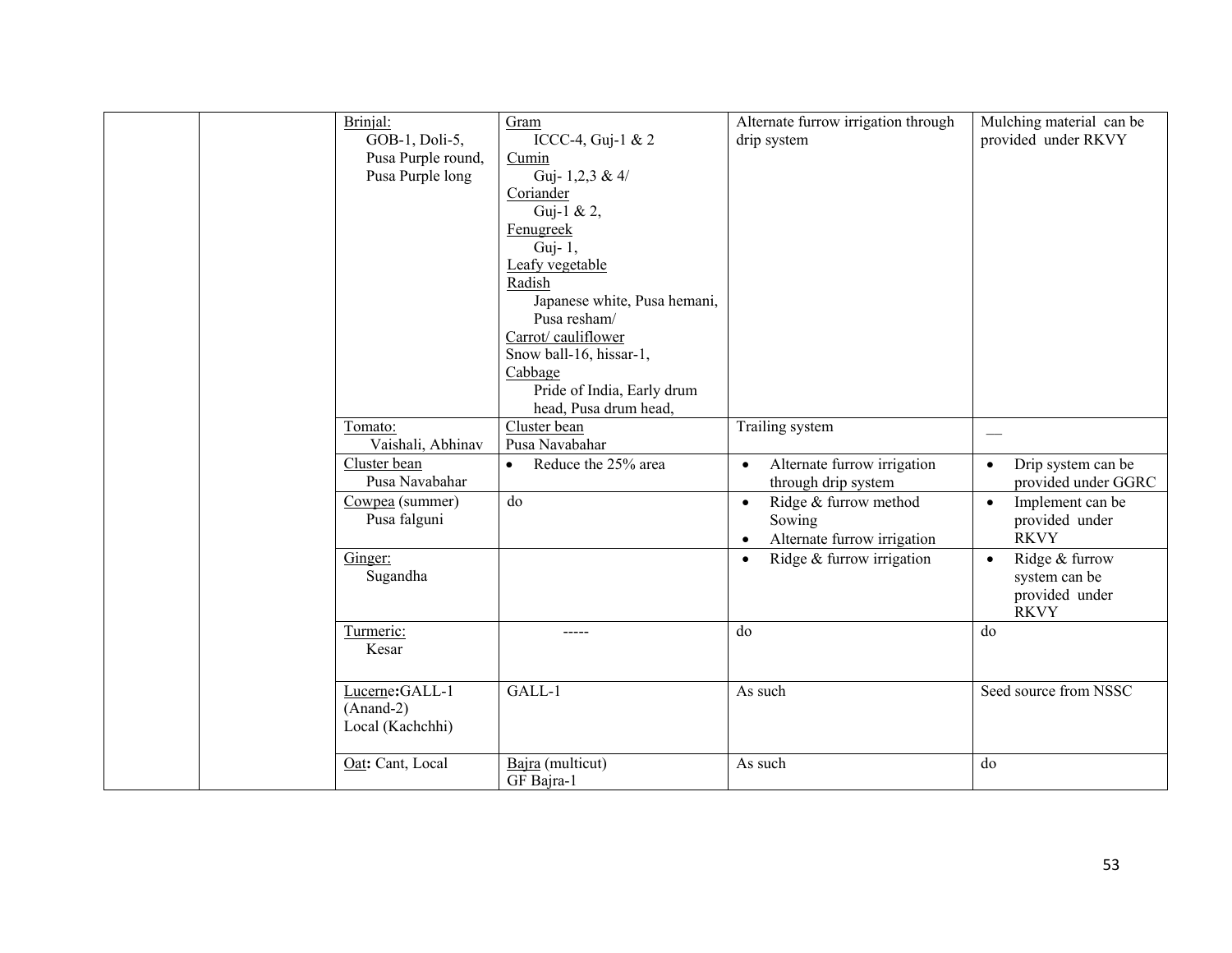| High rainfall,<br>Medium black<br>Soil.<br>(Idar, Bhiloda,<br>Modasa,<br>Malpur, Bayad,<br>Vadali,<br>Vijaynagar) | Wheat:<br>GW 496, GW 273,<br>GW 322, GW 366 | GW 11 & GW 173<br>$\bullet$<br>Reduce area under wheat<br>$\bullet$<br>and replace by<br>Gram:<br>ICC 4, Gram Gujarat 1 & 2,<br>Cumin:<br>Guj 4<br>Fenugreek:<br>Guj Fenugreek 1<br>Leafy Vegetables:<br>Palak, Methi<br>Dill Seed:<br>Guj. Dillseed 1<br>Barley:<br>RD 2052<br>Isabgol:<br>Guj.Isabgul 1 &2 | Pressurized irrigation at critical<br>$\bullet$<br>stage<br>Narrow and short water basin in<br>$\bullet$<br>all the crops | Seed sources<br>$\bullet$<br>Breeder-SAUs<br>Certified: GSSC,<br>GUJCOMASOL, NSC<br>Pressurized irrigation<br>$\bullet$<br>system through Gujarat<br>Green Revolution<br>Co.Ltd, under<br>subsidized rate. |
|-------------------------------------------------------------------------------------------------------------------|---------------------------------------------|--------------------------------------------------------------------------------------------------------------------------------------------------------------------------------------------------------------------------------------------------------------------------------------------------------------|---------------------------------------------------------------------------------------------------------------------------|------------------------------------------------------------------------------------------------------------------------------------------------------------------------------------------------------------|
|                                                                                                                   | Cotton:<br>Bt cotton                        | $\blacksquare$                                                                                                                                                                                                                                                                                               | Adoption of drip irrigation and<br>mulching (plastic mulch 50 micron<br>$370 \text{ kg/ha}$                               | Pressurized irrigation<br>system through Gujarat<br>Green Revolution Co.Ltd,<br>under subsidized rate.                                                                                                     |
|                                                                                                                   | Castor                                      |                                                                                                                                                                                                                                                                                                              | do                                                                                                                        | do                                                                                                                                                                                                         |
|                                                                                                                   | Cucurbits                                   | Bottle guard:<br>Pusa navin, Anand-1<br>Bitter gourd:<br>Arka harit<br>Musk melon:<br>Durgapura Madhu,<br>Durgapura selection                                                                                                                                                                                | Double row furrow basin planting<br>Alternate furrow irrigation                                                           |                                                                                                                                                                                                            |
|                                                                                                                   | Okra:<br>Guj Okra-1,<br>Parbhani kranti     | Cluster bean<br>Pusa Navabahar                                                                                                                                                                                                                                                                               | do                                                                                                                        |                                                                                                                                                                                                            |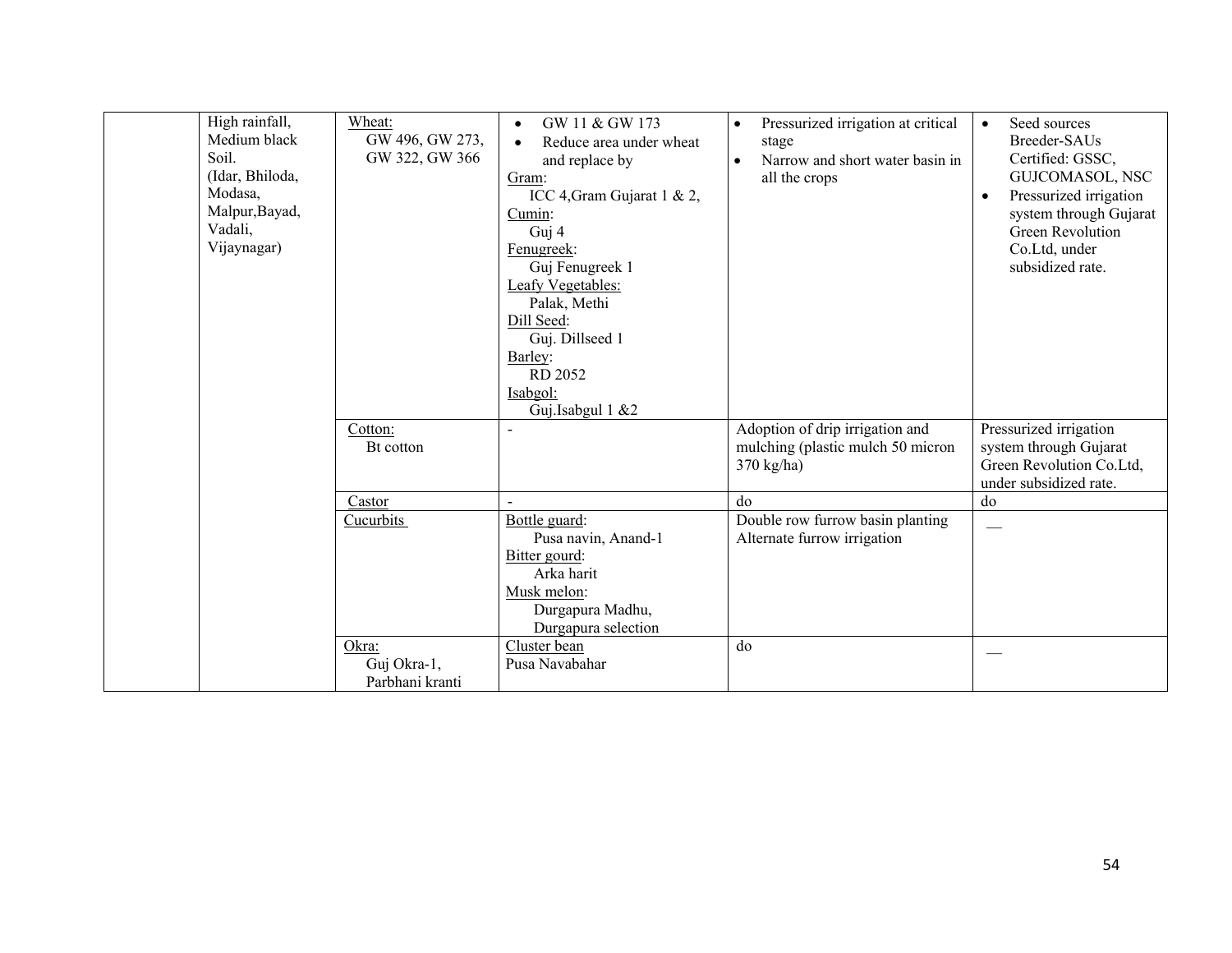|  | Brinjal:<br>GOB-1, Doli-5,<br>Pusa Purple round,<br>Pusa Purple long | Gram<br>ICCC-4, Guj-1 & 2<br>Cumin<br>Guj-1,2,3 & 4/<br>Coriander<br>Guj-1 & 2,<br>Fenugreek<br>Guj- 1,<br>Leafy vegetable<br>Radish<br>Japanese white, Pusa hemani,<br>Pusa resham/<br>Carrot/cauliflower | Alternate furrow irrigation through<br>drip system                                                                                                | Mulching material can be<br>provided under RKVY                                             |
|--|----------------------------------------------------------------------|------------------------------------------------------------------------------------------------------------------------------------------------------------------------------------------------------------|---------------------------------------------------------------------------------------------------------------------------------------------------|---------------------------------------------------------------------------------------------|
|  | Tomato:<br>Vaishali, Abhinav<br>Cluster bean                         | Snow ball-16, hissar-1,<br>Cabbage<br>Pride of India, Early drum<br>head, Pusa drum head,<br>Cluster bean<br>Pusa Navabahar<br>Reduce the 25% area<br>$\bullet$                                            | Trailing system<br>Alternate furrow irrigation through                                                                                            | Drip system can be                                                                          |
|  | Pusa Navabahar<br>Cowpea (summer)<br>Pusa falguni<br>Ginger:         | Reduce the 25% area<br>$\bullet$                                                                                                                                                                           | drip system<br>Ridge & furrow method<br>$\bullet$<br>Sowing<br>Alternate furrow irrigation<br>$\bullet$<br>Ridge & furrow irrigation<br>$\bullet$ | provided under GGRC<br>Implement can be<br>provided under RKVY<br>Ridge & furrow system can |
|  | Sugandha<br>Turmeric:<br>Kesar<br>Lucerne:GALL-1                     | -----<br>GALL-1                                                                                                                                                                                            | do<br>As such                                                                                                                                     | be provided under RKVY<br>do<br>Seed source from NSSC                                       |
|  | $(Anand-2)$<br>Local (Kachchhi)<br>Oat: Cant, Local                  | Bajra (multicut)<br>GF Bajra-1                                                                                                                                                                             | As such                                                                                                                                           | do                                                                                          |
|  |                                                                      |                                                                                                                                                                                                            |                                                                                                                                                   |                                                                                             |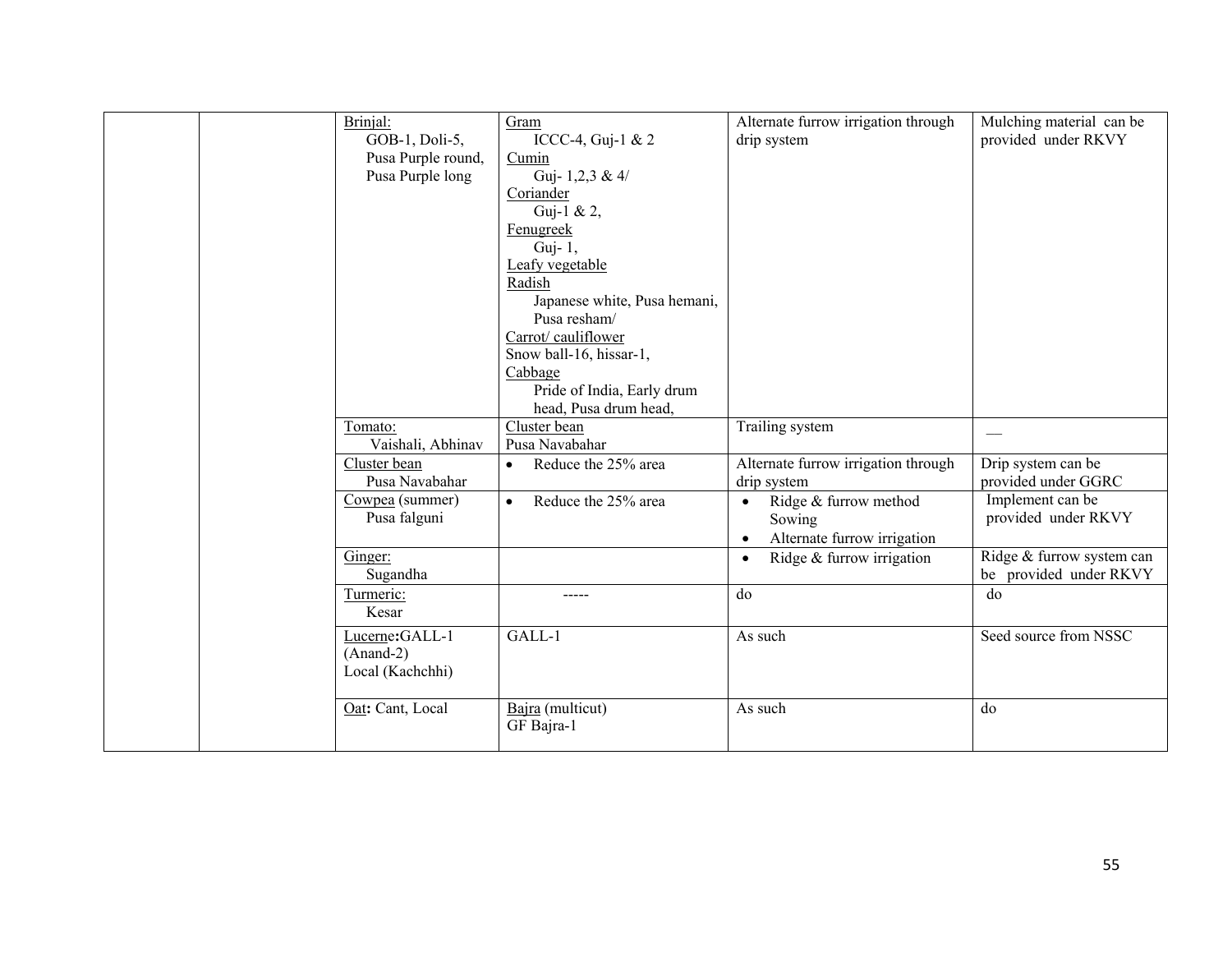| <b>Condition</b>                                                                  |                                                                                                                                                           |                                                                                                                                                                                                                                                                   | <b>Suggested contingency measure</b>                                                                                                                                                                                                  |                                                                                                                                                                                        |
|-----------------------------------------------------------------------------------|-----------------------------------------------------------------------------------------------------------------------------------------------------------|-------------------------------------------------------------------------------------------------------------------------------------------------------------------------------------------------------------------------------------------------------------------|---------------------------------------------------------------------------------------------------------------------------------------------------------------------------------------------------------------------------------------|----------------------------------------------------------------------------------------------------------------------------------------------------------------------------------------|
| <b>Continuous high</b><br>rainfall in a short<br>span leading to<br>water logging | <b>Vegetative stage</b>                                                                                                                                   | <b>Flowering stage</b>                                                                                                                                                                                                                                            | Crop maturity stage                                                                                                                                                                                                                   | Post harvest                                                                                                                                                                           |
| Maize                                                                             | $\sim$                                                                                                                                                    |                                                                                                                                                                                                                                                                   | Harvest mature cobs                                                                                                                                                                                                                   | To cover produce with plastic sheet<br>(100 μm, UV stabilized colour<br>plastic) or shift produces to farm<br>shed and protection against<br>pest/disease damage in storage etc,       |
| Cotton                                                                            | Surface drainage(for<br>$\bullet$<br>water logging)<br>Interculturing for<br>$\bullet$<br>aeration<br>Apply 25 kg N/ha as<br>$\bullet$<br>additional dose | Surface drainage(for water<br>$\bullet$<br>logging)<br>Apply 25 kg N/ha as additional<br>$\bullet$<br>dose<br>Protect the crop against whitefly<br>and sucking pest(acefet 75 CE<br>15 gm, Trizophos 40 EC 25 ml,<br>Emidachloropid 2.5 ml in 10 lit<br>of water) | Surface drainage (for water<br>$\bullet$<br>logging)<br>Protect the crop against Ball<br>$\bullet$<br>Warm(Endosulphan 35 EC<br>Politreen C 44 EC 20 ml in<br>10 lit of water)<br>Apply 25 kg N/ha as<br>$\bullet$<br>additional dose | Cover the produce with<br>plasticsheet(100 micron UV<br>stabilized colour plastic)                                                                                                     |
| Wheat                                                                             | $\blacksquare$                                                                                                                                            |                                                                                                                                                                                                                                                                   | Surface drainage (for<br>management of water logging,<br>lodging crop and to control black<br>point in grain.) Spray Mancozeb<br>0.2%                                                                                                 | To cover produce with plastic sheet<br>$(100 \mu m, UV)$ stabilized colour<br>plastic) or shift produces to farm<br>shed and protection against<br>pest/disease damage in storage etc, |
| Groundnut                                                                         | $\overline{a}$                                                                                                                                            |                                                                                                                                                                                                                                                                   | Quick surface drainage, Ditch<br>channel around field                                                                                                                                                                                 | do                                                                                                                                                                                     |
| Pulses                                                                            |                                                                                                                                                           |                                                                                                                                                                                                                                                                   | Quick drainage, Harvest mature<br>pods                                                                                                                                                                                                | To cover produce with plastic<br>sheet (100 µm, UV stabilized<br>colour plastic) or shift<br>produces to farm shed<br>and protection against<br>pest/disease damage in storage<br>etc, |

## **2.2 Unusual rains (untimely, unseasonal etc)** (for both rainfed and irrigated situations)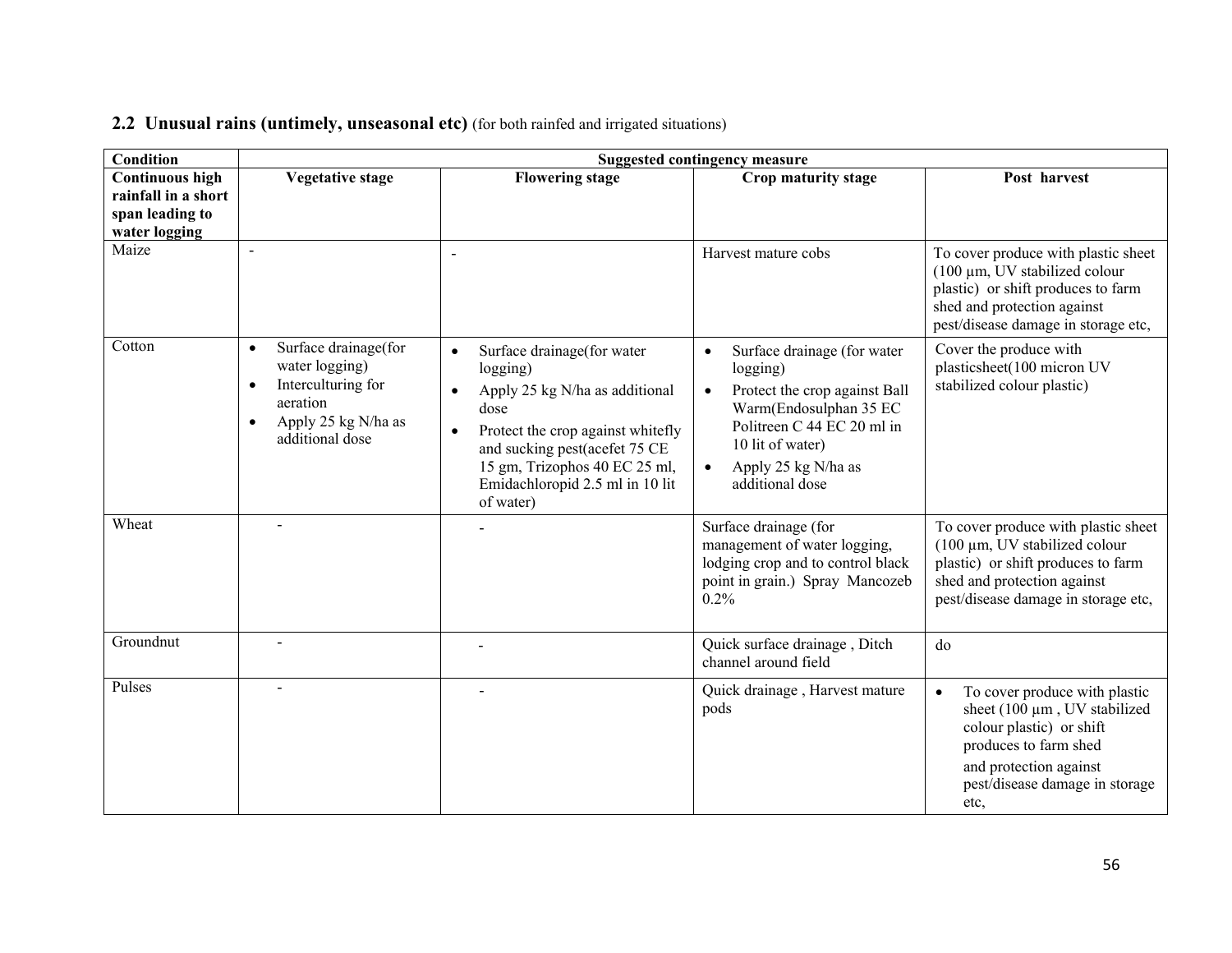| Horticulture |                                                                                                                                                           |                                                                                                                                                                                                                                                      |                                                                                                                                                                                                                          |                                                                                                                                                                                        |
|--------------|-----------------------------------------------------------------------------------------------------------------------------------------------------------|------------------------------------------------------------------------------------------------------------------------------------------------------------------------------------------------------------------------------------------------------|--------------------------------------------------------------------------------------------------------------------------------------------------------------------------------------------------------------------------|----------------------------------------------------------------------------------------------------------------------------------------------------------------------------------------|
| Mango        |                                                                                                                                                           | Spray 0.2% wettable sulphur or<br>0.005% Hexaconazole for protection<br>against PM                                                                                                                                                                   |                                                                                                                                                                                                                          | Unripe fruit may be used for<br>pickles.                                                                                                                                               |
| Ber          |                                                                                                                                                           | Spray 0.2 % wettable sulphur for<br>protection against PM                                                                                                                                                                                            |                                                                                                                                                                                                                          |                                                                                                                                                                                        |
| Citrus       | Control citrus canker by<br>$\bullet$<br>spray of Copper Oxy<br>chloride $0.2\%$ &<br>streptocycline 100 ppm                                              | Control citrus canker by spray of<br>$\bullet$<br>Copper Oxy chloride $0.2 \%$ &<br>streptocycline 100 ppm                                                                                                                                           | Control citrus canker by<br>$\bullet$<br>spray of Copper Oxy<br>chloride $0.2\%$ &<br>streptocycline 100 ppm,<br>collect mature fruits<br>$\bullet$                                                                      | $\overline{a}$                                                                                                                                                                         |
| Sapota       |                                                                                                                                                           | Spray 0.2% wettable sulphur or<br>$\bullet$<br>0.05% Hexaconazole for<br>protection against powdery<br>mildew<br>Provide drainage<br>$\bullet$                                                                                                       | Harvest the matured fruits<br>$\bullet$<br>Provide drainage<br>$\bullet$<br>Protect the fruit against fruit<br>$\bullet$<br>spot (Difenconazole<br>$0.05\%$ spray)                                                       | Transfer the fruits to safer place                                                                                                                                                     |
| Aonla        |                                                                                                                                                           | $\frac{1}{2}$                                                                                                                                                                                                                                        | Harvest the fruits<br>$\bullet$<br>Protect the crop against fruit<br>$\bullet$<br>spots disease (Carbendazin<br>$0.025\%$                                                                                                | $\frac{1}{2}$                                                                                                                                                                          |
|              | Heavy rainfall with high speed winds in a short span <sup>2</sup>                                                                                         |                                                                                                                                                                                                                                                      |                                                                                                                                                                                                                          |                                                                                                                                                                                        |
| Maize        |                                                                                                                                                           |                                                                                                                                                                                                                                                      | Harvest mature cobs, Quick<br>surface drainage                                                                                                                                                                           | To cover produce with plastic sheet<br>$(100 \mu m, UV)$ stabilized colour<br>plastic) or shift produces to farm<br>shed and protection against<br>pest/disease damage in storage etc, |
| Cotton       | Surface drainage(for<br>$\bullet$<br>water logging)<br>Interculturing for<br>$\bullet$<br>aeration<br>Apply 25 kg N/ha as<br>$\bullet$<br>additional dose | Surface drainage(for water<br>$\bullet$<br>logging)<br>Apply 25 kg N/ha as additional<br>dose<br>Protect the crop against whitefly<br>$\bullet$<br>and sucking pest(acefet 75 CE<br>15 gm, Trizophos 40 EC 25 ml,<br>Emidachloropid 2.5 ml in 10 lit | Surface drainage (for water<br>$\bullet$<br>logging)<br>Protect the crop against Ball<br>$\bullet$<br>Warm(Endosulphan 35 EC<br>Politreen C 44 EC 20 ml in<br>10 lit of water)<br>Apply 25 kg N/ha as<br>additional dose | Cover the produce with<br>plasticsheet(100 micron UV<br>stabilized colour plastic)                                                                                                     |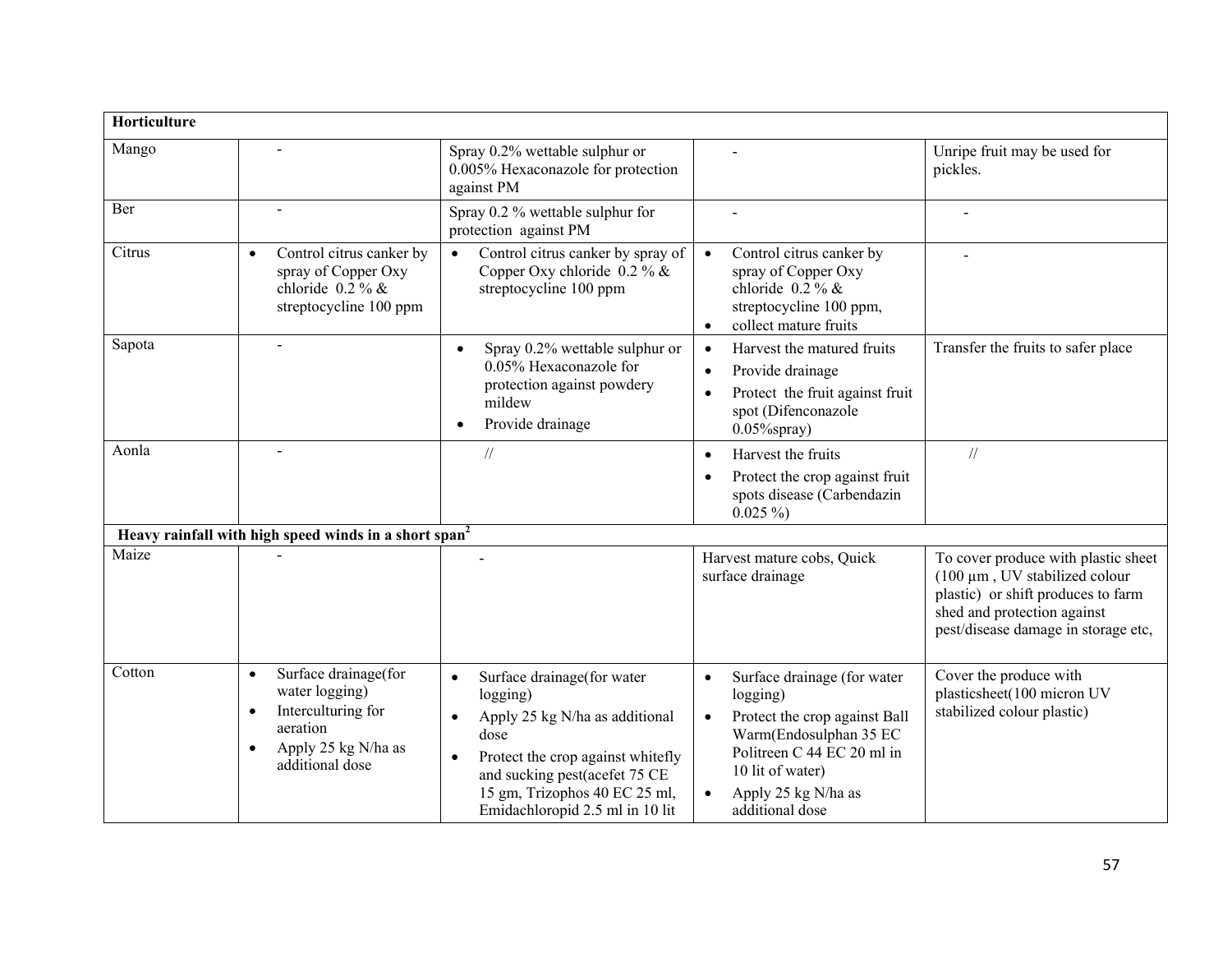|              |                                                                                                 | of water)                                                                                                                         |                                                                                                                                                     |                                                                                                                                                                                  |
|--------------|-------------------------------------------------------------------------------------------------|-----------------------------------------------------------------------------------------------------------------------------------|-----------------------------------------------------------------------------------------------------------------------------------------------------|----------------------------------------------------------------------------------------------------------------------------------------------------------------------------------|
| Wheat        | Surface drainage (to control<br>water logging condition)                                        | Surface drainage ( to control water<br>logging condition)                                                                         | Surface drainage (for<br>$\bullet$<br>management of water<br>logging, lodging crop and to<br>control black point in grain,<br>Spray Mancozeb 0.2%)  | To cover produce with plastic sheet<br>(100 μm, UV stabilized colour<br>plastic) or shift produces to farm<br>shed and protection against<br>pest/disease damage in storage etc, |
| Groundnut    |                                                                                                 |                                                                                                                                   | Quick surface drainage,<br>$\bullet$<br>Ditch channel around field                                                                                  | do                                                                                                                                                                               |
| Pulses       |                                                                                                 |                                                                                                                                   | Quick drainage, Harvest<br>$\bullet$<br>mature pods                                                                                                 | do                                                                                                                                                                               |
| Horticulture |                                                                                                 |                                                                                                                                   |                                                                                                                                                     |                                                                                                                                                                                  |
| Mango        |                                                                                                 | Spray 0.2% wettable sulphur or<br>0.005% Hexaconazole for protection<br>against PM                                                | Collect fallen fruits                                                                                                                               | Unripe fruit may be used for<br>pickles.                                                                                                                                         |
| Ber          |                                                                                                 | Spray 0.2 % wettable sulphur for<br>protection against PM                                                                         |                                                                                                                                                     |                                                                                                                                                                                  |
| Citrus       | Control citrus canker by<br>spray of Copper Oxy<br>chloride $0.2\%$ &<br>streptocycline 100 ppm | Control citrus canker by spray of<br>Copper Oxy chloride $0.2 \%$ &<br>streptocycline 100 ppm                                     | Control citrus canker by<br>$\bullet$<br>spray of Copper Oxy<br>chloride $0.2\%$ &<br>streptocycline 100 ppm,<br>collect mature fruits<br>$\bullet$ |                                                                                                                                                                                  |
| Sapota       |                                                                                                 | Spray 0.2% wettable sulphur or<br>$\bullet$<br>0.05% Hexaconazole for<br>protection against powdery<br>mildew<br>Provide drainage | Harvest the matured fruits<br>Provide drainage<br>Protect the fruit against<br>fruit spot (Difenconazole<br>$0.05\%$ spray)                         | Transfer the fruits to safer place                                                                                                                                               |
| Aonla        |                                                                                                 | Spray 0.2% wettable sulphur or<br>$\bullet$<br>0.05% Hexaconazole for<br>protection against powdery<br>mildew<br>Provide drainage | Harvest the fruits<br>$\bullet$<br>Protect the crop against fruit<br>spots disease (Carbendazin<br>$0.025\%$                                        | Transfer the fruits to safer place                                                                                                                                               |
|              | Outbreak of pests and diseases due to unseasonal rains                                          |                                                                                                                                   |                                                                                                                                                     |                                                                                                                                                                                  |
| Cotton       | Surface drainage(for<br>$\bullet$<br>water logging)<br>Interculturing for<br>$\bullet$          | Surface drainage(for water<br>$\bullet$<br>logging)<br>Apply 25 kg N/ha as additional<br>$\bullet$                                | Surface drainage (for water<br>$\bullet$<br>logging)<br>Protect the crop against Ball<br>$\bullet$                                                  | Cover the produce with<br>plasticsheet(100 micron UV<br>stabilized colour plastic)                                                                                               |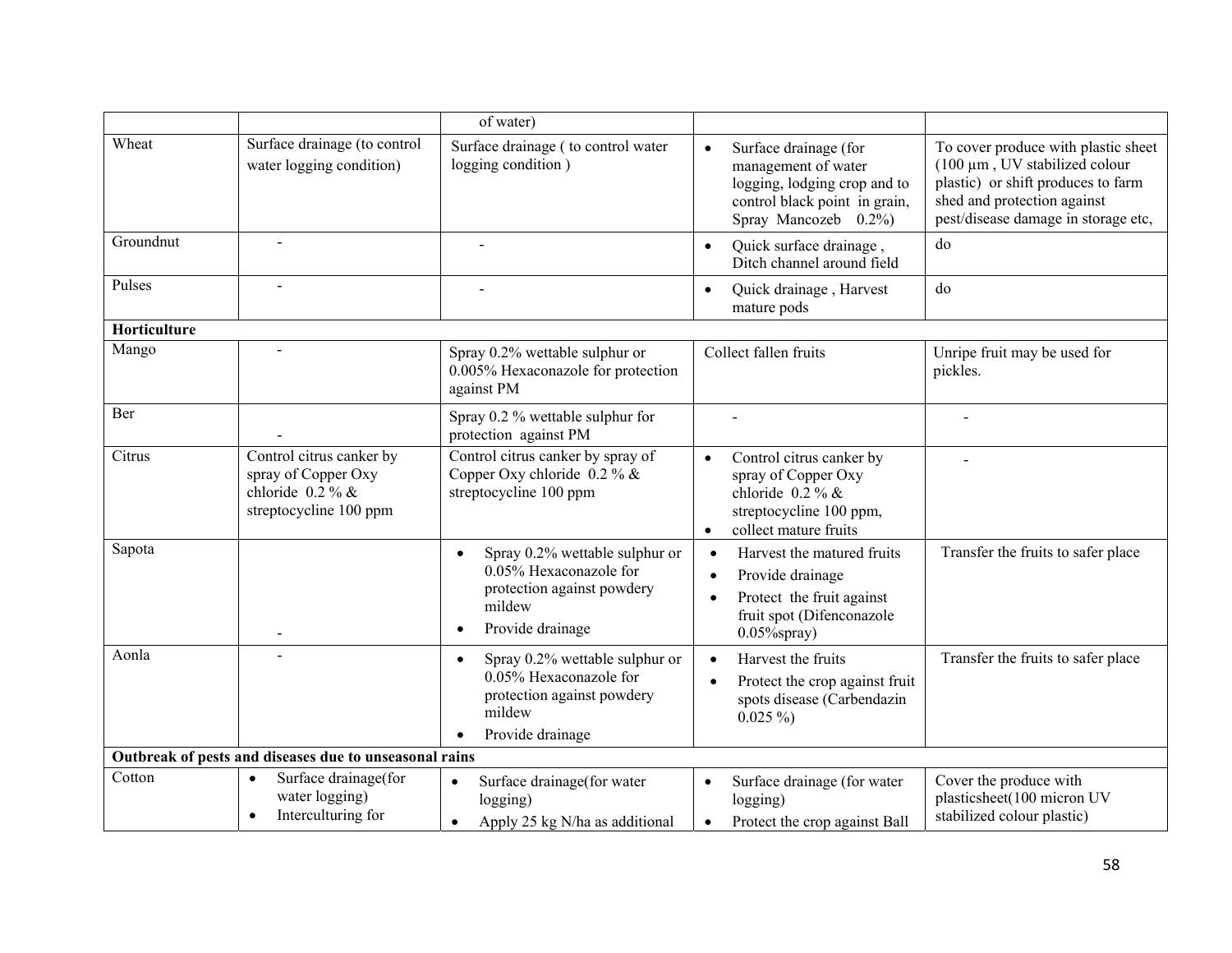|              | aeration<br>Apply 25 kg N/ha as<br>$\bullet$<br>additional dose                                 | dose<br>Protect the crop against whitefly<br>and sucking pest(acefet 75 CE<br>15 gm, Trizophos 40 EC 25 ml,<br>Emidachloropid 2.5 ml in 10 lit<br>of water) | Warm(Endosulphan 35 EC<br>Politreen C 44 EC 20 ml in<br>10 lit of water)<br>Apply 25 kg N/ha as<br>$\bullet$<br>additional dose                     |                                          |
|--------------|-------------------------------------------------------------------------------------------------|-------------------------------------------------------------------------------------------------------------------------------------------------------------|-----------------------------------------------------------------------------------------------------------------------------------------------------|------------------------------------------|
| Wheat        | Spray Mancozeb 0.2% (To<br>control leaf Blight & rust)                                          | Spray Mancozeb 0.2% (To control<br>leaf Blight & rust)                                                                                                      | To control black point in grain<br>Spray Mancozeb 0.2%                                                                                              |                                          |
| Groundnut    | Spray 0.005%<br>$\bullet$<br>Hexaconazole for rust<br>& tikka                                   | Spray 0.005% Hexaconazole for<br>rust & tikka                                                                                                               | Spray 0.005% Hexaconazole for<br>rust & tikka                                                                                                       | $\overline{a}$                           |
| Horticulture |                                                                                                 |                                                                                                                                                             |                                                                                                                                                     |                                          |
| Mango        |                                                                                                 | Spray 0.2% wettable sulphur or<br>0.005% Hexaconazole for protection<br>against PM                                                                          | Collect fallen fruits                                                                                                                               | Unripe fruit may be used for<br>pickles. |
| Ber          |                                                                                                 | Spray 0.2 % wettable sulphur for<br>protection against PM                                                                                                   | $\overline{a}$                                                                                                                                      |                                          |
| Citrus       | Control citrus canker by<br>spray of Copper Oxy<br>chloride $0.2\%$ &<br>streptocycline 100 ppm | Control citrus canker by spray of<br>Copper Oxy chloride $0.2 \%$ &<br>streptocycline 100 ppm                                                               | Control citrus canker by<br>$\bullet$<br>spray of Copper Oxy<br>chloride $0.2\%$ &<br>streptocycline 100 ppm,<br>collect mature fruits<br>$\bullet$ |                                          |
| Sapota       |                                                                                                 | Spray 0.2% wettable sulphur or<br>$\bullet$<br>0.05% Hexaconazole for<br>protection against powdery<br>mildew<br>Provide drainage<br>$\bullet$              | Harvest the matured fruits<br>$\bullet$<br>Provide drainage<br>Protect the fruit against<br>fruit spot (Difenconazole<br>$0.05\%$ spray)            | Transfer the fruits to safer place       |
| Aonla        |                                                                                                 | Spray 0.2% wettable sulphur or<br>$\bullet$<br>0.05% Hexaconazole for<br>protection against powdery<br>mildew<br>Provide drainage                           | Harvest the fruits<br>Protect the crop against fruit<br>spots disease(Carbendazin<br>$0.025\%$                                                      | do                                       |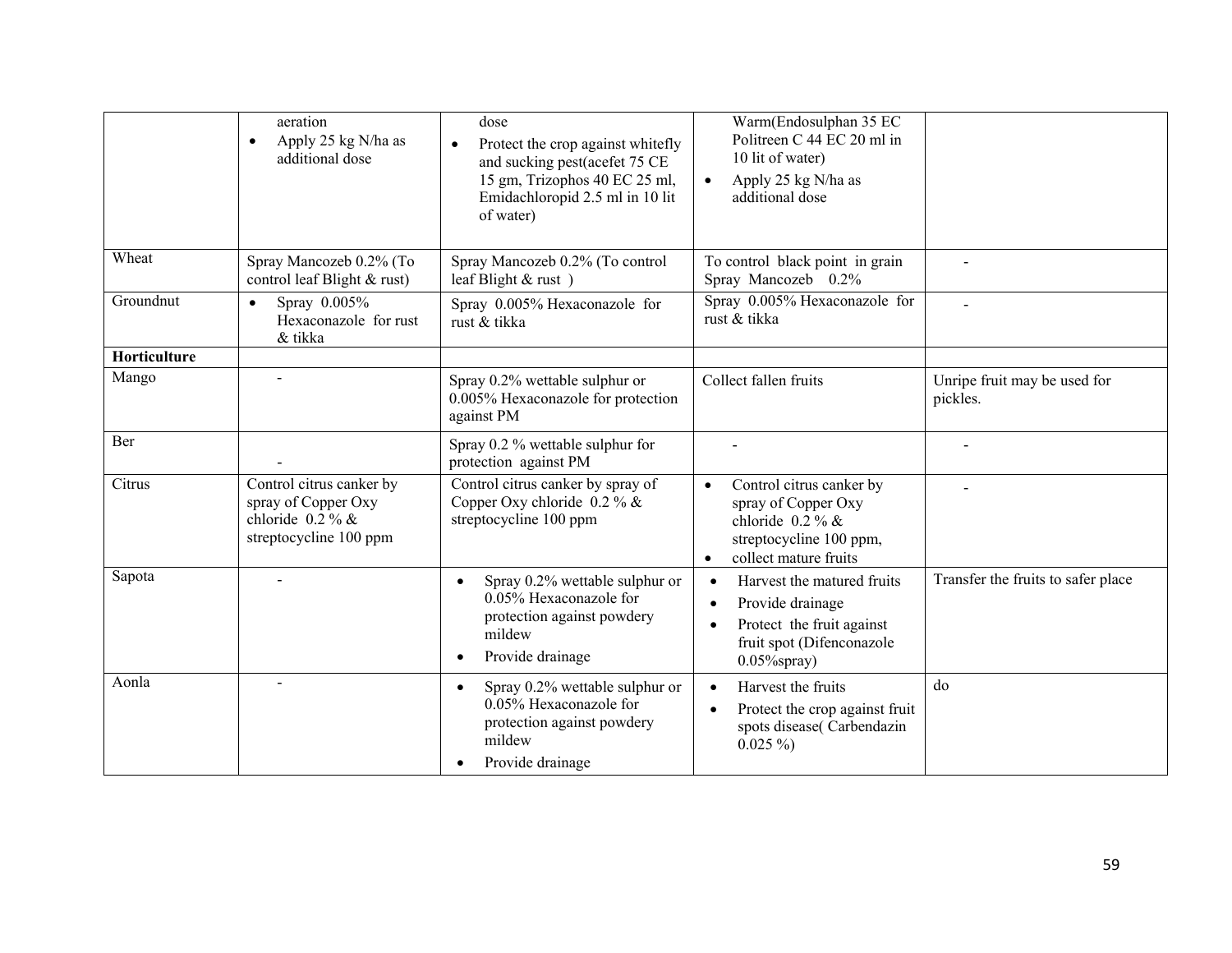#### **2.3 Floods**

| Condition                                                   | Suggested contingency measure <sup>o</sup> |                               |                           |            |
|-------------------------------------------------------------|--------------------------------------------|-------------------------------|---------------------------|------------|
|                                                             | Seedling / nursery stage                   | <b>Vegetative stage</b>       | <b>Reproductive stage</b> | At harvest |
| Transient water logging/ partial<br>inundation <sup>1</sup> | Not Expected in this District              |                               |                           |            |
| Continuous submergence<br>for more than 2 days <sup>2</sup> |                                            | Not Expected in this District |                           |            |
| Sea water intrusion <sup>3</sup>                            |                                            | Not Expected in this District |                           |            |

## **2.4 Extreme events: Heat wave / Cold wave/Frost/ Hailstorm /Cyclone**

| <b>Extreme event type</b> | <b>Suggested contingency measure</b> |                                    |                                    |            |  |
|---------------------------|--------------------------------------|------------------------------------|------------------------------------|------------|--|
|                           | Seedling / nursery stage             | <b>Vegetative stage</b>            | Reproductive stage                 | At harvest |  |
| <b>Heat Wave</b>          | Light & frequent irrigation to all   | Light & frequent irrigation to all | Light & frequent irrigation to all |            |  |
|                           | crops                                | crops                              | crops                              |            |  |
| Cold wave                 | NA                                   | NA                                 | NA                                 | NA         |  |
| Frost                     | NA                                   | NA                                 | NА                                 | NA         |  |
| <b>Hailstorm</b>          | NA                                   | NΑ                                 | NA                                 | <b>NA</b>  |  |
| Cyclone                   | NA                                   | NA                                 | NA                                 | NA         |  |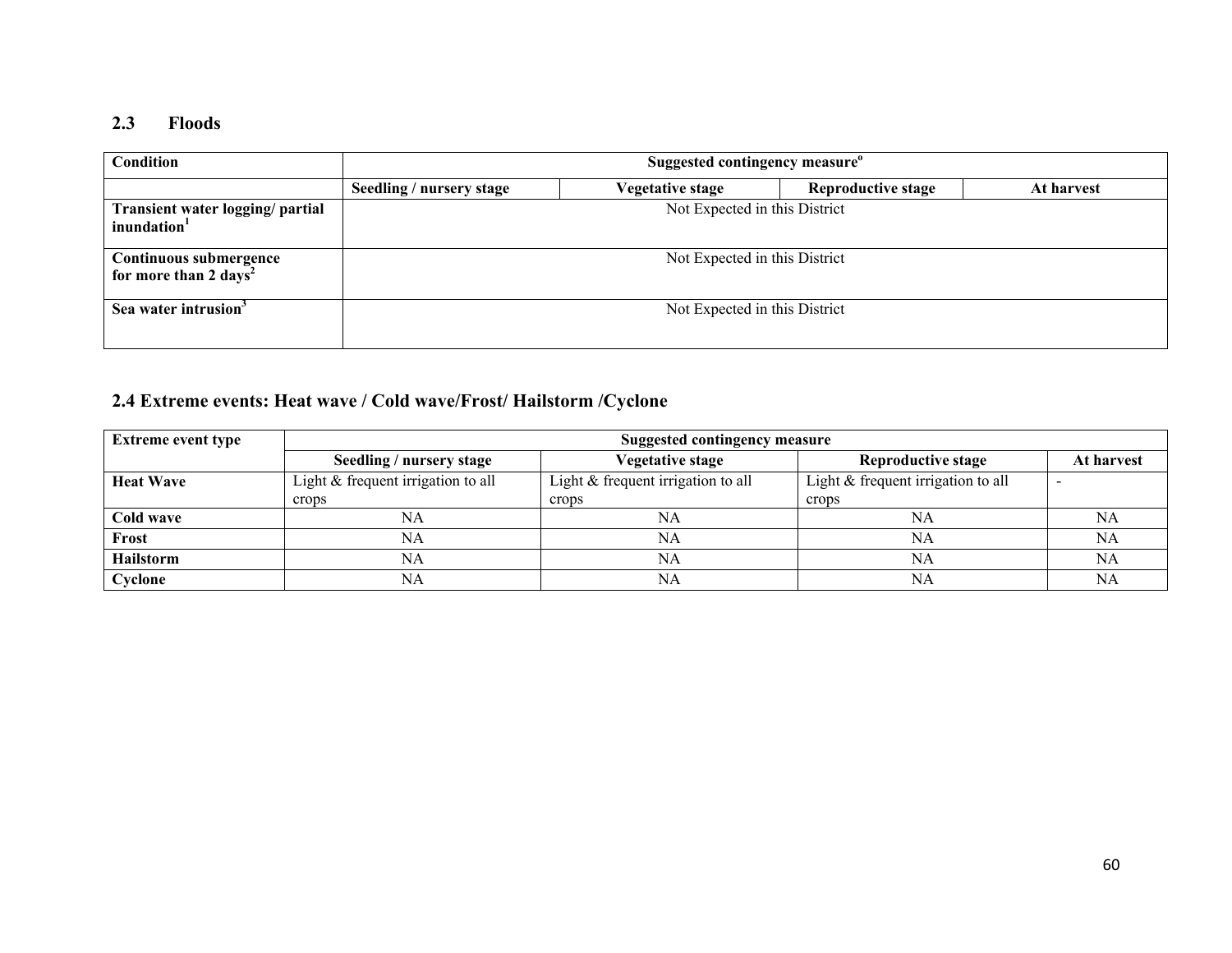#### **2.5Contingent strategies for Livestock, Poultry & Fisheries**

#### **2.5.1 Livestock**

|                                        | <b>Suggested contingency measures</b>                                                                                                                                                                                                                                                                                                                                                                                                                                                                                                                                                                                                                                                                                                                        |                                                                                                                                                                                                                                                                                                                                                                                                                                                                                                                                                                                                                                                                                                                                                                                                                                                                                           |                                                                                                                                                                                                                                                                                                                                                                                                                                                                        |
|----------------------------------------|--------------------------------------------------------------------------------------------------------------------------------------------------------------------------------------------------------------------------------------------------------------------------------------------------------------------------------------------------------------------------------------------------------------------------------------------------------------------------------------------------------------------------------------------------------------------------------------------------------------------------------------------------------------------------------------------------------------------------------------------------------------|-------------------------------------------------------------------------------------------------------------------------------------------------------------------------------------------------------------------------------------------------------------------------------------------------------------------------------------------------------------------------------------------------------------------------------------------------------------------------------------------------------------------------------------------------------------------------------------------------------------------------------------------------------------------------------------------------------------------------------------------------------------------------------------------------------------------------------------------------------------------------------------------|------------------------------------------------------------------------------------------------------------------------------------------------------------------------------------------------------------------------------------------------------------------------------------------------------------------------------------------------------------------------------------------------------------------------------------------------------------------------|
|                                        | Before the event                                                                                                                                                                                                                                                                                                                                                                                                                                                                                                                                                                                                                                                                                                                                             | During the event                                                                                                                                                                                                                                                                                                                                                                                                                                                                                                                                                                                                                                                                                                                                                                                                                                                                          | After the event                                                                                                                                                                                                                                                                                                                                                                                                                                                        |
| <b>Drought</b>                         | Veterinary preparedness<br>$\bullet$<br>Assessment of resources<br>$\bullet$<br>Integration with the district system<br>٠<br>Plan for rapid mobilization of resources<br>$\bullet$<br>specially Silage.<br>Dry fodder (fodder bank), complete feed<br>$\bullet$<br>blocks (CFBs)                                                                                                                                                                                                                                                                                                                                                                                                                                                                             | -Assure and mobilize water supply                                                                                                                                                                                                                                                                                                                                                                                                                                                                                                                                                                                                                                                                                                                                                                                                                                                         | Impact<br>assessment                                                                                                                                                                                                                                                                                                                                                                                                                                                   |
| <b>Feed and fodder</b><br>availability | As the district is occasionally prone to drought the<br>following measures to be taken to ameliorate the<br>fodder deficiency<br>Avoid burning of wheat straw<br>Establishment of fodder bank at village level with<br>available dry fodder (wheat straw and stover of<br>bajra/sorghum and also groundnut haulms)<br>Increase area under perennial fodder cultivation with<br>high yielding Hybrid Napier varieties.<br>Conservation of maize/bajra/sorghum green fodder as<br>silage<br>Sowing of cereals (Sorghum/Bajra) and leguminous<br>crops (Lucerne, Berseem, Horse gram, Cowpea)<br>during early monsoon under dry land system for<br>fodder production<br>Encourage fodder production with Maize, Jowar,<br>Bajra, Cowpea, Barseem, Lucerne etc., | Harvest and use biomass of dried up crops<br>(Groundnut,<br>Wheat, Maize, Sorghum, Green<br>gram etc.,) material as fodder<br>Use of unconventional and locally available cheap<br>feed ingredients especially groundnut cake and<br>haulms as supplement for livestock during drought<br>Utilizing fodder from fodder bank reserves.<br>Utilizing stored silage/hay.<br>Transporting complete feed/fodder and dry<br>roughages to the affected areas.<br>Concentrate ingredients such as Grains, brans,<br>chunnies & oilseed cakes, low grade grains etc.<br>unfit for human consumption should be procured<br>from Govt. Godowns for feeding as supplement for<br>high productive animals during drought<br>Continuous supplementation of mineral mixture to<br>prevent infertility.<br>Encourage mixing available kitchen waste with dry<br>fodder while feeding to the milch animals | Training/educating<br>farmers for feed & fodder<br>storage.<br>Maintenance / repair of<br>silo pits and feed/fodder<br>stores.<br>Encourage progressive<br>farmers to grow multi cut<br>fodder crops of<br>sorghum/bajra/maize(UP<br>chari, MP chari, HC-136,<br>HD-2, GAINT BAJRA,<br>L-74, K-677,<br>Ananad/African Tall etc.,<br>Supply of quality fodder<br>seed<br>(multi<br>cut<br>sorghum/bajra/maize<br>varieties) and fodder slips<br>of Napier, guinea grass |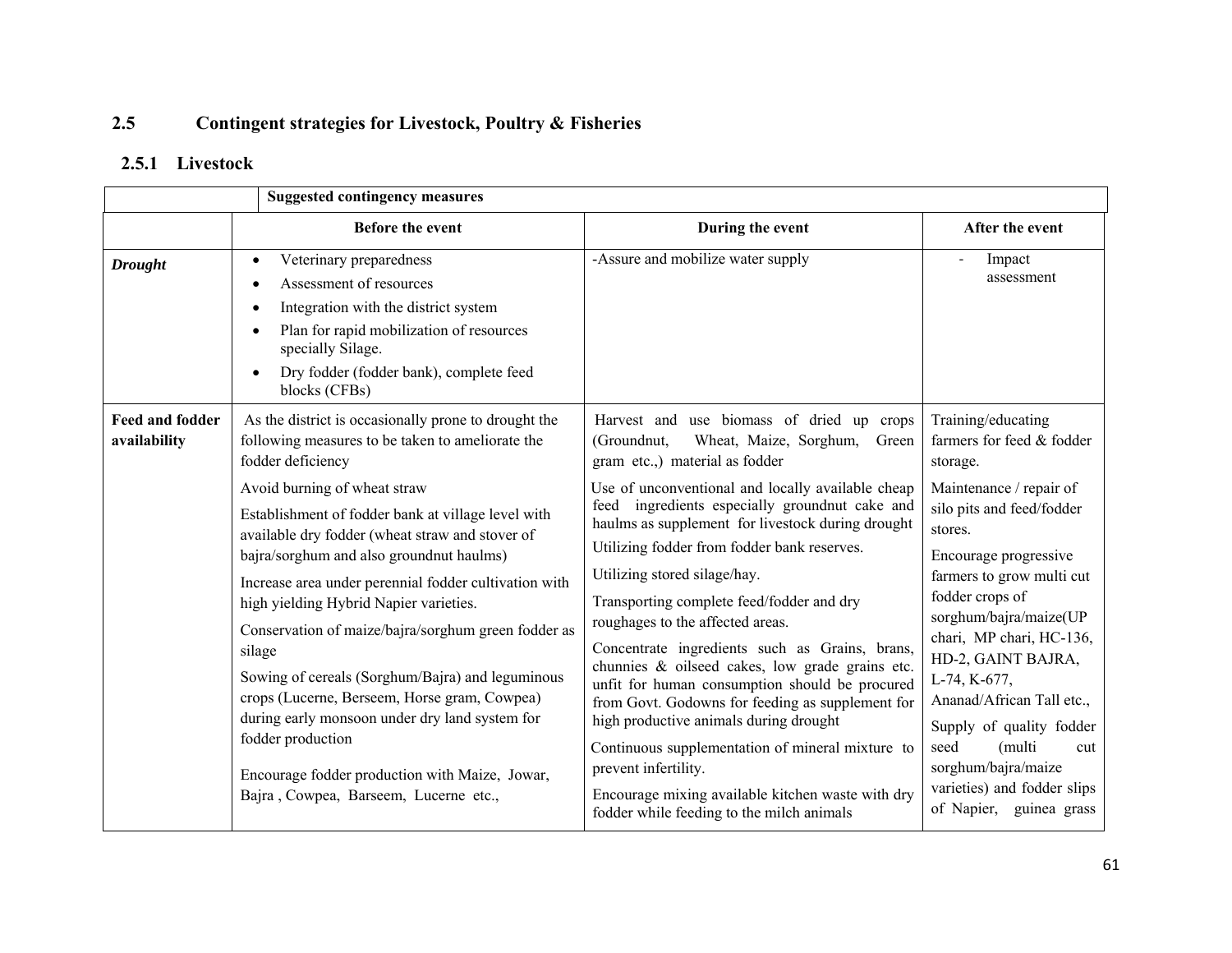|                                            | Processing & storage of feed/fodder and roughages in<br>the form of complete feed/blocks.                                                                                                                                                                                                                                                                                                                                                                                                                                         |                                                                                                                                                                                                                                                                                                                                                                                                                                                                    | well before monsoon<br>Replenish the feed and<br>fodder banks                                                                                                                                                                                                                                                                           |
|--------------------------------------------|-----------------------------------------------------------------------------------------------------------------------------------------------------------------------------------------------------------------------------------------------------------------------------------------------------------------------------------------------------------------------------------------------------------------------------------------------------------------------------------------------------------------------------------|--------------------------------------------------------------------------------------------------------------------------------------------------------------------------------------------------------------------------------------------------------------------------------------------------------------------------------------------------------------------------------------------------------------------------------------------------------------------|-----------------------------------------------------------------------------------------------------------------------------------------------------------------------------------------------------------------------------------------------------------------------------------------------------------------------------------------|
| <b>Drinking</b> water                      | Adopt various water conservation methods at village<br>level to improve the ground water level for adequate<br>water supply.<br>Identification of water resources<br>Desilting of ponds<br>Rain water harvesting and create water<br>bodies/watering points (when water is scarce use<br>only as drinking water for animals)<br>Construction of drinking water tanks in herding<br>places/village junctions/relief camp locations<br>Community drinking water trough can be arranged in<br>shandies /community grazing areas      | Adequate supply of drinking water.<br>Restrict wallowing of animals in water<br>bodies/resources<br>Add alum in stagnated water bodies                                                                                                                                                                                                                                                                                                                             | Watershed<br>management<br>practices<br>shall<br>be<br>promoted to conserve the<br>rainwater. Bleach (0.1%)<br>drinking water / water<br>sources<br>Provide clean drinking<br>water                                                                                                                                                     |
| <b>Health</b> and<br>disease<br>management | Procure and stock emergency medicines and<br>vaccines for important endemic diseases of the area<br>All the stock must be immunized for endemic<br>diseases of the area<br>Vaccination for HS & FMD<br>Surveillance and disease monitoring network to be<br>established at Joint Director (Animal Husbandry)<br>office in the district<br>Adequate refreshment training on draught<br>management to be given to VAS, Jr.VAS, LI with<br>regard to health & management measures<br>Procure and stock multivitamins & area specific | Carryout deworming to all animals entering into<br>relief camps<br>Identification and quarantine of sick animals<br>Constitution of Rapid Action Veterinary Force<br>Performing ring vaccination (8 km radius) in case<br>of any outbreak<br>Restricting movement of livestock in case of any<br>epidemic<br>Drainage of water from and around animal sheds,<br>pasture areas.<br>Tick control measures be undertaken to prevent<br>tick borne diseases in animals | Keep close<br>surveillance on<br>disease outbreak.<br>Undertake the vaccination<br>depending on need<br>Keep the animal houses<br>clean and spray<br>disinfectants Farmers<br>should be advised to<br>breed their milch animals<br>during July-September so<br>that the peak milk<br>production does not<br>coincide with mid<br>summer |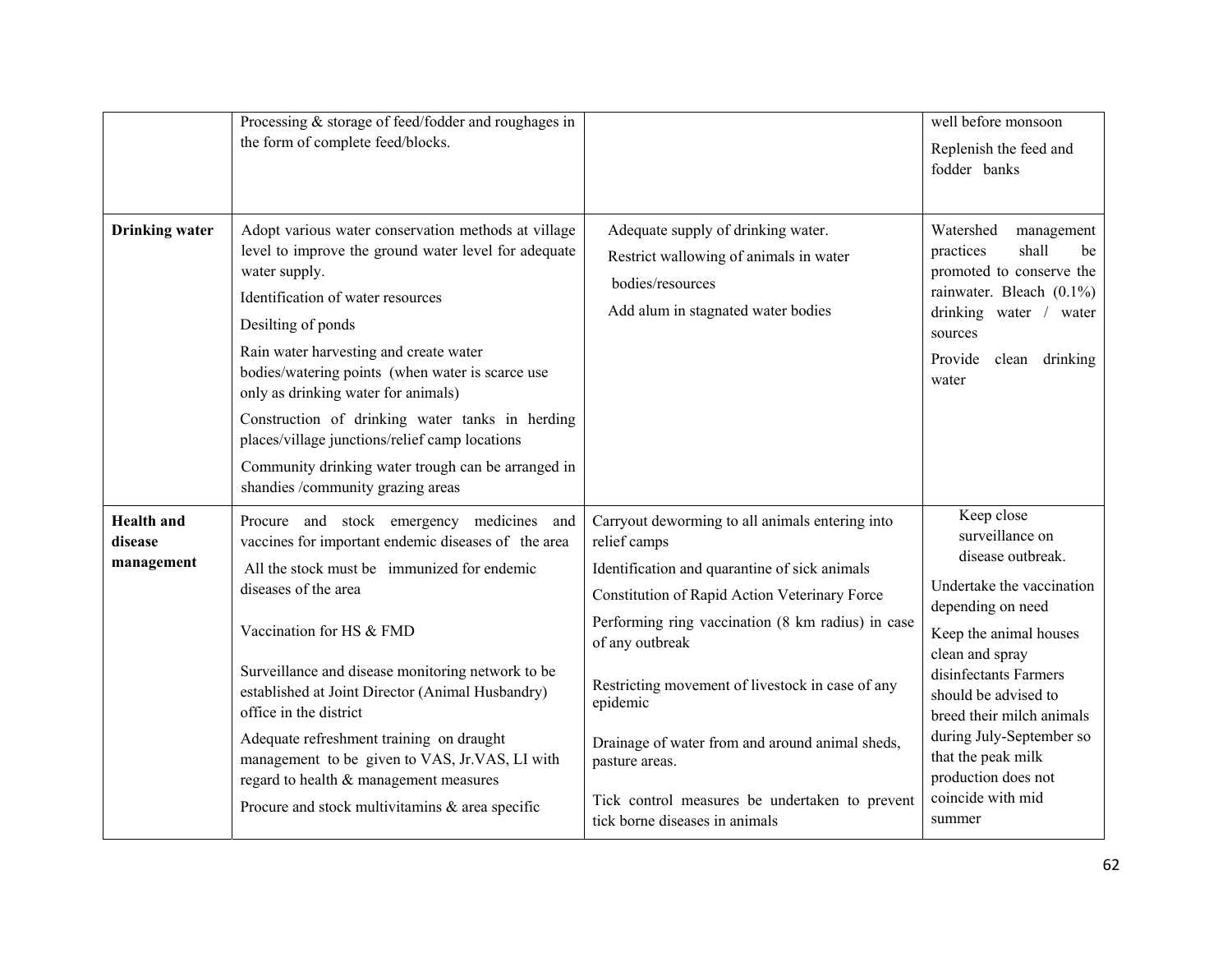| <b>Floods</b><br>Cyclone<br>Cold wave | mineral mixture<br>Not applicable<br>Not applicable<br>Not applicable                                                                                                                                                                                                                           | Rescue of sick and injured animals and their<br>treatment<br>Organize with community, daily lifting of dung<br>from relief camps                                                                                                                                                                                                                                                                                                          |                                                                                                                          |
|---------------------------------------|-------------------------------------------------------------------------------------------------------------------------------------------------------------------------------------------------------------------------------------------------------------------------------------------------|-------------------------------------------------------------------------------------------------------------------------------------------------------------------------------------------------------------------------------------------------------------------------------------------------------------------------------------------------------------------------------------------------------------------------------------------|--------------------------------------------------------------------------------------------------------------------------|
| <b>Heat wave</b>                      | Arrangement for protection from heat wave<br>Plantation around the shed<br>$\bf{1)}$<br>$H2O$ sprinklers / foggers in the shed<br>11)<br>Application of white reflector paint on the<br>iii)<br>roof<br>iv) Thatched sheds should be provided as a<br>shelter to animal to minimize heat stress | Allow the animals early in the morning or late in<br>the evening for grazing during heat waves<br>Feed green fodder/silage / concentrates during day<br>time and roughages / hay during night time in case<br>of heat waves<br>Put on the foggers / sprinkerlers/fans during heat<br>weaves in case of high yielders (Jersey/HF crosses)<br>In severe cases, vitamin 'C' and electrolytes should<br>be added in $H_2O$ during heat waves. | Feed the animals as per<br>routine schedule<br>Allow the animals for<br>grazing (normal timings)                         |
| <b>Insurance</b>                      | Encouraging insurance of livestock                                                                                                                                                                                                                                                              | Listing out the details of the dead animals                                                                                                                                                                                                                                                                                                                                                                                               | Submission for insurance<br>claim<br>and<br>availing<br>insurance benefit<br>Purchase<br>of<br>new<br>productive animals |

#### **2.5.2 Poultry**

**2.5.3**

| Suggested contingency measures |                  |                 | Convergence/<br>linkages with |
|--------------------------------|------------------|-----------------|-------------------------------|
| Before the event               | During the event | After the event | ongoing<br>programs, in       |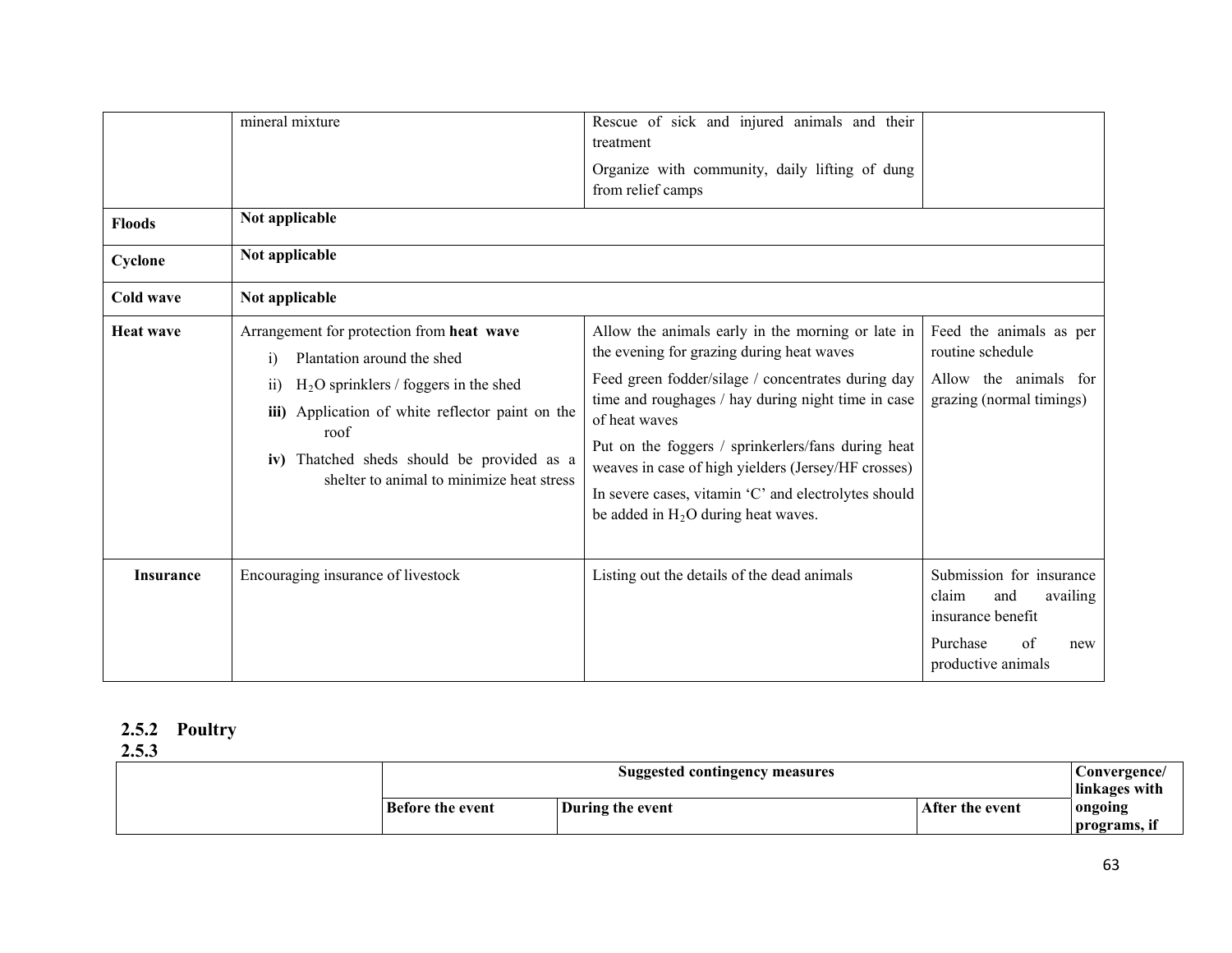|                                |                                                             |                                                                                                                                                            |                                     | any                                    |
|--------------------------------|-------------------------------------------------------------|------------------------------------------------------------------------------------------------------------------------------------------------------------|-------------------------------------|----------------------------------------|
| Drought                        |                                                             |                                                                                                                                                            |                                     |                                        |
| Shortage of feed ingredients   | Buffer stock of<br>readymade feed                           | Ensure sufficient water supply                                                                                                                             | Resumption of routine<br>management |                                        |
| Drinking water                 |                                                             |                                                                                                                                                            |                                     |                                        |
| Health and disease management  | Routine vaccination and<br>medication should be<br>followed | Attention should be paid towards general management                                                                                                        | -----do------------                 |                                        |
| Floods                         |                                                             | Poultry requires excellence in general management in respect of litter management and bio- security                                                        |                                     |                                        |
| Shortage of feed ingredients   |                                                             |                                                                                                                                                            |                                     |                                        |
| Drinking water                 |                                                             |                                                                                                                                                            |                                     |                                        |
| Health and disease management  |                                                             |                                                                                                                                                            |                                     | Culling of<br>affected birds           |
| Cyclone                        |                                                             | In case of uncontrollable condition it is advisable to sell of the flock at the earliest                                                                   |                                     | Resumption of<br>routine<br>management |
| Shortage of feed ingredients   |                                                             |                                                                                                                                                            |                                     |                                        |
| Drinking water                 |                                                             |                                                                                                                                                            |                                     |                                        |
| Health and disease management  |                                                             |                                                                                                                                                            |                                     |                                        |
| Heat wave and cold wave        |                                                             | Adopting measures for maintaining the in house<br>temperature at or near to physiological optimum<br>temperature                                           |                                     |                                        |
| Shelter/environment management |                                                             | Measures to maintain at or near physiological optimum<br>temperature                                                                                       |                                     |                                        |
| Health and disease management  |                                                             | Nutritional manipulation like use of fats/edible oil in the<br>ration, extra supplementation of methionine, biotin,<br>choline chloride and vitamin C etc. |                                     | Culling of<br>affected birds           |

## **2.5.3 Fisheries/ Aquaculture**

|            | Suggested contingency measures                                       |  |  |  |  |
|------------|----------------------------------------------------------------------|--|--|--|--|
|            | During the event<br>Before the event <sup>a</sup><br>After the event |  |  |  |  |
| 1) Drought |                                                                      |  |  |  |  |
| A. Capture |                                                                      |  |  |  |  |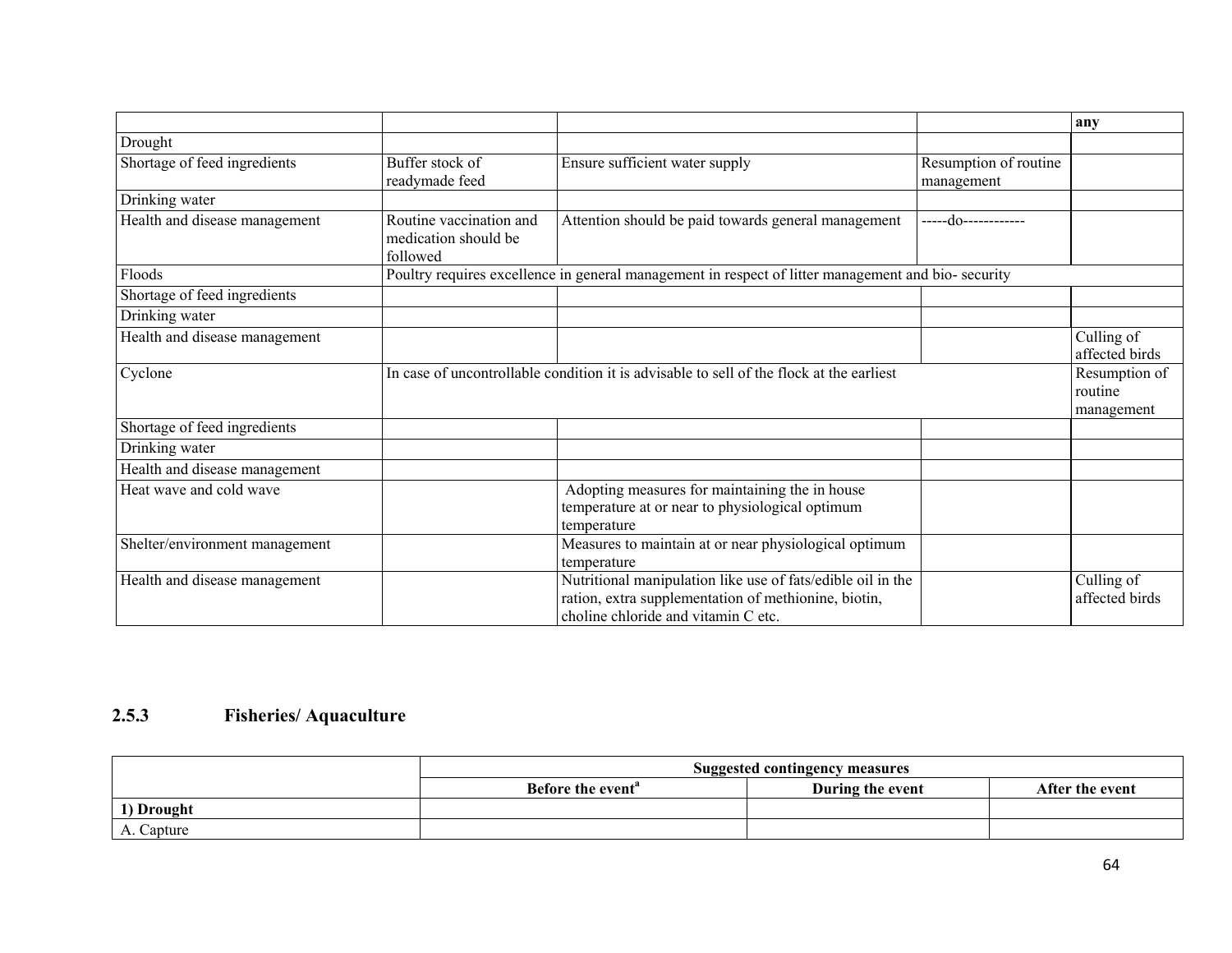| Marine                                                                  | Nil                                                                                                                                                                                                                         | Nil                                                                                            |                                                                                                    |
|-------------------------------------------------------------------------|-----------------------------------------------------------------------------------------------------------------------------------------------------------------------------------------------------------------------------|------------------------------------------------------------------------------------------------|----------------------------------------------------------------------------------------------------|
| Inland                                                                  | Insure water storage $&$ supply well in<br>$\bullet$<br>advance<br>Harvesting & marketing<br>$\bullet$                                                                                                                      | Watering of the ponds<br>$\bullet$<br>Harvesting & marketing<br>$\bullet$                      | Restoking of the ponds<br>Fertilization &<br>$\bullet$<br>manuring of ponds                        |
| (i) Shallow water depth due to insufficient<br>rains/inflow             | First to ensure the water supply to maintain<br>$\bullet$<br>minimum level of water for fishes in that<br>particular period. If not possible then<br>harvesting & marketing                                                 | To maintain water level is the<br>$\bullet$<br>only option otherwise<br>harvesting & marketing | Regular operations for<br>the remaining stock and<br>also restoring of<br>newone                   |
| (ii) Changes in water quality                                           | Oxygen depletion may lead to death of fishes<br>$\bullet$<br>Ensure water supply or harvest the stock<br>$\bullet$                                                                                                          | Harvesting & marketing<br>$\bullet$<br>Emptying of pond                                        | Manuring, fertilization<br>$\bullet$<br>& rewatering<br>Establishment of new<br>$\bullet$<br>stock |
| (iii) Any other                                                         |                                                                                                                                                                                                                             |                                                                                                |                                                                                                    |
| <b>B.</b> Aquaculture                                                   |                                                                                                                                                                                                                             |                                                                                                |                                                                                                    |
| (i) Shallow water in ponds due to insufficient<br>rains/inflow          | Water is only the major component or necessity for such operations<br>$\bullet$<br>Ensure water supply or otherwise stoppage of the operation / culling temporary<br>$\bullet$<br>Water managemental practices<br>$\bullet$ |                                                                                                |                                                                                                    |
| (ii) Impact of salt load build up in ponds /<br>change in water quality | Attempts to be made to minimize oxygen<br>$\bullet$<br>depletion from water and also for<br>oxygenation of water                                                                                                            | Oxygenation of water<br>$\bullet$<br>Stirring of water with pumps<br>$\bullet$                 | Re-establishment of<br>normal managemental<br>conditions                                           |
| (iii) Any other                                                         | Training and Awareness<br>$\bullet$                                                                                                                                                                                         |                                                                                                |                                                                                                    |
| 2) Floods                                                               |                                                                                                                                                                                                                             |                                                                                                |                                                                                                    |
| A. Capture                                                              |                                                                                                                                                                                                                             |                                                                                                |                                                                                                    |
| Marine                                                                  | -Not applicable                                                                                                                                                                                                             |                                                                                                |                                                                                                    |
| <b>Inland</b>                                                           |                                                                                                                                                                                                                             |                                                                                                |                                                                                                    |
| (i) Average compensation paid due to loss of<br>human life              | Fishing should be prohibited because of<br>$\bullet$<br>breeding season                                                                                                                                                     |                                                                                                |                                                                                                    |
| (ii) No. of boats / nets/damaged                                        | Insurance<br>$\bullet$<br>Arrangement of boats, nets etc in surplus<br>$\bullet$                                                                                                                                            |                                                                                                |                                                                                                    |
| (iii) No. of houses damaged                                             | Co-ordination with the district<br>$\bullet$<br>administration & assurance to fisherman                                                                                                                                     | Rescue & Help<br>$\bullet$<br>Programme in collaboration<br>$\bullet$<br>with district system  | • Rehabilitation of<br>fisherman for all their<br>necessities                                      |
| (iv) Loss of stock                                                      | Training & Awareness<br>$\bullet$                                                                                                                                                                                           | Compensation<br>$\bullet$                                                                      | • Compensation                                                                                     |
| (v) Changes in water quality                                            | Preparation for checking the inflow of<br>$\bullet$<br>outside runoff water in to the pond runoff                                                                                                                           | Arrangement of checking<br>$\bullet$<br>overflow of ponds                                      | • Proper oxygenation<br>• Maintenance of water pH                                                  |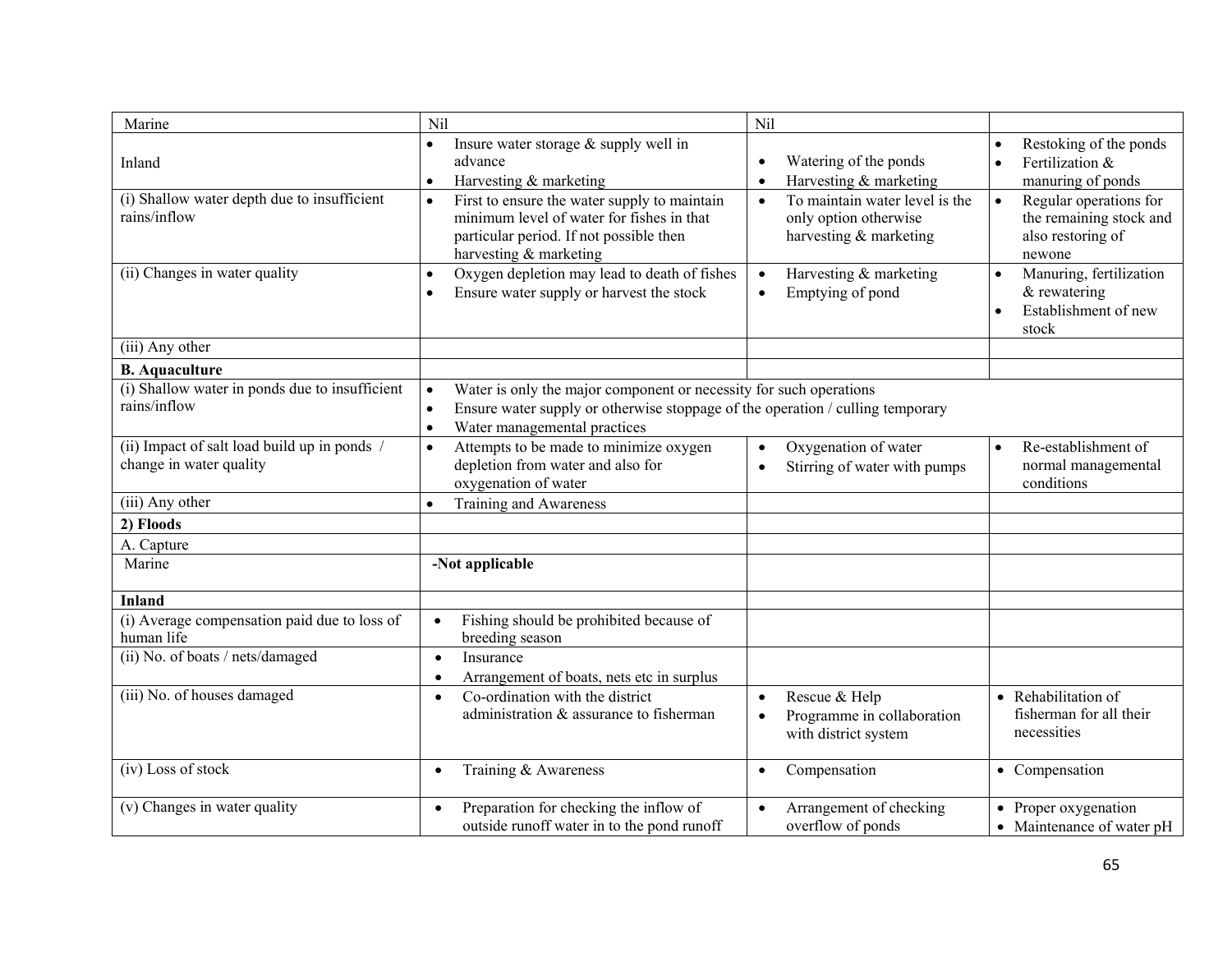|                                                                       | water into the ponds | Overflow of ponds<br>$\bullet$<br>Net installations to capture the<br>$\bullet$<br>fishes going out due to<br>overflow |  |
|-----------------------------------------------------------------------|----------------------|------------------------------------------------------------------------------------------------------------------------|--|
| (vi) Health and diseases                                              |                      | Water treatment to minimize<br>$\bullet$<br>ectoparasite infestation                                                   |  |
| <b>B.</b> Aquaculture                                                 |                      |                                                                                                                        |  |
| (i) Inundation with flood water                                       |                      |                                                                                                                        |  |
| (ii) Water contamination and changes in water<br>quality              |                      |                                                                                                                        |  |
| (iii) Health and diseases                                             |                      |                                                                                                                        |  |
| (iv) Loss of stock and inputs (feed, chemicals etc)                   |                      |                                                                                                                        |  |
| (v) Infrastructure damage (pumps, aerators,<br>huts etc)              |                      |                                                                                                                        |  |
| (vi) Any other                                                        |                      |                                                                                                                        |  |
| 3. Cyclone / Tsunami                                                  |                      |                                                                                                                        |  |
| A. Capture                                                            | Not applicable       |                                                                                                                        |  |
| <b>Marine</b>                                                         | Not applicable       |                                                                                                                        |  |
| (i) Average compensation paid due to loss of<br>fishermen lives       |                      |                                                                                                                        |  |
| (ii) Avg. no. of boats / nets/damaged                                 |                      |                                                                                                                        |  |
| (iii) Avg. no. of houses damaged                                      |                      |                                                                                                                        |  |
| Inland                                                                |                      |                                                                                                                        |  |
| B. Aquaculture                                                        |                      |                                                                                                                        |  |
| (i) Overflow / flooding of ponds                                      |                      |                                                                                                                        |  |
| (ii) Changes in water quality (fresh water /<br>brackish water ratio) |                      |                                                                                                                        |  |
| (iii) Health and diseases                                             |                      |                                                                                                                        |  |
| (iv) Loss of stock and inputs (feed, chemicals<br>etc)                |                      |                                                                                                                        |  |
| (v) Infrastructure damage (pumps, aerators,<br>shelters/huts etc)     |                      |                                                                                                                        |  |
| (vi) Any other                                                        |                      |                                                                                                                        |  |
|                                                                       |                      |                                                                                                                        |  |